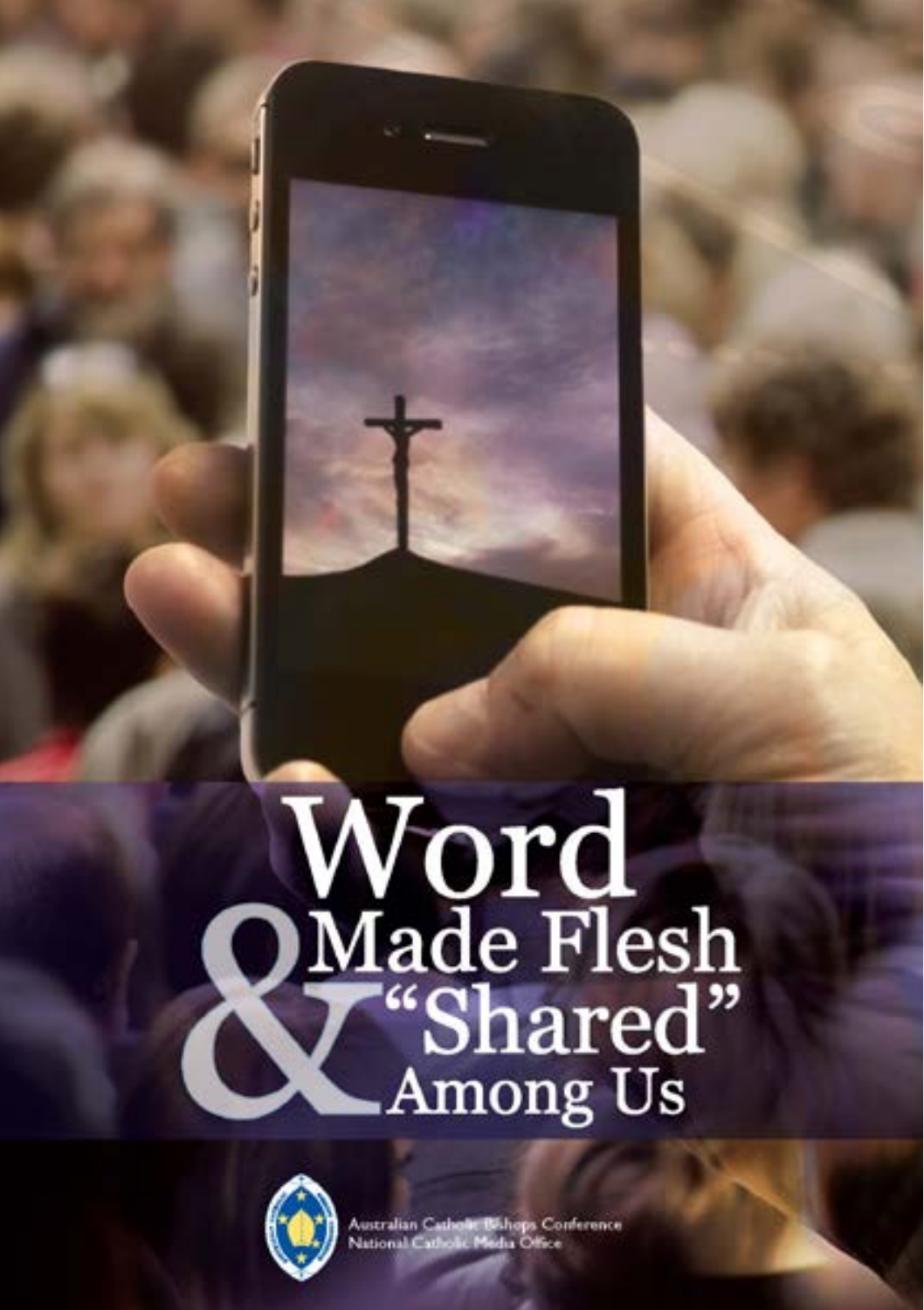#### WORD MADE FLESH AND "SHARED" AMONG US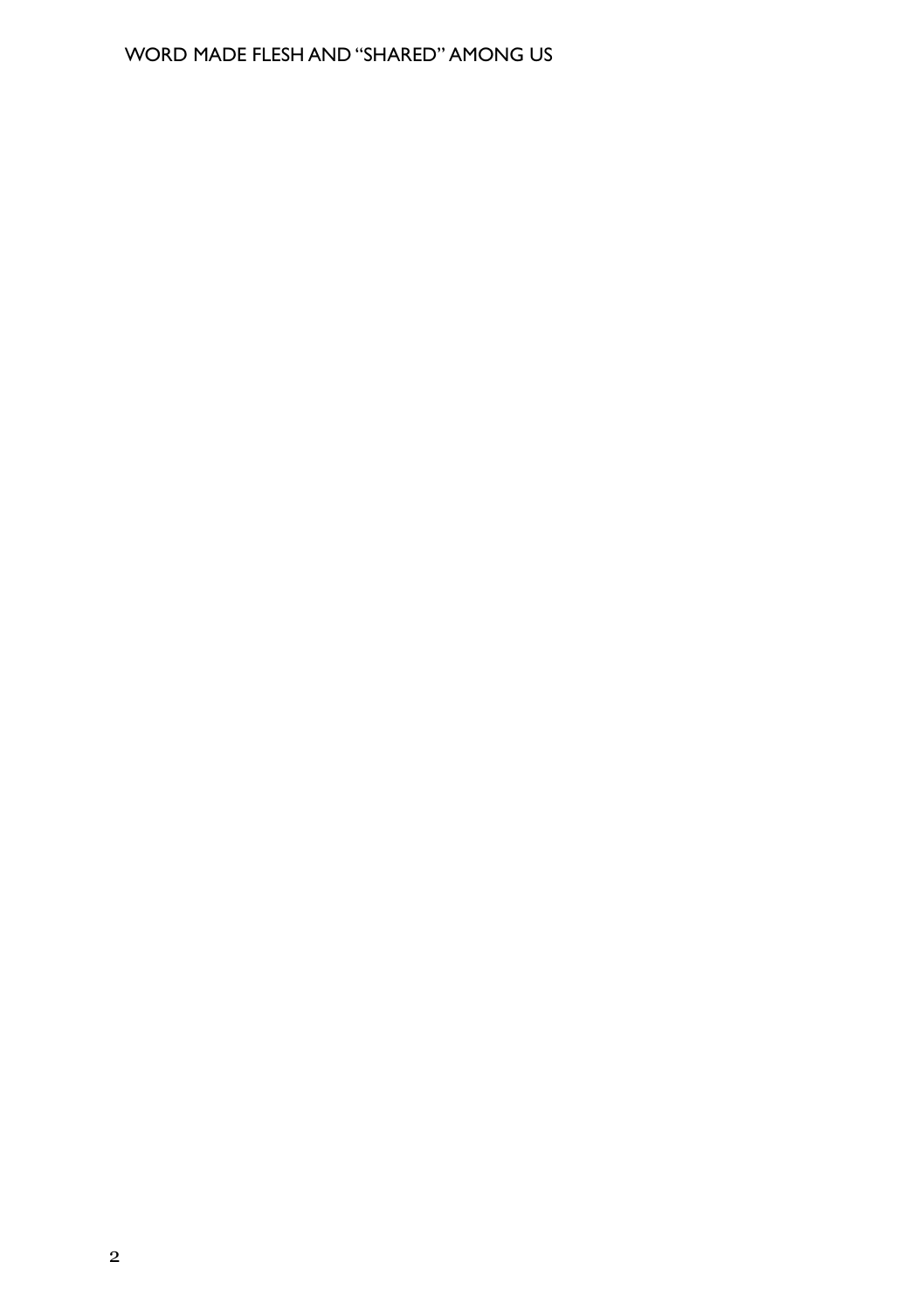### WORD MADE FLESH AND "SHARED" AMONG US

*The following collection is a publication of the* 



**Australian Catholic Bishops Conference** Communications Office

GPO Box 368, Braddon, ACT, 2601 **t:** +61 2 6201 9859 **e:** [media@catholic.org.au](mailto:media@catholic.org.au)

mediablog[.catholic.org.au](http://mediablog.catholic.org.au)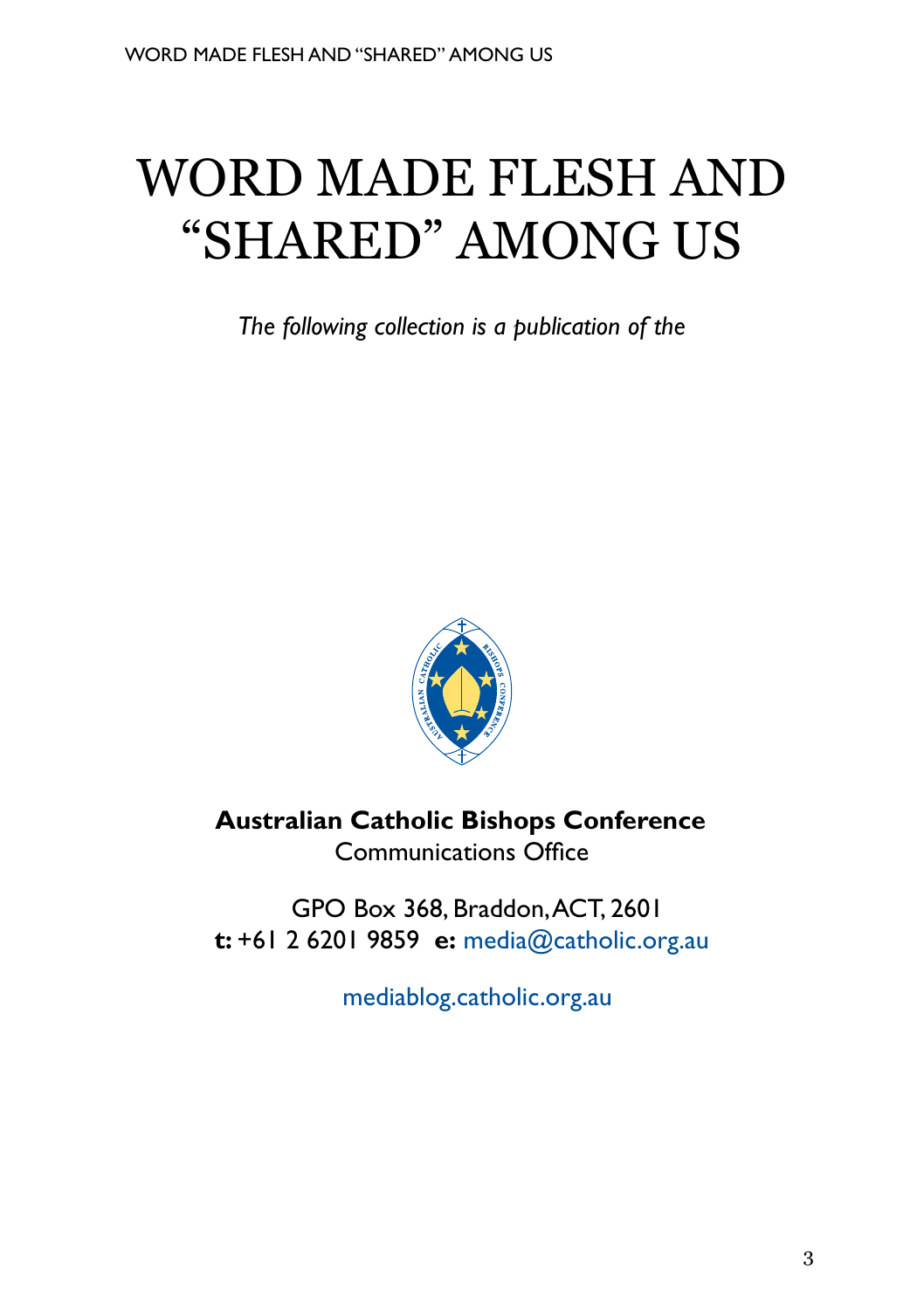# Table of Contents

| Introduction                                                         | 7  |
|----------------------------------------------------------------------|----|
| Confessions of a Digital Immigrant<br>Bishop Peter Ingham            | 9  |
| Finding the Wi-Fi<br><b>Beth Doherty</b>                             | 11 |
| <b>Cyberspace: Our New Meeting Place</b><br>Christine Hogan          | 16 |
| Evangelising the Digital Continent<br><b>Bishop Julian Porteous</b>  | 21 |
| Mindful Twittering<br>Anna Krohn                                     | 26 |
| Do Not Be Afraid<br><b>Yvette Nehme</b>                              | 30 |
| The Power of Visual Communication<br><b>Matthew Price</b>            | 33 |
| <b>Everyone Has a Story</b><br><b>Natalie Acton</b>                  | 38 |
| A Digital Body of Christ?<br>Dr. Matthew Tan                         | 42 |
| From Rooftops to Newsfeeds                                           | 48 |
| Sarah Juszczak                                                       |    |
| Being Frank (de Sales)<br>Gavin Abraham                              | 53 |
| See, Judge and Act Online<br>Stefan Gigacz                           | 57 |
| Engaging Well with the Digital Life<br><b>Bishop Peter Comensoli</b> | 62 |
| Towards a Theology of the Internet<br>Fr. Jaison Paul Mulerikkal cmi | 66 |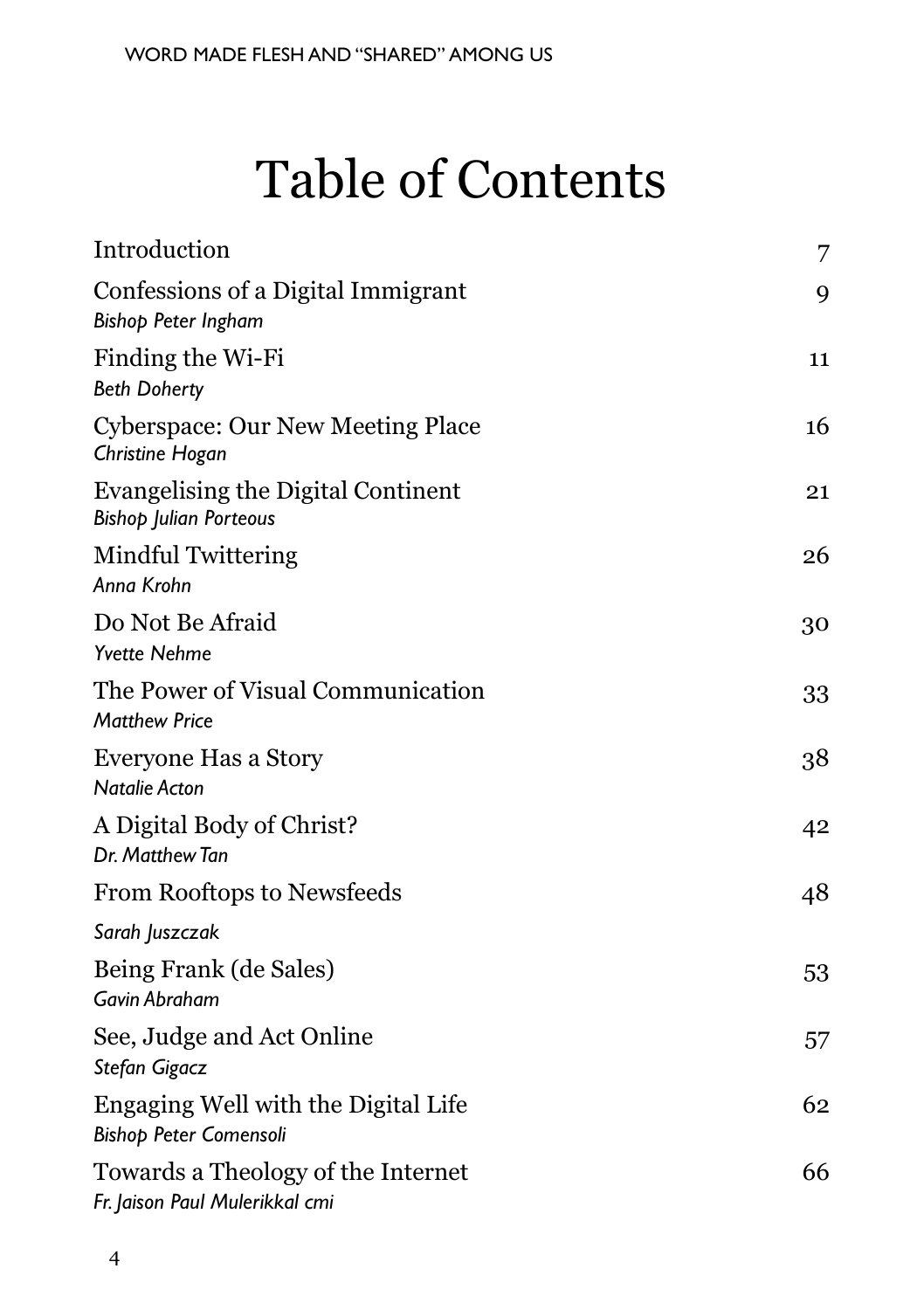| Musing on Life as a Digital Missionary<br>Chris Da Silva                 | 70  |
|--------------------------------------------------------------------------|-----|
| Navigating the New Media Landscape<br>Michael McVeigh                    | 74  |
| <b>God Does Not Make Rubbish</b><br>Fr. Rob Galea                        | 81  |
| A Fisher of Men<br>Irene Sutherland                                      | 86  |
| Religious Engagement<br>Giselle Lapitan                                  | 90  |
| The Web and I<br>Bishop Greg O'Kelly sj                                  | 94  |
| Among the Wonderful Things<br><b>Annie Carrett</b>                       | 99  |
| Conclave 2.0<br>Robyn Fahy                                               | 106 |
| <b>To Faithful Ends</b><br><b>Anita Parker</b>                           | 109 |
| Be an Aussie Catholic Celebrity<br>Emilie M. Ng                          | 113 |
| Xt3 – The Message of Christ in the Third Millennium<br><b>Mary Elias</b> | 117 |
| The Changing Marketplace<br>Neil Helmore                                 | 122 |
| The Power of the Word<br>Anne Walsh                                      | 126 |
| The Church and the New Public Square<br>Adrian Middeldorp                | 134 |
| The Technology Train<br>Daniel Saban                                     | 137 |
| What's on your Mind?<br>Michaela Hillam                                  | 141 |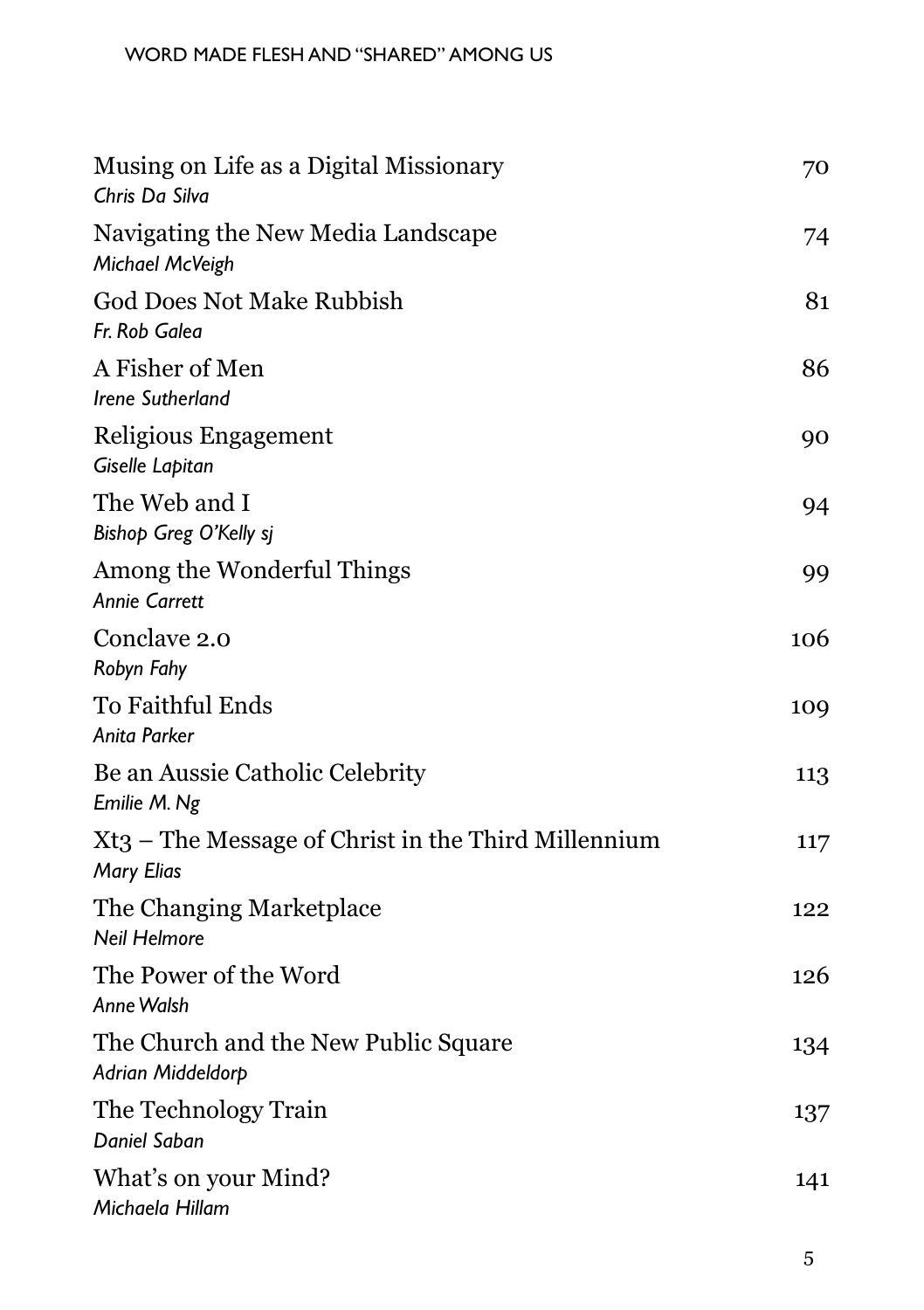#### WORD MADE FLESH AND "SHARED" AMONG US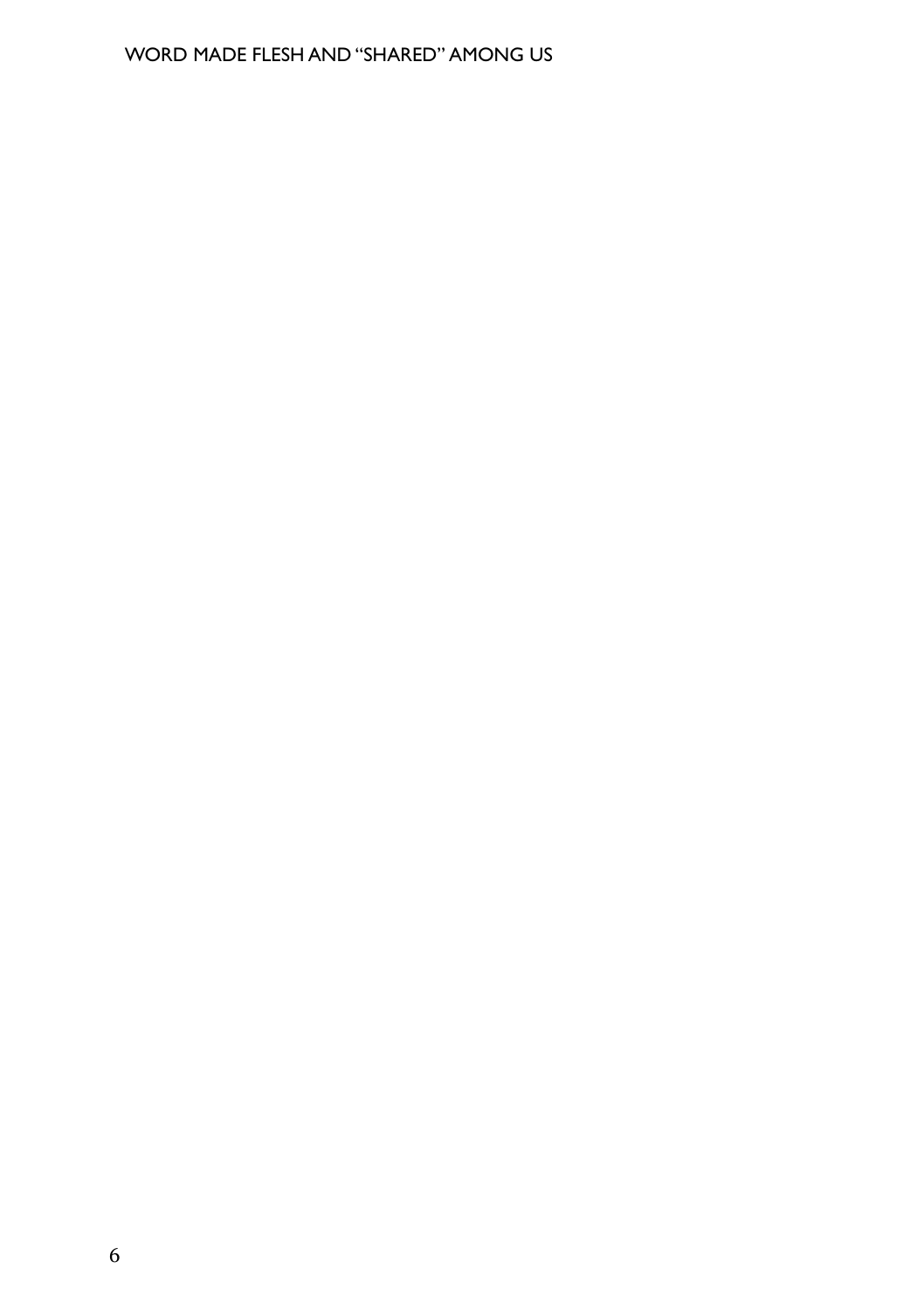### Introduction

<span id="page-6-0"></span>*"And the Word became flesh and dwelt among us, and we have seen his glory, glory as of the only Son from the Father, full of grace and truth"* (*Jn* 1:14)*.* 

These are the words at the very beginning of St John's Gospel. They set the scene and tone of the Eucharistic readings that characterise this Gospel account. Over the centuries, theologians have tried to make sense of this concept, this *Truth* that the *Word was made flesh and dwelt among us.* As Eucharistic people, as people of the Incarnation, we believe it, and we allow these truths to dwell in our hearts. We ponder them, and as missionaries, we share them.

This collection looks at the ways and means Australian followers of Jesus, particularly those working in the Catholic media, share the Gospel message through the new and emerging portals of social media.

In his Message for the 47th World Communications Day, on the theme *'Social Networks: portals of truth and faith; new spaces for evangelization',* Pope Benedict XVI focusses on the way social networks can be used to proclaim Christ's message. Social networks invite a whole new realm of engagement; with images, ideas, words, media, film, video, cartoons, phrases, tweets, statuses and blogs. A whole new language has emerged which must be translated. Just as the Bible has been translated into thousands of languages, so too must the message of Christ be translated to fit the digital environment, without losing its power.

*"In the digital environment the written word is often accompanied by images and sounds. Effective communication, as in the parables of Jesus, must involve the imagination and*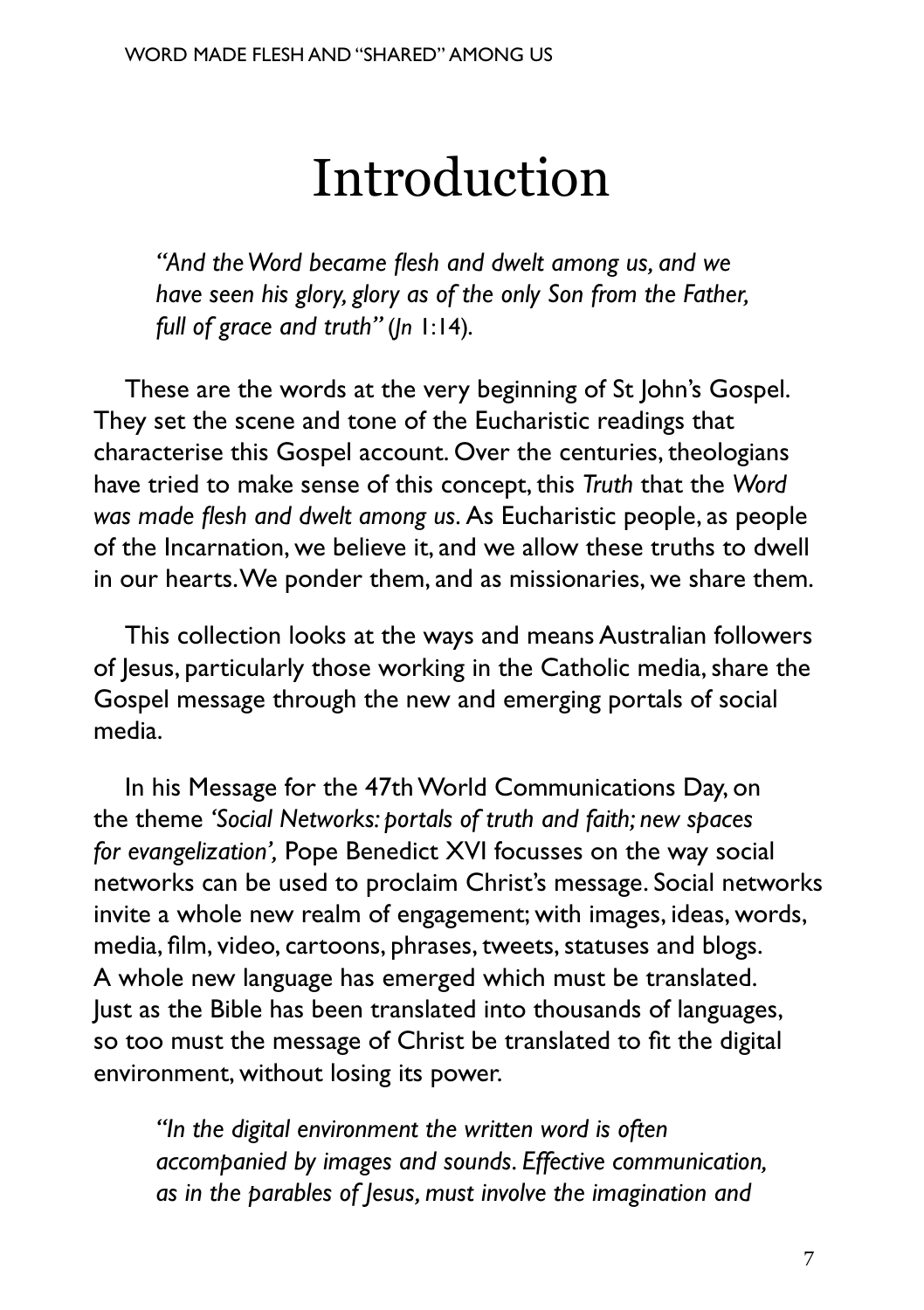*the affectivity of those we wish to invite to an encounter with the mystery of God's love. Besides, we know that Christian tradition has always been rich in signs and symbols: I think for example of the Cross, icons, images of the Virgin Mary, Christmas cribs, stained-glass windows and pictures in our churches. A significant part of mankind's artistic heritage has been created by artists and musicians who sought to express the truths of the faith"* (Pope Benedict XVI, [Message for the](http://www.vatican.va/holy_father/benedict_xvi/messages/communications/documents/hf_ben-xvi_mes_20130124_47th-world-communications-day_en.html)  [47th World Communications Day,](http://www.vatican.va/holy_father/benedict_xvi/messages/communications/documents/hf_ben-xvi_mes_20130124_47th-world-communications-day_en.html) *Social Networks: portals of truth and faith; new spaces for evangelization,* 2013).

This message encourages us to use these networks to proclaim, not only from the rooftops; but also from a status update, a Tweet, an Instagram, a YouTube clip, and myriad other ways.

This collection is a modern response to the mandate to *"Go into all the world and proclaim the good news to the whole of creation"* (*Mk* 16:15). This book aims to respond to some of the questions about how to evangelise the digital world. How do we engage with social media for the greater glory of God? This is the key question that is asked by a wide range of Australian Catholic communications professionals. The contributors to this book work for the Church in Australia and are employed by dioceses, Religious orders, and national Church offices. They are educators, journalists, editors, graphic designers, computer programmers, academics and youth ministers. What unites them is a passion for the media, for inclusion, and for Christ. Here they share how, individually and in communion, through various social media portals, they have allowed the Word made flesh to be shared amongst us.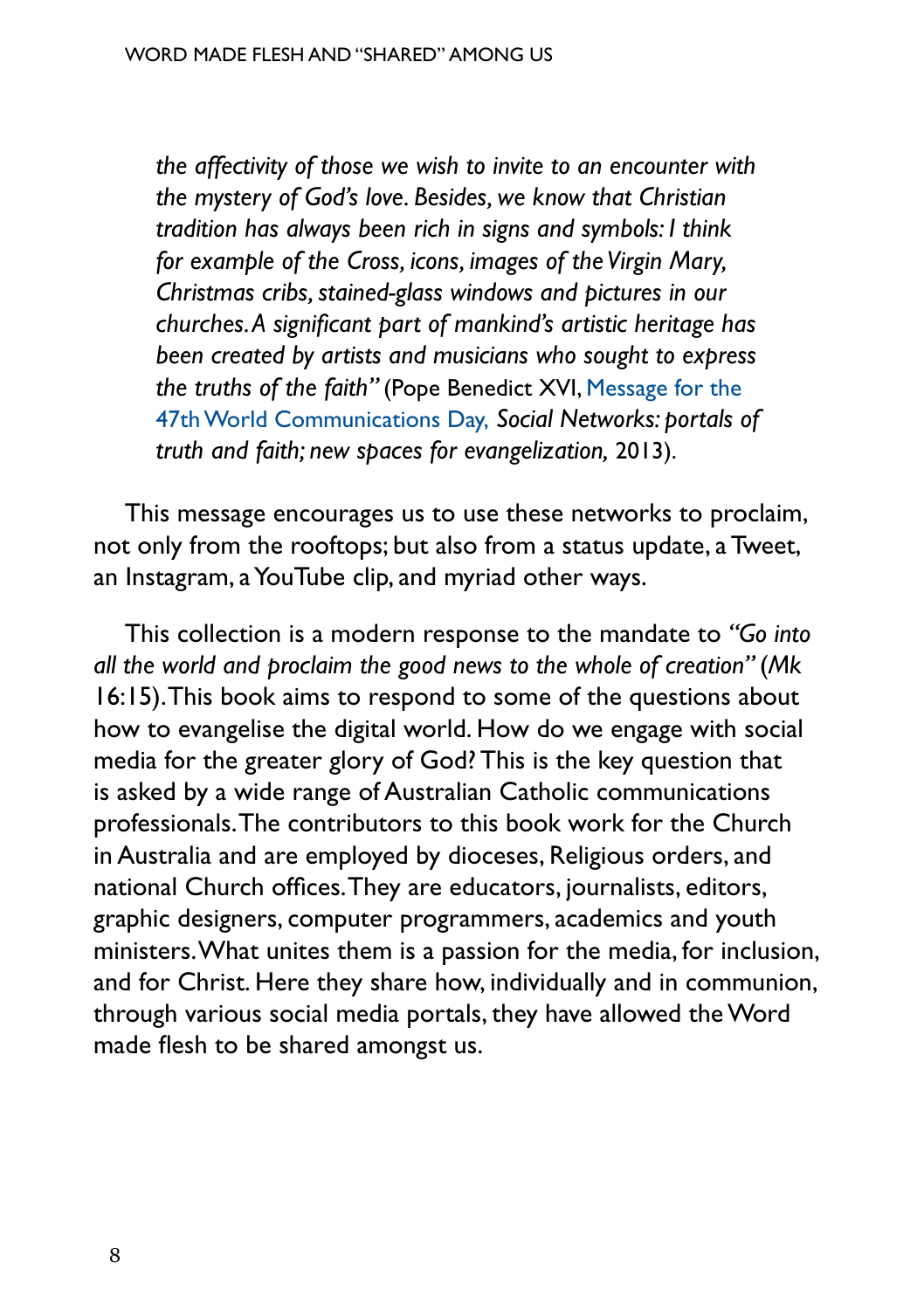# <span id="page-8-0"></span>Confessions of a Digital Immigrant

### *By Bishop Peter Ingham*

**Bishop Peter Ingham** is the Bishop of Wollongong. He is celebrating his 20th anniversary as a bishop this year as well as his 50th anniversary as a priest next year. He was ordained as an Auxiliary Bishop of Sydney in 1993 by His Eminence Cardinal Clancy and was installed as the fourth Bishop of Wollongong in 2001. He is the Bishops' delegate for the media and Chair of the Australian Catholic Media Council.

I was born in 1941, in the midst of the turmoil of the Second World War. After the war, the world experienced a time of intense change.

In Australia, we welcomed migrants and refugees seeking asylum who have since truly enriched our country. In 1956 I made a lifedefining decision to enter the seminary and since then the world has continued to change at an exponential rate. Back then we wrote letters and waited in hope for the postman's whistle signalling that we had mail!

The 1960s, 70s and 80s were a time of great social change especially in the ways we communicated with each other, but the fastest change has occurred over the last decade and a half as a result of the Internet. Suddenly, a new social language has emerged with terms like blogs, tweets, Facebook and Xt3.com*.*

As Chair of the Australian Catholic Media Council and the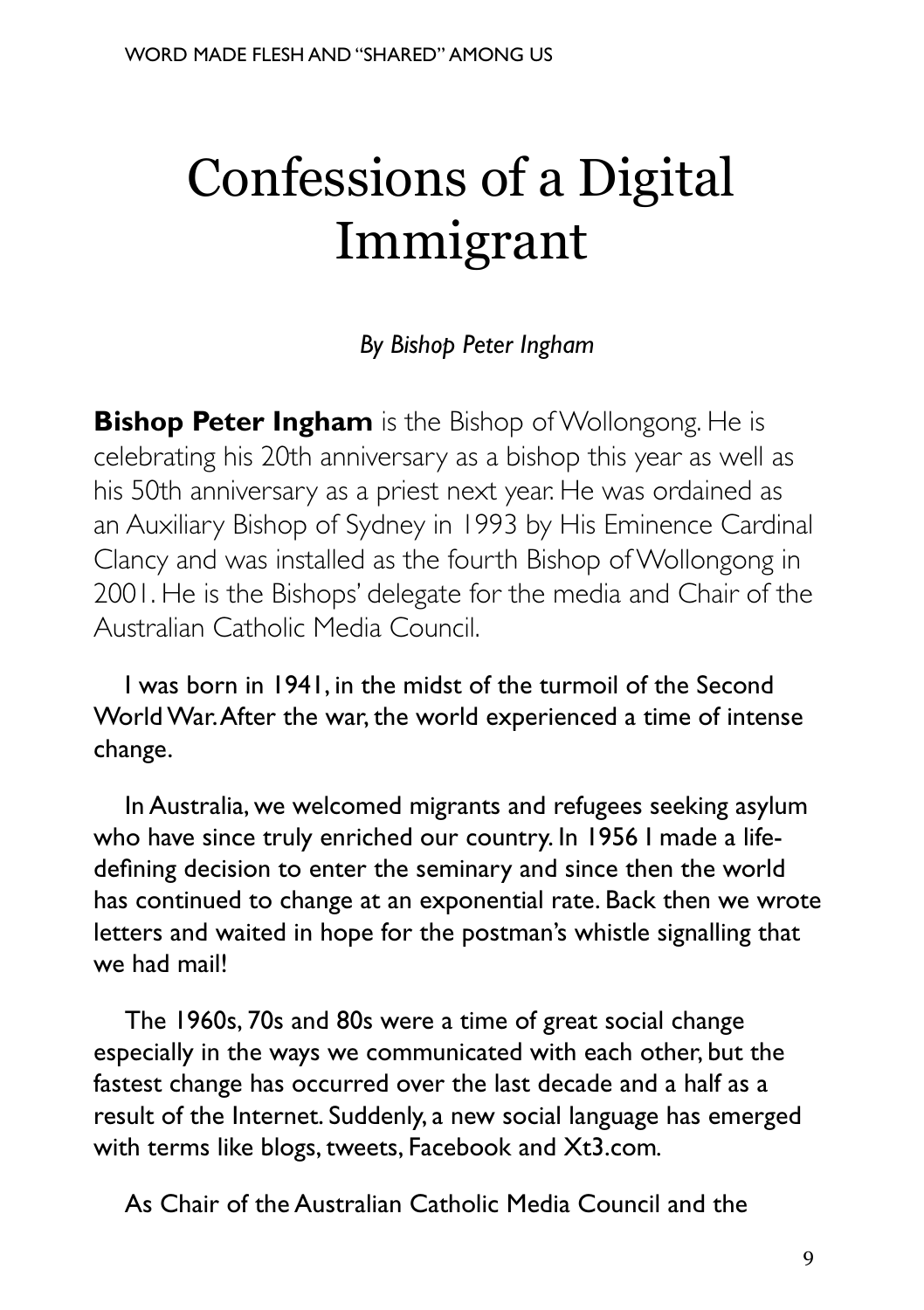Australian Bishops' delegate for the Media, I am on a sharp learning curve. I am well aware that I am a 'digital immigrant' and not a 'digital native'. But I am determined to assimilate with this new culture as best as I can. Last year I got an iPad for Christmas and it has opened up a new world to me especially with email and internet connectivity whilst on the road.

I have people around me who are helping me navigate the world of social networking and I love reading comments and messages on my Facebook page. When I post something new on Facebook, I am always amazed at just how fast and far the message is spread. The capability of the Internet to be used as a tool to share the Good News far and wide in seconds is one of the reasons why the Church must engage with new media. Pope Benedict XVI's last four Messages for World Communications Day have highlighted the opportunities and pitfalls of using the Internet.

The Church and people of faith must not remain silent or remove themselves from the realm of public policy and debate; our opinions and contribution should be eagerly sought. The weight of evidence would suggest that from our long and rich tradition of Catholic faith and culture, we have much accumulated wisdom to contribute to public debate. For this reason, as much as any other, upholding and securing religious freedom is vital, not just for believers, but for society as a whole.

So it is with this that I commend to you our eBook of reflections and experience, insight and advice from digital immigrants and natives, who have reflected on the ways they have used and continue to harness the power of social media for the greater glory of God. I hope you will be as inspired and challenged as I have been by their conclusions.

+ Bishop Peter Ingham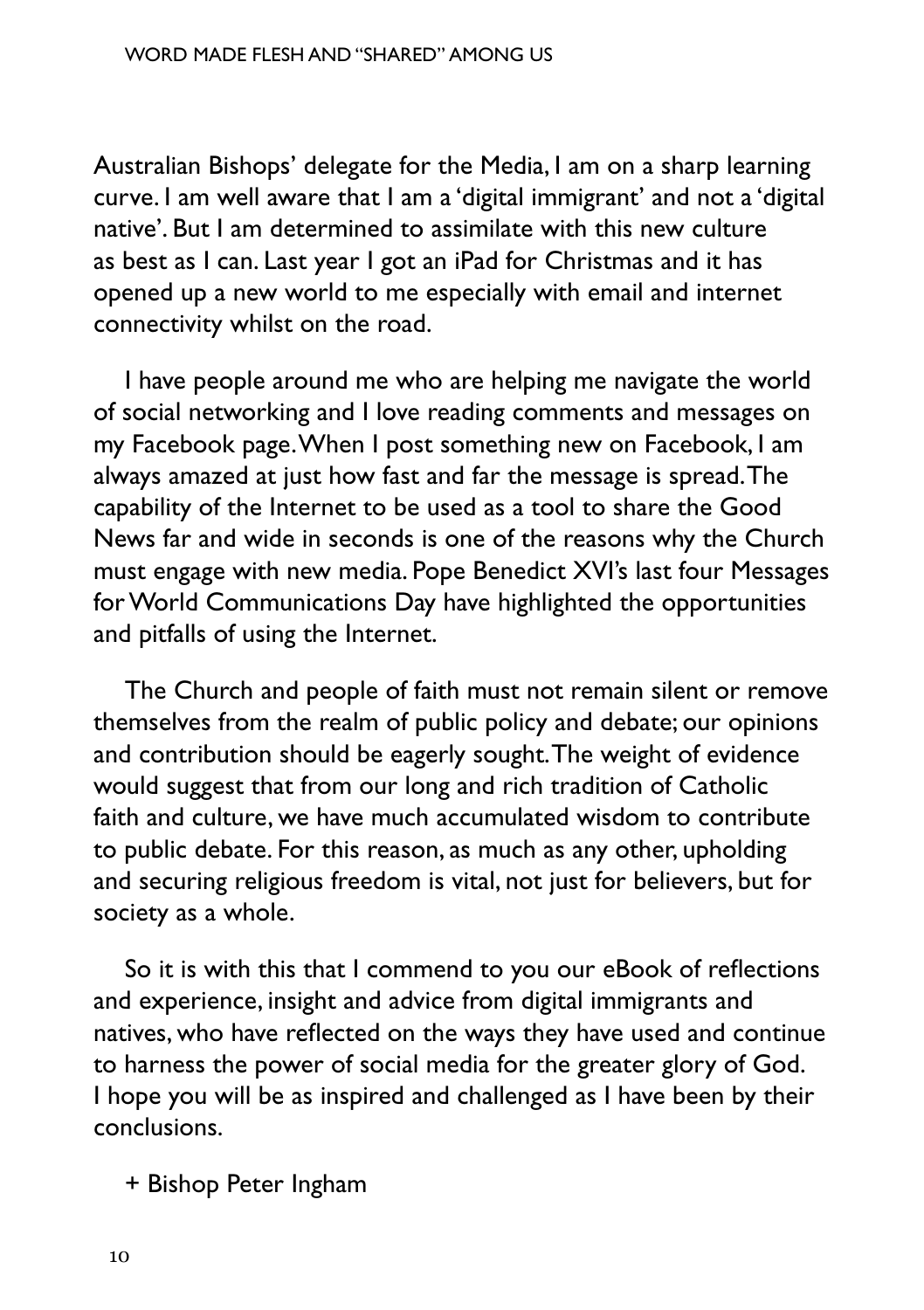# <span id="page-10-0"></span>Finding the Wi-Fi

### *By Beth Doherty*

**Beth Doherty** is Communications Director for the Australian Catholic Bishops Conference. Beth has also taught English as a second language in South Western Sydney; volunteered in South America; and has worked as an editor, and freelance writer. A journalist, teacher, photographer and musician, Beth is passionate about using these gifts to share a message of justice, peace and love.

### [www.catholic.org.au](http://www.catholic.org.au) [mediablog.catholic.org.au](http://mediablog.catholic.org.au
)

When I travelled to Italy in 2010 for the canonisation of Mary MacKillop, I was still reasonably new to the world of Catholic media and had not yet worked out the best way to approach the constant demand for information or the need for speed.

In Rome, I remember waiting on corners with a coffee in hand trying to find Australians for that 'local angle' to the story, then, well into the evening I would have to hunt down 'Wi-Fi hotspots' to upload photos and blogs, often filing articles at 10 o'clock at night.

In many ways, the canonisation of Australia's first saint was a story that told itself, but the media were always looking for a new angle: a miracle cure; a lock of her hair; a relic; a medal; an anecdote.

During the canonisation ceremony in St Peter's Square, there was a special buzz in the air. I had spent hours the night before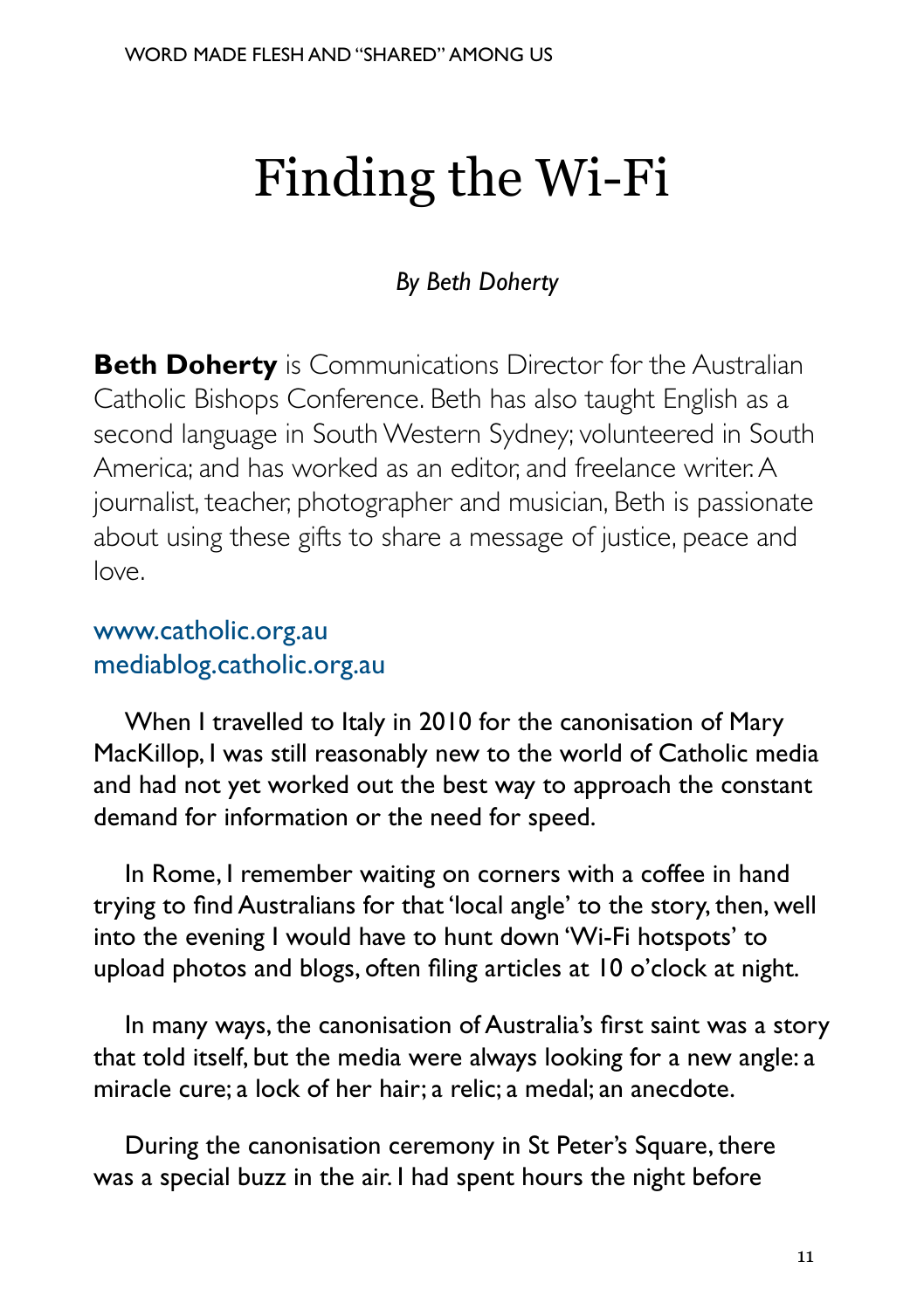seeking out good Wi-Fi, trying to get the best signal and the fastest connection. Yet, as the ceremony was about to begin, I became all too aware that I had spent more time seeking the digital signal which would allow quick upload of photos and far less time trying to find a connection with God.

A stressful, albeit interesting and privileged two weeks came crashing down on me as I stood at the entrance to the *Sala Stampa* - the press gallery, a scaffold with metal stairs leading up to a world of journalists, furiously scribbling notes and snapping photos. I was overwhelmed by a sense of unworthiness. Who was I, a sinner, to be privileged to attend such an event which honoured the most holy of people? Six saints were to be canonised that day, and I was not fit to tie their sandals.

Better theological reasoning prevailed later, but I treasured the moment as a gift from God. Not because it was comfortable or even an accurate reading of the situation, but because it led to further reflection on connecting with God, in both the consolation and desolation that the spirit provides.

It also provided something of an analogy for our digital age: the need for us to be constantly seeking out that 'Wi-Fi hotspot' of God's grace, God's voice in prayer. That said, as seasoned pray-ers and mystics would know, the signal strength of God's voice does not pop up on the corner of the screen letting us know how long our download is likely to take. There are no bars indicating how good our connection might be. The signal strength is sometimes weak, and at times the reception is bad. Sometimes there is too much traffic on the network. And perhaps sometimes, the effects of the perseverance with the search for God's spirit are only discernible later, in retrospect.

Digital natives are called to be missionaries in this brave new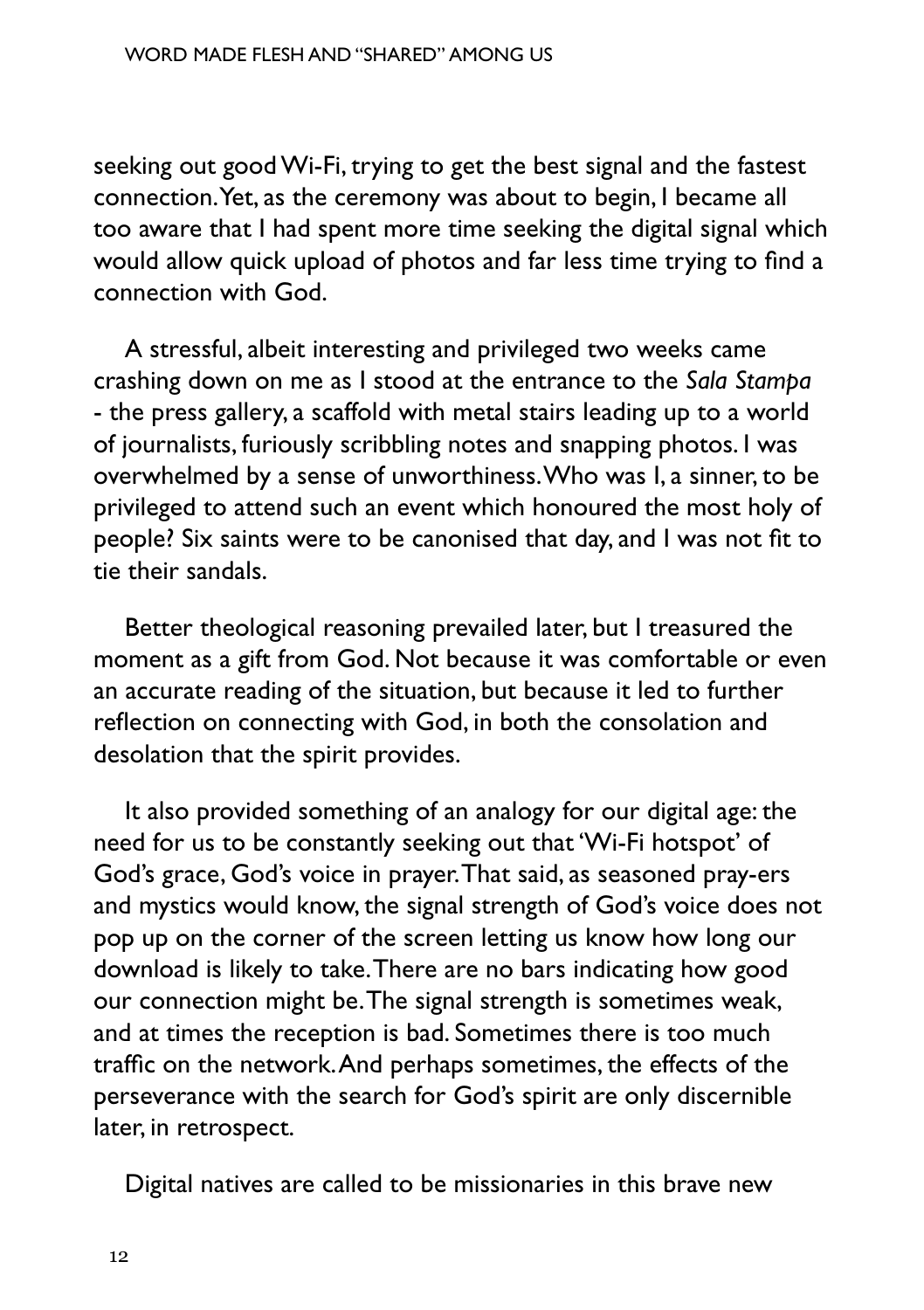world. Centuries ago, the early Christian missionaries left their homelands to share the Gospel. Often not knowing if they would ever return, they went out, full of zeal to spread the message of Christ.

Today, we are a new band of missionaries, ones who need to step out in faith, often not knowing what will come next. We do not know what the next social network to take the world by storm will be. Naturally, there is a level of anxiety too, because we do not know where all this will lead. We don't know what affect a quickly composed tweet or an assembled meme will have on those who see it; it's hard to predict what will go viral and what will remain in obscurity.

Pope Benedict XVI looked at these opportunities in a positive way in his Message for the 47th World Communications Day, writing:

*"….The development of social networks calls for commitment: people are engaged in building relationships and making friends, in looking for answers to their questions and being entertained, but also in finding intellectual stimulation and sharing knowledge and know-how. The networks are increasingly becoming part of the very fabric of society, inasmuch as they bring people together on the basis of these fundamental needs. Social networks are thus nourished by aspirations rooted in the human heart"* (Pope Benedict XVI, [Message for the 47th World Communications Day,](http://www.vatican.va/holy_father/benedict_xvi/messages/communications/documents/hf_ben-xvi_mes_20130124_47th-world-communications-day_en.html) *Social Networks: portals of truth and faith; new spaces for evangelization,* 2013).

For me, the gifts of social media have been like this. I never imagined that something as simple as a free network like Facebook or Twitter could invite such a groundswell of engagement. When I created my Facebook profile in 2007 I never envisaged the way it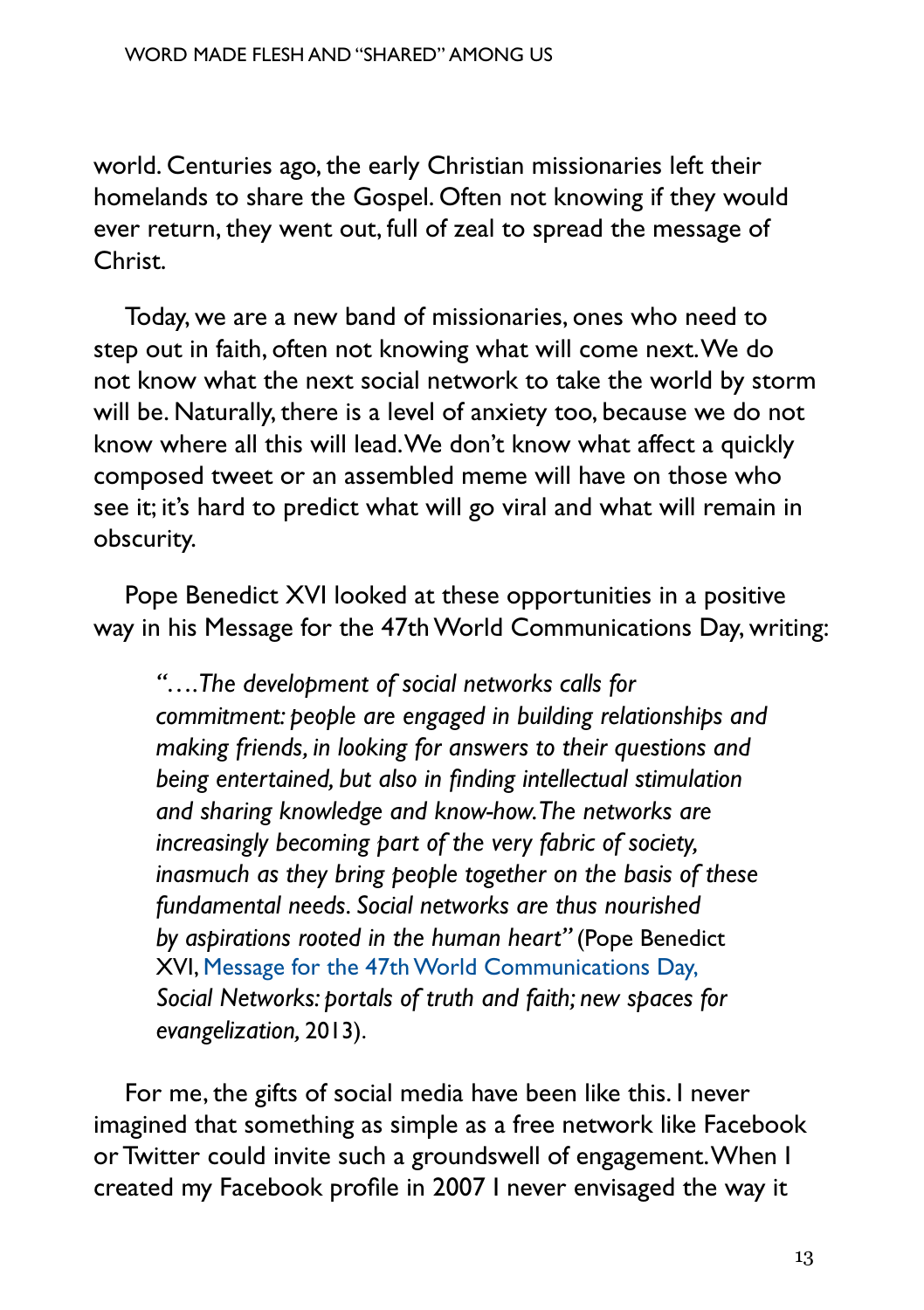could connect me with others. I never imagined that Skype could actually be used to speak one to one with a spiritual director over the other side of the world.

We created a Facebook and Twitter account for the Australian Catholic Bishops Conference and established a Media Blog, which has enabled us to reach out using a variety of modern means as well as create a clearer, more discernible account of the priorities of the Catholic Church in Australia; which are to reach out, and love one another in our God-given dignity.

In my role as Communications Director for the Bishops Conference, using social media has been a real gift. Despite its unlimited potential to distract me, paradoxically, technology has improved my prayer life. It has helped me to connect with the face of Christ, sometimes quite literally through apps that provide scriptural reflections, biblical content, music and images. I saw how useful an iPad could be and was inspired to finally get one after I saw one of our Australian Bishops using his iPad to pray the Divine Office. And when a youth minister posted on Facebook the following modernday rewrite of St Teresa of Avila's famous prayer, I had to stop and reflect on what she had written:

*"Christ has no online presence but yours No blog, no Facebook but yours Yours are the tweets by which love touches the online world Yours are the posts through which the Gospel is shared Yours are the updates through which hope is revealed."*

This post, which I felt compelled to share, was a pertinent summary of how Christians can use social media for the greater glory of God. It was a short message that could be used to touch the hearts of people and energise Christians to use social media well.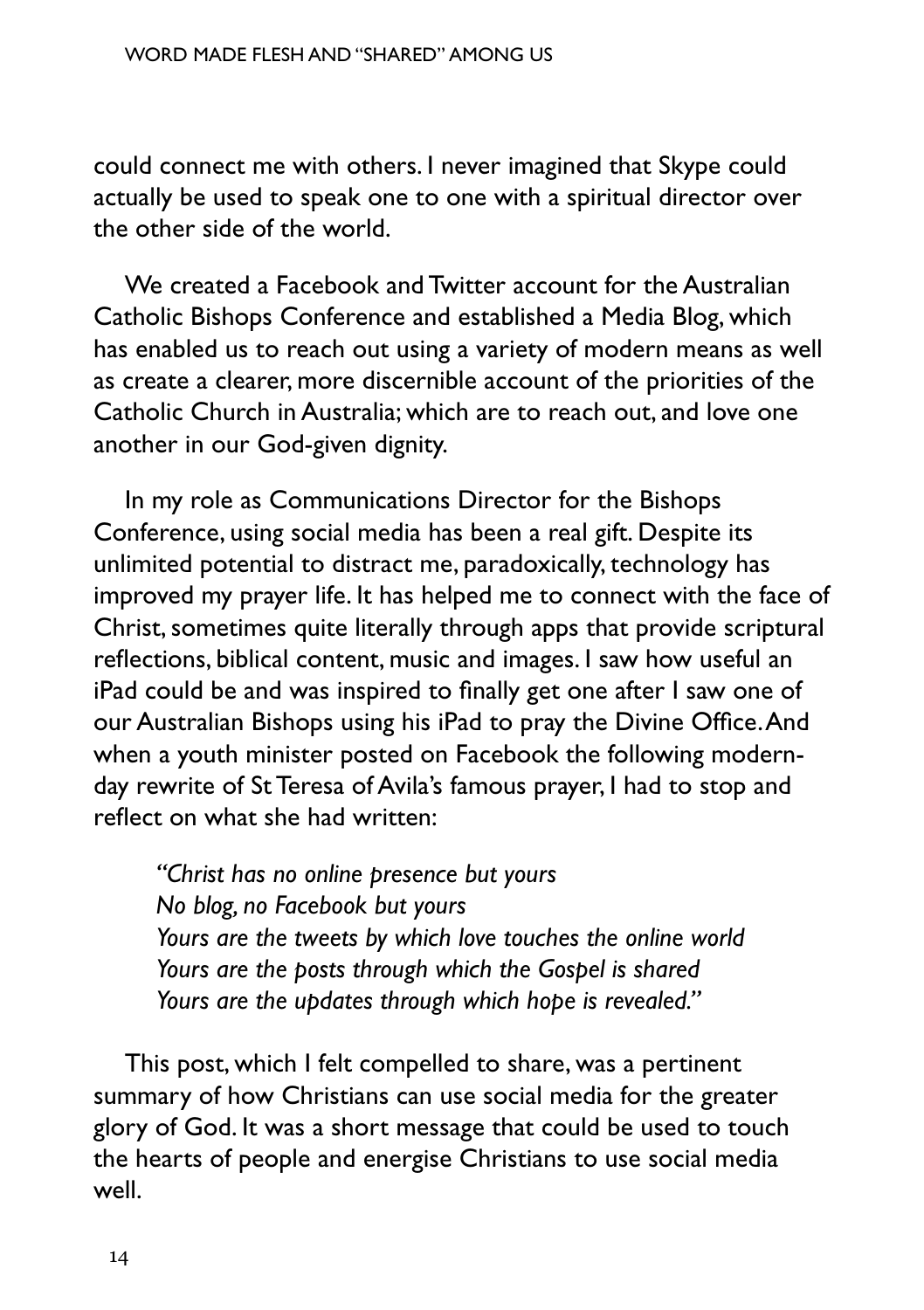In recent months, to coincide with the release of his Message for the 47th World Communications Day, Pope Benedict XVI, through the Pontifical Council for Social Communications created "The Pope App" which can be downloaded for free to iPhone and iPad. In his final months as Pope, he even joined Twitter under the handle @Pontifex, which attracted millions of followers in a matter of weeks. Following in his predecessor's footsteps, Pope Francis has embraced the technology too, tweeting for the first time just three days after his papal election.

It is my hope that via whatever means, even if it is just one line on a social media channel, that our Church continues to spread the Gospel and reach out in this new and brave world. The Gospel imperative is to *'Go out to all the world and tell the Good News'* (*Mk*  16:15); this is a call to be missionaries in the true sense of the word and use every means available, be they carrier pigeons or Twitter.

Let us truly discern and open our hearts and minds to the possibilities given to us by social media to touch the hearts of others, even when we cannot always see them. Indeed, we may find that in some small way, it is possible that through a message, an image, or a shared prayer we find ourselves able to pour oil on the wounds of those who have been broken and show them the balm of mercy that is the true face of Christ.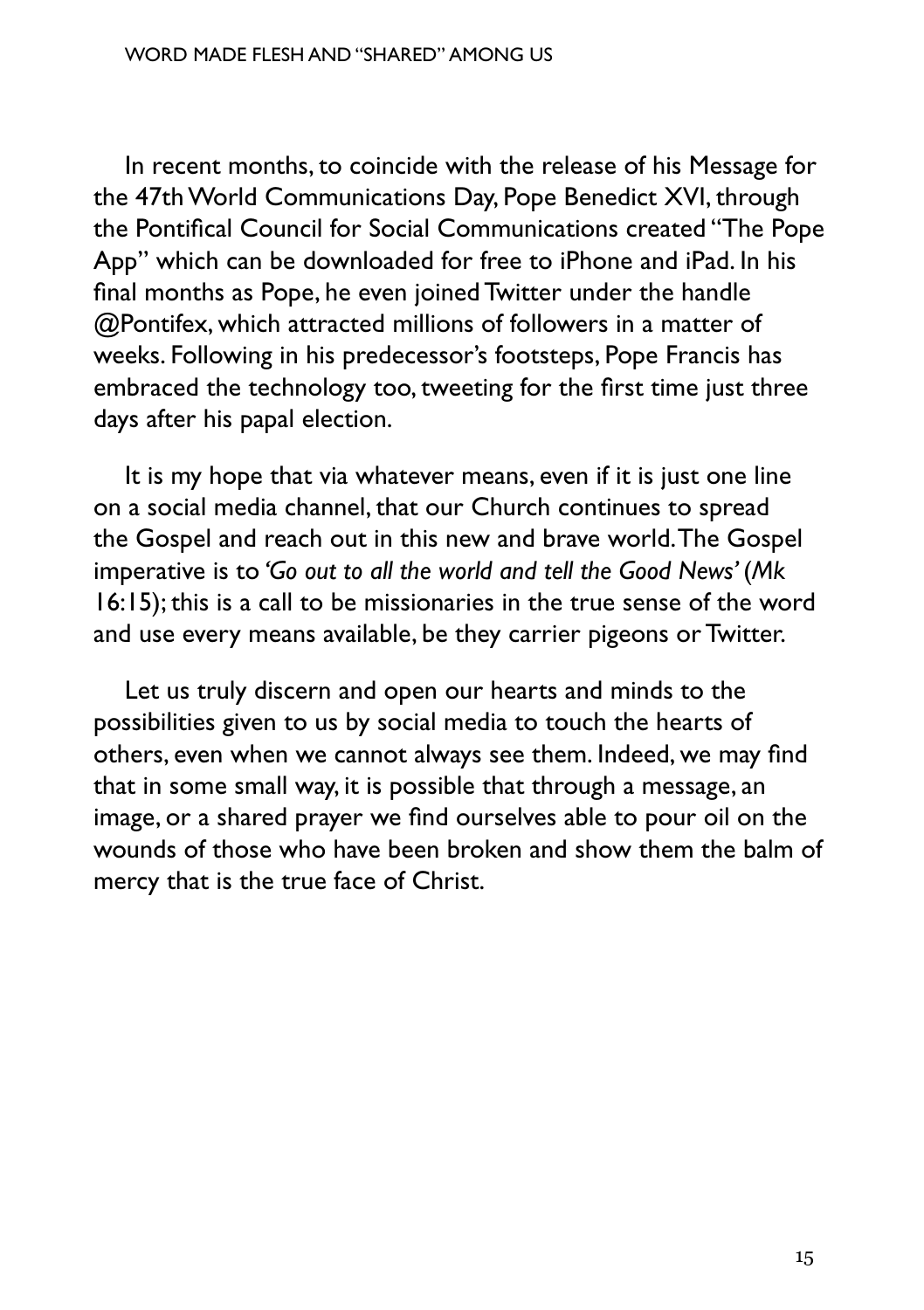# <span id="page-15-0"></span>Cyberspace: Our New Meeting Place

### *By Christine Hogan*

**Christine Hogan** is Publisher at Church Resources, with oversight of its faith-based publications, including the flagships *CathNews* and *CathNews Perspectives,* and *Bulletin Notes.* She is the author of six non-fiction titles, including *The Veiled Lands: A woman's journey into the heart of the Islamic world,* and *Look At Me: 50 Years of Australian television and the women who made it.* 

#### [www.cathnews.com](http://www.cathnews.com
)

All my working life has been in media; in newspapers, magazines, print, and now in digital and social media. My current role as publisher at Church Resources brings these together in a very fulfilling way.

In all those manifestations – all previously in the secular media – my work was about the Gospel value of proclaiming the truth. I did not know it at the time, but it was all about those words in Scripture, *'Then you will know the truth, and the truth will set you free'*  (*Jn* 8:32).

If you want to know the truth, you must actively seek the truth: of people, of situations, of events. Then, as a writer, you must, as fairly and accurately as possible, retell it so it is understandable and effective.

I have been involved in reporting on some very big media events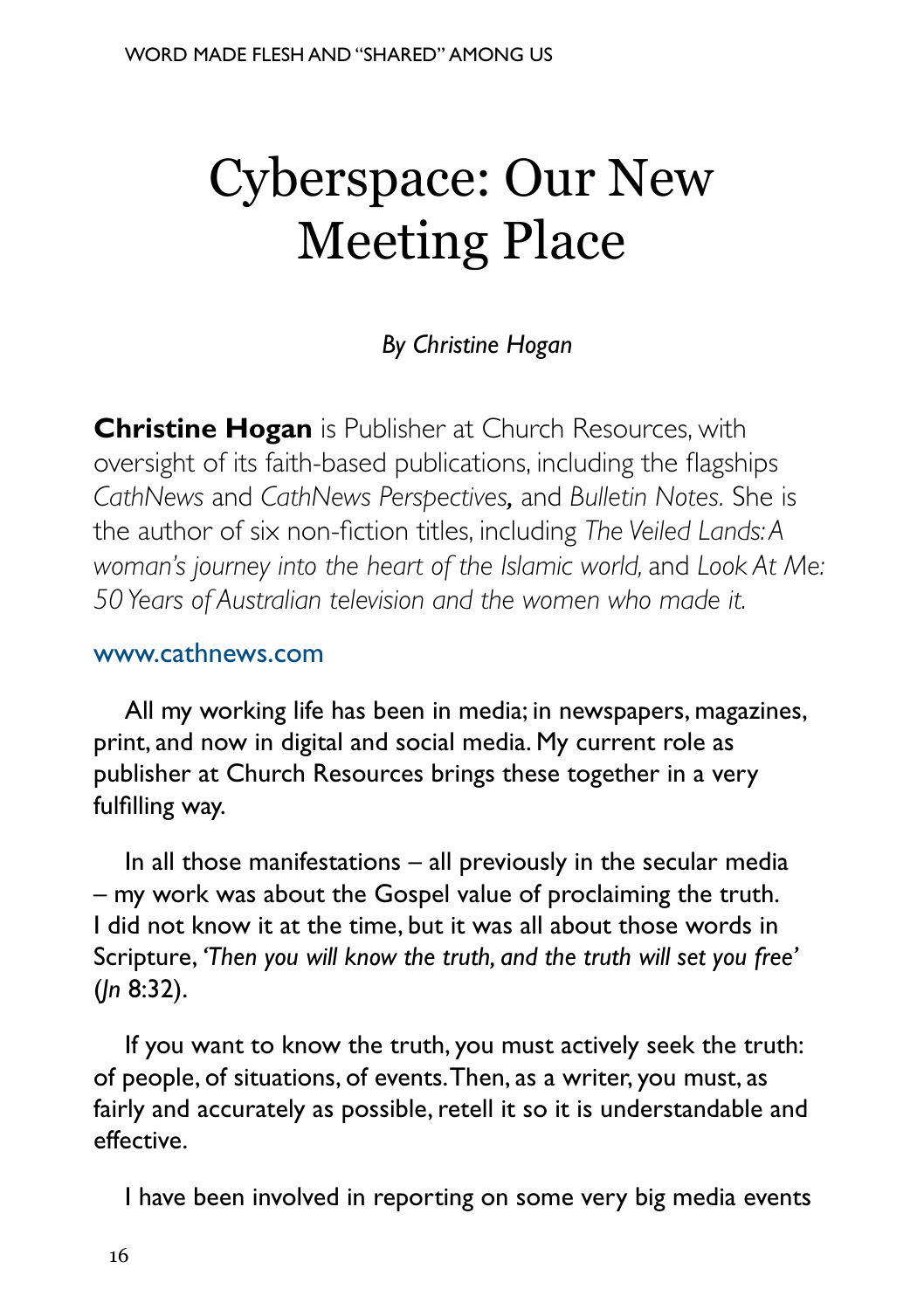in my life. There were some joyous events to cover such as weddings, Royal and otherwise; the birth of children, Royal and otherwise. There have been small moments of truth, too, which by retelling took the specific experience of one person to millions of readers.

There were great events: like reporting on the lighting of the Olympic flame in Greece, ahead of the Sydney Olympic Games in 2000; and glamorous ones, like covering the launch of Dior's new fragrance, *J'Adore*, for *The Sun Herald*, which had me take a four-day trip to the south of France.

And then there were the terrible events. I remember covering the news of a racist murder in Perth; the news of Louis Johnson's murder. Louis was killed by skinheads in 1992 and finally buried at the age of 19 in his country after his adoptive parents took him home to Alice Springs.

Another ghastly story I covered was for *The Sydney Morning Herald*; the murder of a little child. I remember his mother insisted I look at the tiny form in the white casket in an undertaker's rooms in Newtown, so I could see just how beautiful her son was in order to tell the world. But I saw the effects of a terrible bashing death, barely disguised by the hand of the post-mortem make-up artist and then had to find a way to express that while keeping his mother's belief and her child's dignity intact.

In every one of these stories, I was obliged to tell the truth, to bring the reader or the viewer into the reality of the people who had been touched by circumstance in either a wonderful or dreadful way.

But it is in digital media, and increasingly, through social media, that I find a more direct though at times uncomfortable interaction with readers.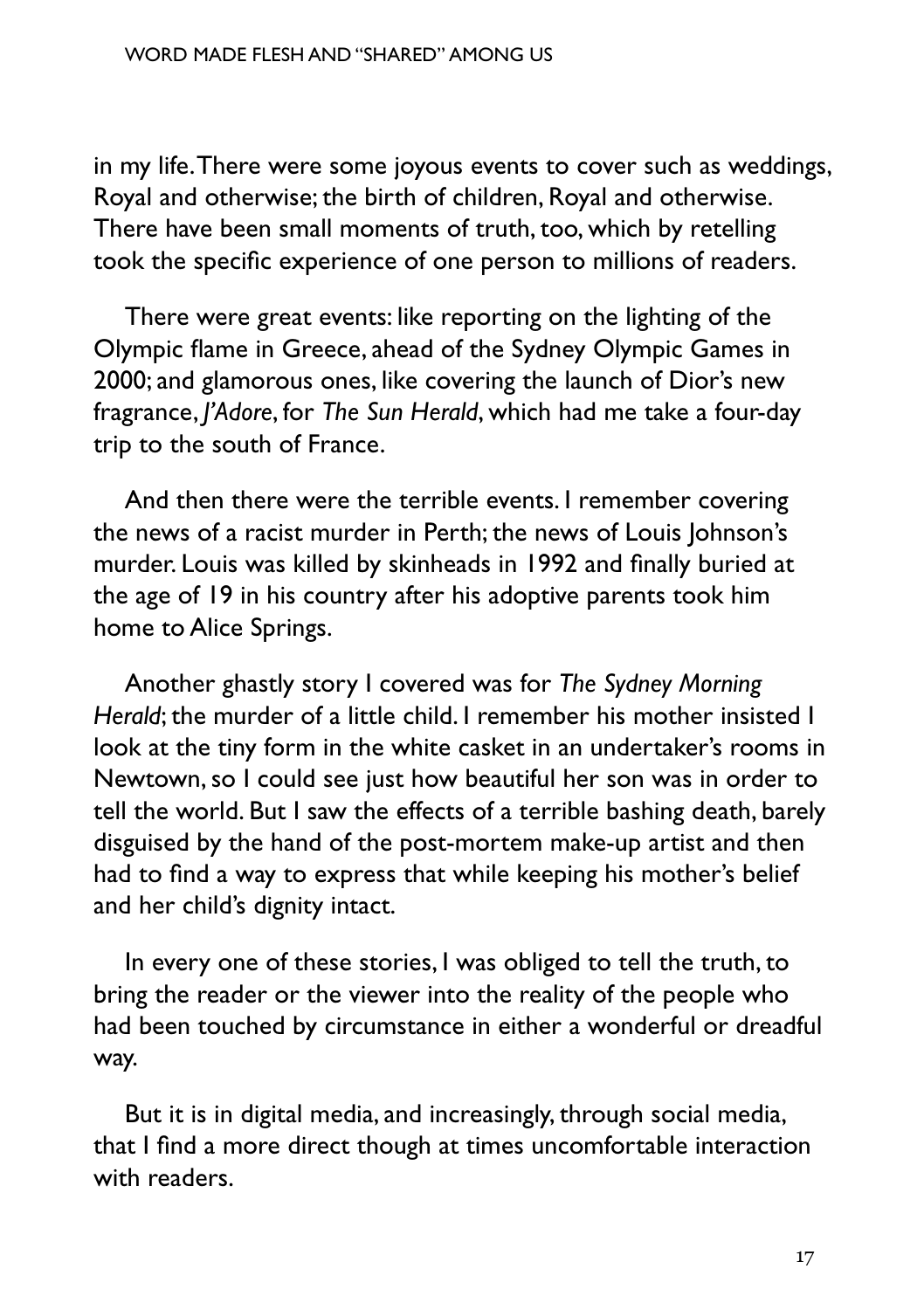I became aware of the power of social media when *CathNews*  covered the canonisation of Mary MacKillop in 2010. We had bloggers there who sent in firsthand reports via email and we used group file sharing sites such as Flickr for sending and receiving images. In a series of around 15 special editions of *CathNews* during eight or nine days, the immediacy and the power of social media was on show.

With the recent resignation of Pope Benedict XVI, social media was at the forefront again. I had a heads up just after 10pm on that Monday and by 10:15 I had spoken to our Ambassador to the Holy See to confirm it. By then a Twitter feed had alerted a friend of mine who had gone into the Vatican website and was able to forward the details.

With this swiftly moving story  $-$  a real collision between my working life and faith – the new meeting place was forming. TV cameras, radio reporters, print journalists were rolling into St Peter's Square all right, but most of them were reaching for their mobile devices to tweet short bursts of news on the run while the longer, background truths were discovered, understood, and crafted later.

They were in the new 'agora' Pope Benedict XVI speaks of in his Message for the 47th World Communications Day.

*"….where digital social networks which are helping to open a public square in which people share ideas, information and opinions, and in which new relationships and forms of community can come into being"* (Pope Benedict XVI, [Message for the 47th World Communications Day,](http://www.vatican.va/holy_father/benedict_xvi/messages/communications/documents/hf_ben-xvi_mes_20130124_47th-world-communications-day_en.html) *Social Networks: portals of truth and faith; new spaces for evangelization,* 2013).

Over the last 12 months, I had learnt to appreciate the benefits of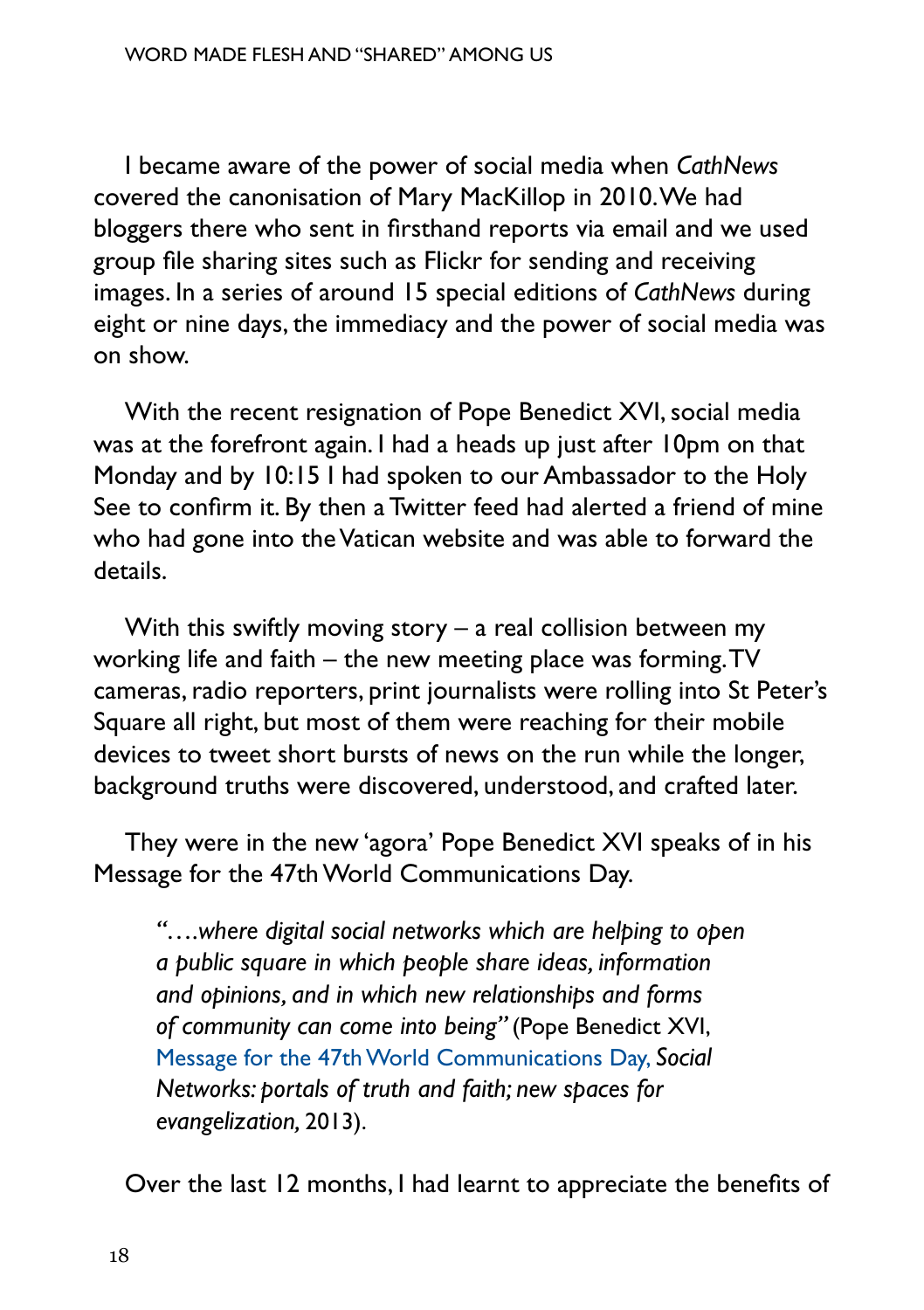using Facebook, both personally and professionally, and have enjoyed seeing who is responding to my posts.

But I've also been dismayed by what can be unleashed on social media too. I have been absolutely lacerated by some *CathNews* readers for being too conservative, too liberal and a heretic. However, this just teaches me that we do, in a way, leave ourselves open to many gifts, but also to a level of vulnerability by using these new mediums.

This is the challenge for me: learning how to deal with the way some people feel entitled to denigrate others on social media, ignorant of the laws of defamation.

I was, however, incredibly heartened by the coverage of the election of Pope Francis, which oddly brought together disparate elements in the service of the media and the Church.

I had woken up early to turn on my iPhone and log into Facebook ready to report the news as soon as it broke. *'Fumata bianca'* (white smoke) was pouring out of the Sistine Chapel! I turned on the television and saw the images live from St Peter's Square. As I started to update the *CathNews* Facebook feed, which also shared directly to Twitter, I realised I was talking directly to our audience, in the new 'agora', about what was happening in the Vatican.

By the time the proto-deacon came on to the balcony, I was ready with the Latin I had learnt at school. When Cardinal Tauran announced the Latin name for Francis, I put it on our Facebook page immediately. I have never been in a position to tell people such an important piece of information as quickly as this. By the time Pope Francis arrived on the balcony, and started to speak in Italian, I was in social media mode completely.

His message of love and respect for Emeritus Pope Benedict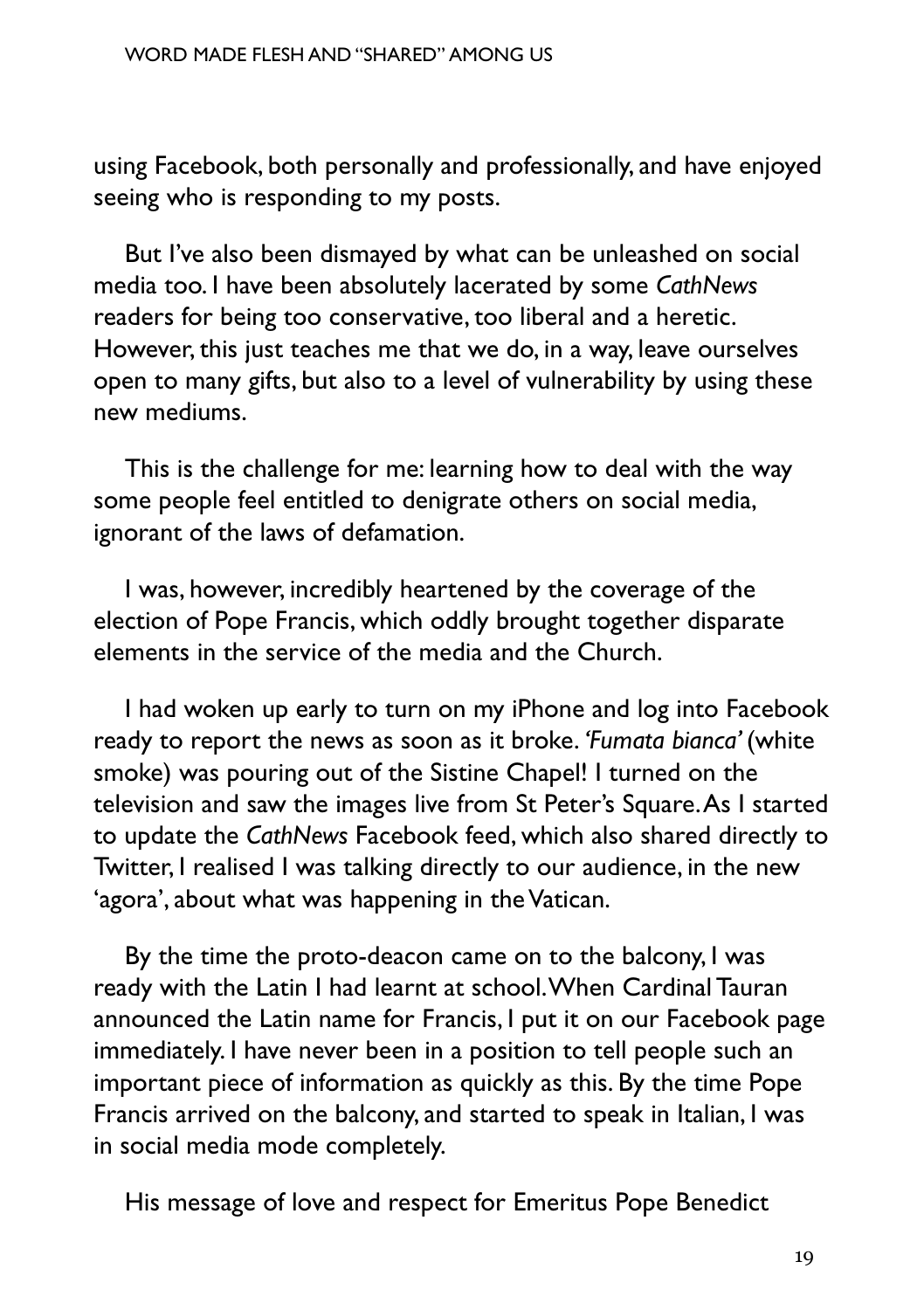XVI was sent in seconds around the world by television, radio, and Twitter. It was a message of faith and evangelisation to the people of the world from their new shepherd.

It was an astonishing period of time; made more accessible and more understandable through the means of social media. News was reaching the world in seconds as images became popular and were shared on social media again and again. Pope Francis on the bus with the rest of the cardinals? Image shared. Pope Francis pays his own bills? Again, image shared.

I see all of this as a tremendously hopeful sign. Never in history have people been able to so immediately connect with others on the other side of the globe.

Back when *The Australian Women's Weekly* started in the 1930s, photographs took six - eight weeks to get from the collections in Paris to the editor's desk. The editor then culled the information, before it was eventually subbed, printed and distributed perhaps three months later.

Now, in three seconds it's there, unmediated. We could all see how simple, unassuming and calm Pope Francis was without the help of the media interpreting him for us.

My hope for the future is that Pope Francis embraces the world of social media to spread not only the Gospel throughout the world, but Gospel values such as love, faith, joy, hope, prayer, mercy and social justice.

I hope that he uses it to protect and defend the vulnerable and the defenceless, bringing the people of God to the table. And I am ready and willing to Facebook, blog, tweet, retweet and YouTube him anytime if it will help spread the Good News.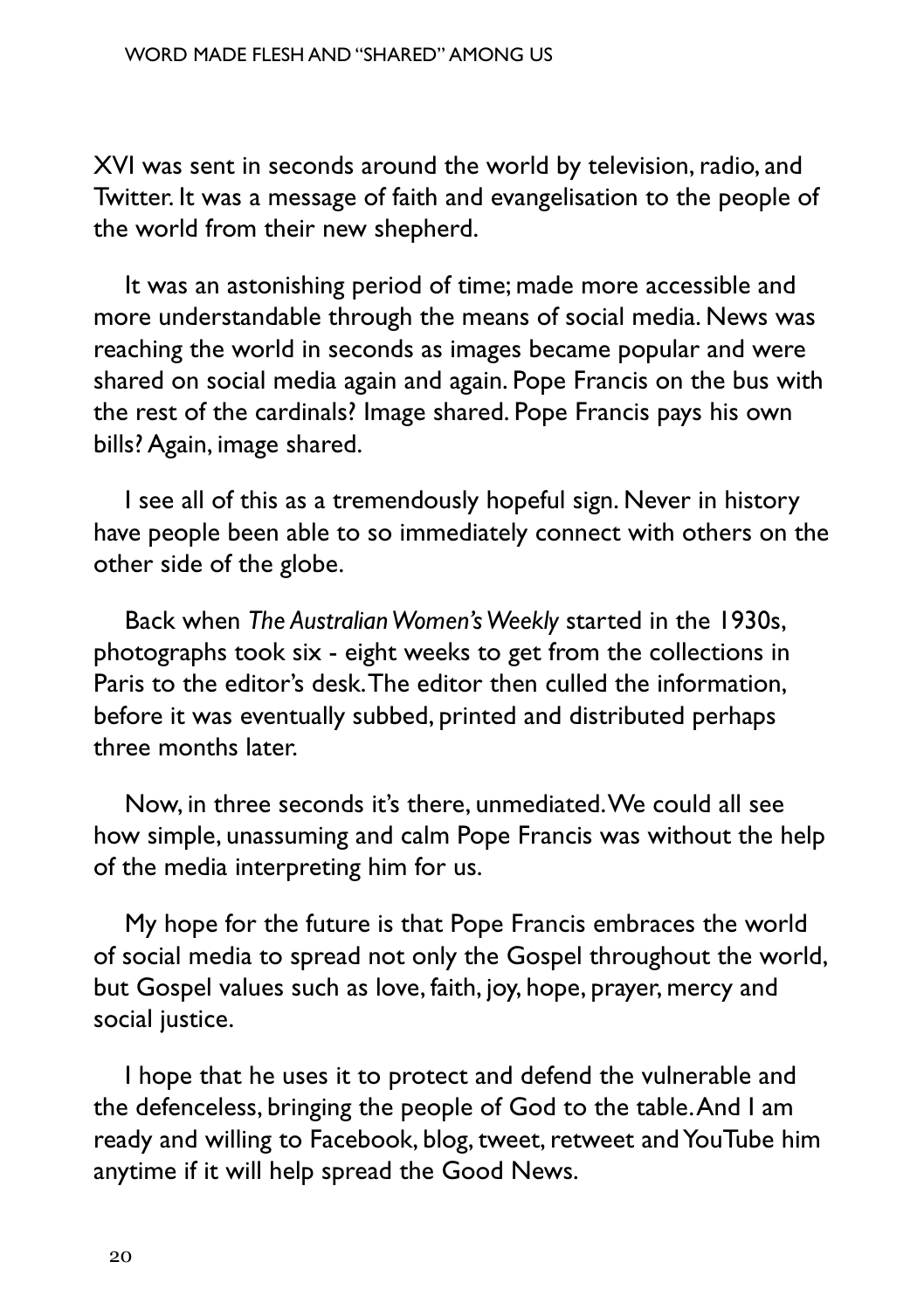# <span id="page-20-0"></span>Evangelising the Digital Continent

*By Bishop Julian Porteous*

**Bishop Julian Porteous** is an Auxiliary Bishop of Sydney. He is an advocate of the New Evangelisation. He initiated *CRADIO*, a new online media service, "to nourish the soul of the digital generation."

### [www.cradio.org.au](http://www.cradio.org.au)

When the Americas were discovered, the Church was quick to send missionaries to bring the Gospel to people who had never heard of Christ. The result of their efforts is that the Americas are largely Christian today.

When we look at the spread of Christianity, we can see how the Church was able to utilise the means of communication available at the time.

What helped the initial spread of Christianity was the vast network of Roman roads. It meant that within the lifetime of the Apostles, the Gospel had been taken to the various parts of the Roman Empire, even to Gaul and Spain.

The Church has always made use of the media of the day to spread the Gospel. Monks devoted their lives to faithfully transcribing the Sacred Texts and other great spiritual and theological works, enabling their dissemination. The Church became the great advocate of learning. Texts were translated into new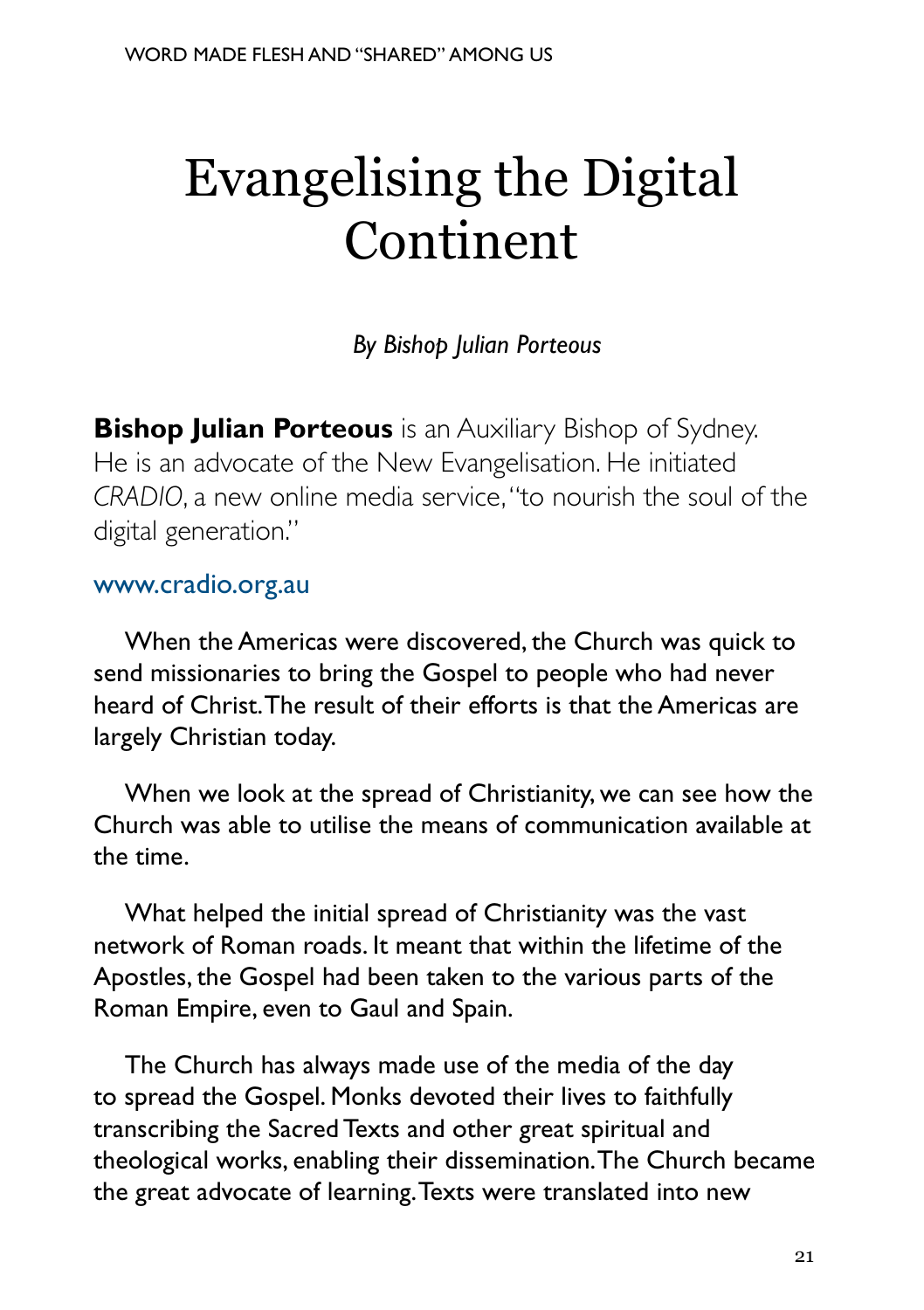languages as evangelists took the Gospel further and further afield.

We honour Saints Cyril and Methodius for developing the Cyrillic alphabet in the ninth century, which enabled the Gospel to be taken to the Slavic peoples. The Church was able to embrace the new opportunities for mass production of written materials by utilising the printing press developed in the fifteenth century.

In more recent times radio offered a whole new possibility of universal communication. The Popes were quick to begin using it. Vatican Radio was established in 1931 and still continues today to communicate to a vast number of language groups. The advent of television saw great communicators like Archbishop Fulton Sheen reach out with Catholic teaching to people in their homes. Mother Angelica has been able to develop a worldwide television network – *Eternal Word Television Network (EWTN)* – beginning humbly in a garage.

In our times there may not necessarily be new lands to discover, but there is a new virtual world opening up through a range of extraordinary technological advances. We are living through a communications revolution. It is an exciting time as advances are happening at increasing rates. It is also a time of great opportunity for the Church.

In recent years, in his Messages for World Communications Day, Pope Benedict XVI has emphasised the importance of engaging with the new media. In 2009, he called young people who are most able to embrace and engage with the new media to use the opportunity to give witness to their faith and proclaim the Gospel.

*"It falls, in particular, to young people, who have an almost spontaneous affinity for the new means of communication, to take on the responsibility for the evangelization of this 'digital*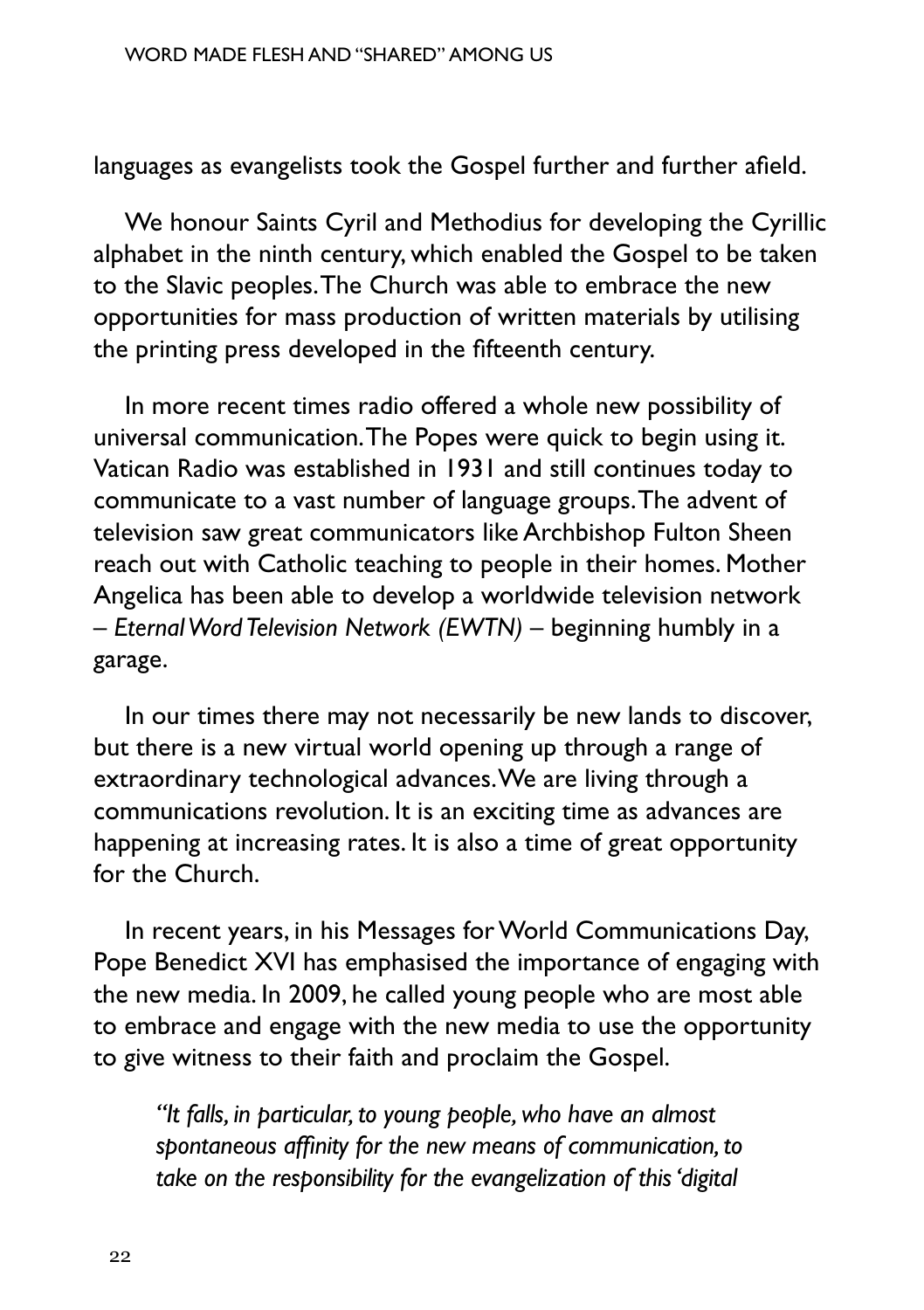*continent'"*(Pope Benedict XVI, [Message for the 43rd World](http://www.vatican.va/holy_father/benedict_xvi/messages/communications/documents/hf_ben-xvi_mes_20090124_43rd-world-communications-day_en.html)  [Communications Day,](http://www.vatican.va/holy_father/benedict_xvi/messages/communications/documents/hf_ben-xvi_mes_20090124_43rd-world-communications-day_en.html)*New Technologies, New Relationships. Promoting a Culture of Respect, Dialogue and Friendship,* 2009).

In calling on young people to be involved in this new enterprise he commented on the fact that fruitful evangelisation required particular attention to the culture and customs of the people of the day. It is necessary not only to have the ability to use the new media, but also to know how to communicate through it to reach others.

To this end, I have been involved in the development of an Australian online audio service called *CRADIO* to deliver locallyproduced, Catholic radio content. This service is accessed via computer; Wi-Fi enabled radios and mobile devices like tablets and smart phones. It is evident that people today want a mobile communications device that is more than just a phone. Manufacturers are adding more and more capacity to such devices, making them the all-in-one key communications tool that people use.

The new technology associated with tablets and smart phones enables access to digital materials anywhere and anytime. *CRADIO* offers streaming 24/7 but its major focus is on providing audio material which can be downloaded on demand. The website now features an extensive library that can be browsed by topic or category, and new material is added daily. Users can also subscribe via email, iTunes, or any podcatcher or RSS reader.

Young Catholics in the major urban centres have a wide array of Catholic events and speakers which they can access. Those living in rural and remote dioceses are starved of local events that they can attend. A digital audio service like *CRADIO* records and produces materials from events in the major urban centres and enables young Catholics in isolated situations to link in with these events.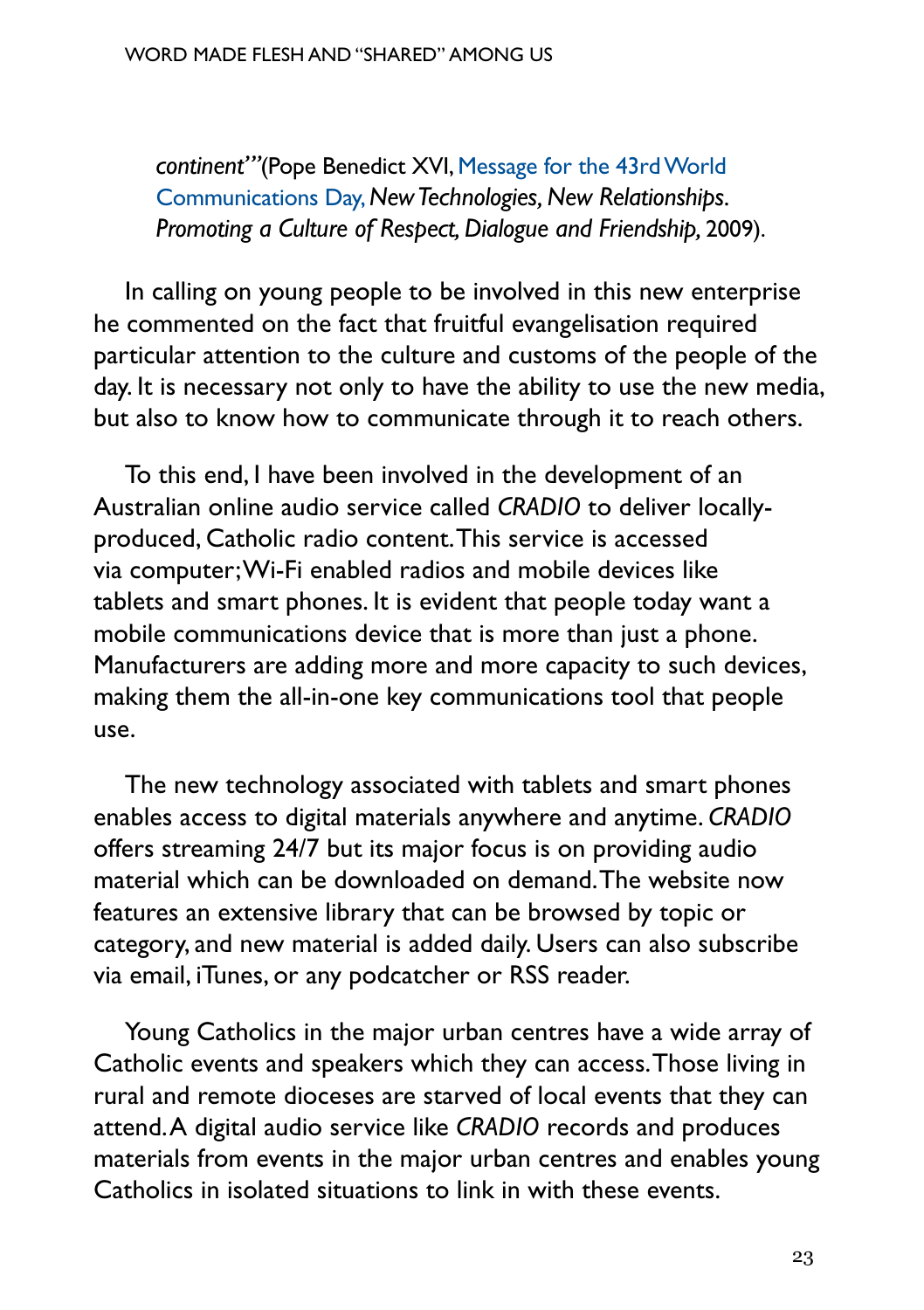There is a growing cohort of young Catholics who are thirsty for information about and inspiration for their faith. *CRADIO* is designed to provide for this need. The production of Catholic materials which are available in cyberspace also offers opportunities for evangelisation. Good speakers who might otherwise only be heard by a particular audience can now offer their message to a broader audience, to those who missed the event or those who are interested in the speaker or topic. Their message can be picked up by someone who is casually surfing the net or someone who is searching for meaning or faith.

Once you are in cyberspace, you are able to proclaim a message to the world. *CRADIO*, while seeking to provide for Australian Catholics, is a service that can be accessed anywhere. This means that Catholic faith which is often spoken of in churches or in specifically Catholic venues is able to penetrate the marketplace. This is the extraordinary possibility offered by the new media

Such evangelisation of the digital continent needs digital evangelists. Pope Benedict recognised this when he said the following to the young people he was inviting to become digital evangelists:

*"You know their fears and their hopes, their aspirations and their disappointments: the greatest gift you can give to them is to share with them the 'Good News' of a God who became man, who suffered, died and rose again to save all people"* (Pope Benedict XVI, [Message for the 43rd World](http://www.vatican.va/holy_father/benedict_xvi/messages/communications/documents/hf_ben-xvi_mes_20090124_43rd-world-communications-day_en.html)  [Communications Day,](http://www.vatican.va/holy_father/benedict_xvi/messages/communications/documents/hf_ben-xvi_mes_20090124_43rd-world-communications-day_en.html) New Technologies, New Relationships. Promoting a Culture of Respect, Dialogue and Friendship, 2009).

He knew that it would be young people themselves, filled with the faith and love of God, who would best evangelise the digital continent because they would best know and understand the needs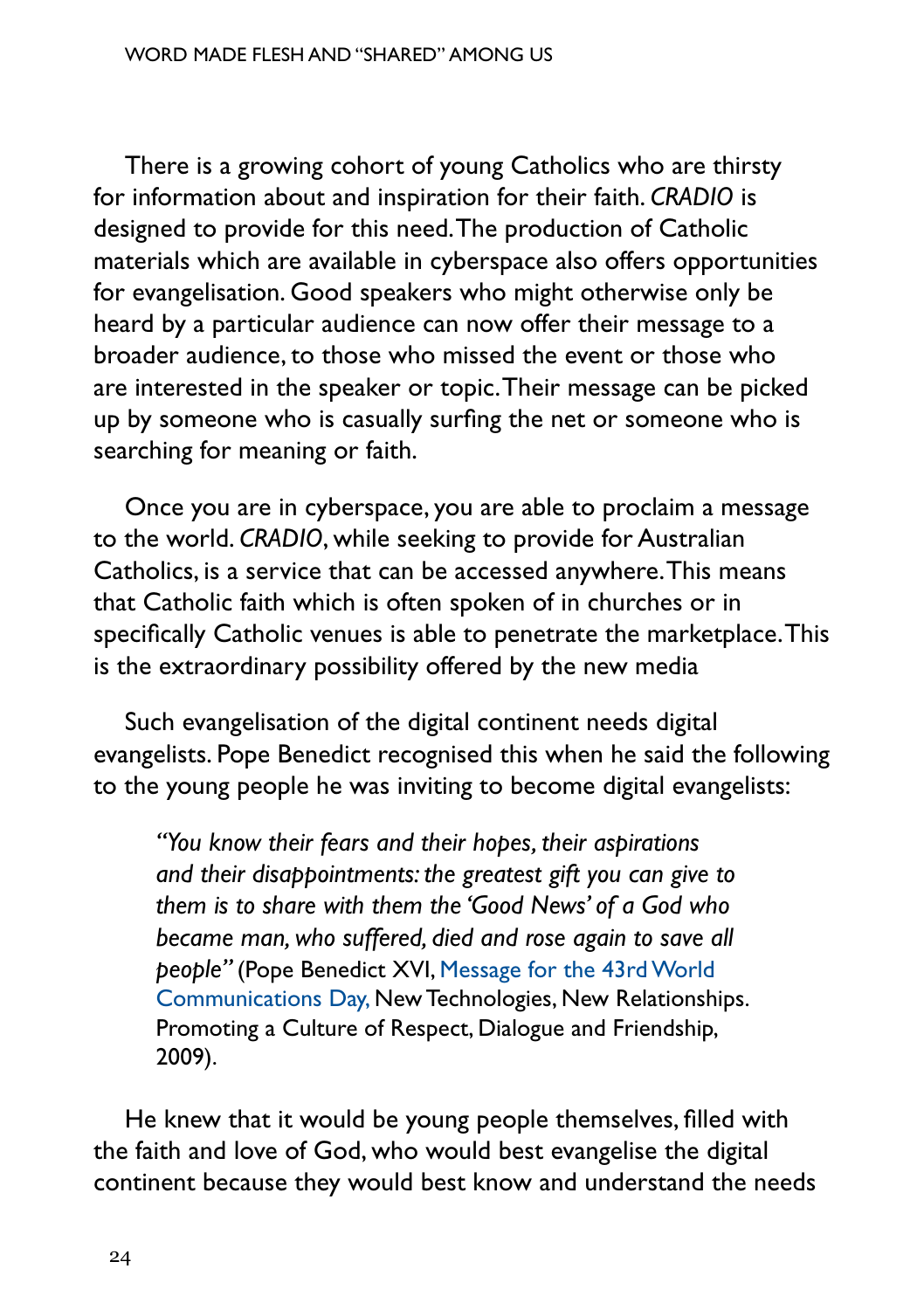of their peers.

Like missionaries who were often young themselves and set off to foreign lands to proclaim the Gospel, in our day we need young missionaries who will devote themselves to using the new media to proclaim the Catholic faith.

The new media invites contemporary evangelisers to go to the virtual Areopagus. As described in Acts 17, St Paul went to the Areopagus as the place where ideas were shared and discussed. The Areopagus was the public square where people could come and listen. The new public square is the World Wide Web which has two billion people participating. This is the new location for the Catholic faith to be proclaimed. This is the Areopagus of the third millennium.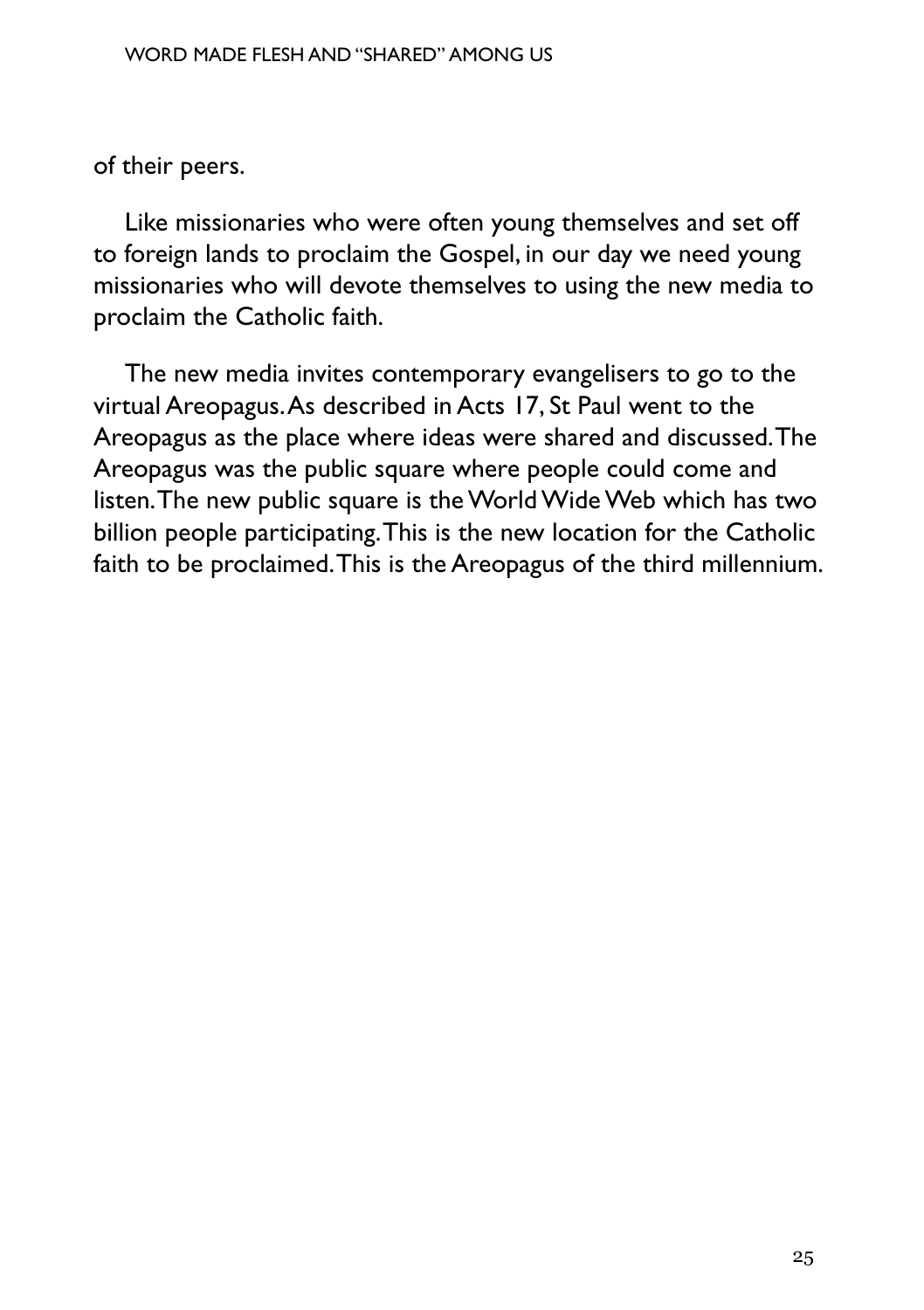# <span id="page-25-0"></span>Mindful Twittering

### *By Anna Krohn*

**Anna Krohn** is a freelance writer sessional tutor and consultant in adult learning, ethics and the theology of affectivity. She has written extensively on bioethics issues, and is Bioethics Convenor for the Catholic Women's League. Anna currently lectures in healthcare ethics at Australian Catholic University.

### [www.cwlvicww.org/annasblog](http://www.cwlvicww.org/annasblog)

In 1991 the Australian political scientist, sociologist and historian, Fr. Paul Duffy sj, concluded his major study of the role and nature of the media by arguing that if Catholics were to take the Gospel seriously they also needed to take the media seriously.

In his book, *Word of Life in the Media and Gospel,* published in 1991, Fr. Paul Duffy proposed a three-point strategy. Firstly Christians needed to educate themselves about the different types of media. Secondly they needed to develop a critical awareness of the sociopolitical genealogy of different trends and images on the printed page, the billboard and the airwaves. Thirdly, whether bishop or layperson, they needed to become adept at participating in media land while bringing to it the 'life-giving' ethical and theological presence of the Gospel.

Since 1993, I have found myself involved in online commentary, cyber-evangelising and blogging and that these insights are even more potent today.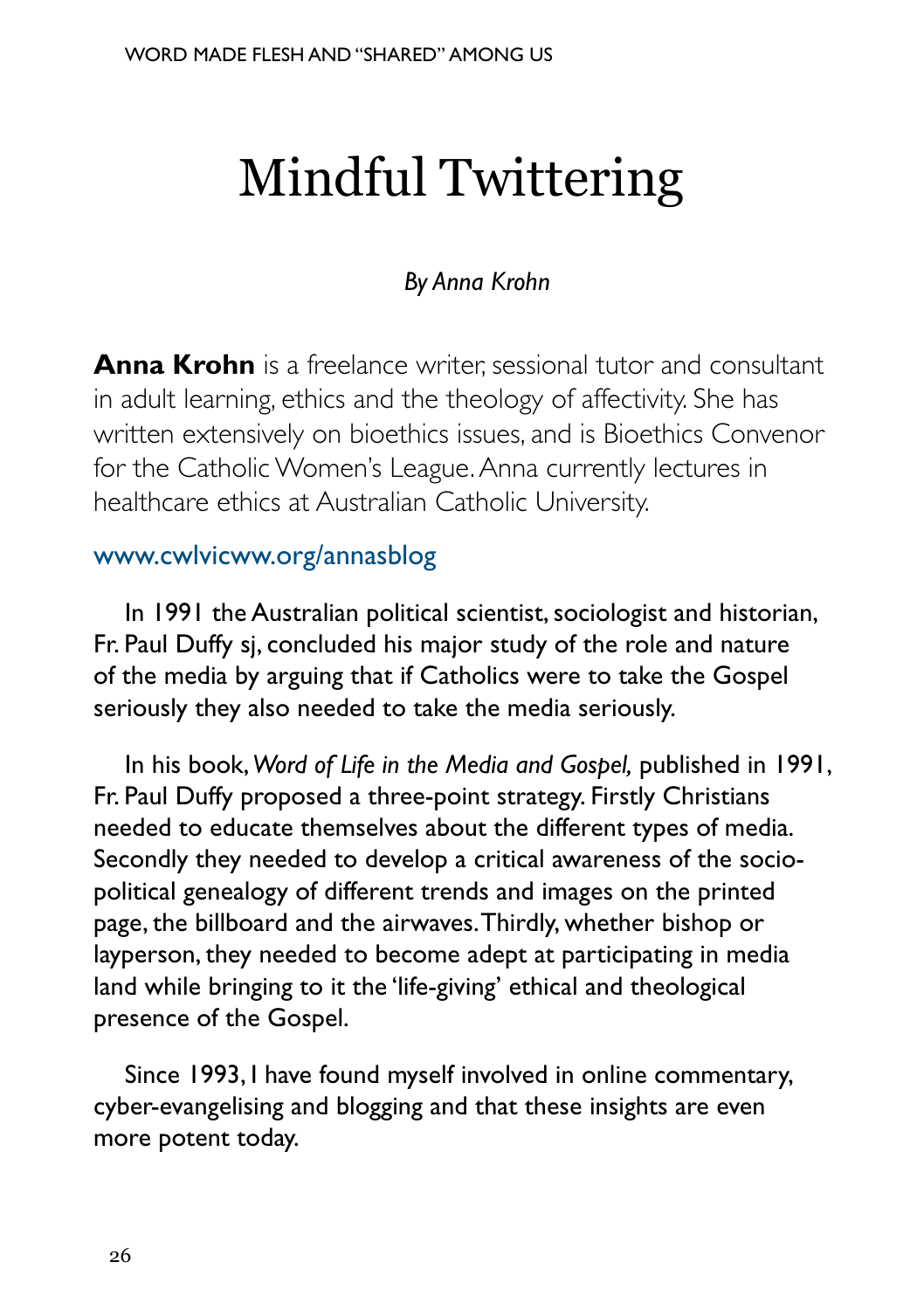Media has exploded with a head spinning barrage of data forms and the 'viral' proliferation of new 'nations' worthy of audience. The exposing, trans-spatial, unsleeping immediacy of cyber-generated dialogue is also tinged with the poignant hunger of people 'out there somewhere' yearning for 'life-enriching' clues and the warmth of relationships.

Pope Benedict XVI observed in 2011 that the cyber-era has not only digitalised data and relativised the relationship between its producer and consumer and it has also revealed that information is a person-seeking missile, *'which is seen first of all as dialogue, exchange, solidarity and the creation of positive relations'* (Pope Benedict XVI, [Message for the 45th World Communications Day](http://www.vatican.va/holy_father/benedict_xvi/messages/communications/documents/hf_ben-xvi_mes_20110124_45th-world-communications-day_en.html), *Truth, Proclamation and Authenticity of Life in the Digital Age,* 2011).

At the same time Benedict cautions his audience to a subtle but real theological and ethical wakefulness. He points out that the virtual polis survives on a certain *'one-sidedness of the interaction, the tendency to communicate only some parts of one's interior world, the risk of constructing a false image of oneself, which can become a form of self-indulgence'* (Pope Benedict XVI, [Message for the 45th World](http://www.vatican.va/holy_father/benedict_xvi/messages/communications/documents/hf_ben-xvi_mes_20110124_45th-world-communications-day_en.html)  [Communications Day](http://www.vatican.va/holy_father/benedict_xvi/messages/communications/documents/hf_ben-xvi_mes_20110124_45th-world-communications-day_en.html), *Truth, Proclamation and Authenticity of Life in the Digital Age,* 2011). Christians need to be alert to the hidden and notso hidden idols, pathologies and de-humanising practices that can be bred by social media.

As both agents and audiences of social media, we need also to address these problems with the anthropological truth and beauty of our Trinitarian faith, as well as allowing ourselves to be formed in its high theological, epistemic, social and moral virtues.

Here is a snapshot of prompts to myself for virtuous cyberpractice: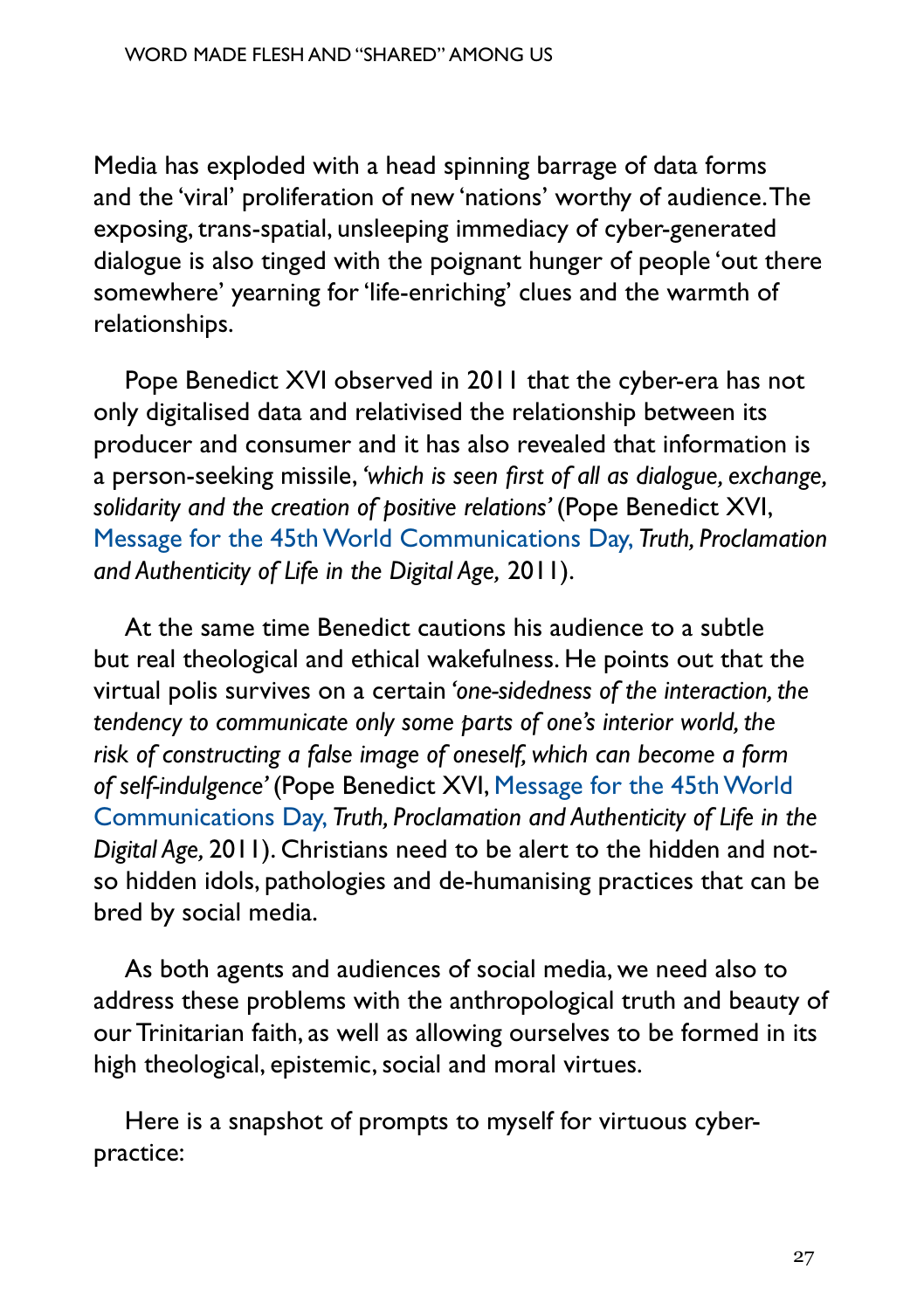### **Contemplation and Mindfulness**

The cyber ether is crammed with banal, silly, superficial, and numbifying amounts of 'noise' and diversion. Life is short. Whatever the size, thoughtful content has more impact and durability than something produced by reactive fingers. Be mindful of the good reasons and probable impact of your browse or post. Mindfulness does not exclude serendipity, fun or delight. A virtual and physical deep breath before entering the fray helps. Prayer and grace subtly informs our minds.

### **• Justice**

The cut and paste-ability of on-line data, and the pressure for instantaneous results, means that it is tempting to ignore or forget the value of intellectual and creative labour. It is tempting to exploit or be exploited cheaply. The easy anonymity of the internet can feed the ogres, trolls and gremlins of our own vices. Avoid degrading, manipulative or toxic language, imagery or techniques about others or about oneself.

#### **• Discernment**

The internet is not a level playing field. Search out, appreciate and promote interpreters and sources who are truthful, wise, reliable and good. Step over gossip, sensation and personal bickering on whatever scale. Wisdom comes from discerning the cream not by hoarding flotsam.

### **• Humility andTeach-ability**

The Holy Spirit works in cyberspace and therefore calls forth particular gifts and talents in surprising places. It takes a brave and humble heart to work with one's strengths, and to know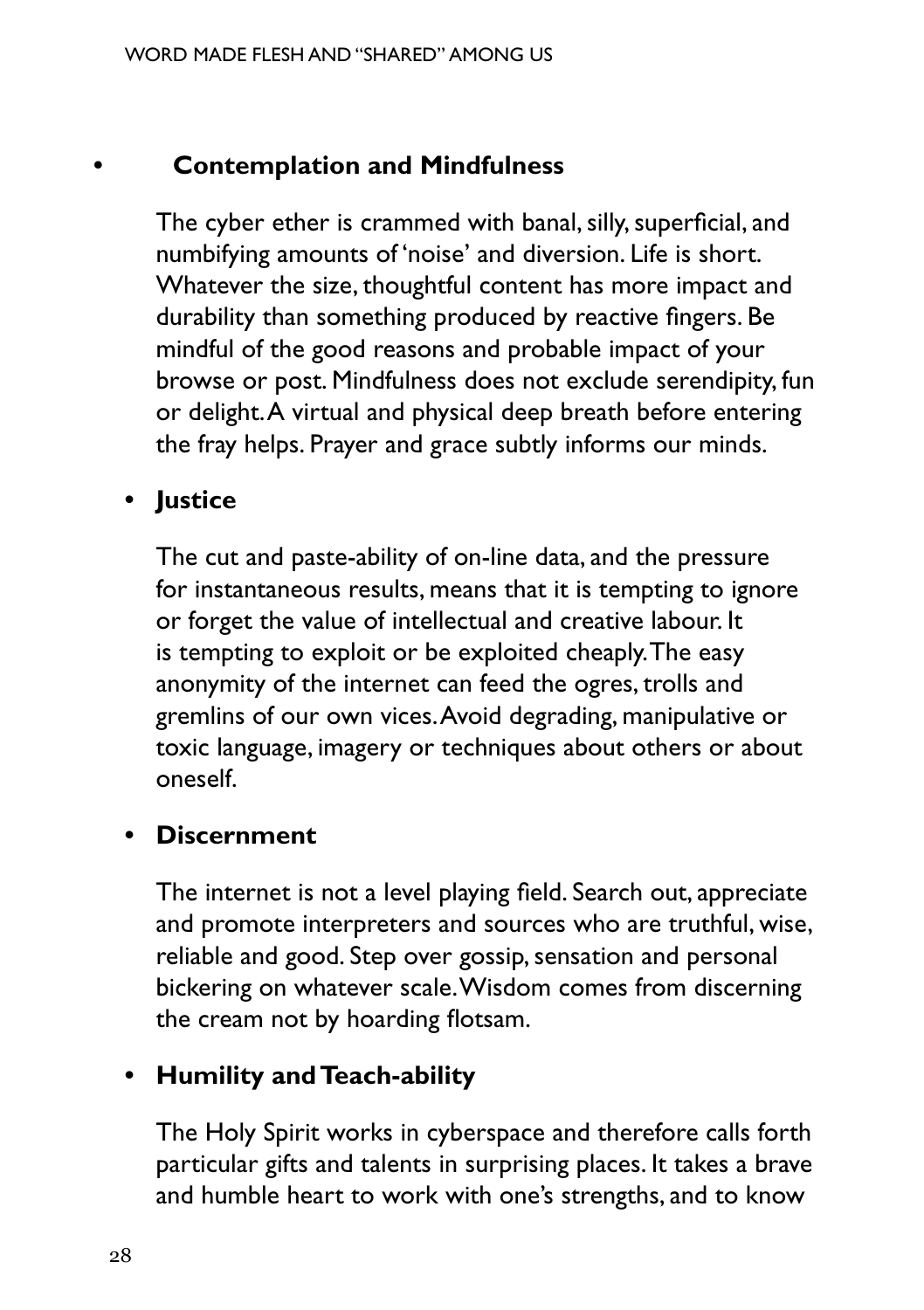personal limits and shortcomings. Social media encourages collaboration but can also breed narcissism. I have learned to be teachable by working with clever collaborators who have talents and gifts thin in my own repertoire.

### **• Creaturely Integrity**

Internet creation is not an end in it itself. It is good to remember we are incarnated, time-embedded and sacramental beings. Avoid being consumed by virtual stimulus like so many battery hens and roosters. Like healthy chooks, we need sunshine, exercise and flesh and blood experience. It is important to know when to turn the computer, phone or tablet off and to enjoy and tackle the organic reality of mind, heart and body.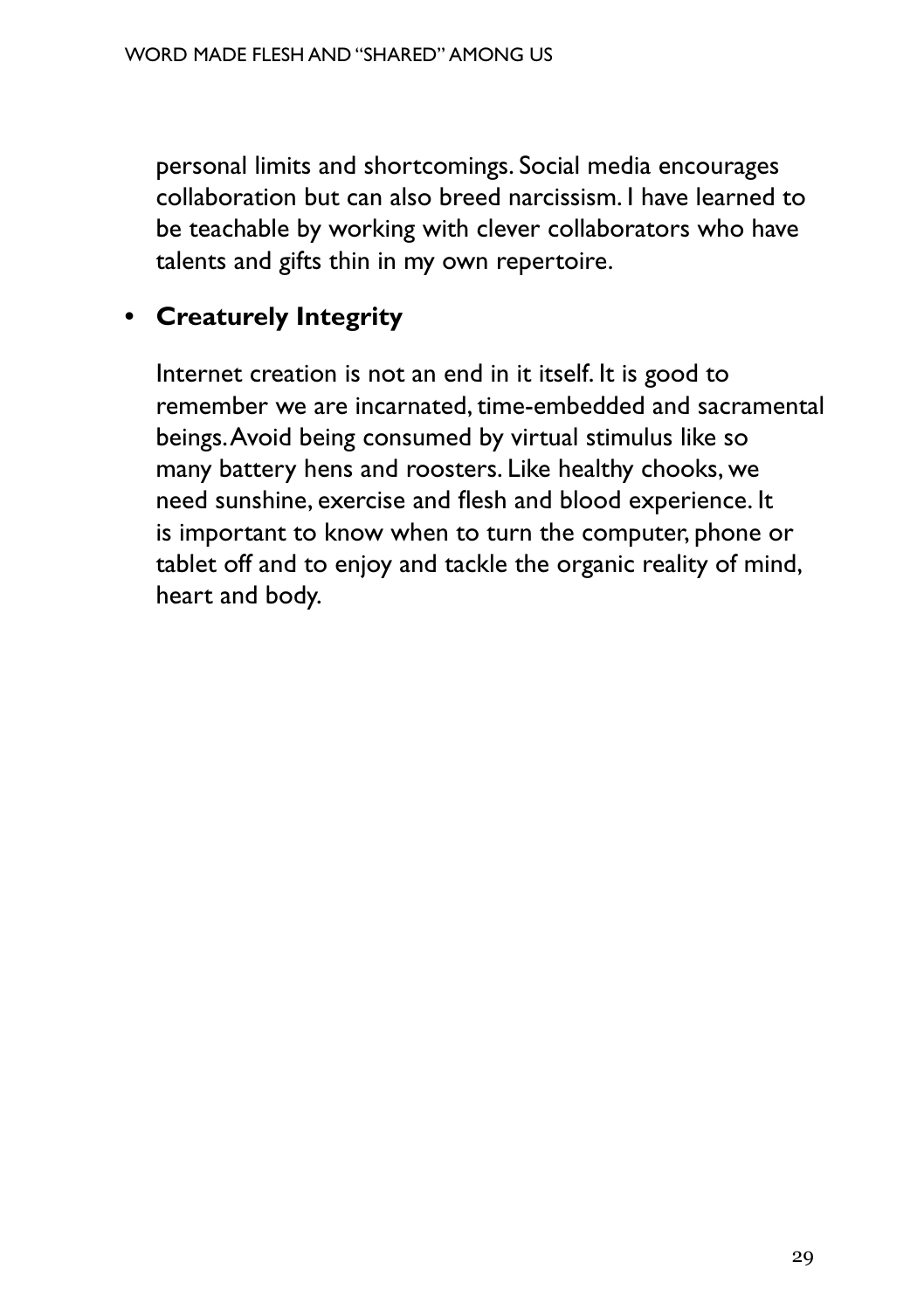### <span id="page-29-0"></span>Do Not Be Afraid

### *By Yvette Nehme*

**Yvette Nehme** is Campus Minister for the Australian Catholic University, Strathfield. Prior to this appointment, she was a Coordinator for World Youth Day 2008 for the Sisters of St Joseph. Yvette holds a Bachelor of Theology from the Catholic Institute of Sydney, and holds postgraduate qualifications in Events and Marketing Management. Her Twitter handle is [@NehmeYvette](https://twitter.com/nehmeyvette).

### [facebook.com/yvette.strathfield](https://www.facebook.com/yvette.strathfield)

*"Do not be afraid. Go on speaking, and do not be silent"*  (*Acts* 18:9).

In February 2010, I was appointed to the position of Campus Minister for the Australian Catholic University (ACU). ACU shares in the rich heritage of the Catholic Christian tradition. Its work of education and research continues the long search of the Catholic community for knowledge, truth and understanding, which contributes to human wellbeing. Drawing on the values of the Gospel of Jesus Christ and the principles enunciated in Catholic social teaching, the university *"explicitly engages the social, ethical and religious dimensions of the questions it faces in teaching and research, and service"* (ACU Mission Statement).

Campus Ministry is a vital part of the university community. It is our role to ensure we keep the mission alive. Being an institution of education, it is expected that we access social media networks to proclaim the Gospel, Church Teachings and our work. Online social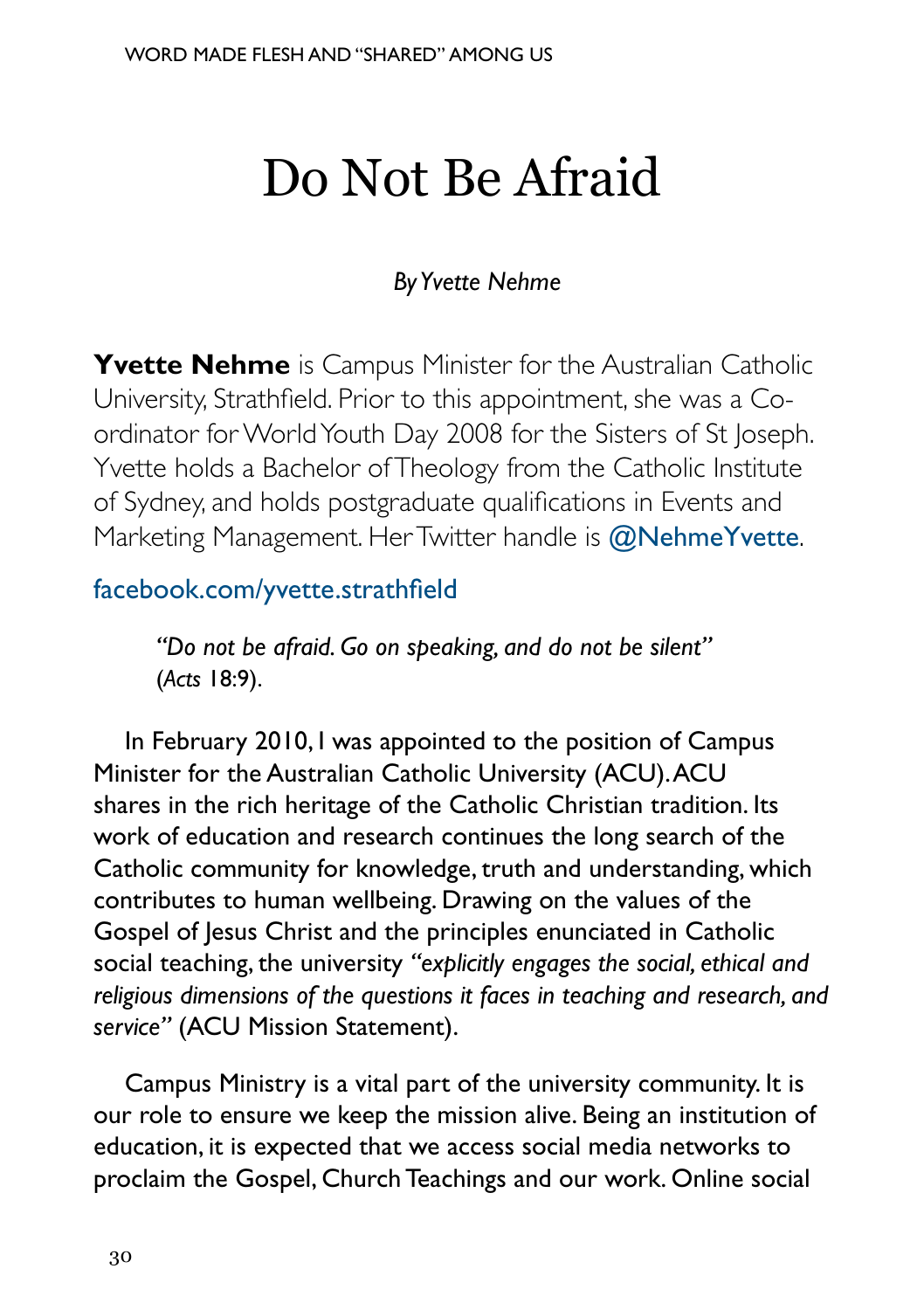networking has become a way of life for many. St. Francis of Assisi famously said *"Preach the gospel at all times; use words if necessary."* But this does not mean that we can choose between proclaiming and living the Gospel, because to provide an authentic witness to the Gospel, we must do both.

Almost everyone has a Facebook page these days. Young people live and breathe Facebook. They post the most minor incidents in their lives such as "Just bought a yoghurt" to the most traumatic, such as the death of a family member. They are not afraid of who reads their thoughts nor of how they will be perceived.

I know from experience that many young people go to Facebook for answers and inspiration. With this in mind, I created a work Facebook page. Many of the friends on my Facebook page are current ACU students, graduates, young people from different walks of life and acquaintances from many Catholic, Christian and Church networks. While I am mindful not to hide my light under a bushel, I do think that some discretion is needed; perhaps this comes from my desire to always remain seeker-sensitive. When I say sensitive, I don't mean we need to be scared of offending anyone with the truth, we just need to be aware of our potential audience.

I recently joined Twitter after being asked by young people to participate. I found the easiest way to participate on Twitter when I first signed up as far as spreading the Good News was concerned was to simply retweet what others have already tweeted. Once I was comfortable with tweeting, I would tweet my Facebook posts.

For the uninitiated, there can be times when being active on social media is challenging, especially when your Facebook posts are ridiculed. If and when this happens, the options available include encouraging an open dialogue or debate or sending a private message to the Facebook user to ask them to kindly remove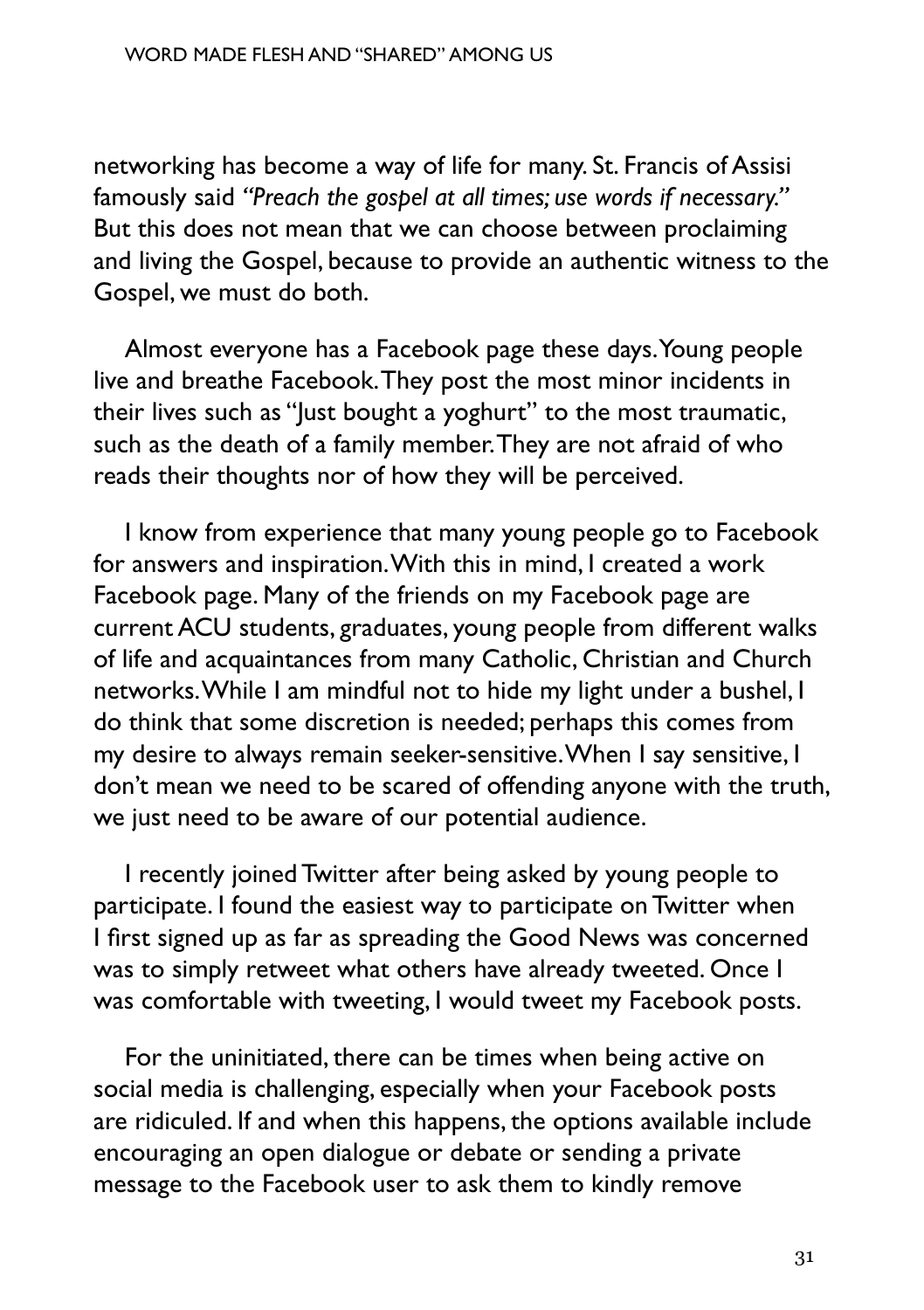their comment. I always choose the latter and on many occasions they kindly remove the comment. I then organise a time to meet in person and discuss the reasons behind why they posted the comment.

Many times the young person posted the offensive comment as a cry for help, and meeting up is an opportunity to not only evangelise but to discuss the post in person and provide pastoral care. Asking a Facebook user to remove the comment is not a way to prevent "free speech" but rather to protect others on Facebook from getting into a debate where they may have no experience in dealing with such a situation. It's important to practise this kind of discretion when administering a Facebook page because, as mentioned earlier, many young people post whatever they are thinking, unaware of possible ramifications.

Although the majority of young people are not willing to share their faith on social media there is a minority who are not afraid to defend their faith. We should never discourage anyone from using their online social networking opportunities to share the Gospel and Church Teaching. I would encourage young people to "always be prepared to give answers to anyone who asks you to give reason for your posts and retweets. Remember to do this with gentleness and respect, keeping a clear conscience, so that those who speak maliciously against your good behaviour in Christ may be ashamed of their slander" (A paraphrasing of *1 Peter* 3:15-16). Evangelising is in fact the grace and vocation proper to the Church, her deepest identity. She exists in order to evangelise.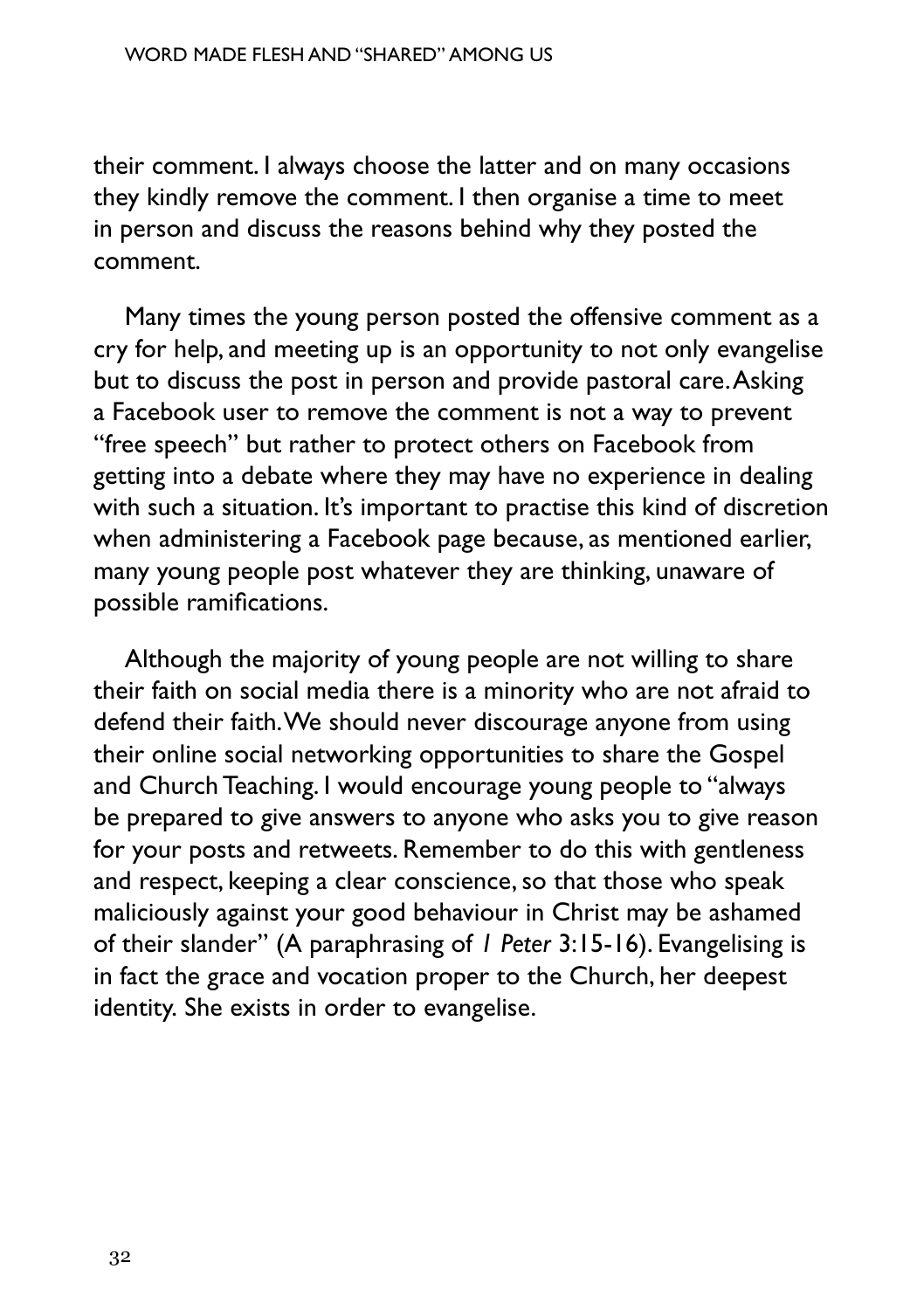### <span id="page-32-0"></span>The Power of Visual Communication

### *By Matthew Price*

**Matthew Price** is a freelance graphic designer and website developer, with a particular passion for producing visuallyappealing content for the Church. He worked for 13 years in the Archdiocese of Melbourne, developing many websites and promotional materials. He is married with six children. His Twitter handle is [@mbprice98](https://twitter.com/@mbprice98).

### [www.mbprice.com](http://www.mbprice.com) [facebook.com/transformationbydesign](https://www.facebook.com/transformationbydesign)

In 1997, a friend of my parents suggested that I apply for a job in the Vocations Office of the Catholic Archdiocese of Melbourne. The role of the Vocations Office is to promote and encourage vocations to the priesthood and religious life. While this was a dramatic change from the high tech corporate environment, I was very blessed that the Vocations Director was at the forefront of vocations promotion, and was keen to explore new technologies and ways of reaching a wider audience.

To meet the very challenging task of vocations promotion through website and print design, we needed to constantly think 'outside the square' and our 'safe' environment. As the former Apple Store impresario Ron Johnson suggests: *"Design works if it's authentic, inspired, and has a clear point of view"* (Design Feast [www.designfeast.](http://www.designfeast.com/thoughts-on-design) [com/thoughts-on-design](http://www.designfeast.com/thoughts-on-design) at 20 April 2013)*.* Over the next three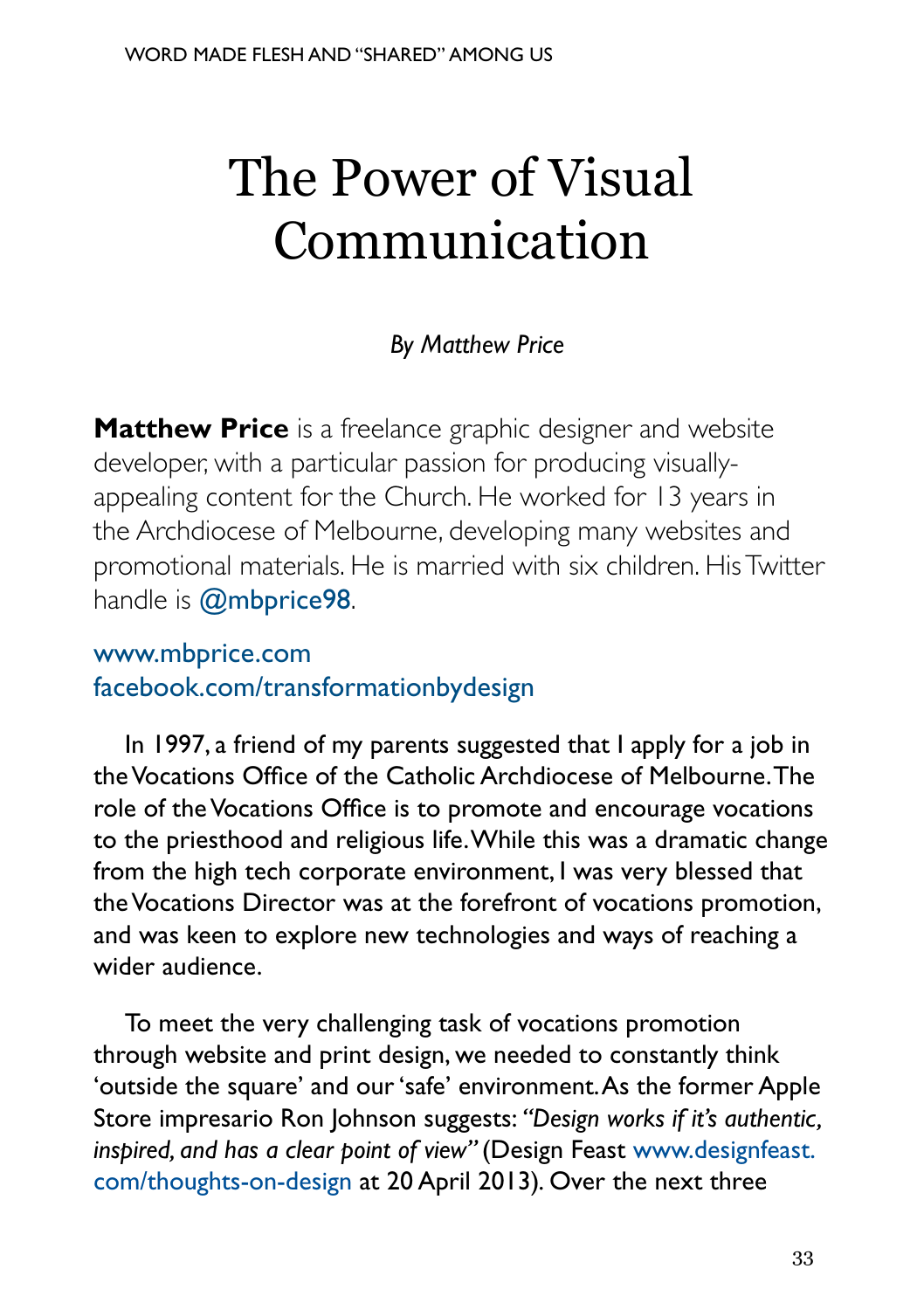years, we established a strong international online presence with print material being distributed globally.

Fifteen years later, many of the concepts and ideas that were encouraged by a large number of priests (some of whom are now bishops) can now be fully realised, thanks to advancements in technology and burgeoning social media networks. I believe that we need to borrow some of the advertising ideas from the secular world, and incorporate these into how we promote the mission of the Church.

When I first began developing websites, I thought like a developer. I had strict rules of where information must fit. The influence of print design and creative ideas later evolved for me into a pattern of rules so that development and design could work together in balance and harmony. The design became the channel to spread the message more effectively. As we have learnt through the years, visual connection is so important. The visual message determines whether the viewer responds positively or negatively.

Social media has opened up a wider gateway to the world and the message of the Universal Church. We are connected through a large number of platforms and share photos, reflections and inspirational quotes. The message of Christ is not only found each Sunday when attending Mass, but is accessed instantly on computers and mobile devices.

In 2012, I was sent a direct message on Twitter from the Pontifical Council for Social Communications ([@PCCS\\_VA\)](https://twitter.com/PCCS_VA). It was an invitation to be involved in the design of a new website, [intermirifica.](http://intermirifica.net/home.aspx) [net](http://intermirifica.net/home.aspx), a wiki enabling Catholic media around the world to connect and share their stories. When working on the design, I chose quotes from Pope Paul VI's decree on the media social communications, *Inter Mirifica*, which reflected the international element of the project,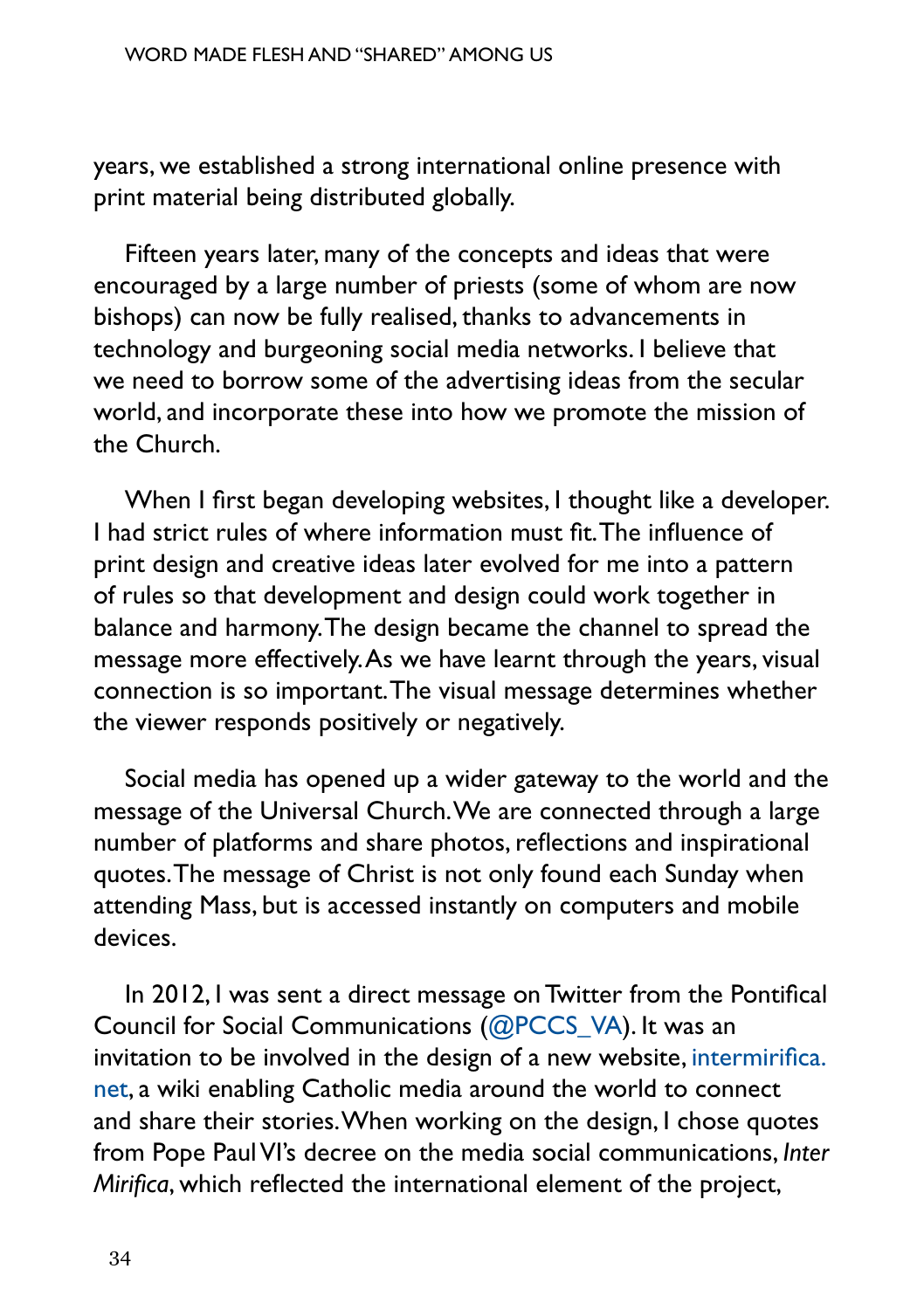which covered three continents:

*"The effectiveness of media reaches beyond national boundaries… offices should co-operate among themselves on an international plane"* (Pope Paul VI, *Inter Mirifica*, [Decree](http://www.vatican.va/archive/hist_councils/ii_vatican_council/documents/vat-ii_decree_19631204_inter-mirifica_en.html)  [on the Media of Social Communications,](http://www.vatican.va/archive/hist_councils/ii_vatican_council/documents/vat-ii_decree_19631204_inter-mirifica_en.html) 1963).

Through social media and advances in technology, boundaries are being removed and each of us has been given a great opportunity to promote the New Evangelisation to the furthest corners of the earth, to spread the message of Christ, and to further the mission of the Church.

The 46th World Communications Day Message was heavily promoted through social media. I was involved with the design of the kit produced by the Australian Catholic Bishops Conference, and also created a series of Facebook cover images encouraging users to follow #Silence2012 on Twitter. These visual messages created in Australia, spread rapidly throughout the world and popped up in all sorts of unexpected places, including the *Busted Halo* website. The artwork was translated into French and distributed amongst Frenchspeaking social media networks. This result was entirely unexpected but has now opened up further ideas and contacts for international collaboration.

In engaging with other designers and creative artists via my Facebook page [transformationbydesign,](https://www.facebook.com/transformationbydesign) I have come to realise even more deeply the need within our society for beauty and inspiration, and the power of visual communication to affect a significantly larger audience. Recently, I posted religious art from the Netherlands and the United Kingdom on my page. The humility and generosity of the artists, who were overwhelmed by the extent of the international audience who had now seen their work via Facebook, was inspiring.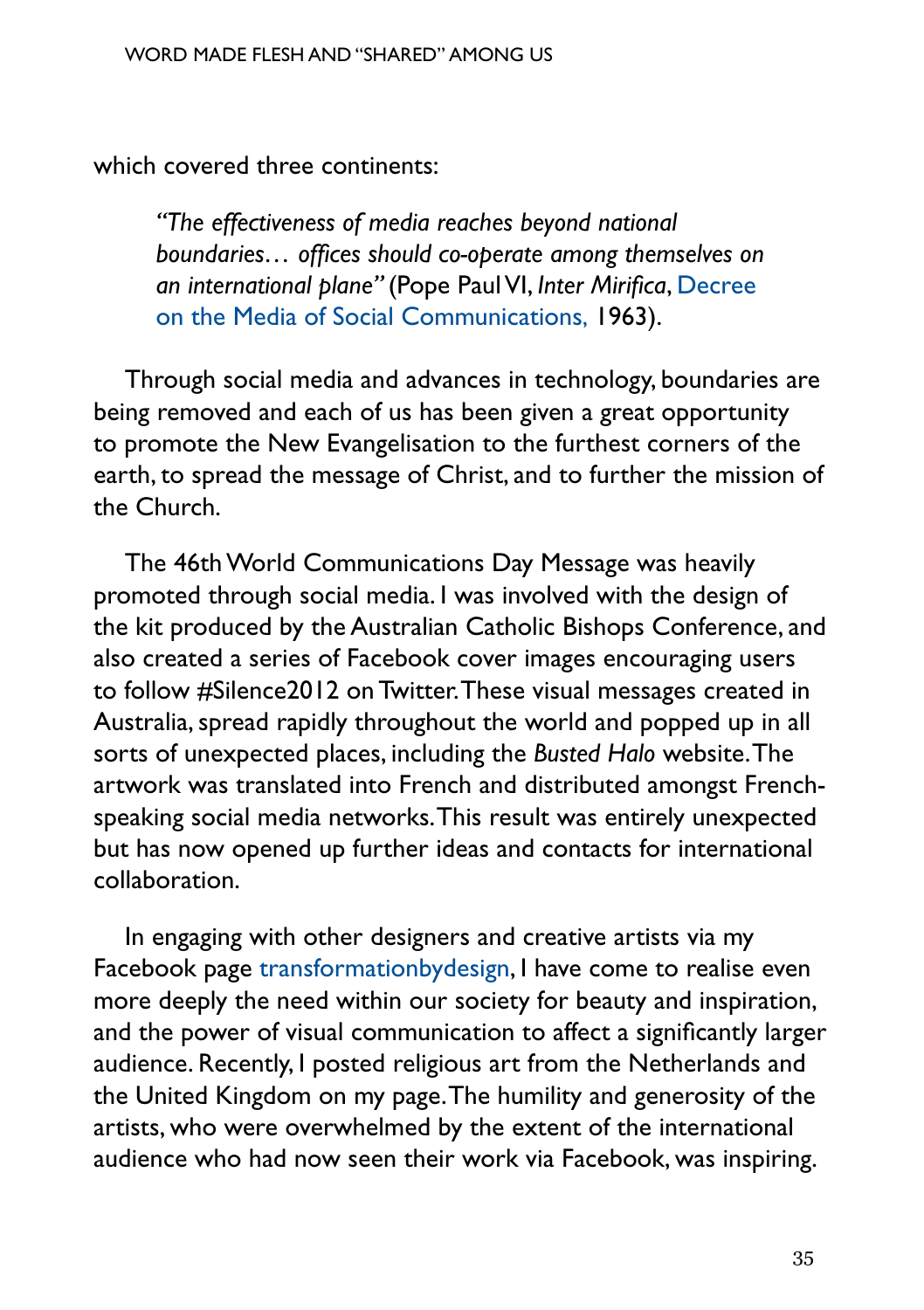The way in which I engage with social media continues to evolve as do the platforms! I interact with my different audiences based on the platform I am posting to, whether it be Twitter, Facebook, Google+, Pinterest, Instagram or Vine. Belonging to a global Catholic network gives greater perspective and reach, and allows for inspiration from those who connect with us. As a graphic designer, my focus in social media is on how best to communicate the message visually, to maximise the engagement and reach of my social network of nearly 10 million, and how I can encourage and assist others in doing the same.

Pope Francis reminds us that we are called to follow in the footsteps of Christ the Good Shepherd. We are challenged to step outside ourselves so as to attend to the needs of others: those who long for a sympathetic ear, those in need of comfort or help. We should not simply remain in our own secure world, that of the 99 sheep who never strayed from the fold, but we should go out, with Christ, in search of the one lost sheep, however far it may have wandered. He also reminds us that the situation today is the mirror opposite of the biblical parable: *"Today we have one in the pen and 99 we need to go looking for"* (Sergio Rubin and Francesca Ambrogetti, Pope Francis: Conversations with Jorge Bergoglio, 2013).

In his apostolic letter "The Rapid Development", Blessed John Paul II encouraged us to not be afraid of new technologies:

*"To those working in communication, especially to believers involved in this important field of society, I extend the invitation which, from the beginning of my ministry as Pastor of the Universal Church, I have wished to express to the entire world 'Do not be afraid!'*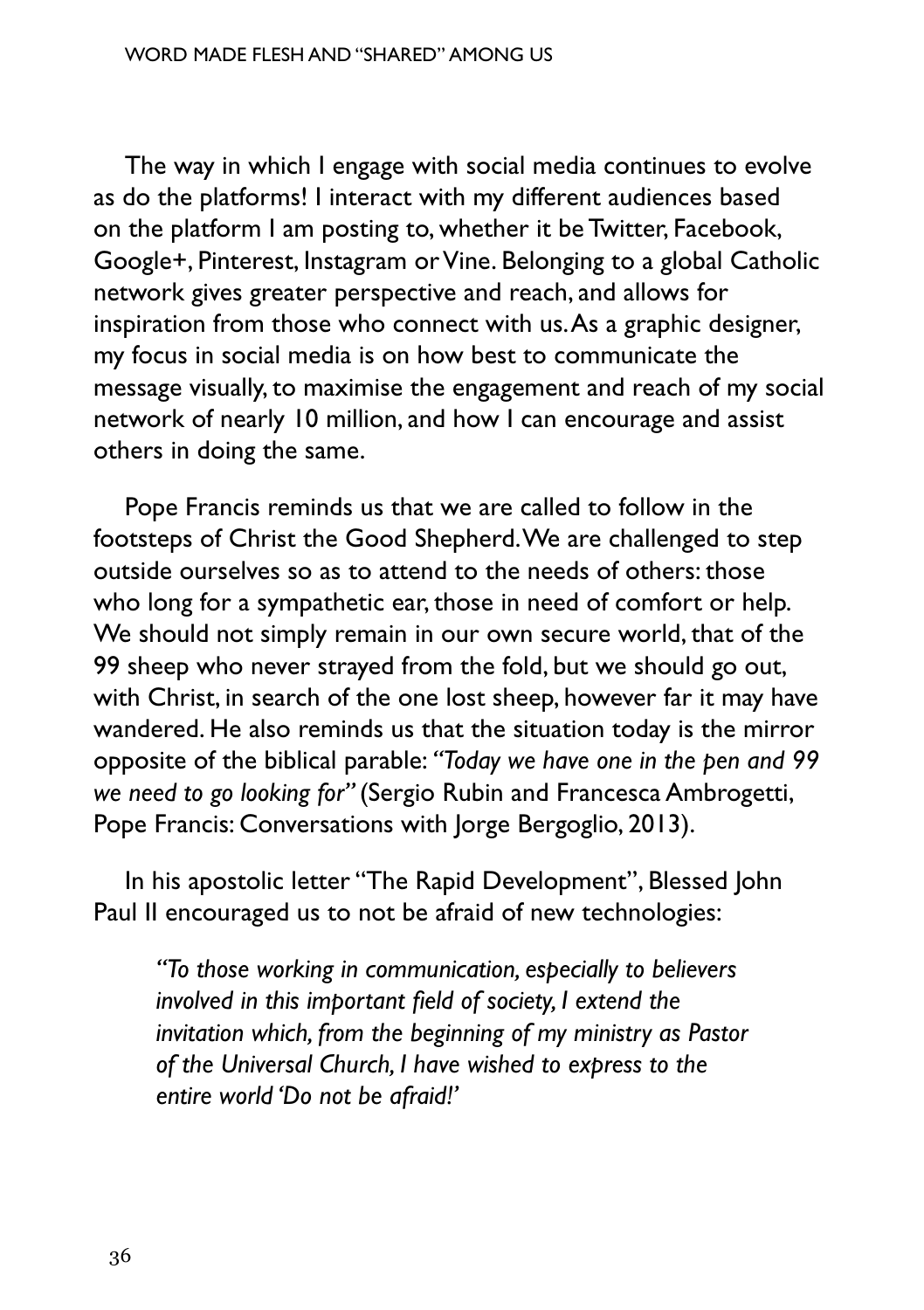*Do not be afraid of new technologies! These rank "among the marvelous things" – inter mirifica – which God has placed at our disposal to discover, to use and to make known the truth, also the truth about our dignity and about our destiny as his children, heirs of his eternal Kingdom"* (Pope John Paul II, [The](http://www.vatican.va/holy_father/john_paul_ii/apost_letters/documents/hf_jp-ii_apl_20050124_il-rapido-sviluppo_en.html)  [Rapid Development,](http://www.vatican.va/holy_father/john_paul_ii/apost_letters/documents/hf_jp-ii_apl_20050124_il-rapido-sviluppo_en.html) 2005).

Let us continue to launch out into the deep, trusting in the Lord; spending time incorporating the 'wow factor' into our visual communications; and spreading the message of Christ far and wide via the wide range of social media platforms we have at our finger tips.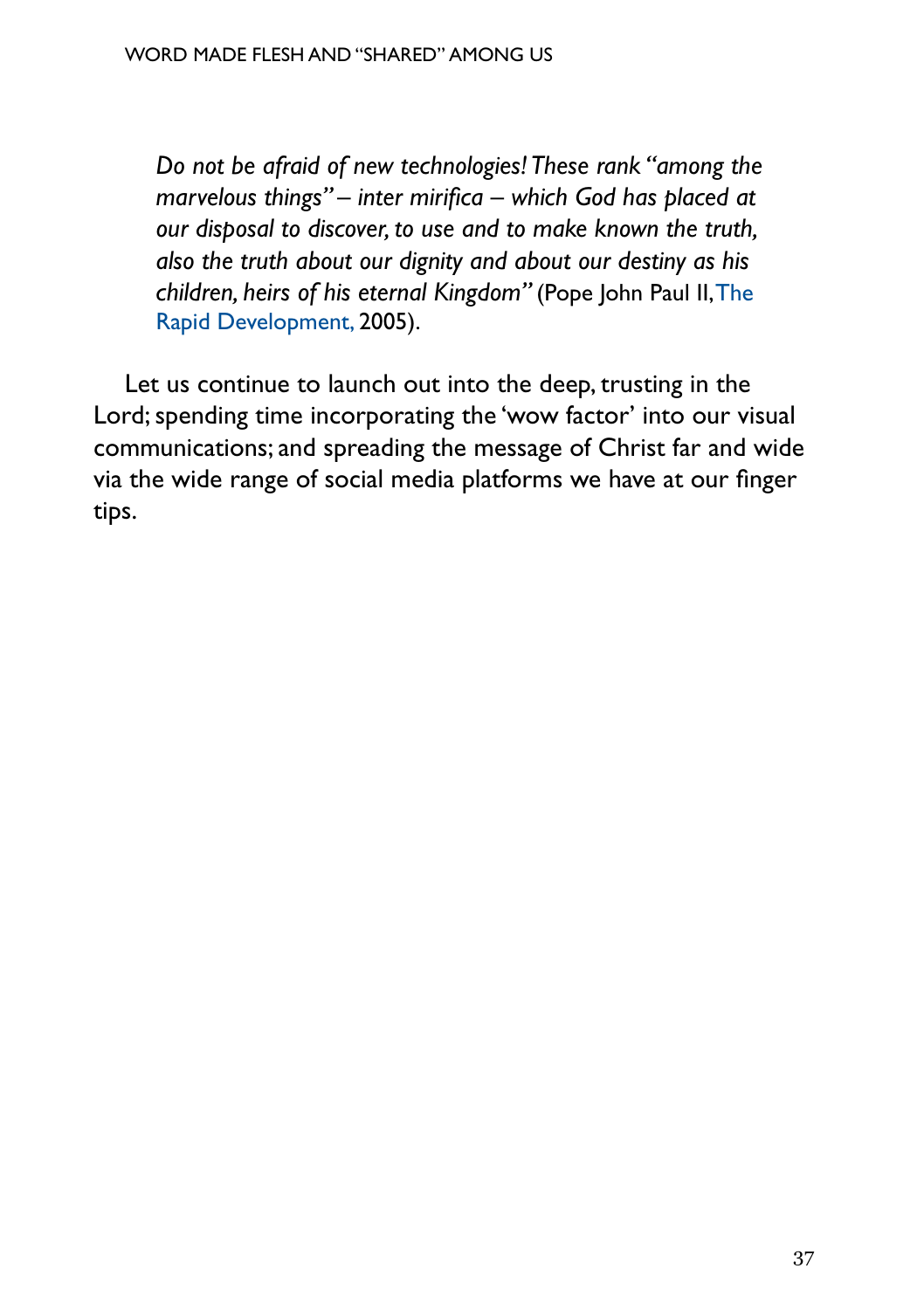### Everyone Has a Story

#### *By Natalie Acton*

**Natalie Acton** is Coordinator of the Broken Bay Synod, a project of the Catholic Diocese of Broken Bay.

#### [www.synod.dbb.org.au](http://www.synod.dbb.org.au)

In May 2011, the Diocese of Broken Bay celebrated its 25th anniversary. In recognition of this milestone Bishop David Walker announced that he would be convening a Diocesan Synod with the intention of celebrating our history, engaging with the present and envisioning the future. The motto of the Synod *"Go…make Disciples"*  (*Mt* 28:19) set forth the vision for the Synod: *"A Synod which would call us to reflect on the commission that is given to each one of us in our Baptism, to grow both in our own discipleship and to bring others to share in this discipleship."* 

Towards the end of our Diocesan Synod, our planning group wrestled with the challenge of how best to present the outcomes of two years' work of consultation and information gathering.

During the planning process we discerned that the outcomes of this Synod needed to be applied in many contexts, in the living of our individual lives of faith, in local communities honouring their diverse contexts and in shaping the life and work of the Diocesan offices and agencies. Most importantly we wanted the people of the Diocese of Broken Bay to feel a personal connection to this process and outcomes and to feel that the Synod was not just about the Diocese or a corporate intent, but instead that it was accessible for them and relevant to the way they lived out their faith every day.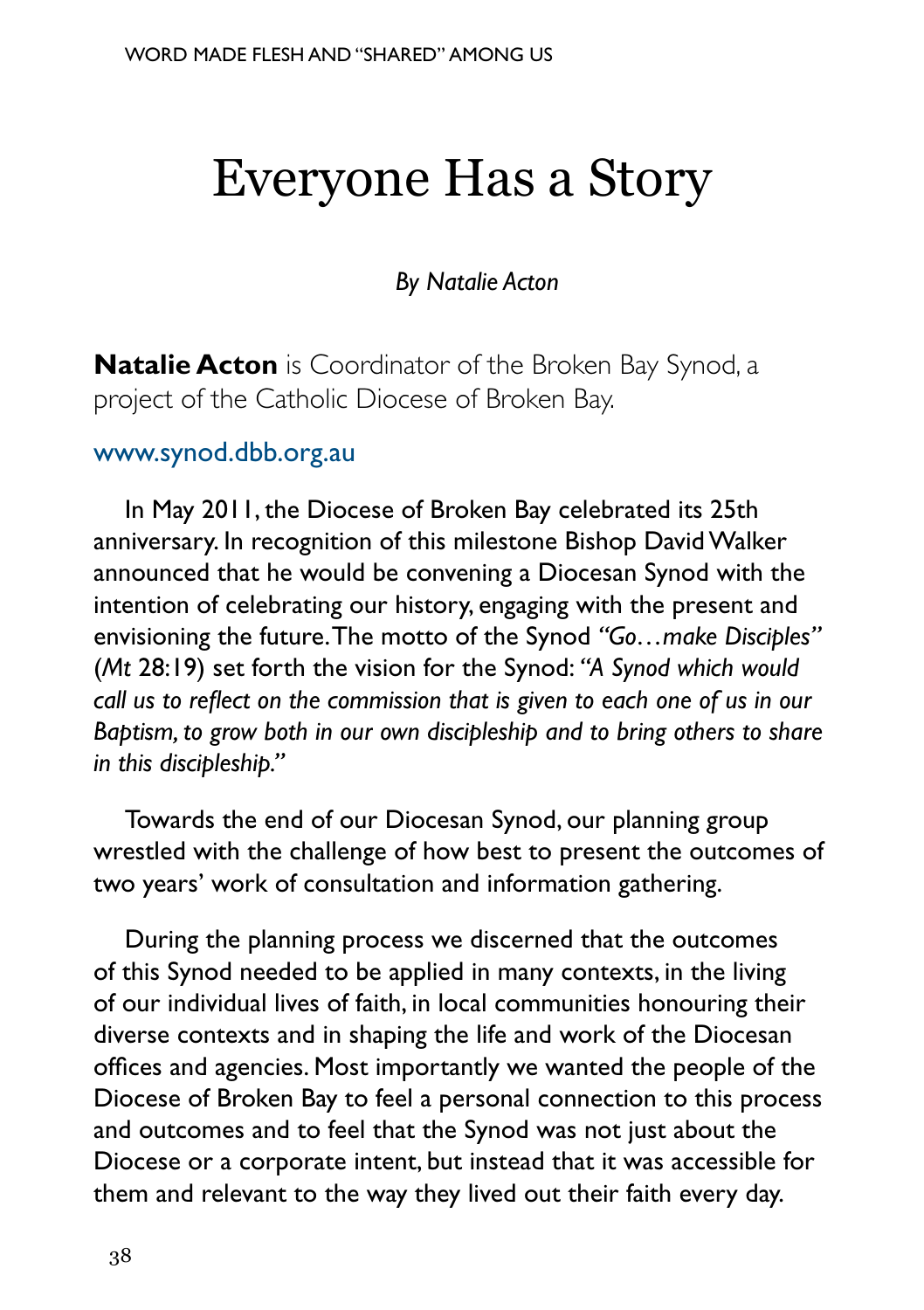The first phase of the Synod saw the development of a set of Synod statements, which represented the hopes and vision of the people of the Diocese. We recommended engaging with ministries and programs already active in the Diocese to discover commonalities which could help us realise our vision statements.

We originally sought these stories to analyse their underlying factors to develop a key set of behaviours or ideas that led to their success, but the stories themselves became the Synod's great treasure. We had pursued these stories looking for an intellectual outcome – an analysis of the factors of success in ministry – but instead we stumbled upon heartfelt stories, from a diverse range of people who proclaimed and lived the Gospel.

We soon saw how important it was that these testimonies be shared with the rest of the Diocese.

Rather than write a lengthy, analytical document that drew conclusions about the Synod's outcomes, by a representative group of people called together to complete the task, we decided it would be better to give the people of the Diocese of Broken Bay a front row seat to the consultation process. This would mean the faithful of the Diocese would be able to directly access and connect to the Synod outcomes, which were our two key goals.

It was this insight that led to the development of our Synod website.

The purpose of the website would be to tell the stories of the people who had journeyed with us over the course of the Synod. More than 100 video clips of interviews with coordinators, participants, volunteers and employees who are engaged in ministry now form the backbone of this vital resource. The interviews, filmed on location of each ministry, provide a colourful and diverse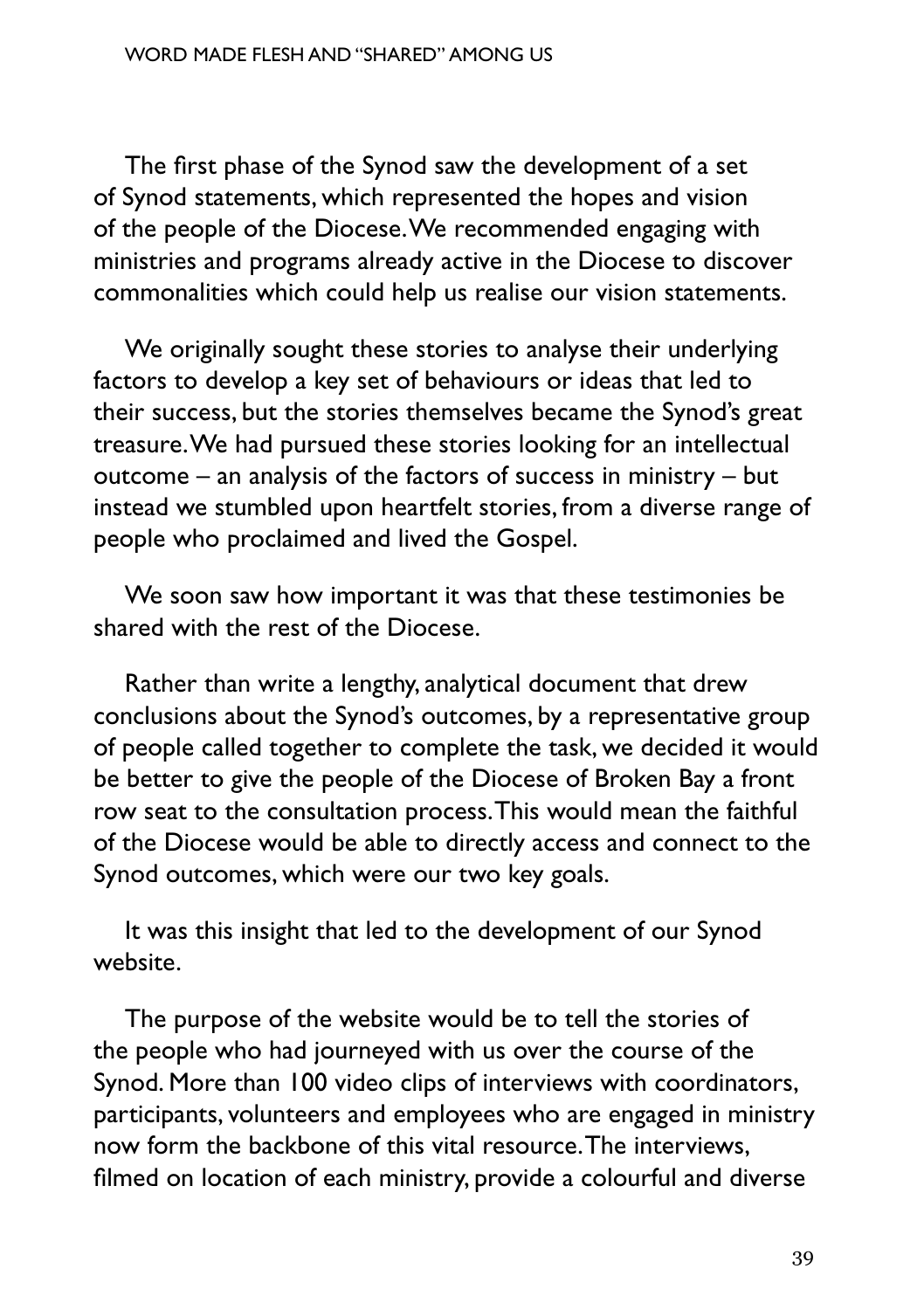presentation of what it means to be a community in mission.

To see firsthand the joys, the frustrations, the challenges, the victories and disappointments in the life of the Church as we live and proclaim the Gospel has had an enormous impact on those who have engaged with it.

As we have workshopped the website with various groups across the Diocese, I have watched them connect with the stories of the people that feature, feeling a sense of pride for the work conducted on their behalf, compassion for those we reach out to, and inspiration to take on the gifts of these stories in starting or refreshing ministries in their own context.

The 'product' of the Synod that emerged from these stories is presented in a way that invites local engagement with the outcomes. Trusting in the creativity of the Spirit, as evidenced in the stories, the outcomes were presented in ways that call for a personal engagement, inviting the people of the Diocese to consider how they might be part of bringing the Synod statements to life.

The stories demonstrate that as Church, it is not just what we do, our actions, but the way we go about them. In this way our outcomes identified both a 'Way of Doing' and a 'Way of Being' that were critical to realising our Synod statements.

The 'Ways of Being' were the dispositions of heart observed in the people involved in the ministries featured in the consultation. To aid in fostering this 'Way of Being', the website includes commentaries, passages of Scripture and processes designed to engage individuals and groups.

The 'Ways of Doing' were the characteristics and activities identified in the ministries that were living the Synod statements. Each 'Way of Doing', as presented on the website includes practical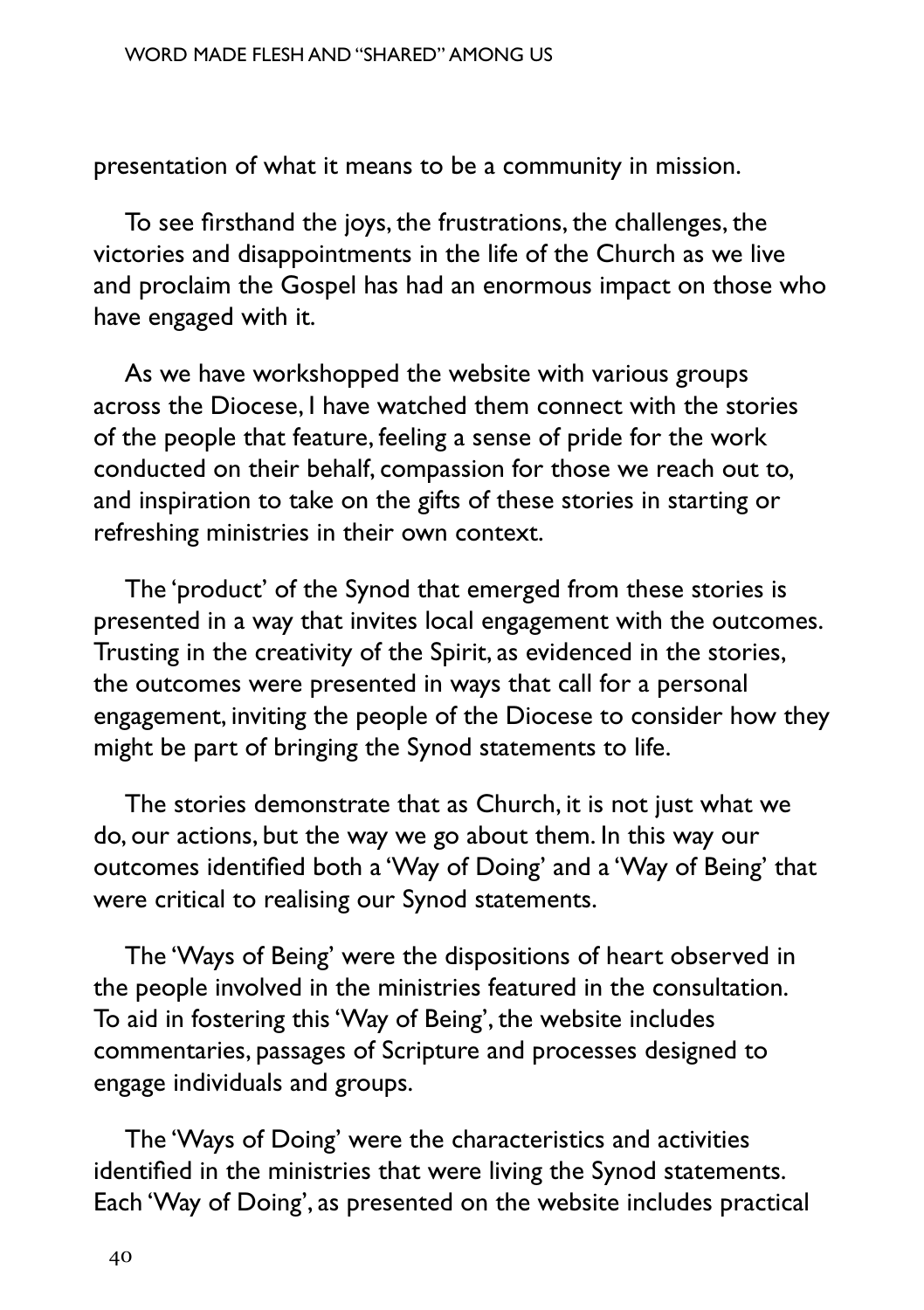ideas for bringing the statements to life in any context, for ministry groups, in schools and in parish communities.

The Synod provided an excellent snapshot of the people of the Diocese, alive with the Holy Spirit, working in creative, diverse and effective ways in their local communities. This energy conveyed in the stories was the foundation for the eventual outcomes of the Synod. In recording these stories, we gave people a voice. The process also allowed people across the Diocese to connect with the life of the Church, as expressed in a diversity of circumstances. It remains both evidence and inspiration to fulfil our motto '*Go make Disciples'* (*Mt* 28:16).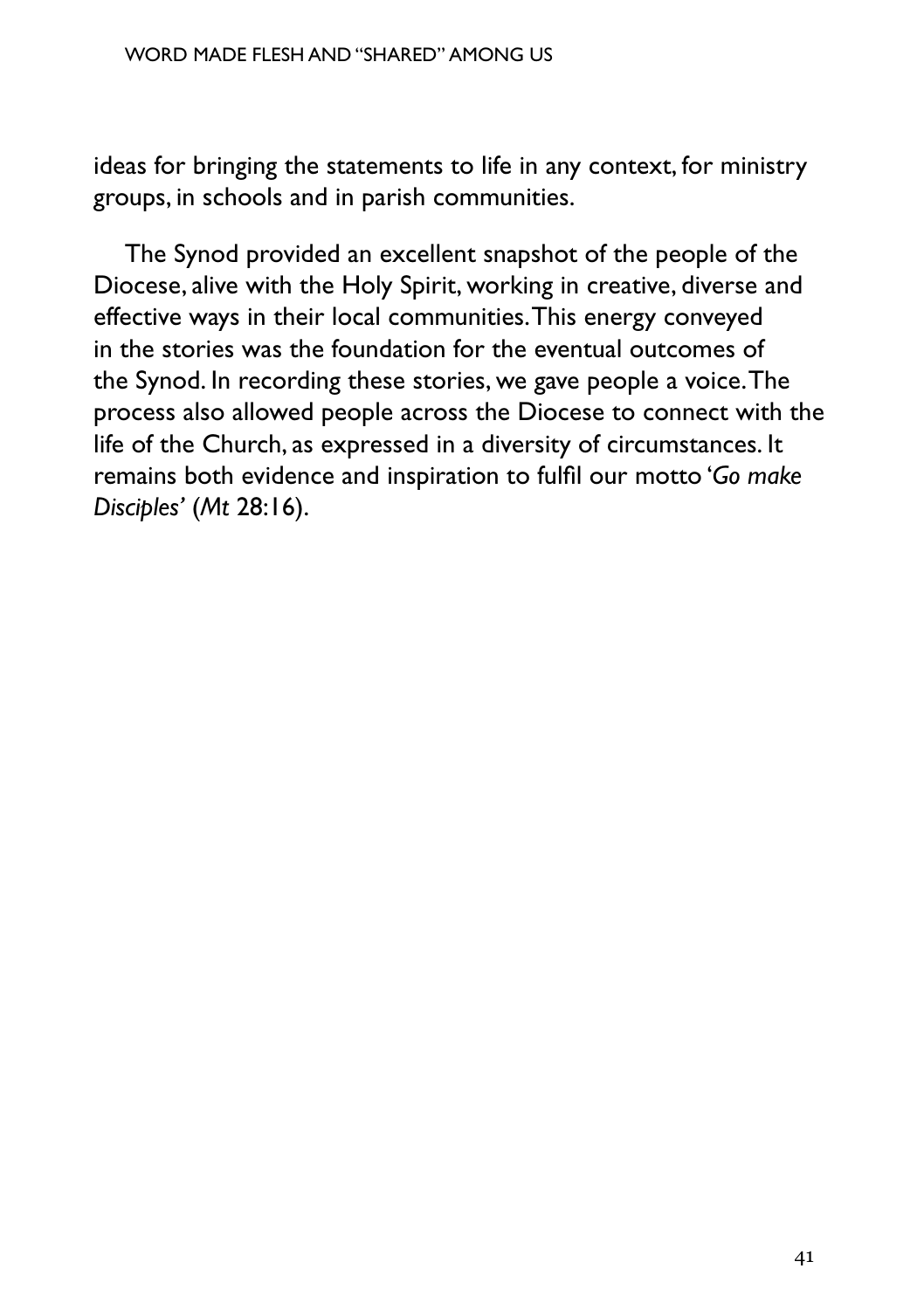# A Digital Body of Christ?

#### *By Dr. Matthew Tan*

**MatthewTan** is a Lecturer in Theology and Philosophy at Campion College Australia. He completed a PhD in Political Theology at the Australian Catholic University, and his Licentiate in Sacred Theology at the Pontifical University of St. Thomas Aquinas in Rome. He is the editor of *The Divine Wedgie*. His upcoming book, *Justice, Unity and the Hidden Christ: the Theopolitics of the Social Justice Approach to Ecumenism in Vatican II,* will be released by Pickwick in 2014.

#### [divinewedgie.blogspot.com](http://divinewedgie.blogspot.com)

For reasons that are yet to be deciphered, God deemed that I land somewhere in the vicinity of the intellectual vocation, and that any proclamation of the Gospel that he saw me capable of undertaking be carried out in the context of my work in higher education.

If there is any stroke of good fortune or mercy that God has bestowed, it is that being an academic theologian would mean that the task of evangelisation would be a good fit with what one does for a living.

What one does for a living, however, has changed significantly with the rise of the networked age. I think the saturation of internetbased networking has, for better or ill, created a lot of pressures on everyone, whether it be individuals, professionals or institutions, to become more transparent to audiences whose scope often goes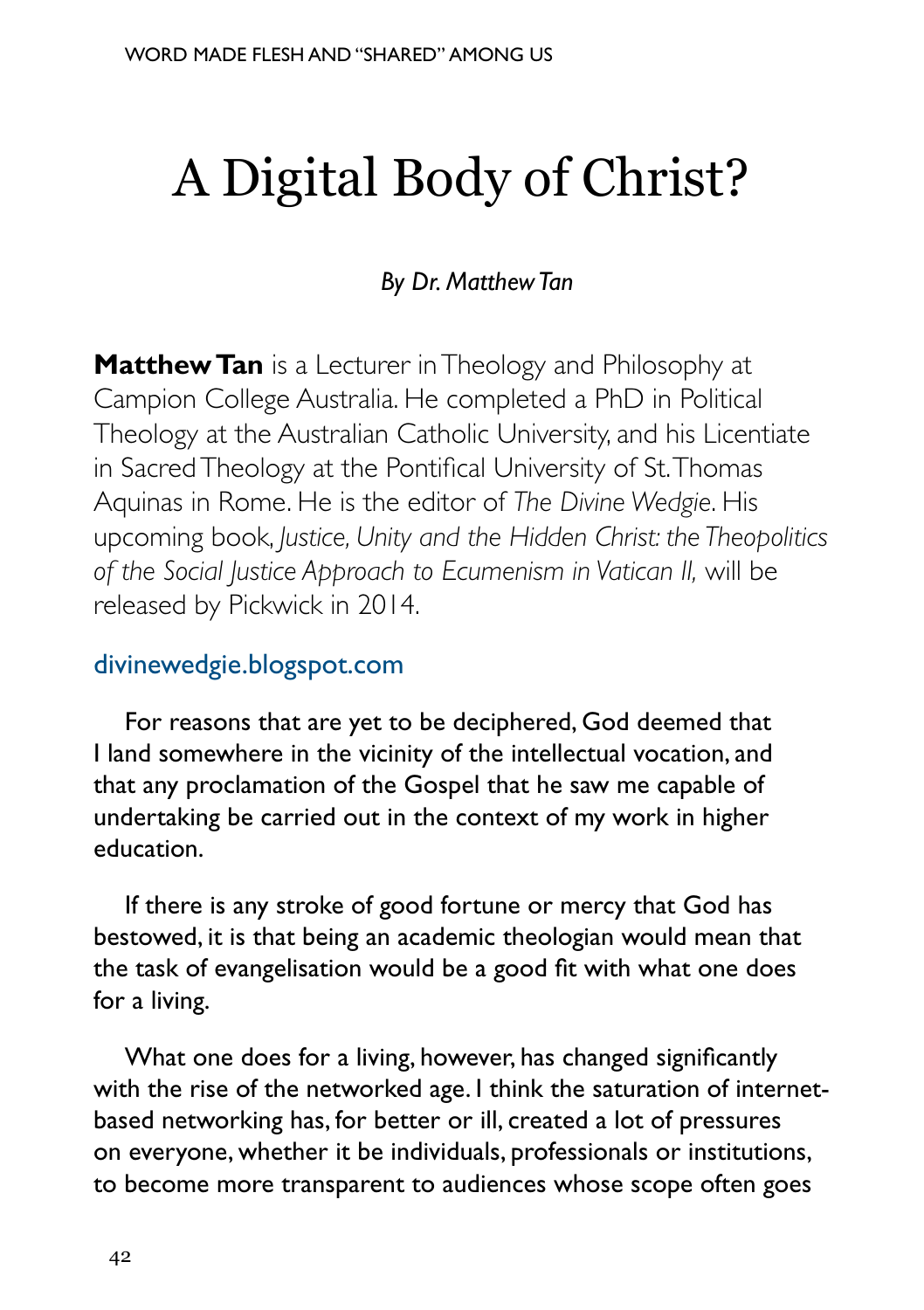beyond what we imagine or desire. This is no different in academia, and the networked age has indeed prompted a lot of academics to go beyond the confines of the ivory towers many think they inhabit.

What this means in practice is that many academics now feel the need to take their material outside the classroom and make it accessible to audiences that either cannot access the channels of the university, or cut through the often opaque 'academese' to make material available on social media. Social media portals very often act as alternative deposits of ideas that challenge the dominance of the ideas being disseminated by the major media outlets. At the same time, it also affords places like Campion College (a tertiary Liberal Arts college) the opportunity to put forward a vision for education that is different from the largely secular and vocationally-oriented status quo in tertiary education today.

As an academic theologian, the networked age has meant that my role as a lecturer must now be supplemented by my work as a 'popular intellectual'. This parallel role provides, however, a means to disseminate my academic work and a means to keep the intellectual tenor of public discourse and maintain a depth of vocabulary within the Church. I am grateful I was born at a time when the take-up of social networking was still fairly easy, which means that now using social networking as a means to further my work and proclaim the Gospel is relatively simple.

I use social networking to deposit ideas that I can feed back into my teaching or research at a later date as well as get any material that I have developed out to a wider audience than just my students. At the same time, social networking still provides some opportunities to maintain a certain calibre of public or ecclesial discussion, or draw readers into places where such discussions are possible. I also believe my work fits a niche of folks who want to see a radical cultural edge given to some of the things that they normally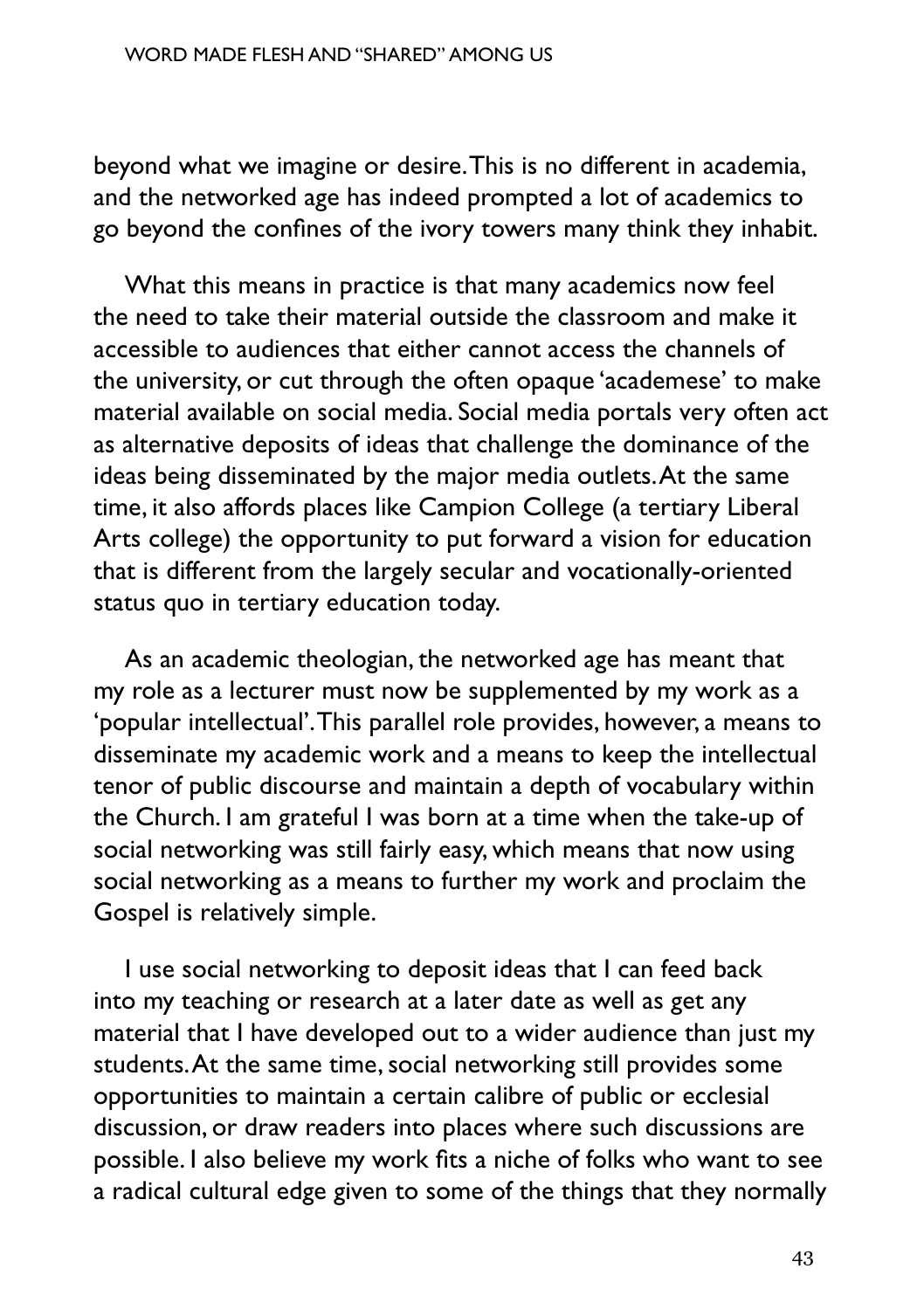do as faithful Christians but which are often dismissed as being socially or culturally irrelevant.

This is why my work as a lecturer and researcher is augmented by my work as a blogger. I run *The Divine Wedgie*, a theological blog which provides me with an outlet to reflect on the Church's engagement with the manifestations of postmodern culture, including matters like prayer, monasticism, liturgy, pop culture, politics, romance, and beer (not necessarily in that order of importance). More specifically, I try as much as possible to bring to bear on these issues some of the resources that are quintessentially of the Church, and showing how these provide powerful ways to show solidarity with, as well as critique of, postmodern culture. I also write regular posts for *CathBlog*, a daily blog for *CathNews*.

Of course, the material is only good so long as there is the audience to receive it, which means that the task of blogging is also supplemented by the task of forging distribution channels using social networks. The blog is then disseminated through and supplemented by a number of social networks, primarily through Facebook and Twitter. Some of my writing gets reposted on the American evangelical social-networking site, *Faith Village* [\(www.](http://www.faithvillage.com) [faithvillage.com](http://www.faithvillage.com)). Another fun extension to the task of blogging has been repackaging blogposts into podcasts, so that the material on the blog can be redistributed via *CRADIO*. Through a wonderful collaboration with *CRADIO*, I now have a regular podcasting slot featuring materials from *The Divine Wedgie*.

I often get asked about the title of my blog, *The Divine Wedgie*. The phrase came from a radio skit I heard as a teenager, but I think the title serves a few very important functional and theological purposes. At a functional level, I guess in a networked age where anyone and everyone can voice their thoughts, one vital element in the task of social networking is a thumbnail that sticks to one's mind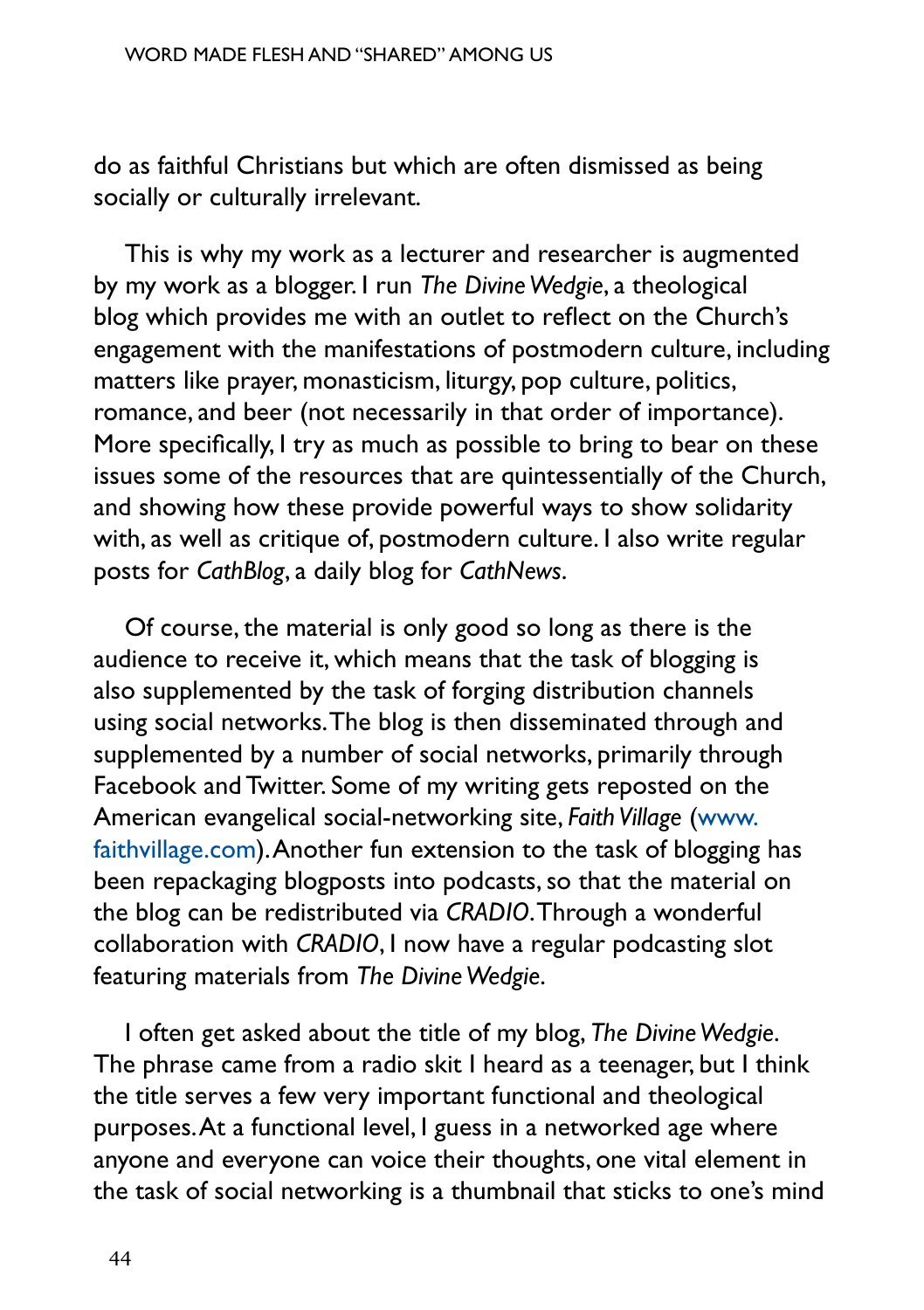long after it is displayed or uttered, and I have it on good authority that anything that immediately associates heavenly things with those more … incarnated … can do just that.

At the same time, I chose the title because of its important theological qualities, not the least of which is the fact that, as a researcher in theology and pop culture, the sacramental nature of the Church means that Christianity has a very real contact with the culture around us. More importantly, Christianity challenges the logic by which our culture operates, since the Church communicates the Christ who, as was said in the Epistle to the Corinthians, *'overturned the existing order'* (1 *Cor* 1:28). I am trying to see it reflected in the blog's content and title. Just as Christ challenges the existing order, so too the things of Christ, like theology, ought to give the secular status quo a 'wedgie'. Just like a 'wedgie' can be uncomfortable, the content on *The Divine Wedgie* also seeks to challenge and completely upset society's sense of complacency.

One of the most common problems that plagues Catholic networking is tacky or shallow content, though that can be the problem in all uses of social media.

But these largely presentational problems pale in comparison to what I think are the more fundamental ecclesial challenges that social networking presents. By this I am saying that the practice of online evangelisation touches upon what it means to belong to the Church. The way I see it, online evangelisation presents two sets of challenges for the online missionary.

The first set of challenges consists of two interconnected elements: atomism and virtualisation. A large part of online evangelisation works on an individualistic basis, in that it is presumed that we evangelise primarily as self-driven individuals, when in fact, our evangelisation is but a participation in the spread of the Gospel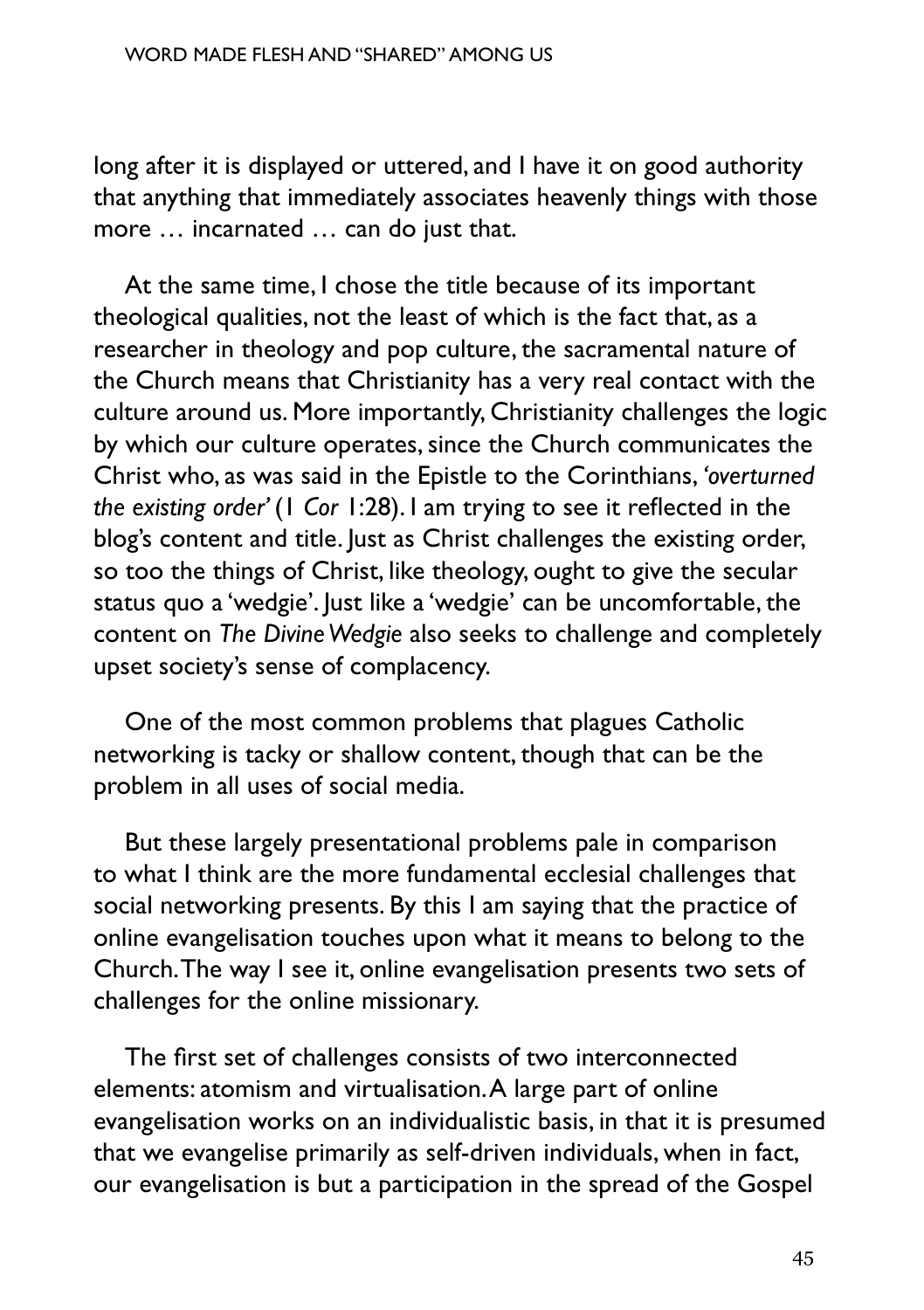by none other than Christ Himself, and when we evangelise, we do so not on our own, but as part of His Body.

Thus, evangelisation cannot be atomistic. It must always retain its link to the Church. One might respond with the line that the Church can be formed online, but I am not so sure the same organic and personal forms of belonging in the Church can be replicated online. You can make contact with someone online and form a friendship, but it is not the communion that we are called to be in the Body of Christ. Indeed, the practice of social networking at its core can work against that kind of communion because social networking is a form of marketing using one's friends as either a captive market or channels for marketing. It is a form of networking based on exploitation rather than communion, and that is something the online missionary must always keep in mind.

This then brings us to the second set of challenges, which relates to the problem of virtualisation. One temptation with online missionary activity is to be content with leaving the Church community online. The theological problem with that is that the missionary is supposed to spread the Word, but the Gospel of John reminds us that *'The Word became flesh and dwelt among us'* (*Jn* 1:14). The Word was an *enfleshed* being, a person who occupied real space and time. One is not able to meet persons in their fullness online, and so the experience of the Church requires that missionary activity online pulls those it reaches out of the web and into the real embodied space of the Church. It could be in the local parish, youth group, conference or social organisation, but the embodied experience of the person cannot be seen to be a dispensable element of the spreading of the Gospel online. Otherwise both the Gospel and the Church risk becoming reflections of, rather than a challenge to the wider culture which is uncritically inhaling this cult of virtualisation.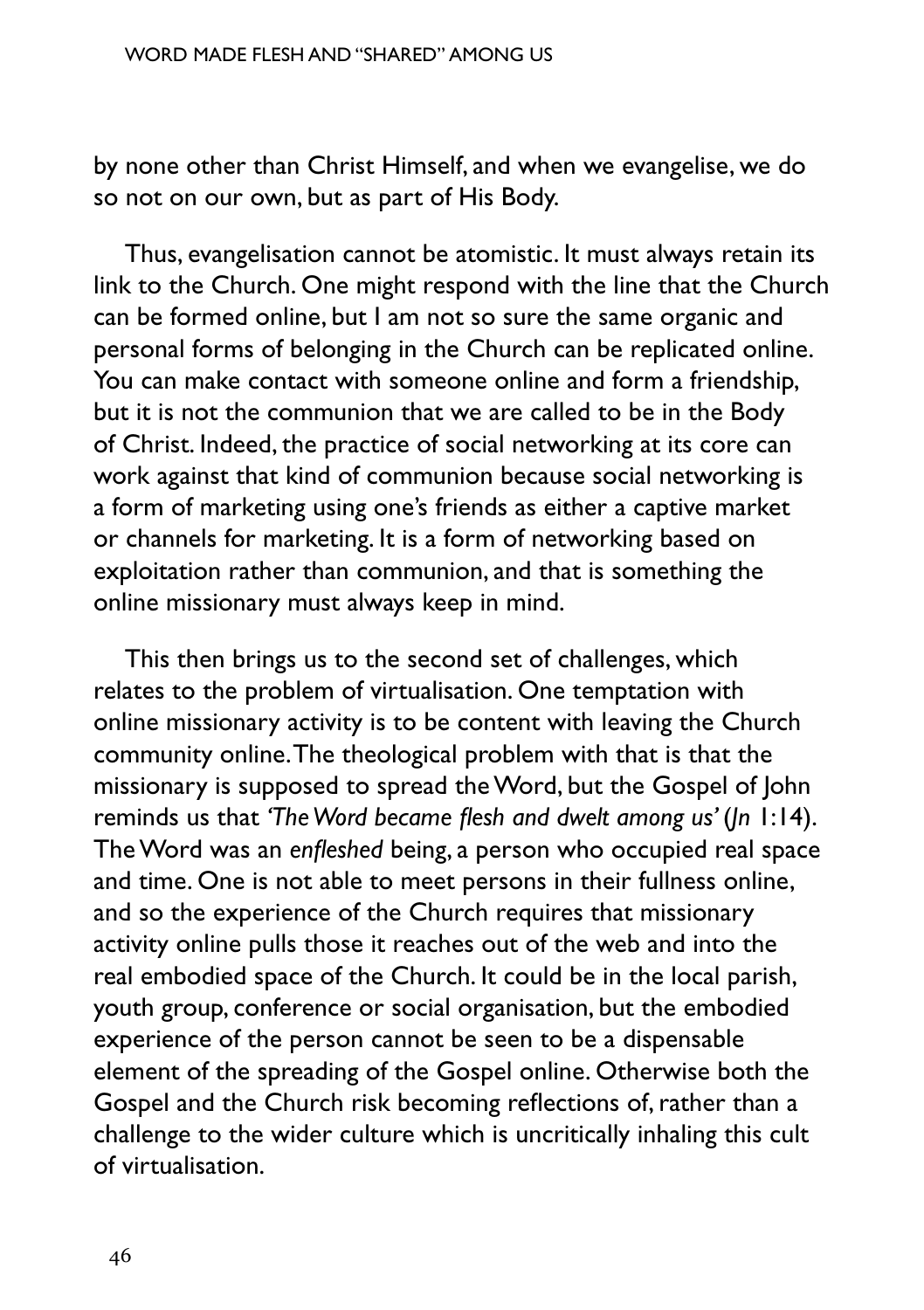One passage that always comes to mind that helps me understand the nuances of the task of engaging social media comes from a parable from the Gospel of Matthew, *'Go to the highways and street corners and invite anyone you can find to the banquet'* (*Mt* 22:9).

I think this passage reveals some important nuances of the task of digital evangelisation. On the one hand, social networking is one of the corners and highways of the postmodern city which the missionary cannot ignore. The digitising of the missionary and his work can be seen as the contemporary extension of Paul's implicit exhortation to become *'all things to all men, so that by all means I may win some'* (1 *Cor* 9:22).

Still, highways and corners are but starting points to a particular place, and thus the point of social media, as one of these highways, is to bring others not merely to Christ in the abstract, but to an embodied space called the Body of Christ, that is, an encounter with Christ himself.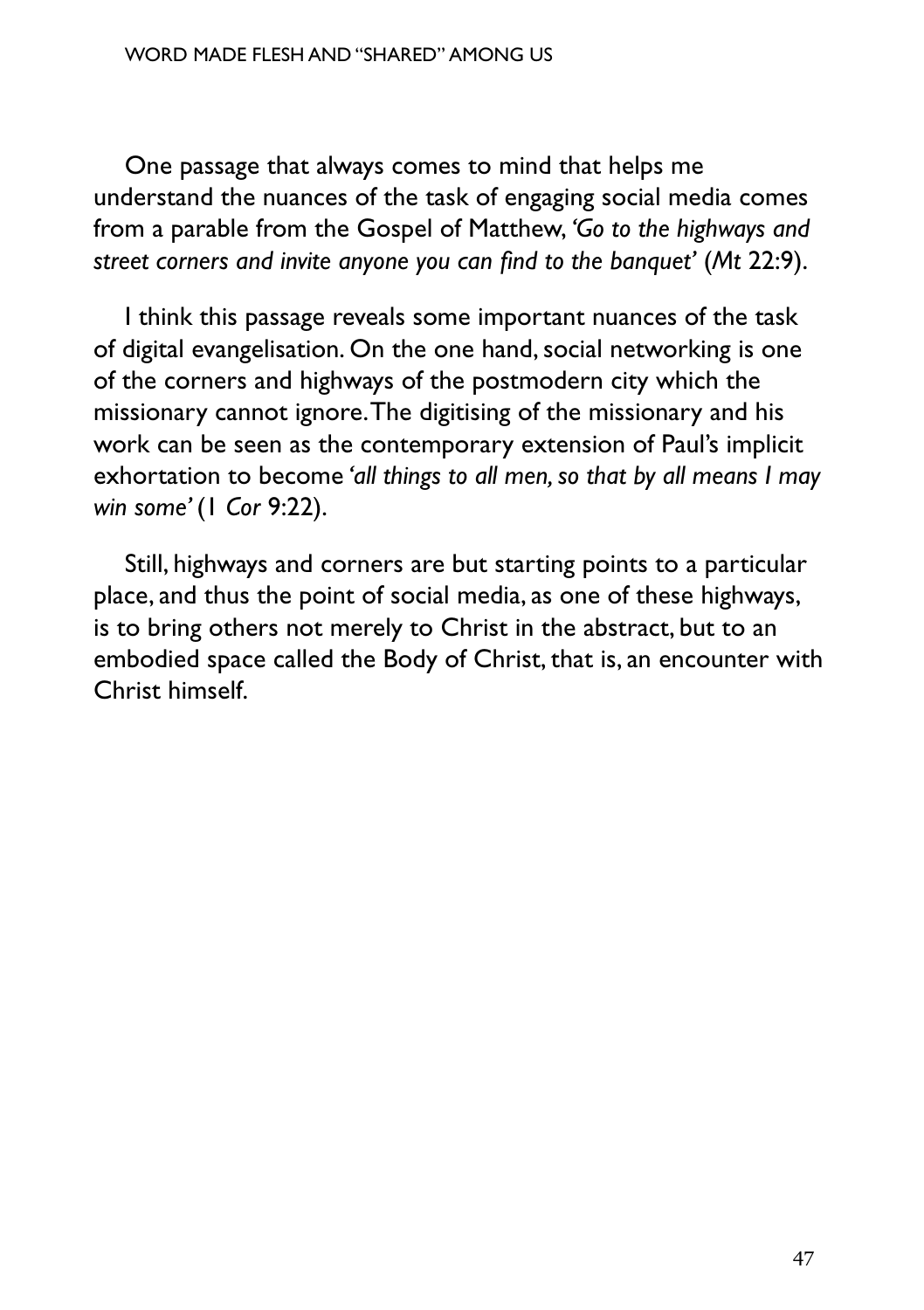## From Rooftops to Newsfeeds

### *By Sarah Juszczak*

**Sarah Juszczak** is General Manager of Cradio, a new media service for the new evangelisation. She holds a Bachelor of Communications from the University of Notre Dame and previously worked in marketing and communications at Australian Catholic University (ACU), specialising in digital strategy.

#### [www.cradio.org.au](http://www.cradio.org.au)

It was the year 2008, I was 20 years old and World Youth Day 2008 had come and gone in my home city of Sydney. Though a cradle Catholic, I was only now learning to love and live my faith inspired by a series of experiences and the witness of others I had encountered that year. I was also in my third and final year of a communications degree, of which I had enjoyed every bit thus far. I loved film, thrived on the challenge of digital media units, and was fascinated by media and communications theory.

Yet, just months away from graduation, it suddenly started to seem tedious, pointless and superficial. Wouldn't my time be better spent studying theology, becoming a missionary or finding a religious order to join? It dawned on me that up to that point, my education had been focused on learning how to convince consumers that x brand held the key to their ultimate happiness and fulfilment. Yet how would I be helping to build the Kingdom of God? What did communications have to do with Christianity, anyway?

Three years after graduating, I was invited to speak to a group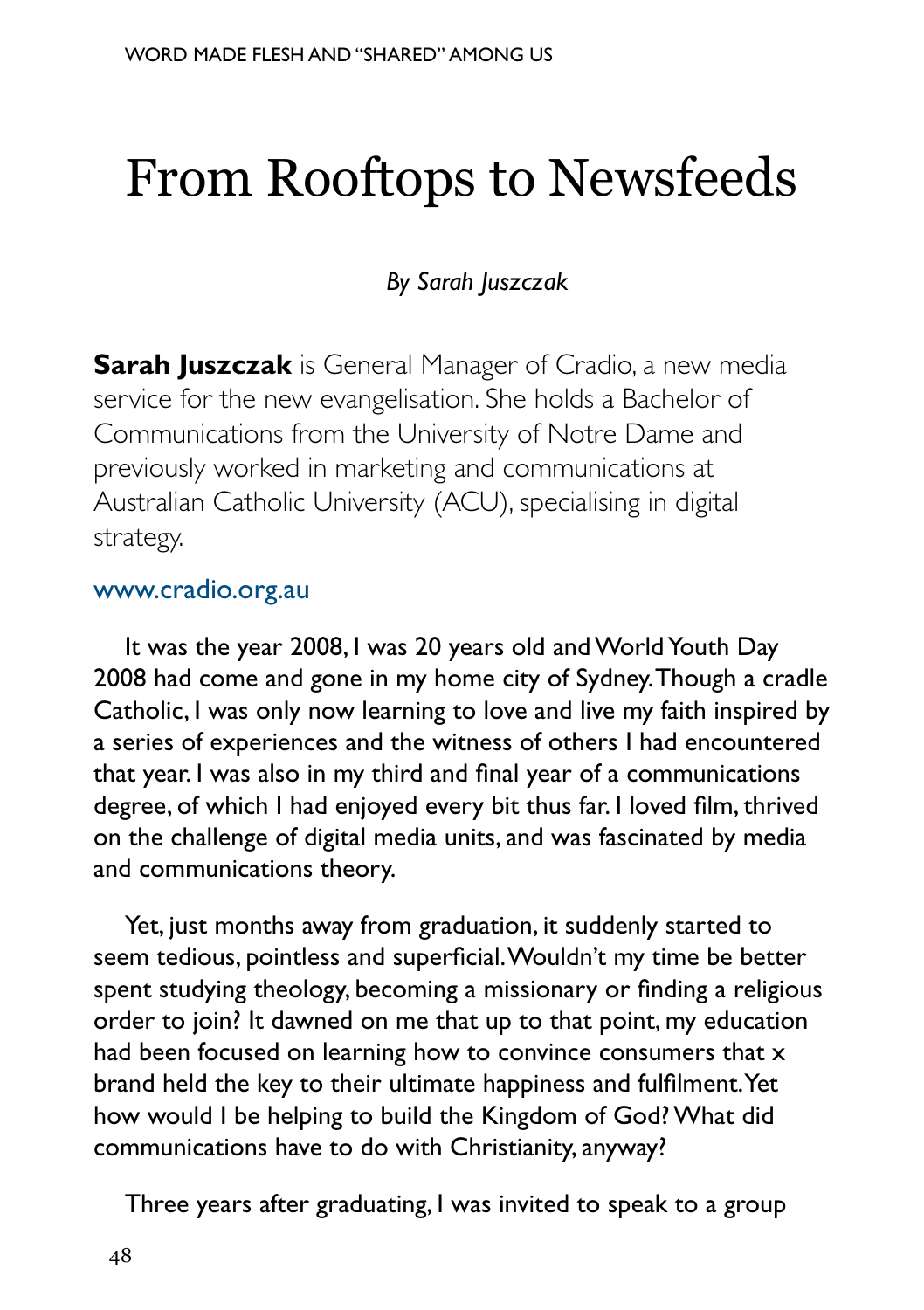of young people about media, communications and evangelisation. Seeing as I had just accepted a new role as Manager of *CRADIO*, an Australian Catholic Internet radio and podcasting service, I thought it might be a good time to find out what the Church had to say on the matter. So, what did communications have to do with Christianity? As I would discover, it had everything to do with it.

God, of course, is the perfect communicator, speaking to us through creation: stars, burning bushes, rainbows and ultimately through the Incarnation, where Christ gave *'His communication... not only in words but in the manner of His life'* ([Communio et Progressio:](http://www.vatican.va/roman_curia/pontifical_councils/pccs/documents/rc_pc_pccs_doc_23051971_communio_en.html) On the means of social communication written by order of the Second Vatican Council, 1971). In Scripture we see how those who came to hear Christ were repeatedly 'astounded,' 'astonished' and 'amazed'. In this sense, as imitators of Christ we are called not only to be communicators, but to be good communicators. Then of course Christ instructs his disciples to proclaim his message *'from the rooftops'* (*Mt* 10:27), or perhaps more accurately today, from the newsfeeds, blogs or YouTube channels. We are custodians of Truth, and therefore must continually work to find the best ways to proclaim this truth in its fullness and integrity through the means available to us.

At *CRADIO* we set out with an ambitious vision. Internet radio had not yet taken off in Australia, and is only now gaining momentum; no doubt it will continue to do so with the forthcoming National Broadband Network, 4G networks, better mobile data plans and the advent of 'connected' vehicles. Podcasting had proven quite popular amongst early adopters, who were mainly North Americans and tech-nerds, but, once again, it had not quite found its feet in the Australian market. Sydney's Auxiliary Bishop Julian Porteous, however, had been visiting various media outlets abroad and recognised the enormous potential for the Church in Australia, distinct and dispersed as it is. How could we amplify our voice in an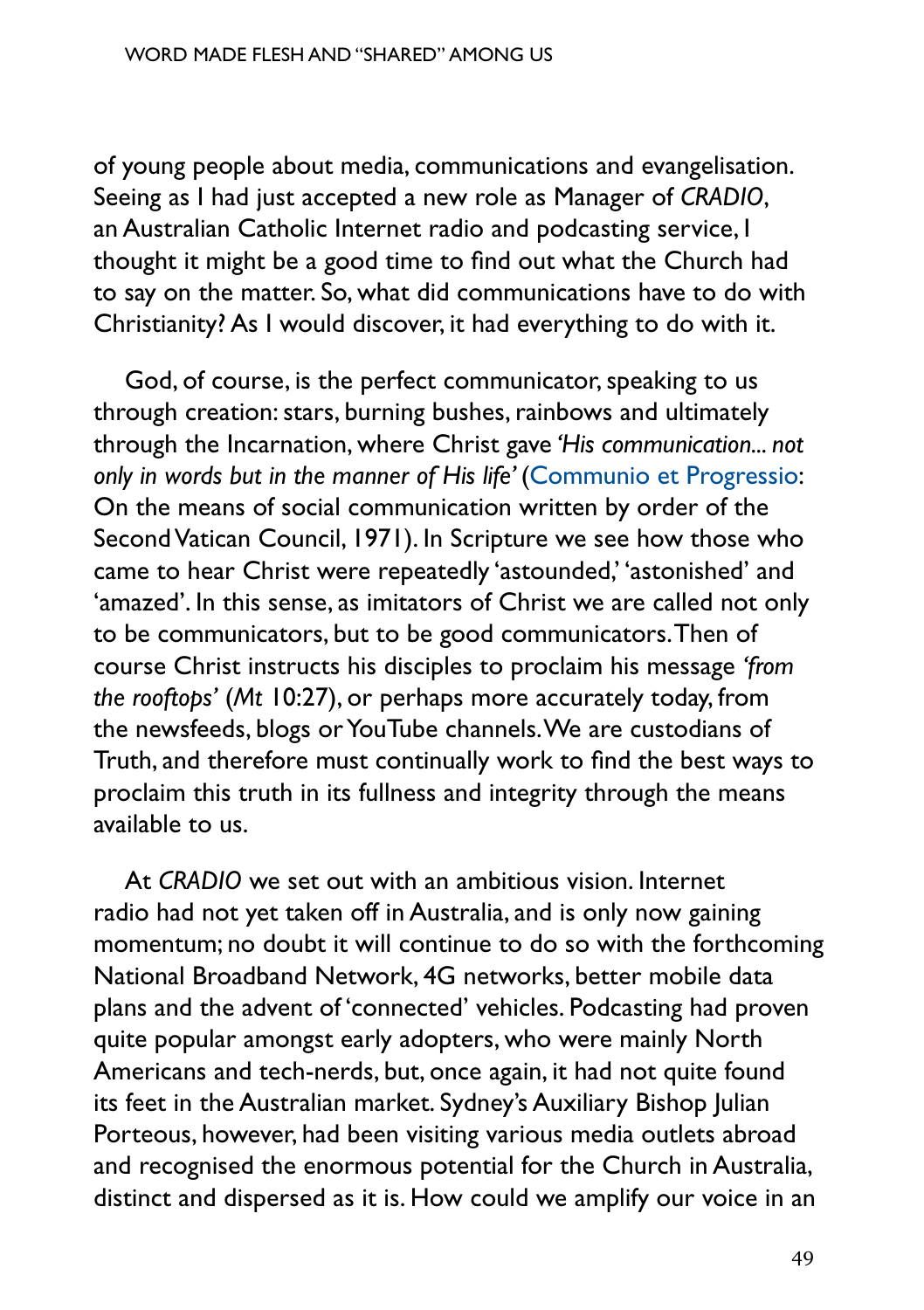increasingly aggressive secular environment? How could we tap into the gifts of leaders and teachers of the faith in Sydney and reach out to more isolated communities? How could we do this all with very little funding? Why, the Internet of course! And so, at a round table discussion in Bishop Porteous' living room, *CRADIO* was born.

Still in its infancy, *CRADIO* draws on the talents of a variety of contributors from around Australia. While we have our own modest studio set up in North Sydney, our material is recorded everywhere from pubs in Adelaide to living rooms in Leeton, or even on occasion from the back seat of a moving vehicle. Part of our aim is to provide a window into the life of the Church in Australia so anyone anywhere can tap into all the wonderful things happening across this Great South Land. We interview touring guests, cover local events and publish talks from various retreats and conferences. Among our regular contributors are Bishop Porteous with his Q&A series, Fr. Richard Umbers with *'Living Faith'*, Paul Elarde with '*Our Queen, Our Mother'*, Fr. Paul Newton with *'Words of Hope'* and homilies by Fr. Vladmir Echalas and the Missionaries of God's Love priests. Each day our 24-hour audio stream and website are updated with new content for users to access via their browsers, inboxes, Facebook and Twitter feeds, RSS/podcast aggregators, mobile apps like SHOUTcast and TuneIn and Wi-Fi enabled radios.

Of course, at the heart of our mission is service to Christ and the Church: to bring the Good News of Christ to the world through the media and technology of our age. I have entertained doubts on occasion as to whether this is even possible: surely one cannot be brought to encounter the Living Word through a computer screen, or be empowered by the Holy Spirit via a smartphone audio-jack? There is a definite temptation in any ministry to become frustrated when we do not see the immediate fruits of our efforts, and even more so in the online world where we are physically removed from the people we serve. For the most part we need to trust that God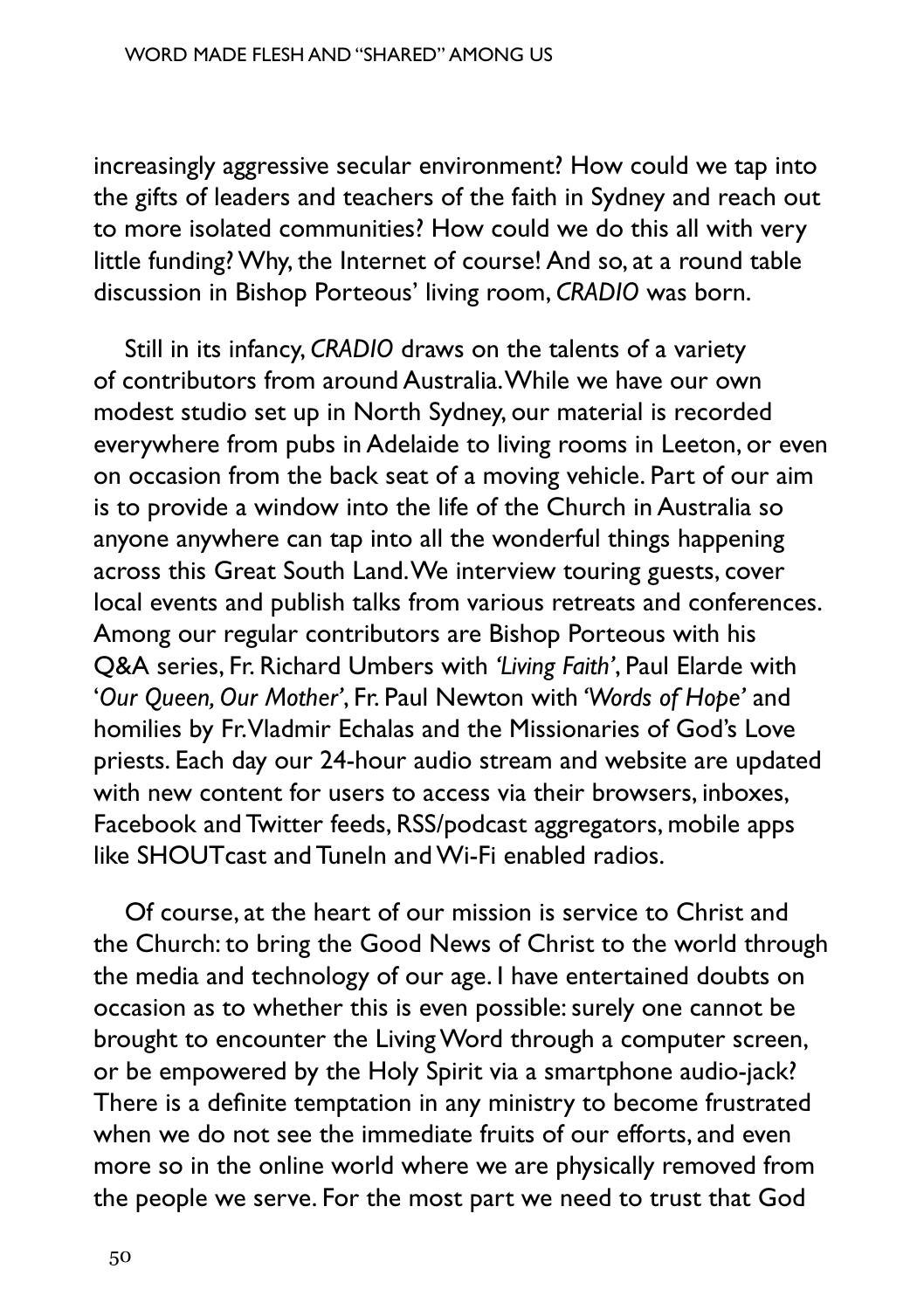will work with what exists, and of course God is not limited by the medium! To borrow the words of *Word on Fire's* ([www.wordonfire.](http://www.wordonfire.org) [org](http://www.wordonfire.org)) Assistant Director, Fr. Steve Grunow, *"If the Church does not authentically and boldly present itself in the context of New Media, others will present the Church, and many of these presentations will be erroneous or hostile"*.

Naturally, feedback does help. One of my favourite messages came from a young woman who had been seconded for work to a remote area where she had no access to a Catholic church. She wrote to tell us that she loved being able to access material from Australian priests and thanked us for reaching out to her online and helping to keep her faith intact. On another occasion I spoke to a teacher of the faith who was a self-proclaimed 'media convert'. He admitted that at the time he decided to become Catholic, he had not knowingly met one or even set foot inside a Catholic church. These particular exchanges and many others reminded me of the power of media to connect people to networks and discourses that they would never have otherwise been able to access.

There is no denying the enormous potential for evangelisation in the digital realm, but it is important also to recognise the pitfalls. Platforms like Facebook, for instance, are in a sense intrinsically geared toward perpetuating rampant egoism. We can risk becoming so entrenched in the medium that we concern ourselves more with "likes" and "shares" than the souls we are supposed to be leading to Christ: the ultimate end of our expedition into cyberspace. That is not to say that working to build a network is a bad thing, as long as we remain conscious of our motivations.

As in all things, our efforts in new media must be Christocentric, not egocentric. On the wall of our studio at *CRADIO* we have hung a fitting reminder for ourselves from Psalm 127, *'Unless the Lord builds the house, those who build it labour in vain'*. If we find ourselves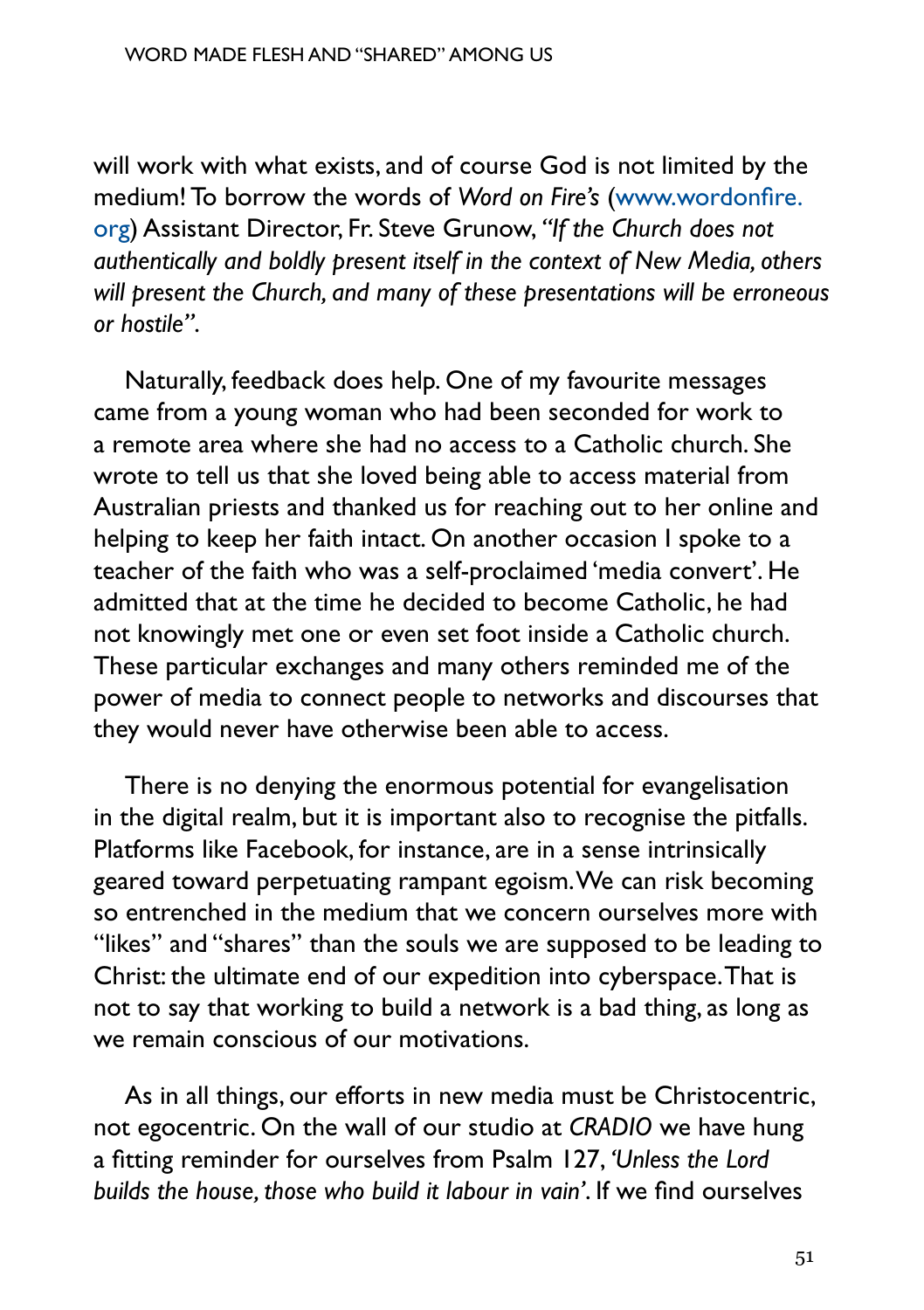threatened rather than inspired by the successes of our fellow new media evangelisers, or if we find ourselves reluctant to share ideas, embrace collaborative opportunities or chances to cross promote, then it is a good sign it is time to refocus and take our efforts back to prayer.

Lastly, while there are helpful lessons to be learned from secular case studies, we must always remember what separates our efforts from all others. We are not here to convince consumers that x brand holds the key to their ultimate happiness and fulfilment. We are here because they are our brothers and sisters, and Christ does hold the key to their ultimate happiness and fulfilment. With that conviction we can step out in faith.

*"The Internet causes billions of images to appear on millions of computer monitors around the planet. From this galaxy of sight and sound will the face of Christ emerge and the voice of Christ be heard? For it is only when his face is seen and his voice heard that the world will know the glad tidings of our redemption. This is the purpose of evangelisation. And this is what will make the Internet a genuinely human space, for if there is no room for Christ, there is no room for man"*  (Pope John Paul II, [Message for 36th World Communications](http://www.vatican.va/holy_father/john_paul_ii/messages/communications/documents/hf_jp-ii_mes_20020122_world-communications-day_en.html)  [Day](http://www.vatican.va/holy_father/john_paul_ii/messages/communications/documents/hf_jp-ii_mes_20020122_world-communications-day_en.html), *Internet: A New Forum for Proclaiming the Gospel,* 2002).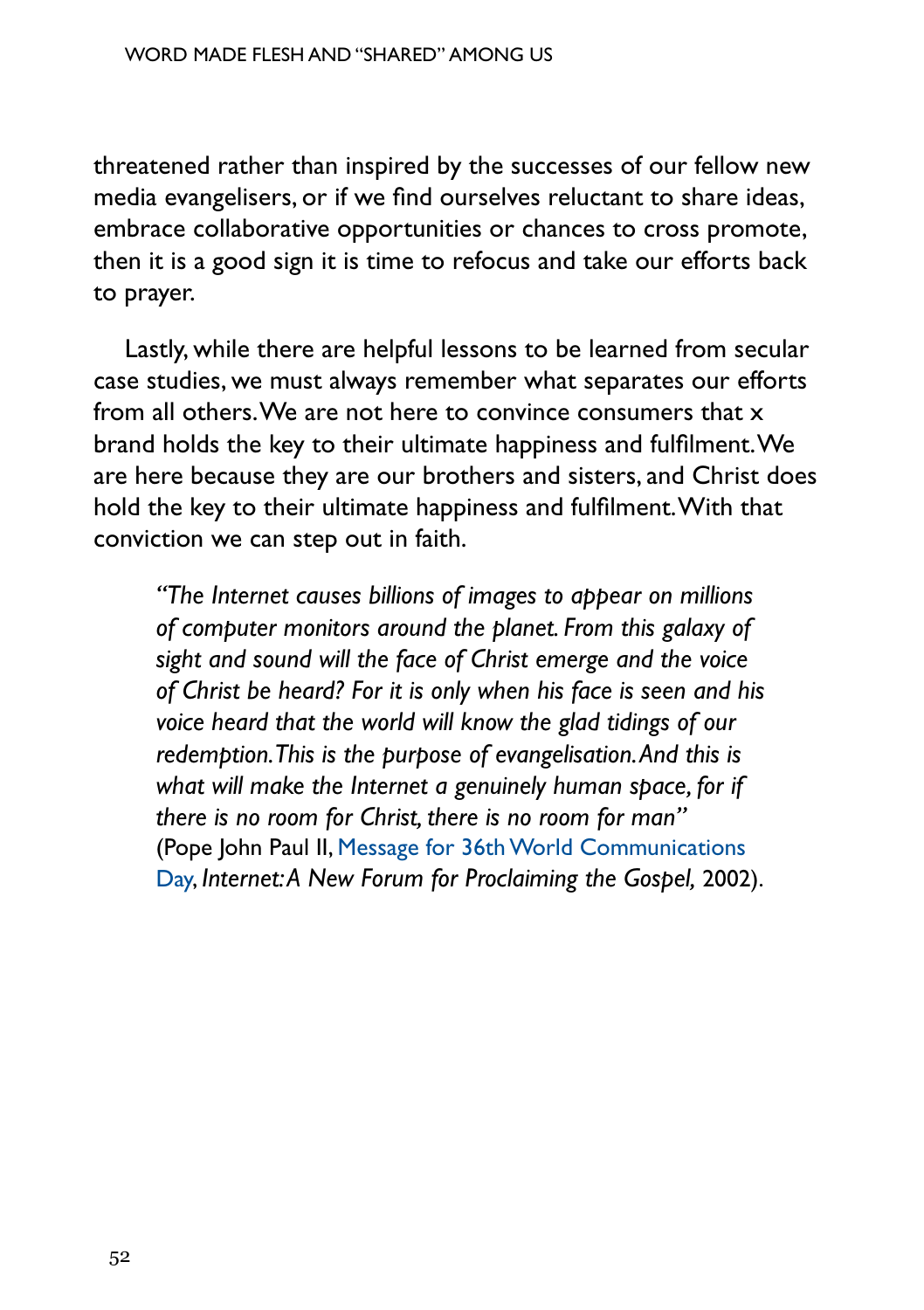## Being Frank (de Sales)

#### *By Gavin Abraham*

**Gavin Abraham** is Media Manager at Catholic Health Australia. His forays into social media have included authoring pieces for blogs *'Being Frank'* and *'Catholic Soapbox*'. A former editor of the *NZ Catholic* newspaper, Gavin also podcasts, blogs and tweets.

### [www.beingfrank.co.nz](http://www.beingfrank.co.nz) [catholicsoapbox.com](http://catholicsoapbox.com) [www.cha.org.au](http://www.cha.org.au)

As someone born in the late 1970s, I am certainly no digital native. I remember living overseas during my university years and joining the World Wide Web along with millions of other people who had no idea what would be achieved in 15 short years or so. I thought being able to send email was pretty incredible. I literally shake my head today when I think about the amazing opportunities that have been created in such a short period.

I am sad to say that the Catholic Church has sometimes been a bit slow in seizing those opportunities. Our Protestant brothers and sisters recognised much earlier and much more clearly the role that the Internet could play in spreading the Good News of Jesus Christ using a new medium.

I am only writing this reflection because one of the trailblazers in Catholic new media in New Zealand, a young man named James Bergin, grabbed me by the hand and led me into the mysterious world of blogs and later podcasts.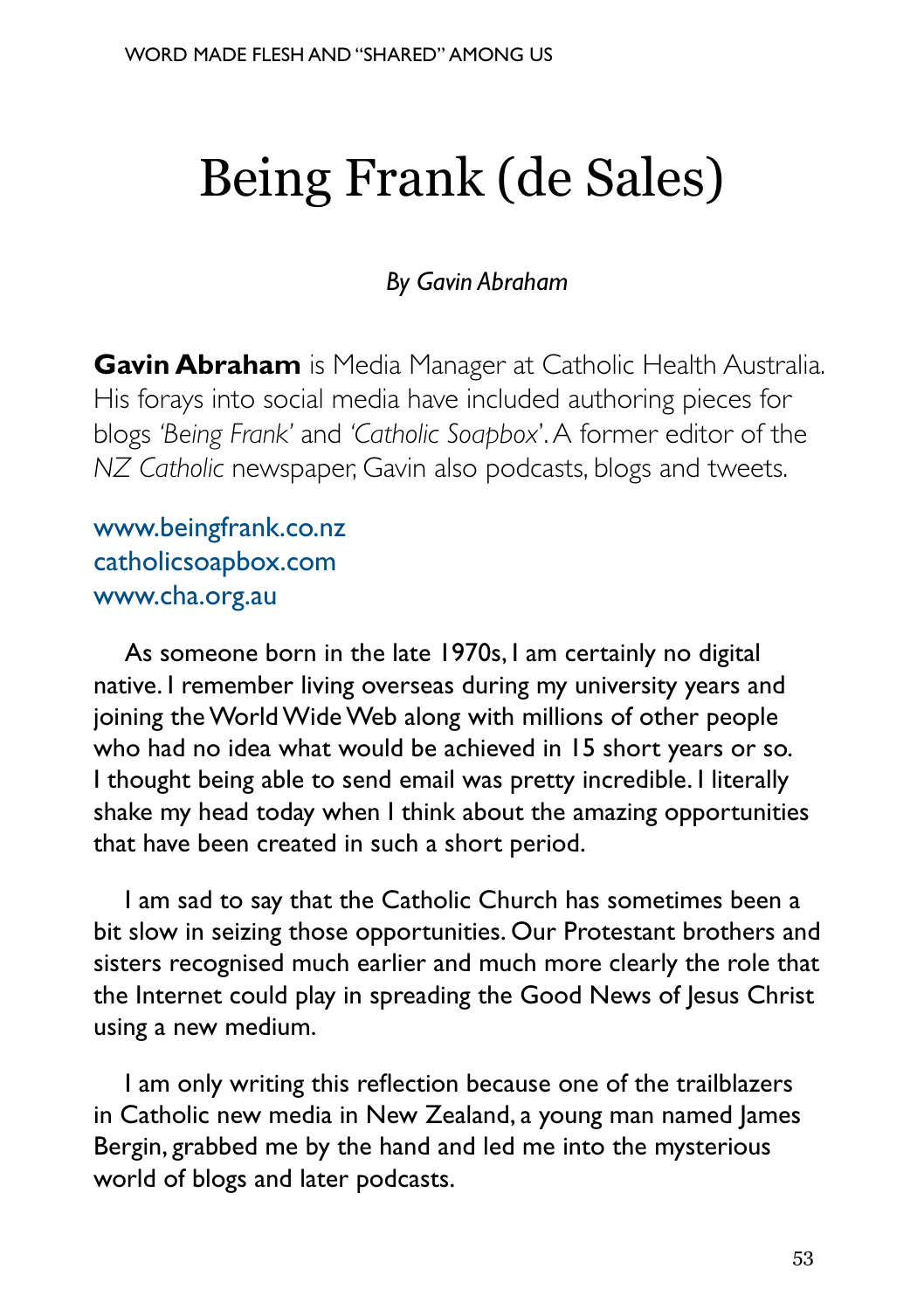When James had finished building a new website for the *NZ Catholic*, he quite rightly said having an attractive website was nice, but the world was moving quickly and blogs were the way of the future. That sounded fine, except I didn't know what a blog was. "What is it" and "How much will it cost?" were my first two questions.

Before long, we had hand-picked a team of seven young Catholics, each assigned to a day of the week and given the freedom to write on any topic they chose, and *Being Frank* was born. Seven years later, there have been 2,200 blog posts and almost 49,000 comments.

Then I learnt another new word: podcast. A new panel of content creators was found, a new group of technology gurus was engaged and we have now published more than 200 episodes through *The 15th Station* (www[.station15.co.nz](http://station15.co.nz/)), with discussion of Catholic news, politics and family life, as well as catechetical shows.

Across *Being Frank* and *The 15th Station*, we have drawn upon the faith, wisdom and generosity of more than 25 people, all volunteers, who love the Church and have been willing to commit time and energy to these humble endeavours.

But the Church still lags behind. James uses the analogy of the Church sitting in a fishing boat and invokes Christ's invitation for the disciples, and us today, to be fishers of men.

The Church has a range of different rods and reels at its disposal. Some reach the pews on Sunday, only finding Mass-going Catholics – an increasingly small proportion of Catholics. Catholic publications and websites might find a broader pool, especially if they are leveraging off the growing Catholic education system.

Those are the fishing tools that the Church uses most, and the tools with which it is most comfortable. But they are leaving large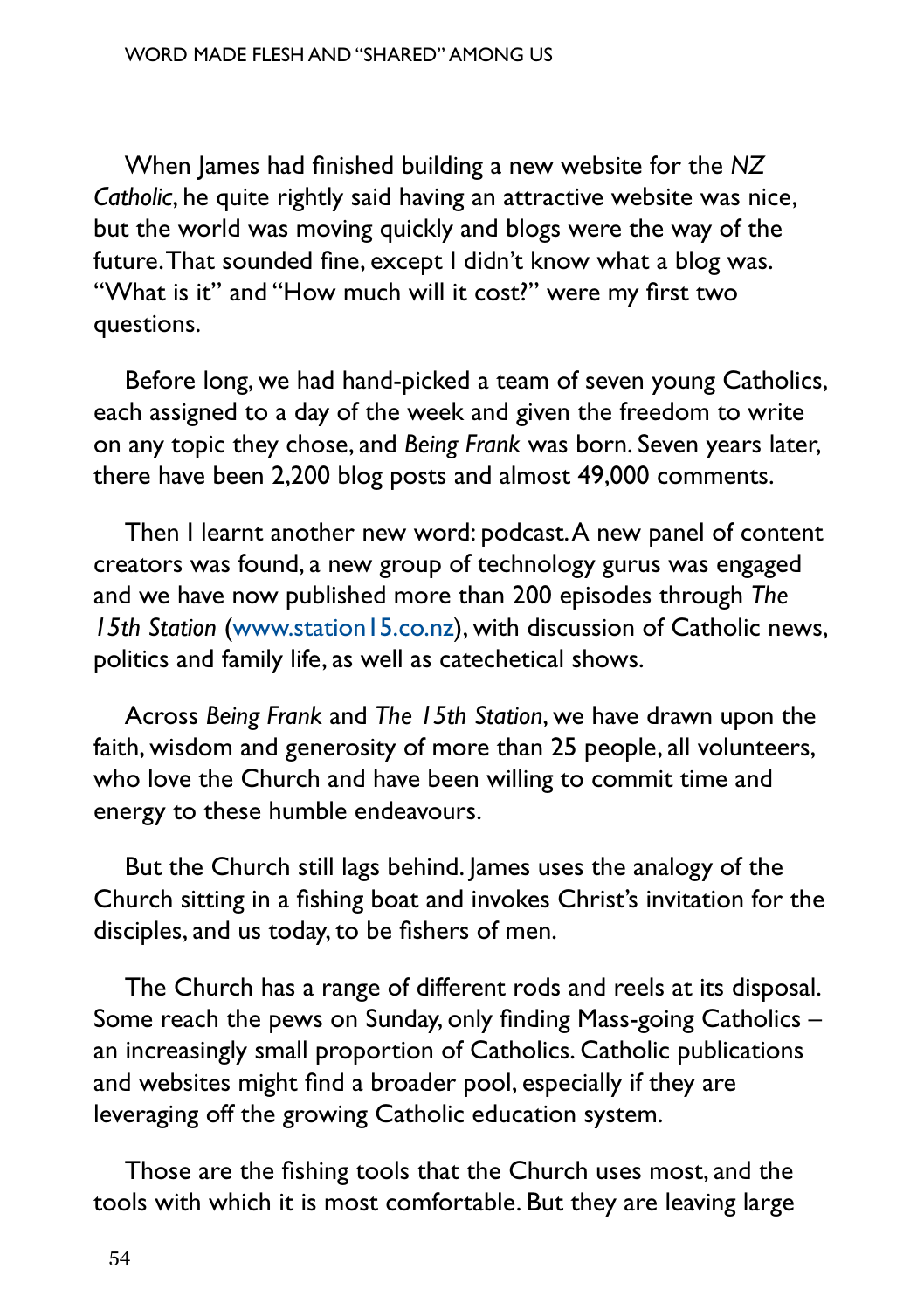swathes of people untouched. What about the millions not engaged with a parish or a Catholic school? What about those who don't know anything about the Catholic Church? Or those who dislike what they do know about the Catholic Church? They are 'big fish' that the Church is not seeking to catch if it is just using simple rods and reels. We need to cast the net wide, using the new equipment available.

I do not want to be too critical of the Church in its reluctance – and even fear – of engaging in new media. Other organisations have been equally wary of taking the plunge. There is an expectation that because there are many people who have a beef with the Church, they will use online forums like Facebook and Twitter to air those views.

Pope Benedict XVI's foray into Twitter shows that those concerns are real and must be anticipated, as I am sure they were when the Vatican communications gurus deliberated over the pros and cons of entering the Twittersphere. But Twitter is not the only – and often will not be the best – social network to use, largely because other people's tweets to your account cannot be easily removed.

While working in Auckland, I helped establish a Facebook page for Bishop Patrick Dunn after talking him through all the options. By discerning what the appropriate settings would be for his page, Bishop Dunn now has over 1,300 followers and none of the fears we discussed have been realised.

So what is just one big benefit of having a bishop on Facebook? Well, as I scroll through posts with funny pictures, venting over sports performances and tales of people's Saturday night adventures, I am also seeing posts from Bishop Dunn with a daily reflection or a reminder of what feast day the Church is about the celebrate. Facebook, Twitter and other social networks allow the Church to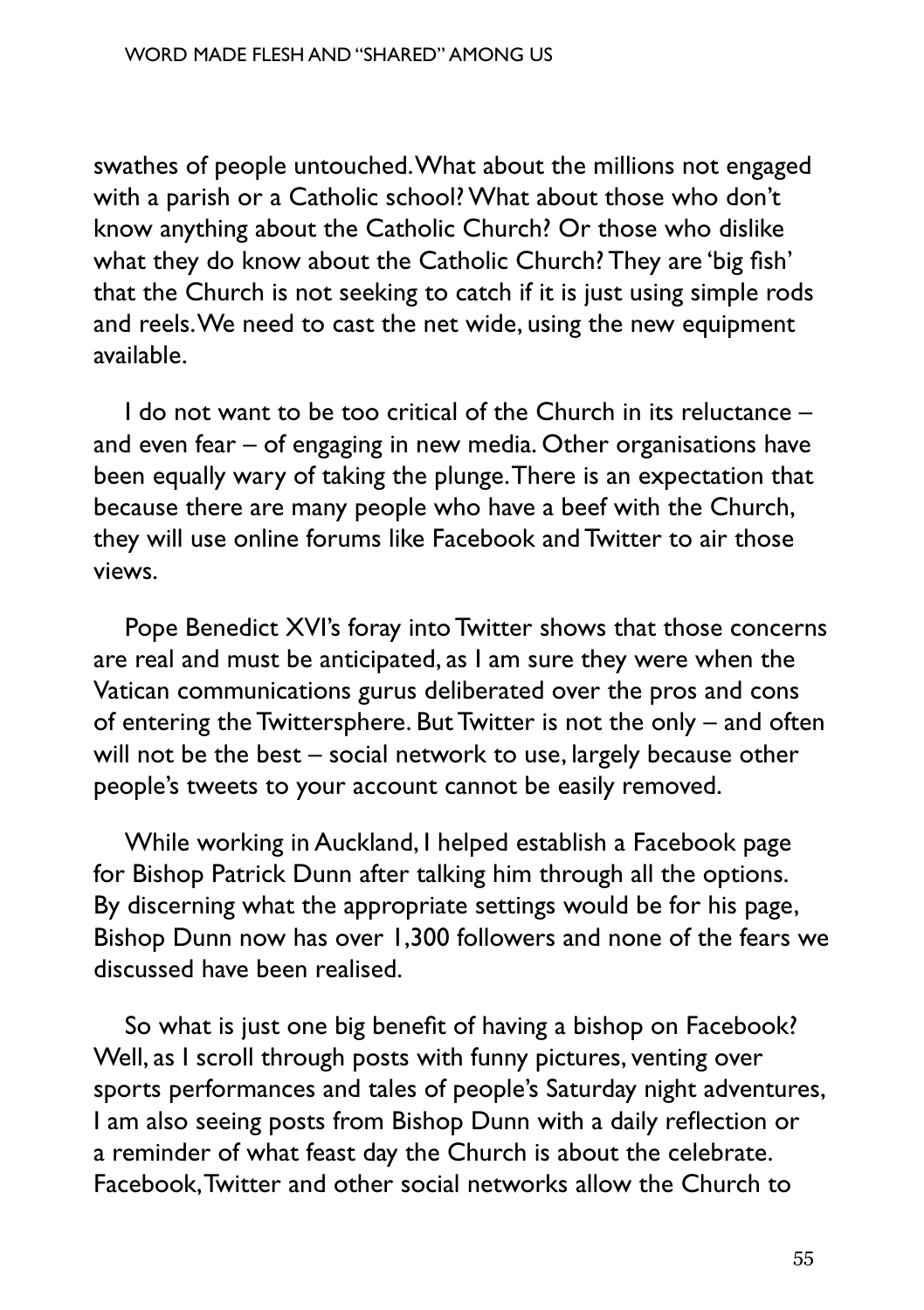inject itself into the everyday life of people – Catholic and non-Catholic alike – in ways previously not possible. It is an opportunity that is too lucrative to turn down.

Surely every diocese in the world has their James Bergin who is ready and willing to lend a hand and a mind to walk the Church into the unknown.

The Church has been seeking to expand its definition of vocation in recent years, realising that people can live out their vocation in ways other than the traditional states of marriage, priesthood, religious or single life. One can find a vocation in the work they do within the family, in the office or in whatever other workplace or volunteer capacity they occupy.

Has the Church come far enough that it can see social media engagement, and especially coordination of Catholic new media projects, as a vocation? If so, that is something to celebrate. If not, we risk continuing to lag behind in meeting people – young people in particular – where they are.

If we believe we hold the Truth, the greatest message there is, why are we keeping it to ourselves?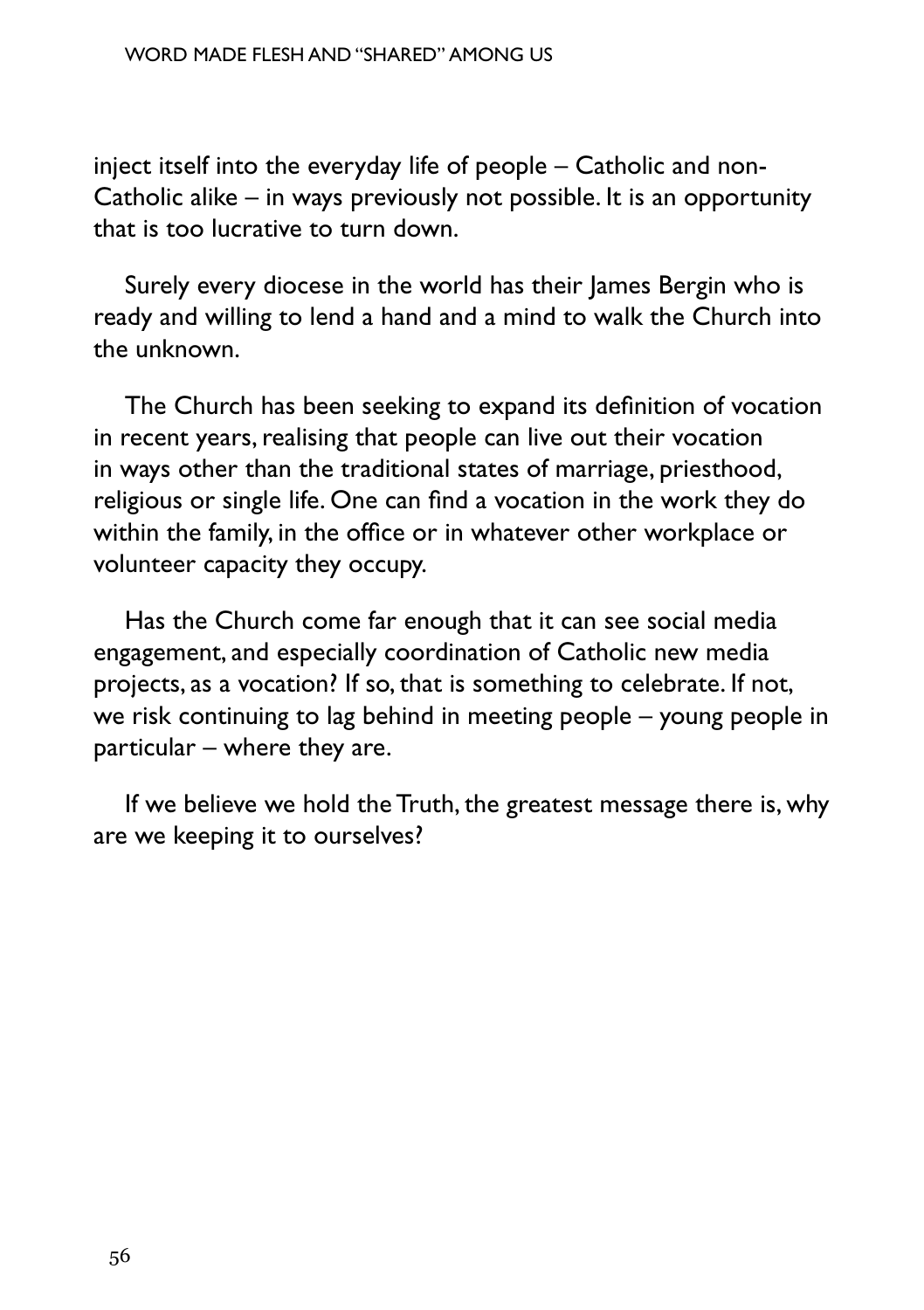### See, Judge and Act Online

*By Stefan Gigacz*

**Stefan Gigacz** is preparing a PhD at MCD University of Divinity, Melbourne, on the role and impact of Joseph Cardijn at Vatican II. He regularly writes for *CathNews*.

```
www.josephcardijn.com (EN) 
www.josephcardijn.fr (FR)
```
My main experience of using social networks to proclaim the Gospel has come about through my work with the Cardijn Community International, an international movement working to promote the spirituality and methodology developed by Joseph Cardijn, founder of the Young Christian Workers (YCW) movement.

Cardijn was probably the first truly global Catholic personality, travelling to every continent in 24 voyages from 1946 to 1967. He had a huge impact on many of the key players at Vatican II, from theologians such as Congar and Chenu, to bishops and cardinals such as Cardinal Liénart, Bishop Helder Camara and many others, including Australian conciliar bishops such as Bishops Justin Simonds, Francis Rush, James Gleeson and Redmond Prendiville.

Yet since his death in 1967, Cardijn has fallen into obscurity. He hardly rates a mention in the existing historiography of Vatican II despite his influence on key conciliar documents including the Pastoral Constitution on the Church in the Modern World, *Gaudium et Spes;* the Decree on the Apostolate of the Laity, *Apostolicam Actuositatem;* as well as on Chapter IV of the Dogmatic Constitution on the Church, *Lumen Gentium*.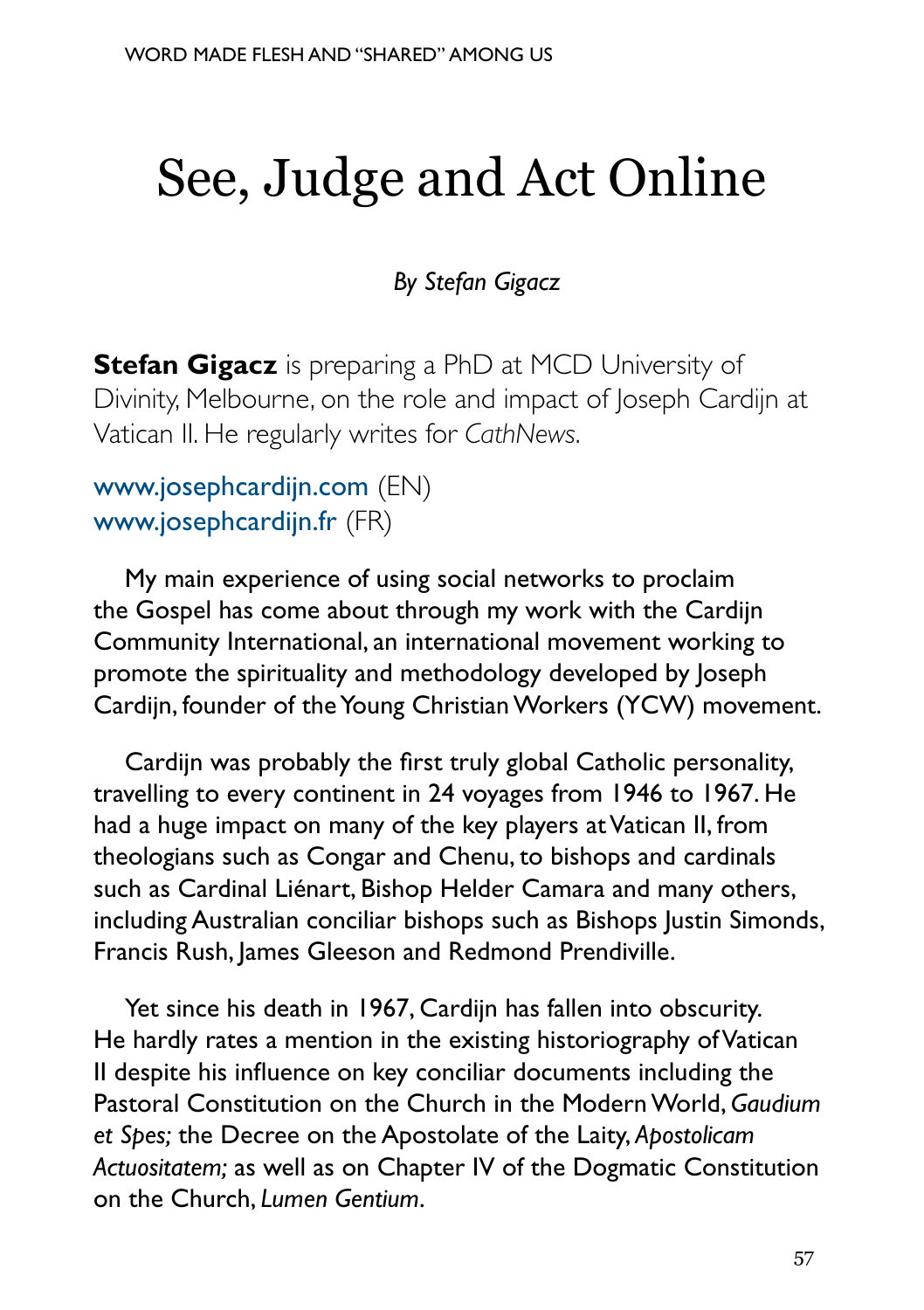Since his death, Cardijn's writings have also gone out of print, meaning that it is difficult for researchers and others to access his writings. This is particularly so because he wrote, not for academic or theological journals, but for movement publications, magazines for priests and the like.

Out of this problem, I developed the idea of compiling a kind of "complete works" of Joseph Cardijn that would make his work known to a new generation of lay people, youth and young adult ministers, priests and all those working for social justice, and to promote the lay apostolate.

I would like to share how the Internet, the World Wide Web and social media tools have helped us work towards this goal of making Cardijn accessible once again.

I first became aware of the intriguing possibilities of the Internet around 1990, when a friend introduced me to the concept of email. By connecting a computer to a phone line via a modem, you could instantly send and receive messages to anybody anywhere in the world.

At the time, I was working for the International YCW and I was only too aware of the limitations and expense of international phone calls and faxes. Suddenly, there was an alternative on the horizon.

Even more intriguingly, I learned that using the same system, you could 'telnet' or log in to other people's computers, once again in principle, anywhere in the world. That was before the days of the browser and I distinctly remember logging in from Melbourne into the computers of the University of Bratislava in the then Czechoslovakia. I could not understand much but it was amazing to be able to do so.

By 1995, I was studying in Belgium with access to the internet at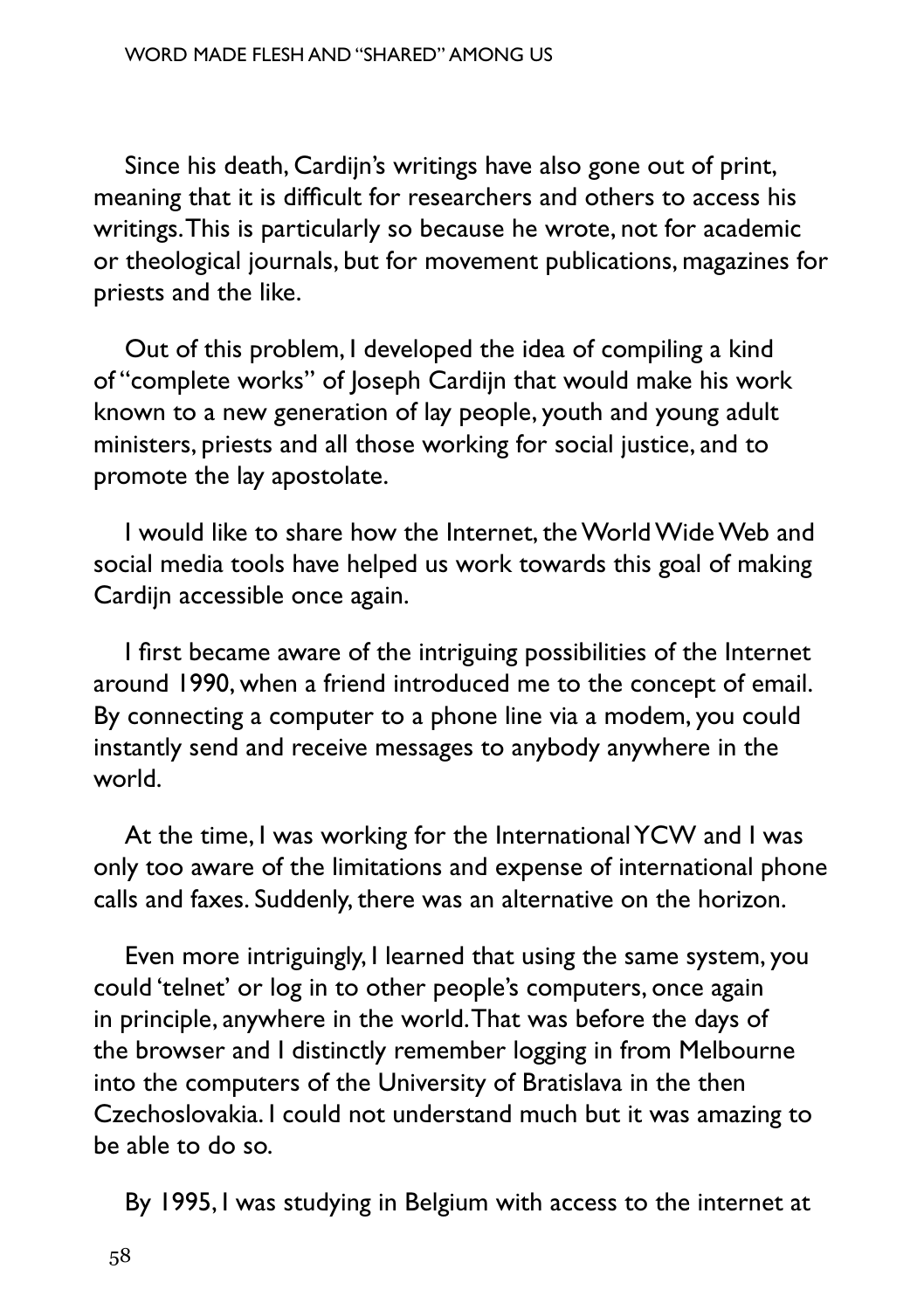the Catholic University of Louvain-la-Neuve. By this time, Netscape, one of the earlier browsers, had also been developed. That was revolutionary; from Europe I could read Melbourne's *The Age*. In fact, since it was published online in Melbourne at midnight – afternoon in Europe – I could read the Australian news from Belgium before even the locals would see it.

By the power of the Internet and the World Wide Web, you could be in real time communication with the whole world. Indeed, if you could read stuff from the other side of the world, then you could also publish to the whole world - an intriguing possibility. This idea came back to me a couple of years later when I began work on a project to record and publish the history of the International YCW movement, founded by Joseph Cardijn.

Cardijn had died in 1967 and his writings were already out of print. But there was no market or money available to republish them. In any event, how would we distribute the publications around the world? The answer seemed to jump out: publish online. Thus, using an early web editor, Claris Homepage, I launched my first web project: *The Cardijn Website*.

Anyone in the world with access to the internet could read it, and it only cost \$12 per month to host. Even then, we managed to get 200-300 visitors a month. And it was clear that this was the way of the future.

Over the last 15 years, I have continued to gather Cardijn documents in the original French as well as in other languages. There are now over 200 major texts written and speeches given by Cardijn over the course of his life all available on two websites, one in English and one in French. The documents include all his speeches at Vatican II and range from his earliest published article in 1907, to speeches and letters written weeks before his death in 1967.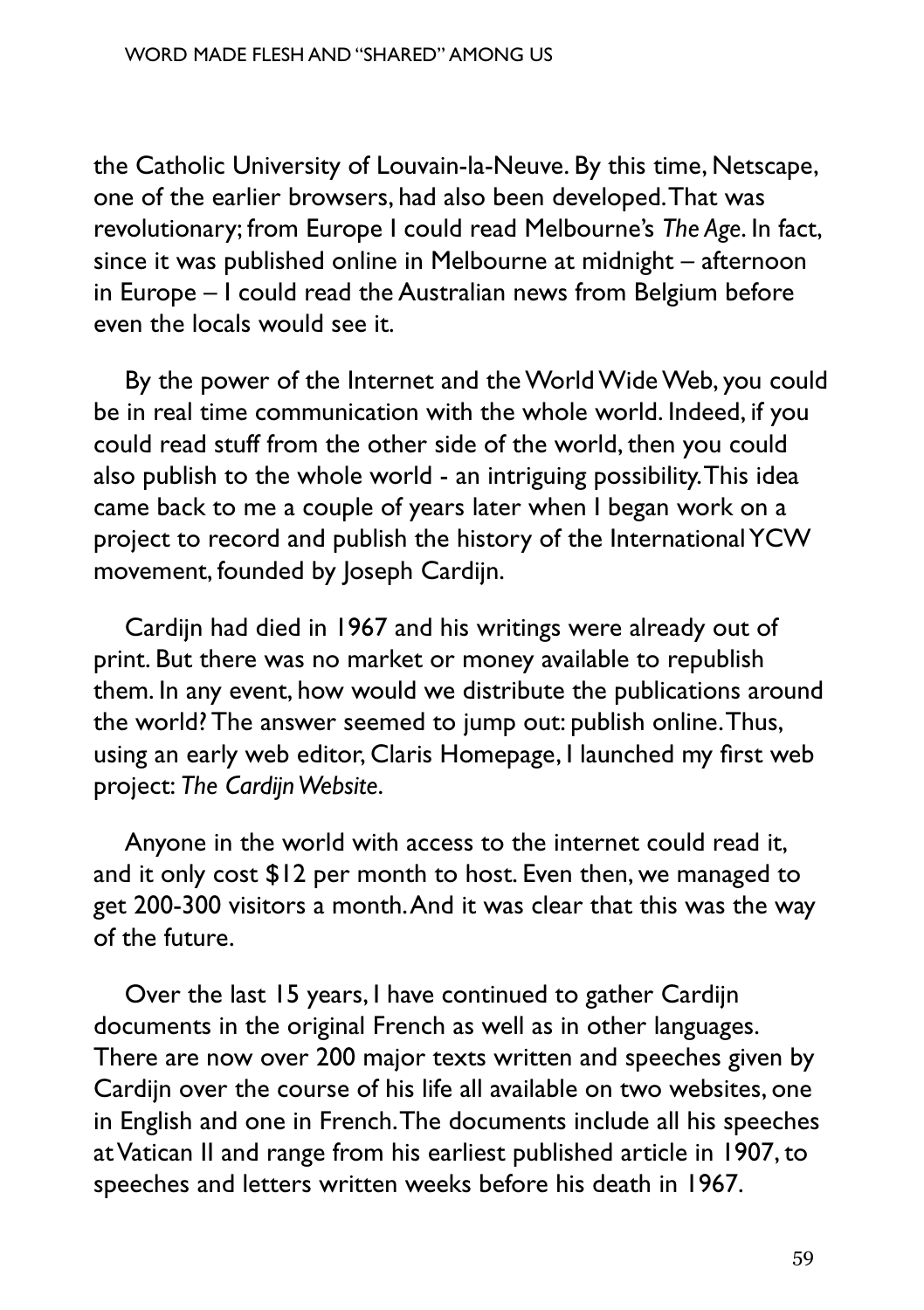Moreover, since Cardijn's writings mostly appeared in training programs, magazines and the like, this was the first time that his writings had been compiled in such a systematic fashion.

The Joseph Cardijn websites now draw up to 3,000 visitors per month, a significant total for a resource and research site catering to a very targeted audience. Even more satisfying is to find visitors coming from countries such as the Democratic Republic of Congo and the Ivory Coast. Not only has the web made it possible to publish all of these documents, it also helped me to locate many of them. A history of the YCW movement published in 1990 referred to a 'now lost' article by Cardijn on 'study circles', which had been published in an obscure Flemish magazine in 1914. It was said to be the first time that he had articulated his famous 'See, Judge, Act' method. I always hoped that somewhere, someday a copy would turn up.

And in fact over the last 10 years, Belgian university libraries have gradually developed a nationwide online catalogue of their holdings. Among the listings, I recently found two copies of that missing Cardijn article, 'How does a study circle work?' which I have now published online. What's more, thanks to Google Translate, I was able to publish a rough translation from the original Flemish into English.

Within the Cardijn Community International, we make considerable use of Facebook to keep in touch with our own network. To reach out to new people, we find that Twitter is a much more powerful and useful medium. Taken together, they both greatly assist us in raising the profile of Cardijn's writings and leading others to access and discover them via our French and English websites.

The major challenge in this project has been the need to learn – and keep learning – new skills, e.g. html, webhosting tools, etc. The good news is that this has become so much simpler over the last 10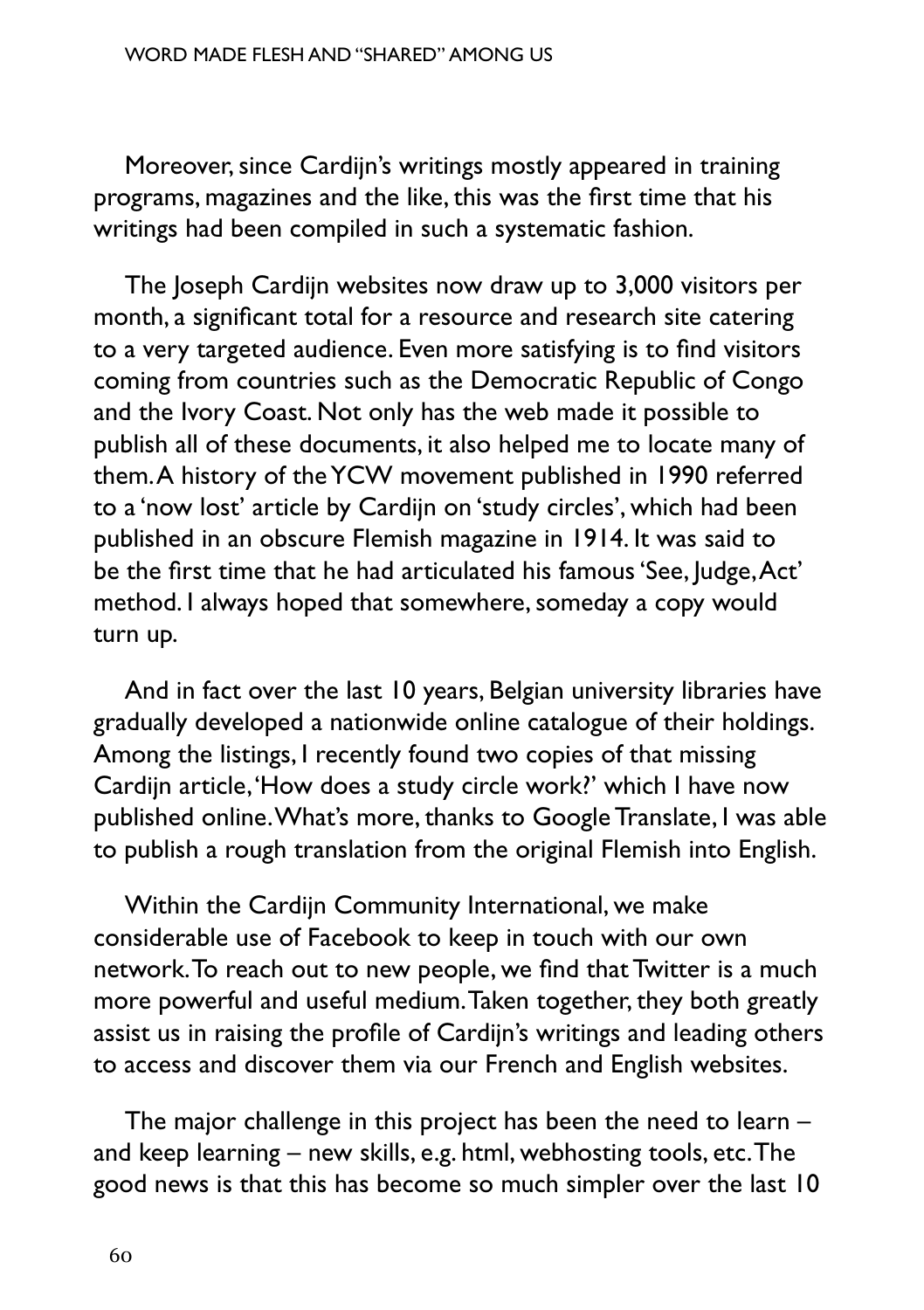years. In effect, anyone who knows how to use Word or to send an email can now easily create a website using Google Sites, Wordpress, Blogger or many others.

The bad news – to the extent that there is bad news – is that technology continues to evolve at an even greater rate; which means that there is a never-ending battle to keep up to date. After all, noone will come back to a website that still looks like it was created in 1997, or last updated in 2005. In that sense, this promises to be a never-ending project!

Cardijn himself made extensive use of the media available in his time, using newspapers, film and public events to reach out to the laity. I am certain that he would have been even very quick to use the web and social media. I believe he would certainly have made the following words in the Decree on the Media of Social Communications from the Second Vatican Council his own:

 *"All the children of the Church should join, without delay and with the greatest effort in a common work to make effective use of the media of social communication in various apostolic endeavours, as circumstances and conditions demand"* (Pope Paul VI, *Inter Mirifica,* [Decree on the Media of Social](http://www.vatican.va/archive/hist_councils/ii_vatican_council/documents/vat-ii_decree_19631204_inter-mirifica_en.html)  [Communications](http://www.vatican.va/archive/hist_councils/ii_vatican_council/documents/vat-ii_decree_19631204_inter-mirifica_en.html), 1963).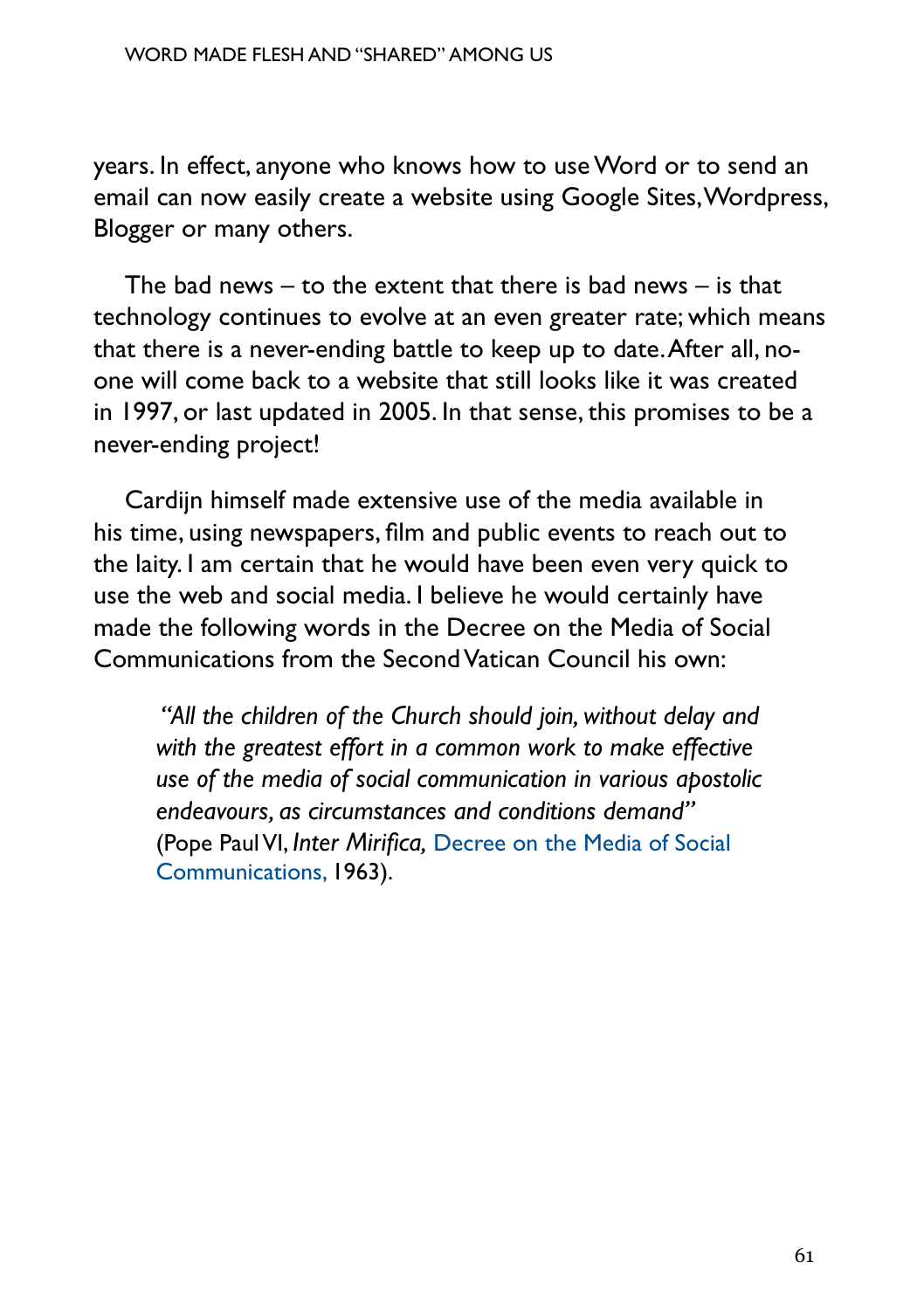## Engaging Well with the Digital Life

*By Bishop Peter Comensoli* 

**Bishop Peter Comensoli** is Auxiliary Bishop of Sydney. He was ordained to the Episcopate on 8 June, 2011. He holds a Licentiate of Sacred Theology (STL) in Moral Theology and a Doctorate of Philosophy (PhD) in Theological Ethics from Edinburgh University. His Twitter handle is [@BishopComensoli](https://twitter.com/BishopComensoli).

I was born in 1964, a fact which makes me the first bishop in Australia not to have experienced the Church prior to the Second Vatican Council, and which does place me in a particular time and place in the world.

I was born when computers were only just starting to be adopted by large corporations and the idea of personal computing had not even been considered. Yet, when I arrived at the seminary in the early 1980s, I came with a computer-typewriter. By the time I took up my first appointment as a priest in 1992, I owned my own personal computer, despite the parish not having nor wanting one. Then came mobile phones, the Internet, portable computing and now social networking. The digital life has taken hold, and the world will not look back.

The Church, ever discerning, often slowly, has engaged tentatively with this development. In the two years I have been a bishop I have watched with interest as my older brothers in the Episcopate have personally adapted to these changing times. Many now receive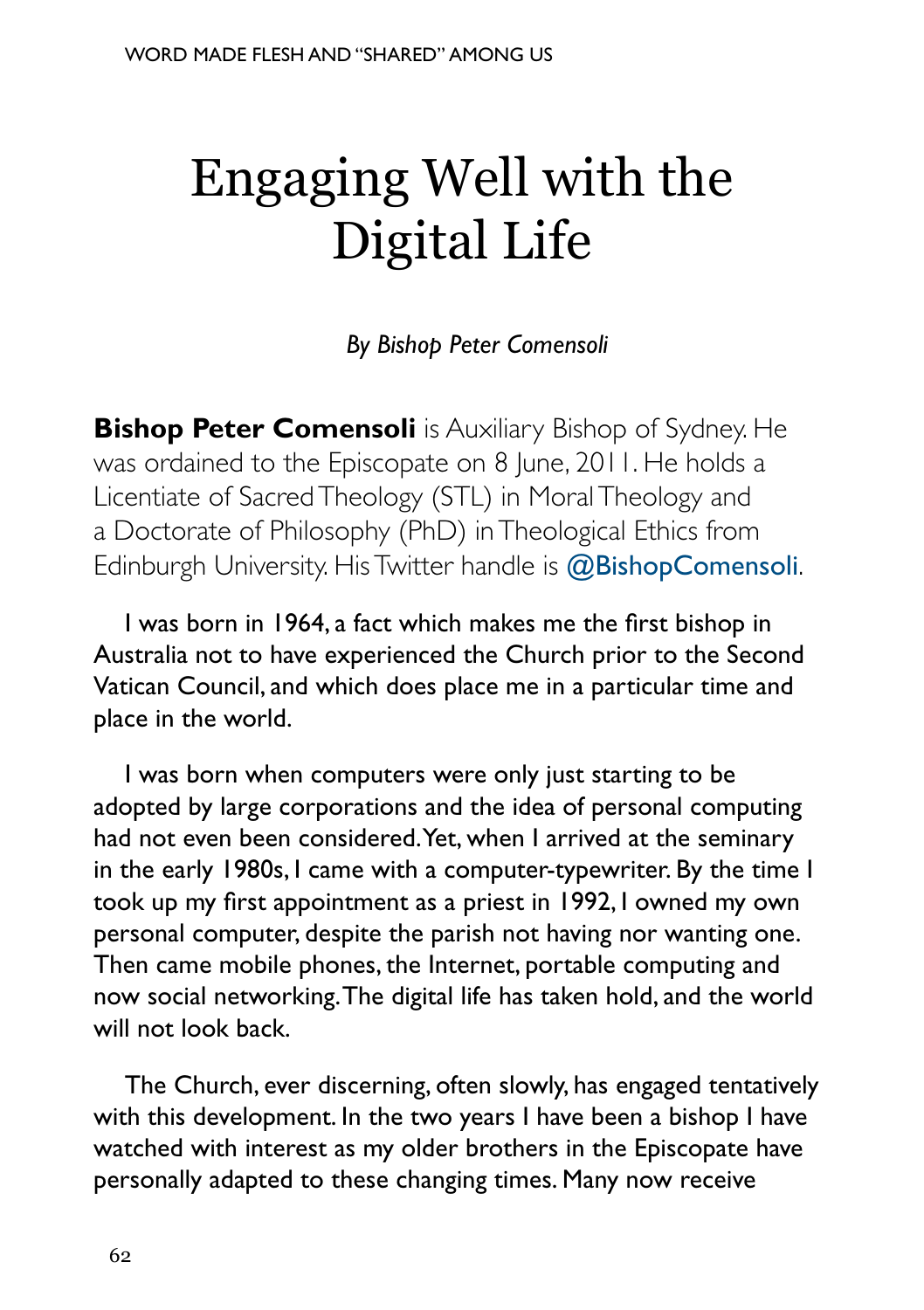meeting papers on their iPads, rather than as a thick envelope of hundreds of pages. I watch from a position of relative comfort as they discern and navigate their way through this strange new world. It has been a graced and challenging time for many of them.

As for me, I suppose I have always been something of an early adopter. I own and use all the usual hardware: computer, laptop, smartphone, tablet. I live a fairly connected life: emailing, messaging, using Facebook, Twitter and Skype. I even have a personal blog. There's nothing terribly noteworthy about all this, in fact these are now all commonplace.

What is worth highlighting however, is the question of how these tools and mode of communicating get used. As a bishop, and more importantly as a Christian disciple, the digital life – especially social media – raises all sorts of questions about bringing Christ to the world. How does having these possessions, and using these resources, fit with a life in Christ, a life of evangelisation and mission and moral living? I am certainly grateful each day for these things, but I am also aware that to whom much is given, much is expected.

So, how do I use these means of modern living? One of the things I have found about social media is that various devices lend themselves to different uses. For me, the computer is mainly used for productive work. The phone is for conversation and texting, and some internet searching. The iPad is mainly for personal use, and not much for social engagement. I use the iPad for researching on the internet and for Skype, and with so many great apps available, I even use it for prayer.

When it comes to social networks, I have become a bit of a fan of Twitter. It is not a bad way of getting a thought or message out there in 140 characters. I have shied off Facebook in recent times, which I now find fairly inane. I appreciate it can get information out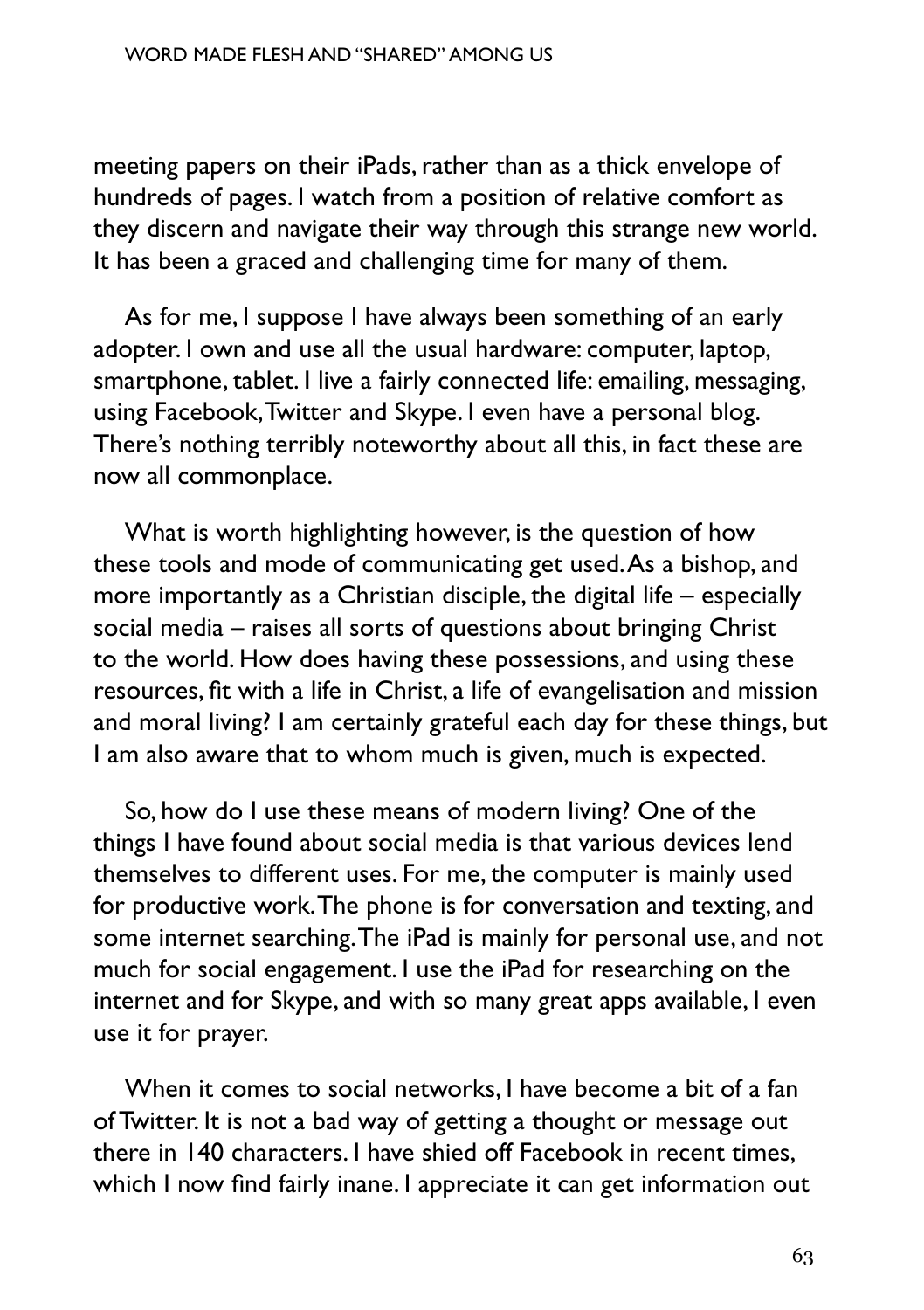about events and for groups, but it is not much use for one-to-one communication. I used it when it first came out back in the early 2000s but not anymore.

Everyone has their own preferred social networks, and they can be used in myriad ways. Indeed, this is what Pope Benedict XVI spoke of in his Message for the 47th World Day of Communications when he said:

*"These networks, when engaged in a wise and balanced way, help to foster forms of dialogue and debate which, if conducted respectfully and with concern for privacy, responsibility and truthfulness, can reinforce the bonds of unity between individuals and effectively promote the harmony of the human family"* (Pope Benedict XVI, [Message](http://www.vatican.va/holy_father/benedict_xvi/messages/communications/documents/hf_ben-xvi_mes_20130124_47th-world-communications-day_en.html)  [for the 47th World Communications Day](http://www.vatican.va/holy_father/benedict_xvi/messages/communications/documents/hf_ben-xvi_mes_20130124_47th-world-communications-day_en.html), *Social Networks: portals of truth and faith; new spaces for evangelization*, 2013).

The coverage of the recent election of Pope Francis, shows how various forms of social media can be put to good use, and play a positive role in spreading the news.

One area where I see real fruits of social media is with young people. Social media can be a great way of starting conversations by letting others know what is happening. It is useful for getting information out and for sharing experiences.

However there is the danger that some will misunderstand the power of these new media to lead us astray. While everyone might feel they need to have a Facebook page or Twitter account to be connected, if they are not used well, they can wind up owning us. And sadly, like all things touched by humanity, the digital life can easily lead us to sinful behaviour and harmful habits.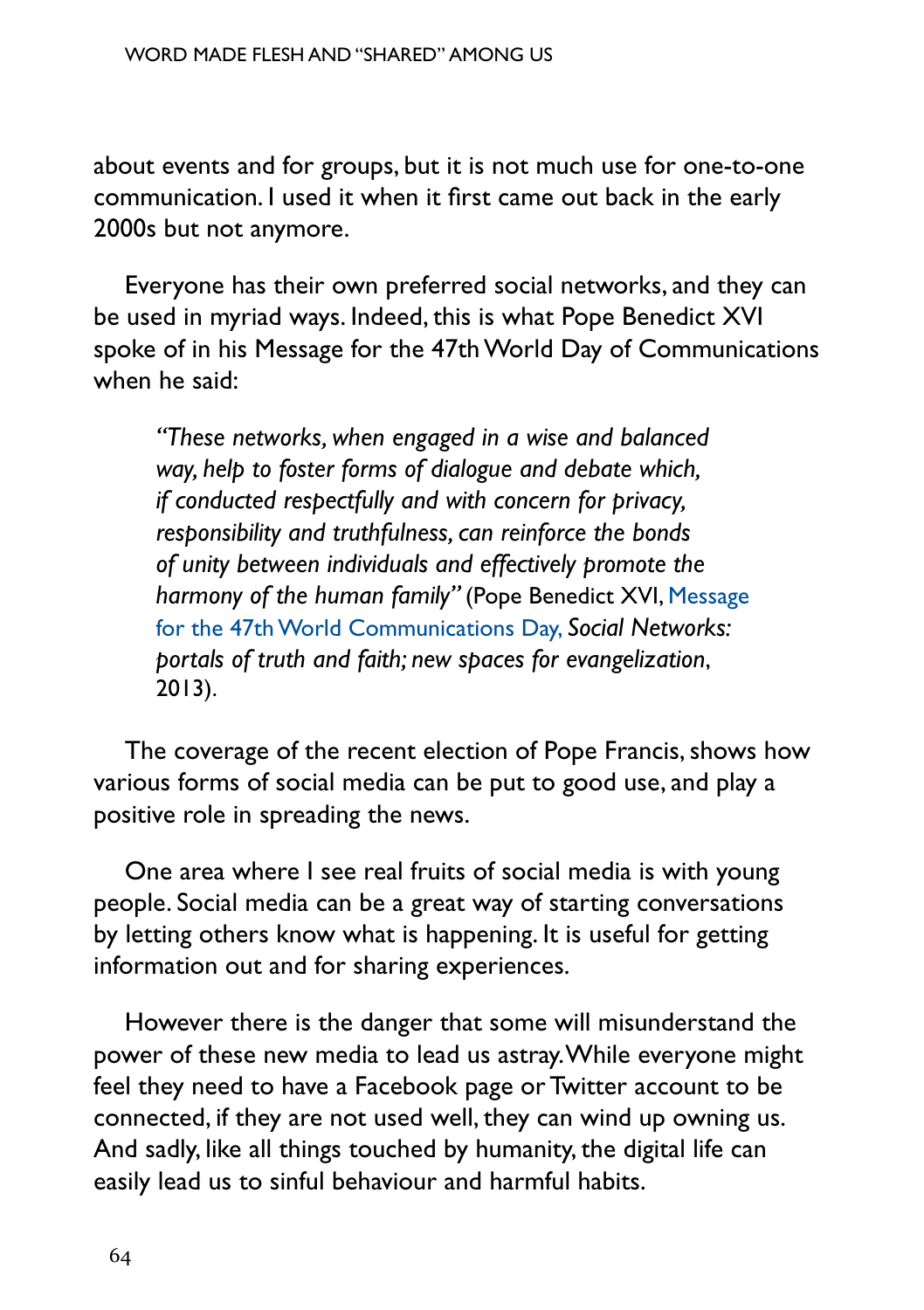Another aspect to social media is the tendency to use social media to replace person-to-person communication. True communication is always person-to-person, with the *aid* of various mechanisms. This is one of the more significant, big picture things we need to be attentive to; the way digital forms of communication can lead to the dispensing with true communication.

In using these media, we need to carefully discern how we use them, particularly when considering how we might engage with some of the more difficult questions of faith in a very public and often unmoderated realm. This requires knowing the culture of the digital world, and not just being able to speak some of the language.

In the context of social media it is all well and good to have these various technologies at our disposal, enabling us to do all things we only recently thought impossible, but just because something is possible does not mean it is good. At all times, we Christians are called to do what is good for humanity by learning to attune our lives to how God is present in the living of our lives. I believe that with careful judgment, prudence and plenty of faith this is indeed possible through the use of social media.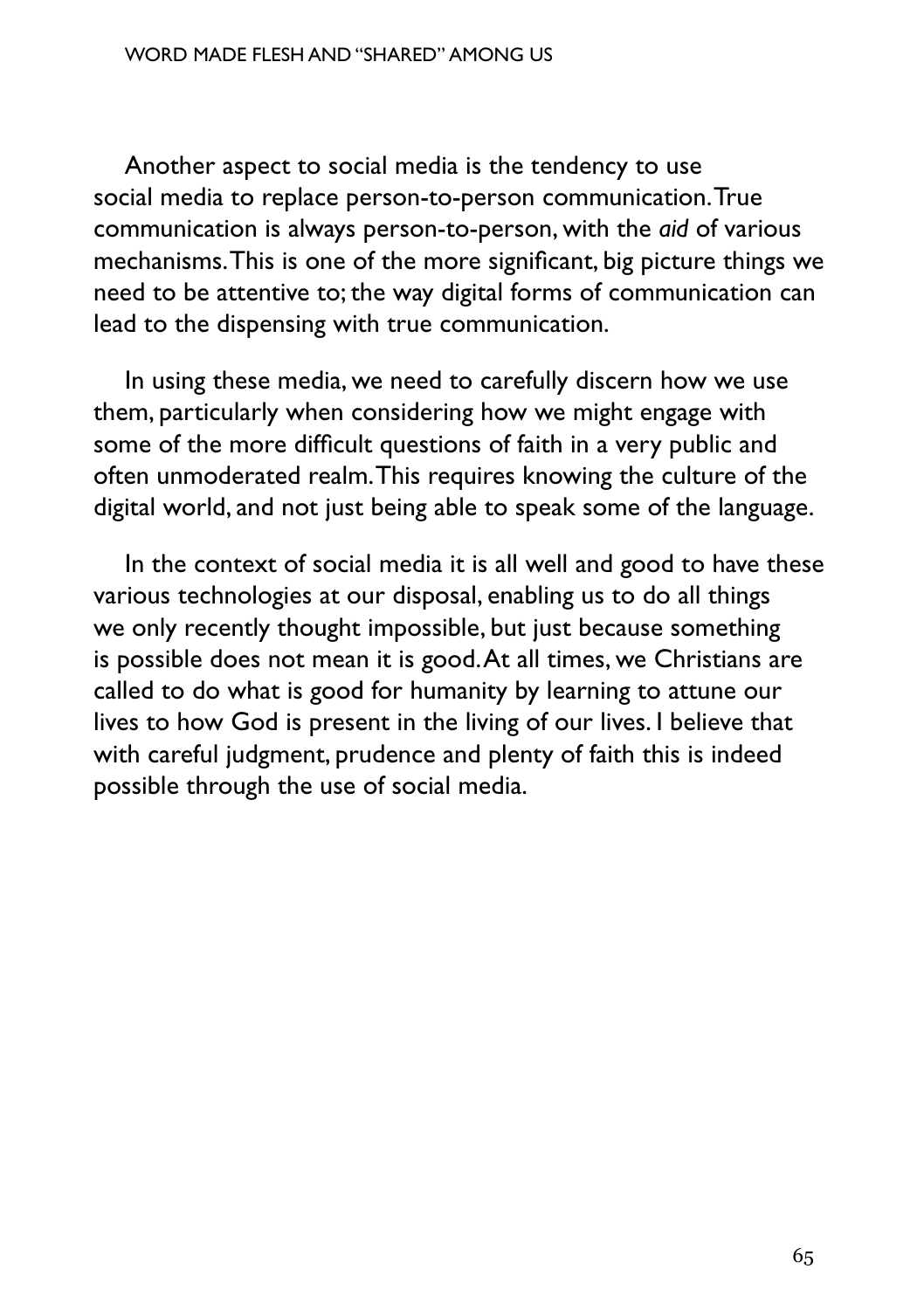## Towards a Theology of the Internet

*By Fr. Jaison Paul Mulerikkal cmi*

**Fr. Jaison Mulerikkal cmi** is a Carmelite priest from Kerala, India. He has recently finished his PhD at Australian National University in High Performance and Cloud Computing. He was instrumental in developing the [aussiepopealarm.com](http://aussiepopealarm.com).

Underneath flashy websites and amazing apps, the Internet is turbo-charged by content delivery networks (CDNs), of which most people are quite unaware. CDNs are the third-party providers who host digital content including images and videos on behalf of leading internet giants like Facebook, Twitter, Apple and much more. Akamai. com is the pioneer of this technology and the largest CDN provider that handles a staggering 20 per cent of the total Internet traffic in the world.

On 13 March 2013, *Akamai* reported a little tremor in its digital landscape. According to *CNN Money*, there was a spike of more than 32 per cent of the normal Internet traffic on that day, caused by the event of white smoke emerging from the Sistine Chapel. Looking frequently at the control panel of [aussiepopealarm.com](http://aussiepopealarm.com) on my iPad, I could see its effects even in Australia.

[Aussiepopealarm.com](http://Aussiepopealarm.com) was launched on the eve of the conclave by the Media Office of the Australian Catholic Bishops Conference. Its intentions were simple – to fire an SMS message to subscribing mobile phones as the white smoke emerged from the chimney at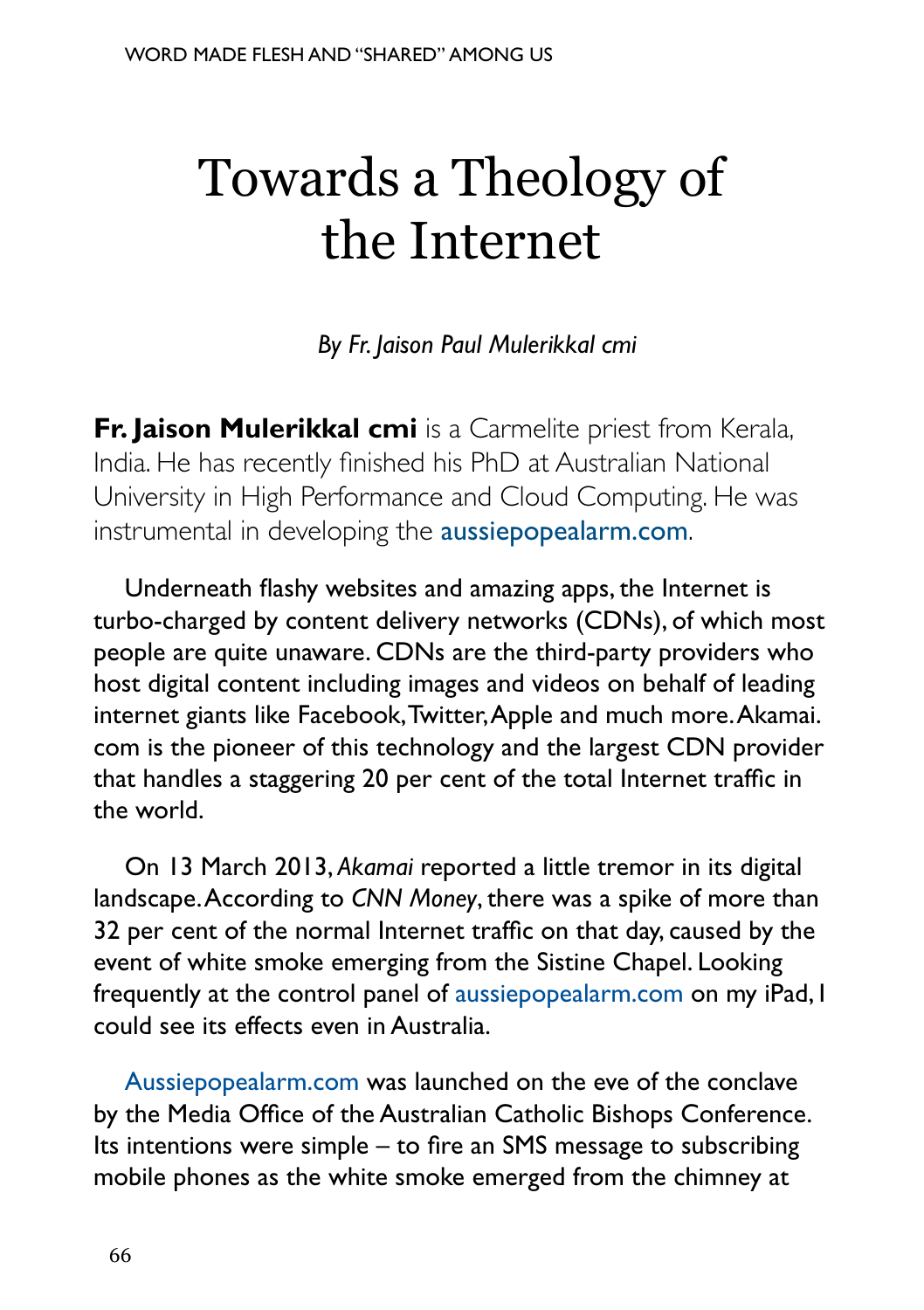the Sistine chapel and, most importantly, to share the excitement of the *'Habemus Papam'* Papal announcement with an Australian audience. It was set up in record time (30 hours) and was expecting a moderate response of about 300 registrations. But it quickly went viral and within the first three hours of its launch, it had exceeded our expectations. We had to unleash the power of cloud computing to keep up with the demand by migrating this web application on the run to a medium-sized Amazon cloud server. By the time we pulled the trigger, after just 30 hours, it had attracted more than 3,000 subscribers. [Aussiepopealarm.com](http://Aussiepopealarm.com) proved that the Internet can be harnessed in more ways than one for evangelisation, for Christ and the Church.

Pope Benedict XVI identified social networks as the new 'agora' and therefore new spaces for evangelisation in his 2013 Message for the 47th World Communications Day. Reflecting on this apostolic letter, Bishop Anthony Fisher op of Parramatta commented on his Facebook page that the Pope had discovered a 'new continent' called 'digital environment'. He posted:

*"B16 just called social media "new spaces for evangelisation" and the digital environment a "continent" where the Church must be present and where believers must share with others the deepest source of their joy and hope, Jesus Christ"*  (Bishop Anthony Fisher OP, Facebook, 2013).

The Internet is the landscape of this new continent; the digital networks are its super highways and the digital content, its resources. 'Netizens' are its citizens and its new 'agoras' – the social networks – have turned into super cities or nations. Facebook has around one-two billion users monthly and holds more information about its netizens than any other nation state about its citizens. This new world is definitely a continent.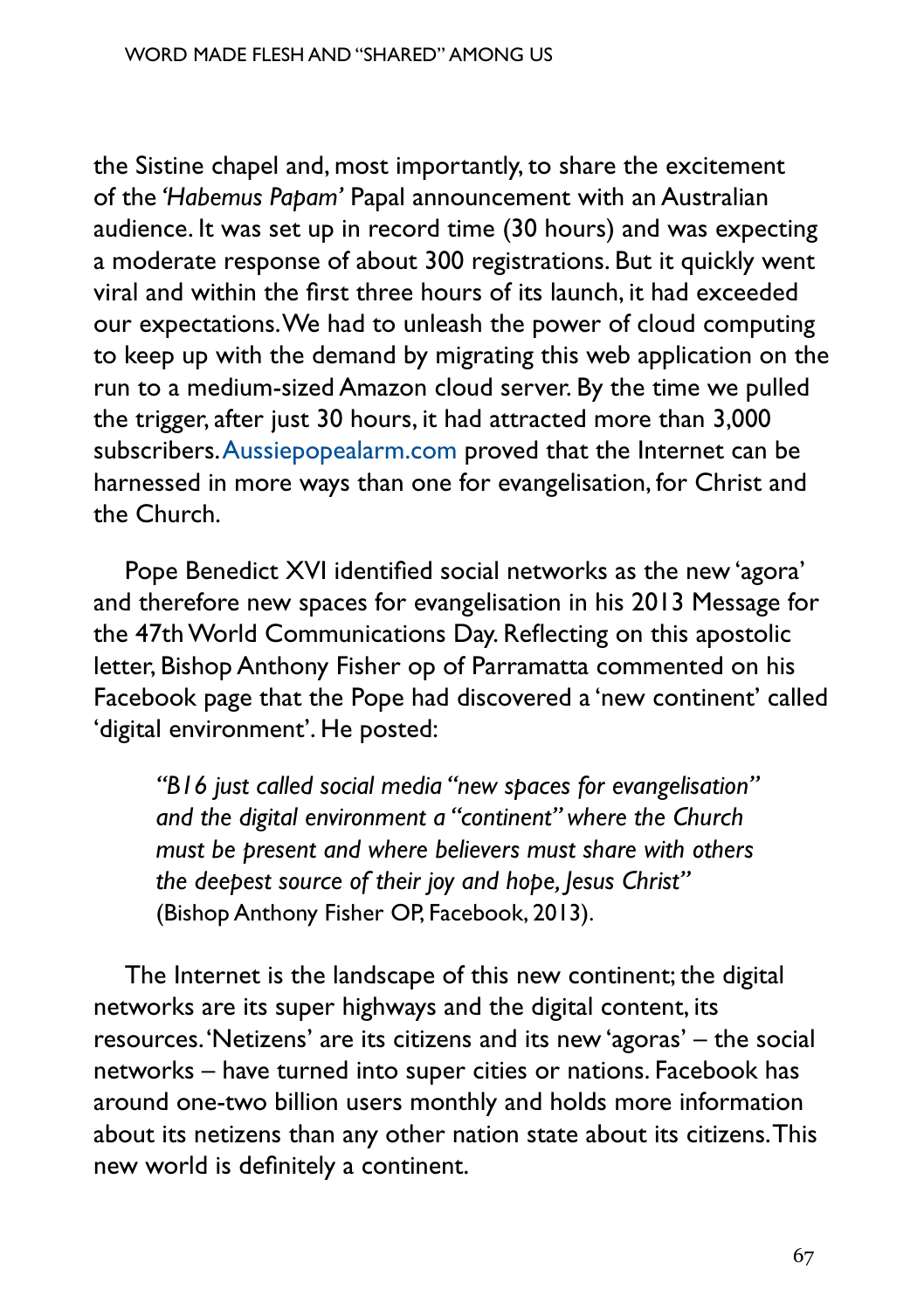Whenever we discovered a continent in the past, the Church always sent missionaries. The role of those missionaries was to venture into those lands to risk formidable challenges to spread the Good News of Jesus, with great courage and faith. It is the same for today's much-needed missionaries called to venture into the newly discovered 'continent' of the digital environment and proclaim the Good News. The question those who wish to evangelise the digital environment need to do ask is: "What would Jesus do in this new land?'

I believe He would have gone to Capernaum. Capernaum was the 'agora' where Jesus chose to be. There was a special significance and intent in choosing Capernaum as the major field of his public ministry. He spent at least 18 months in Capernaum – half of his public ministry – after his expulsion from his hometown of Nazareth. Biblical historians would agree that Capernaum was the major connecting town on the Jericho route between Galilee and Jerusalem. The greatest roads of the ancient world – including Via Maris (the Way of the Sea, *Mt* 4:15) – passed through it. Capernaum had the largest Synagogue in the region and a Roman military garrison, where Jesus chose to heal the servant of the synagogue official and the daughter of the centurion. He chose to stay at one of the largest houses in that vibrant city, that of Peter's motherin-law. I believe Jesus would have imagined that the 'connectivity' of Capernaum would simply ensure the proliferation of the Good News to reach to the ends of the world: to Jerusalem, to Rome and beyond.

The important thing was to be at the crossroads and to sow the Good News, just like the sower sowing the mustard seed, leaving Divine Providence to do the nurturing (*Mt* 13:31-32).

We could take Jesus' 'Capernaum strategy' as the approach for our missionary work on this new networked continent. The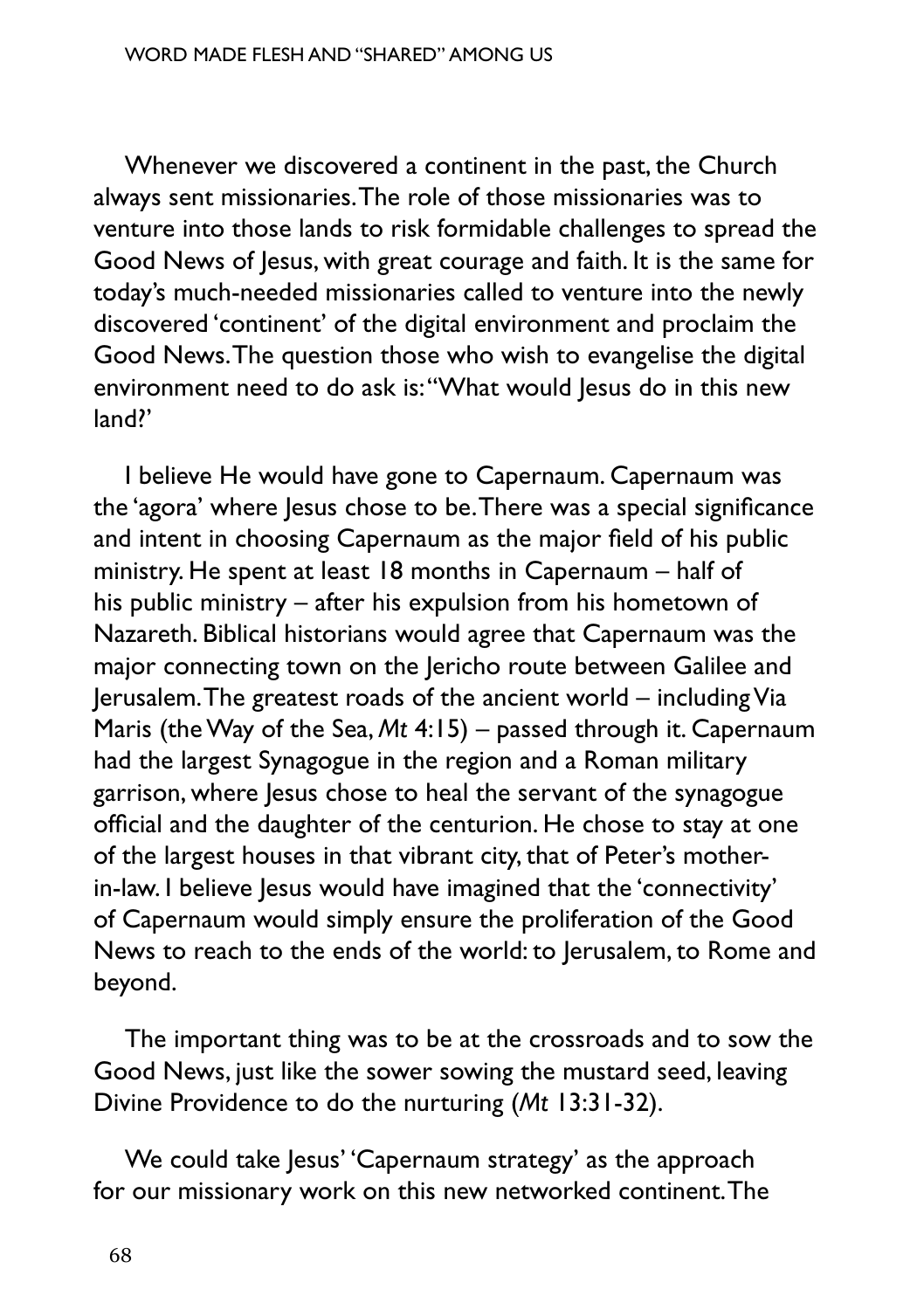important thing is that we are there, at the crossroads, saying and doing the right things, influencing the immediate and accessible surroundings in this digital land. Divine Providence will take care of the rest, as throughout the history of commissioning new missions in every newly 'discovered' island and continent.

I recommend that this 'strategy' involve a strong presence on social media, comprehensive websites, useful apps supported by robust parish and diocesan administrative software.

We do need to further develop this new 'theology of the Internet' to be able to address the challenges of this new continent of the digital environment. And as always in the past – Mother Mary – should guide our way to manoeuvre carefully through these unchartered territories to produce good fruits for the kingdom of God.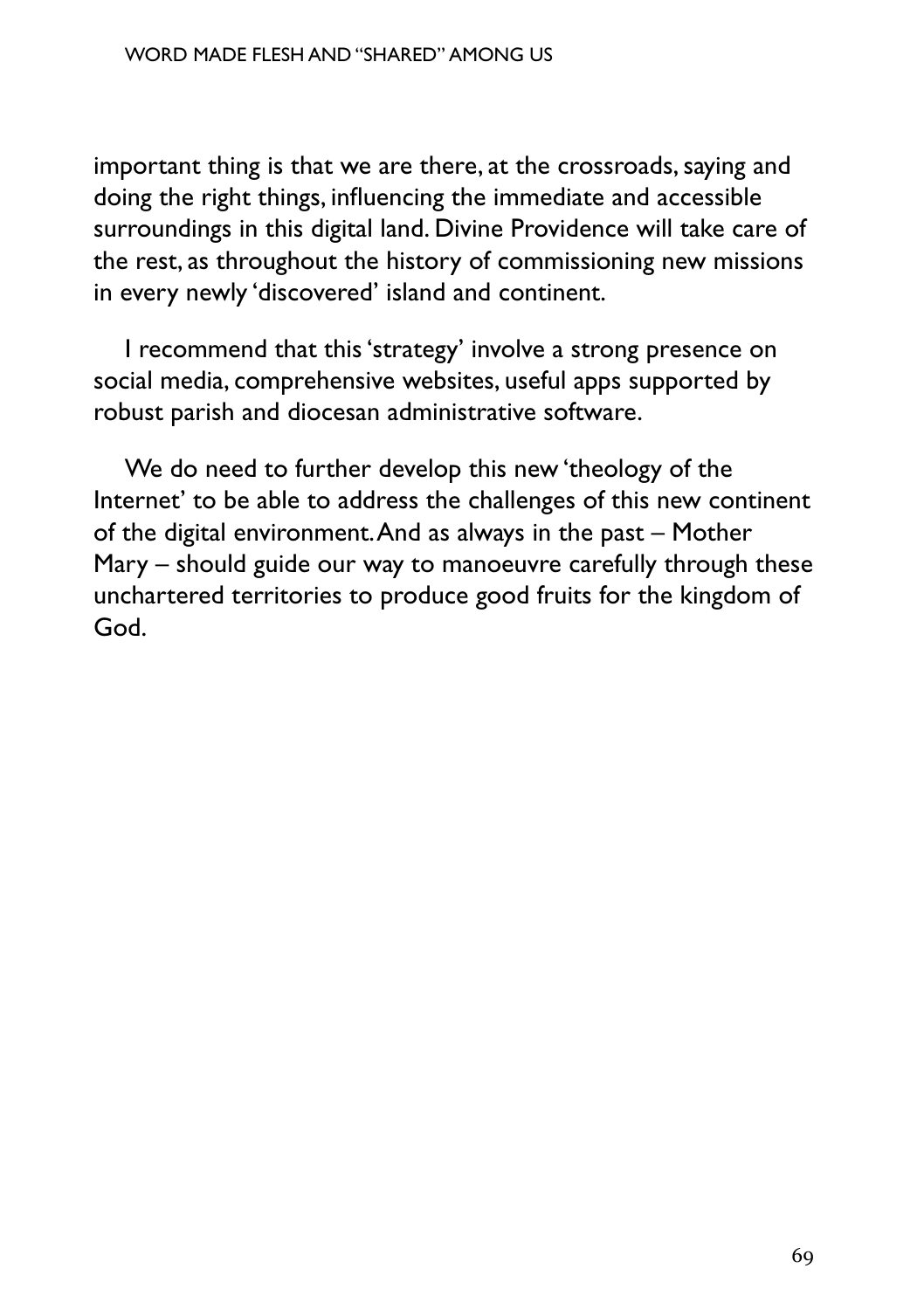### Musing on Life as a Digital Missionary

#### *By Chris Da Silva*

**Chris Da Silva** is a journalism student at Griffith University in Brisbane. He is part of the Frassati Australia community and is actively involved in youth ministry as well as Crossroads pro-life walks down the East coast of Australia. His Twitter handle is [@ChrisDaSilva91](https://twitter.com/ChrisDaSilva91)

My journey with social media began at the age of 16 when I joined Facebook simply because everyone else was doing it. Online, television, radio and print media also enticed me.

But when I experienced the Living Jesus in a personal way, I realised just how much I was letting the media dictate my values; values which in many cases promoted a deep misunderstanding of human dignity.

One thing I love about living in relationship with the Eternal Word, is that He truly is *'sharper than any double-edged sword,'* (*Heb* 4:12) who penetrates the heart of all things in our lives, separating truth from falsity. The bright colours and meticulous sugar-coating of the media which had seduced me to follow a life of relativism and self-indulgence were revealed to me for what they truly were; a lifestyle that led to emptiness and ultimately, to death.

I spent two years on mission as part of National Evangelisation Team (NET) Ministries, which fostered in me a missionary zeal and desire to evangelise. I wanted to dedicate my life to fighting fire with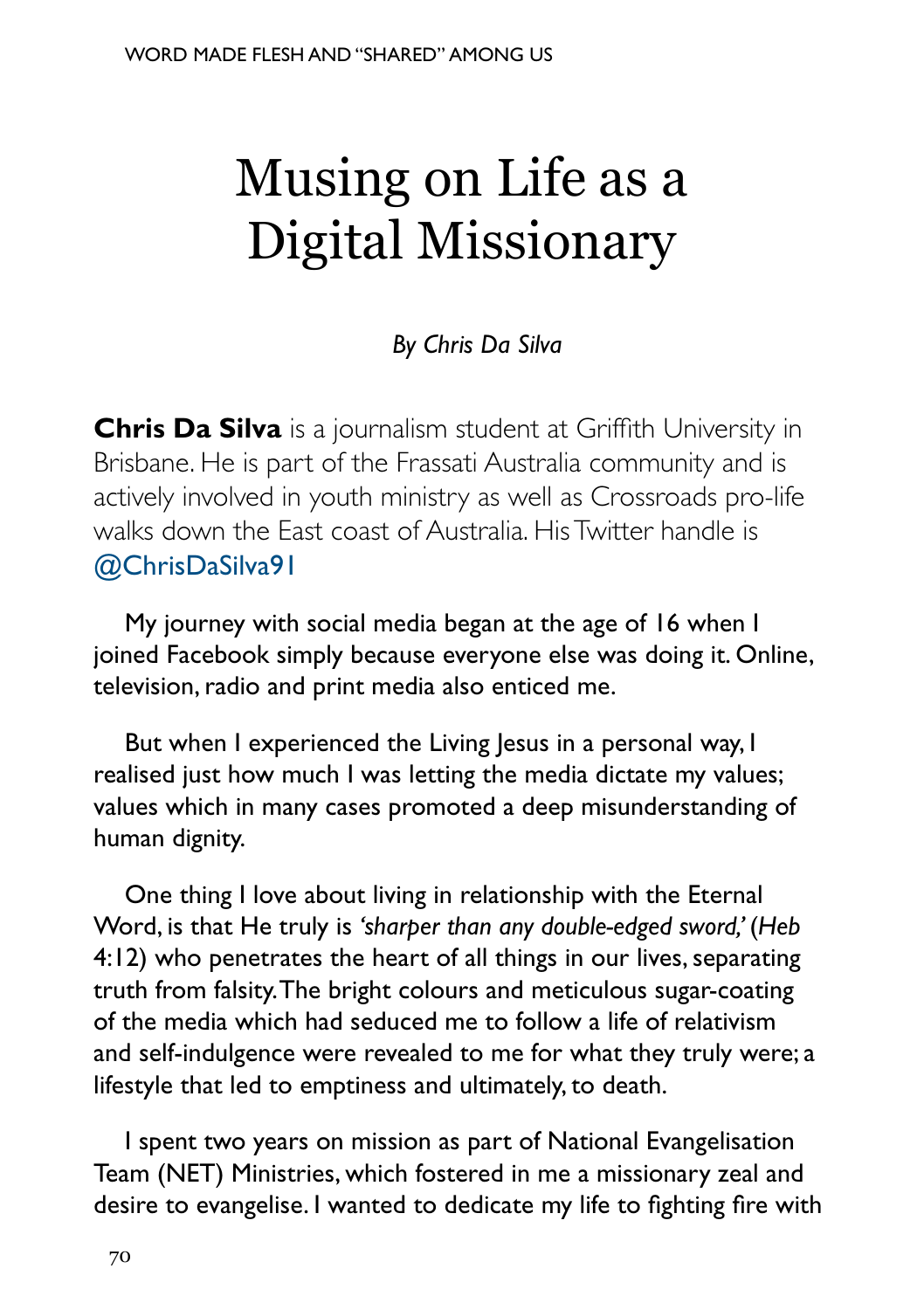fire through the media, and more immediately through social media.

I was delighted to hear Pope Benedict XVI encourage the Church, especially the youth, to be missionaries on the digital continent, most alive on social media such as Facebook and Twitter.

On contemplating this call to evangelise online, I realised how much a meaningful Facebook status update or tweet could stand out in an endless flow of superficiality or negativity. This motivated me to share on almost a daily basis the inspirations that the Holy Spirit gave me; whether in the form of Sacred Scripture, quotes from the Saints or my own musings on life. Many of my friends said they enjoyed my posts, which reassured me that self-righteousness  $-$  although I was not immune to it – was not the reason for my boldness online.

On beginning my journalism degree I joined Twitter and began following numerous Catholic and secular news sources and blogs in pursuit of the truth about current affairs inside and outside of the Church. I was drawn then particularly to some of the most controversial issues of our age: those of life and the family. I felt as though I was putting my head on the chopping block when sharing pro-life and pro-traditional marriage news in the mediasphere. I did, and still do, have to take some vehement opposition to this content on the chin; sometimes even from those I consider closest to me. I have also engaged in some fierce online debates that have raged in the comments section for days.

As someone who is not a 'fighter,' this has drained me emotionally and forced me to pry myself away from my laptop. At times, I had to take a step back, look into my heart where the Living Jesus dwells and ask myself the question that they taught me to ask in primary school: "What would Jesus do?" Was fighting to prove that my point is better than another person's really at the heart of the Gospel?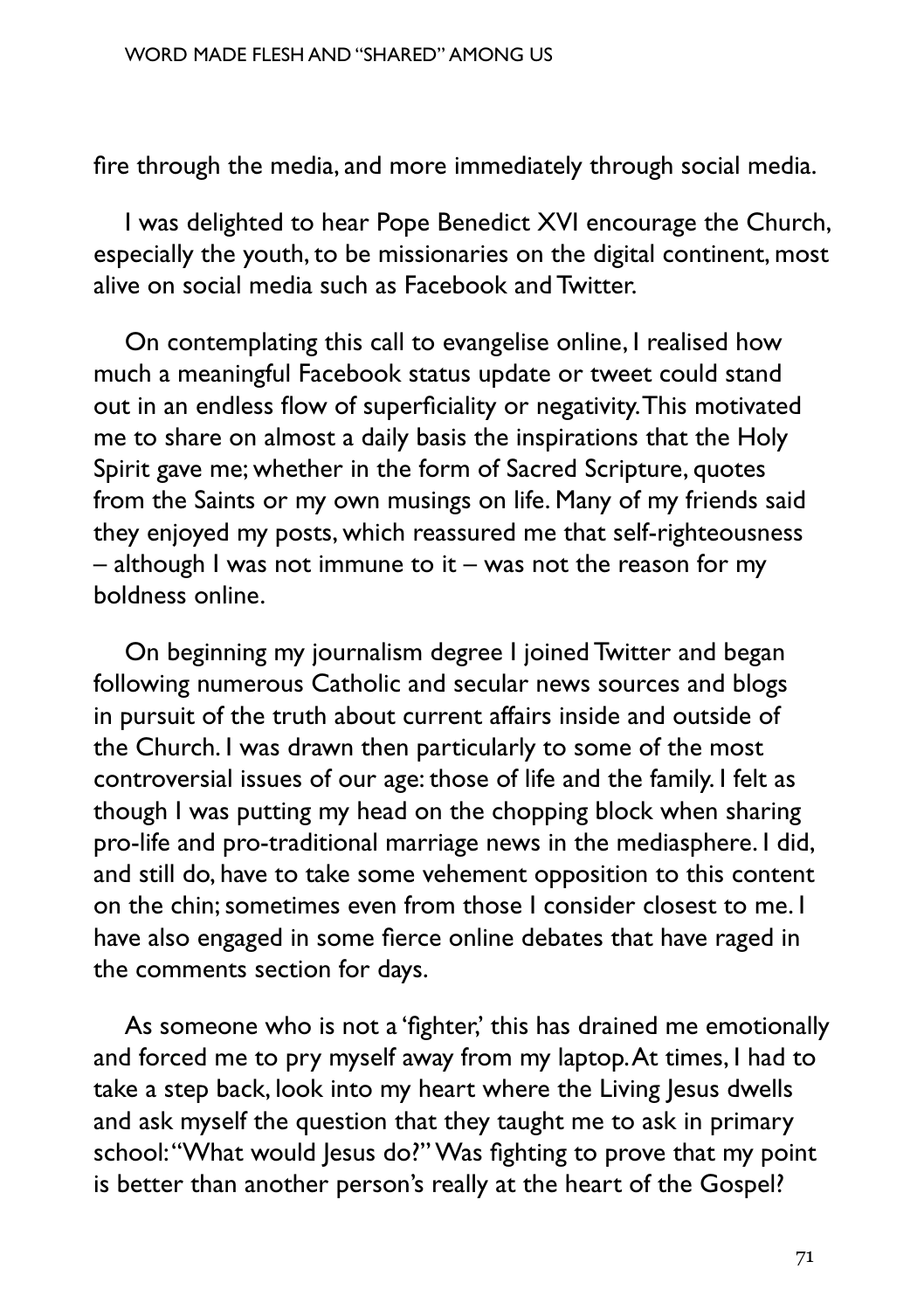The smallest ounce of humility will answer those questions with an emphatic 'no', but this is where I believe the virtue of temperance is paramount. The baby does not need to be thrown out with the bath water.

Jesus made full use of freedom of speech in the Gospels, to the point of death. I am continually trying to follow His example by not shutting up completely because I handled a situation uncharitably online in the past. Instead I have changed my approach and taken inspiration from St Augustine who said, *"The truth is like a lion. You do not have to defend it. Let it loose; it will defend itself"*.

For me, this approach entails two things: firstly, to keep sharing Scripture, Church teaching and pro-family articles because I believe, as Catholics, we need to take as much advantage as possible of our freedom of speech and contribute to the diversity of voices on social media. Secondly, I decided to resist the urge to get overly defensive with people who challenged what I shared online and instead decided to try my best to respond charitably or sometimes not at all.

The Internet can be a wonderful thing for Catholics. If we use it the right way, there is a wellspring of theology, apologetics and testimony to be seen, heard and learned. But, even after adopting my Augustinian understanding of truth, I found myself on countless occasions scrolling mindlessly through my newsfeed on Facebook, becoming impatient, judgemental and self-righteous at the nonsense appearing before my eyes.

I took this to prayer knowing it would be best for me to give up social media for Lent during 2013. If I was to grow in virtue and in relationship with Jesus Christ, I needed to step away from the aforementioned online wellspring to pursue the one and most important ingredient for a strong faith that cannot be found online;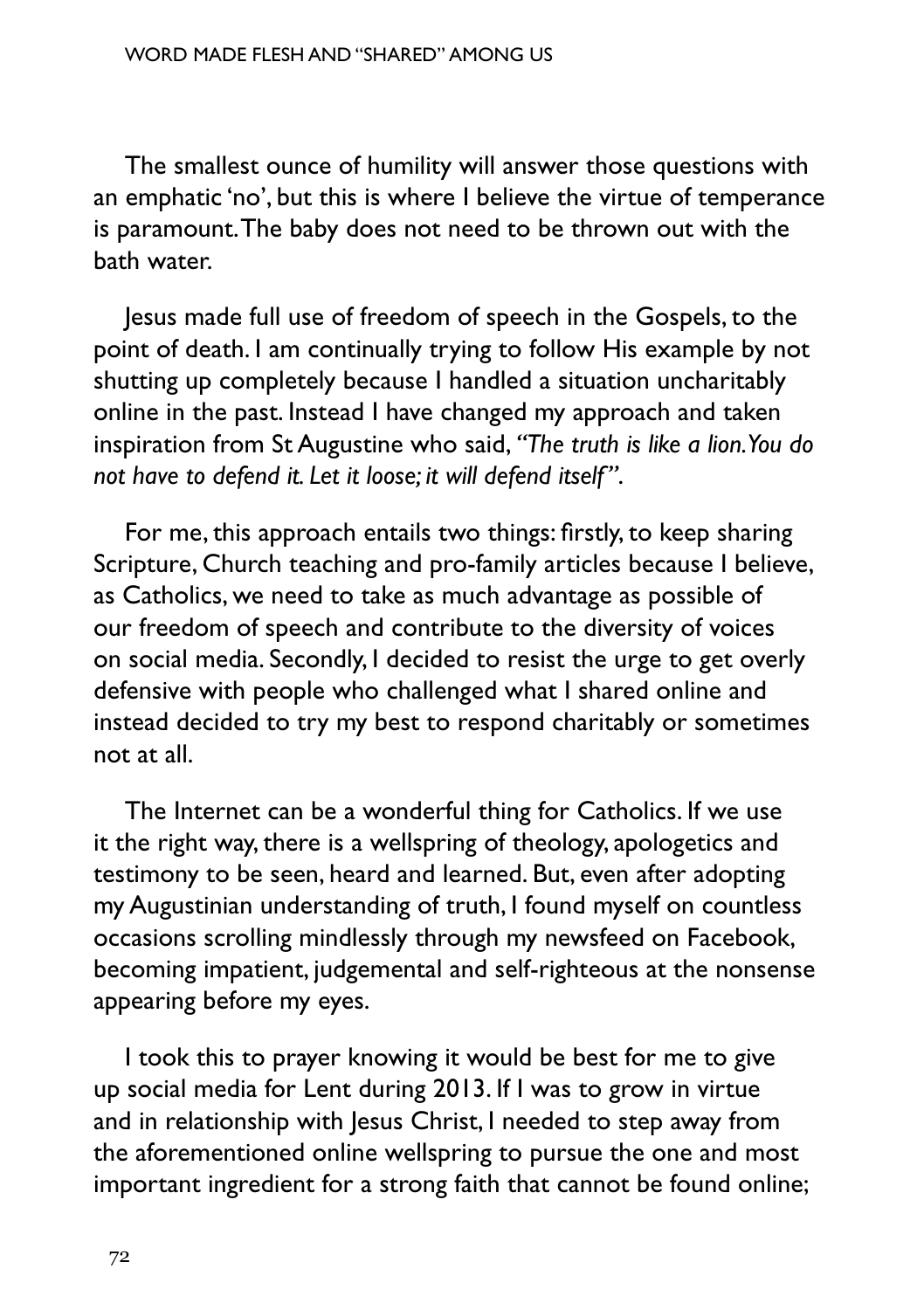a humble heart that places God and neighbour first, and itself last. On returning to social media in the Easter season the goal is clear: *As for me and my Facebook (and Twitter); we will serve The Lord*, (a paraphrasing of *Jos* 24:15).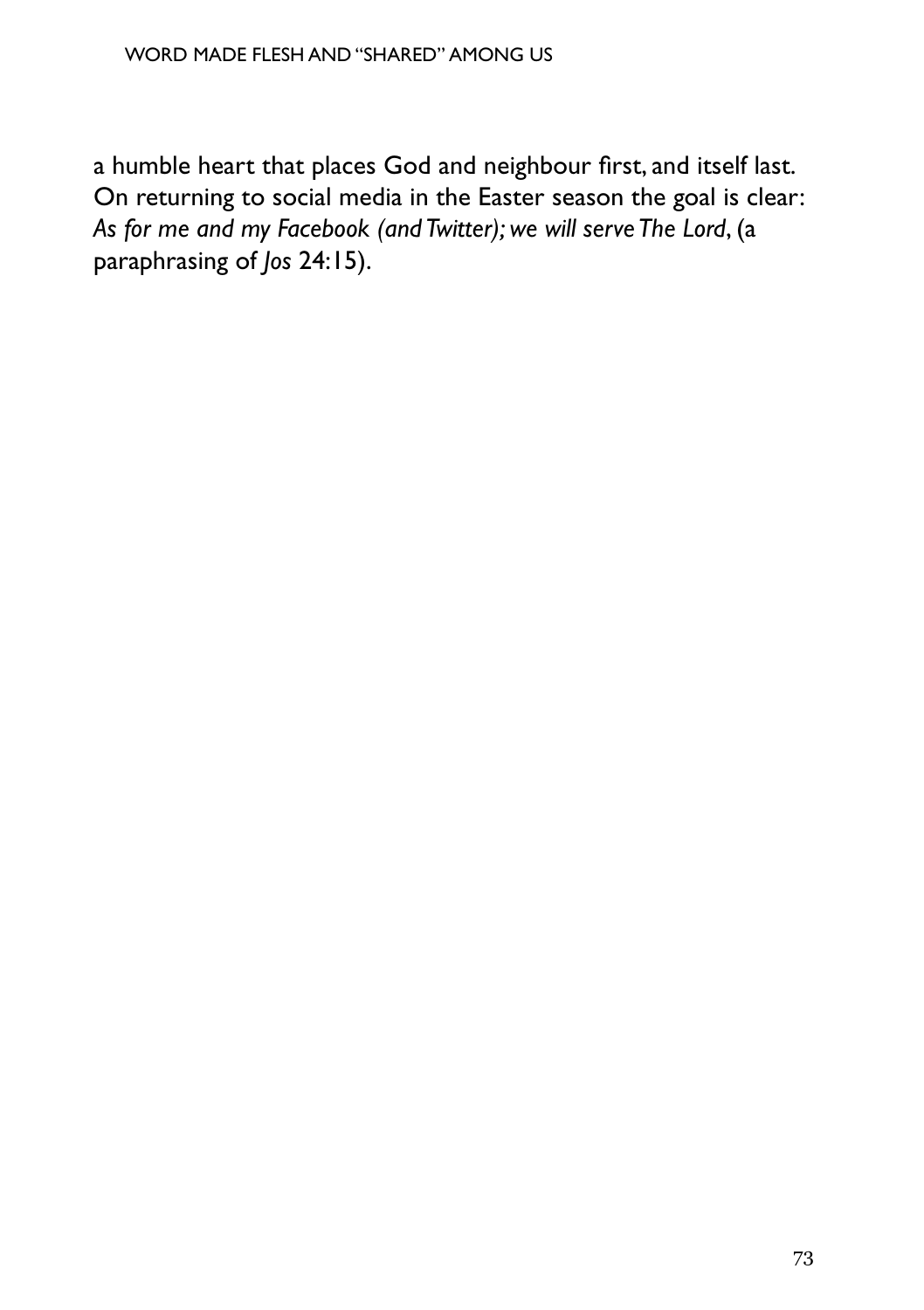# Navigating the New Media Landscape

## *By Michael McVeigh*

**Michael McVeigh** is Editor of *Australian Catholics* and *Province Express*. He is also Senior Editor at Jesuit Communications which publishes *Eureka Street*, *Madonna*, and *Finding God's Traces*.

[www.australiancatholics.com.au](http://www.australiancatholics.com.au/) [www.express.org.au](http://www.express.org.au)

A friend once told me that going into print journalism today was like going into steam train engineering early last century – pretty soon my job would be obsolete. It is true that over the last ten years the situation has become pretty dire for professionals wanting to earn a living in the publishing industry. While the internet has given everyone the opportunity to have their voices heard, it has also created enormous pressures on the print publishing model. Even the largest newspapers in the country are struggling to find a way to provide content in the various formats people want it  $-$  print, web, smartphone, tablet, social media – while still generating revenue from advertising or sales.

In particular, Catholic publishers are experiencing pressures from two directions. Along with the decline in print circulation has come a decline in religious practice, particularly in countries like Australia. So not only are we facing a business model that is becoming increasingly unsustainable, we are also publishing to a decreasing audience.

But it is not quite time to shut up shop just yet. Some religious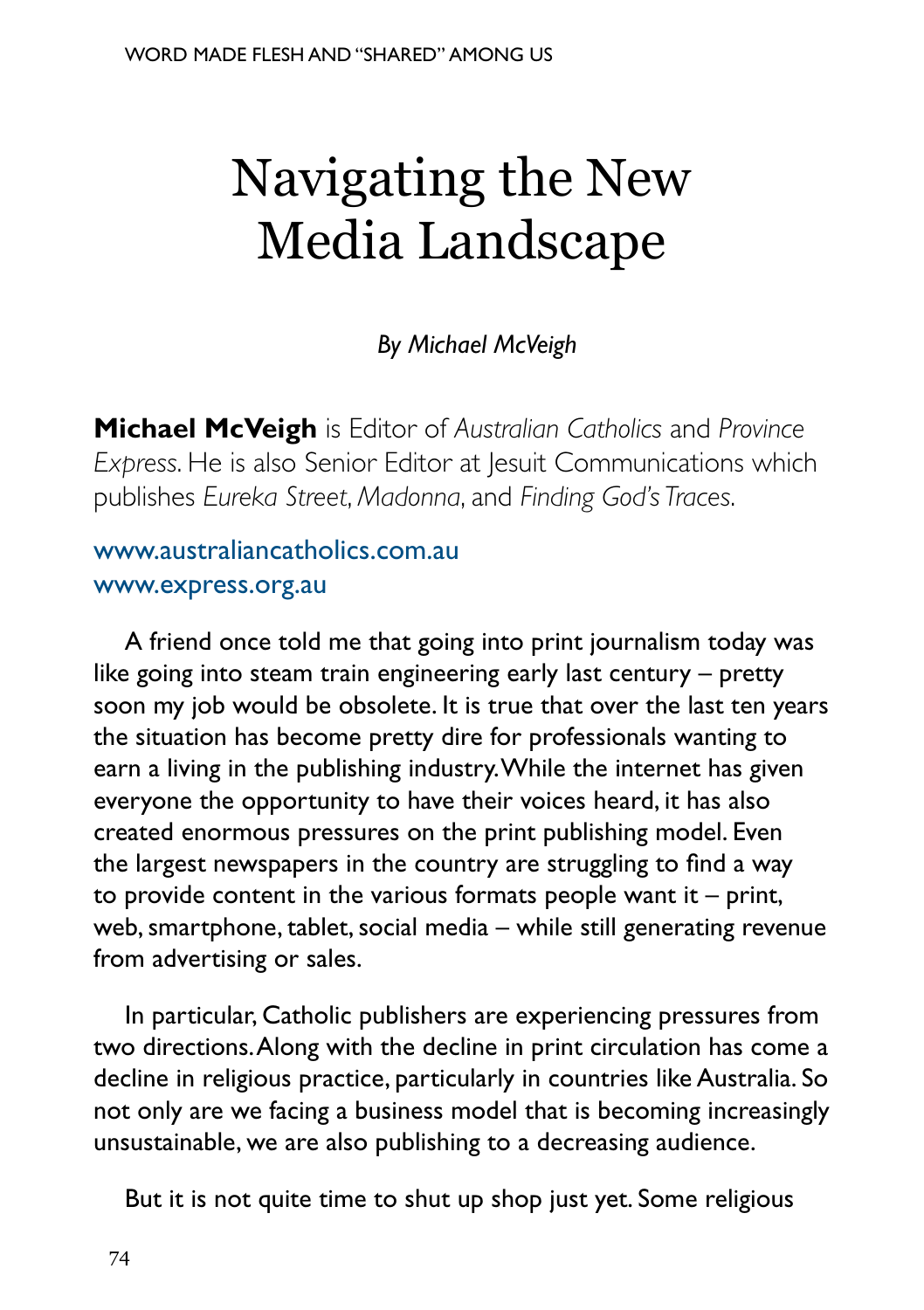publishing organisations are finding creative ways to utilise technology to reach out to Catholics and, importantly, non-Catholics. In making the transition from print to multimedia publishing, it is important to recognise social media's potential to create new and vibrant Catholic communities.

Writers and publishers will already know the importance of using the right language to communicate with an audience.

One of the things that we try and do at *Australian Catholics* magazine is try to create a 'voice' that resonates with a broad section of the Australian community. For example, we know that there is a 'larrikin' element in Australia, which often gets turned off by formal Church language and an over-emphasis on traditional religious symbols. So when we published an edition focusing on Catholic moral teaching, we titled it 'How to be good', and put a picture of a child in a superhero costume on the cover. Given *The Avengers* and *The Dark Knight Rises* were two of the biggest movies of 2012, we recognised that the parents and children who receive our magazine via their school community would be more likely to be invited into the topic that way.

The most successful websites have also created a 'voice' that resonates with a certain sector of the community. One of the more successful Catholic websites is *Busted Halo* ([www.bustedhalo.com\)](http://www.bustedhalo.com). Describing itself as an 'online magazine for spiritual seekers', the site is a ministry of the Pauline Fathers in the United States. Its editorial team puts out daily content, which includes articles on faith by young Catholic and some non-Catholic bloggers, podcasts and videos. You can tell from its name that its mission is to live in the real, broken world that we inhabit. Its humble moniker alone makes it stand out from many other Catholic sites.

Fr. Dave Dwyer csp, Director of Busted Halo Ministries, told me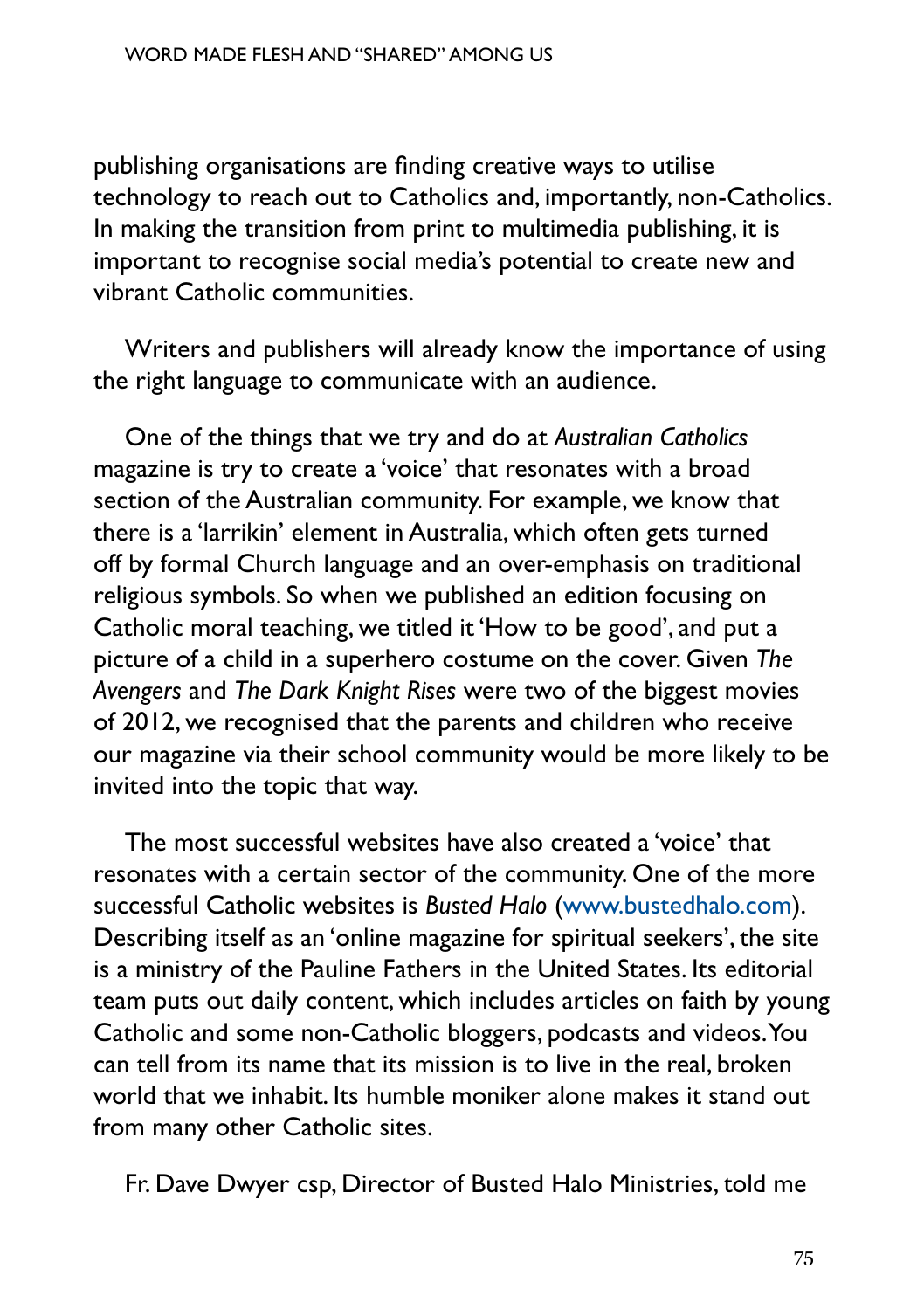when I visited their offices last year that what people like about their publication is its voice. That same voice extends through the articles on the website, as well as the podcasts and the videos. Busted Halo has developed a voice that makes ideas around faith engaging, not only to Catholics but to people of all faiths and no faith. Teachers and catechists trust this voice to be able to speak to students and young people, where other resources cannot. The success of this voice is evidenced by the fact that a number of their more catechetical videos – 'Easter in two minutes', 'Lent in two minutes' – have been viewed more than a 100,000 times.

The other part of knowing and defining an audience is about working out what sort of content an audience wants. The Internet, with its ability to track user statistics, makes this much easier to do. **Busted Halo produces a range of videos, but their '[Catholic topic]** in two minutes' videos are the ones that have reached the biggest audiences.

At *Australian Catholics*, we have been concentrating on building online spaces targeted at specific sectors of our audience. For example, Catholic schools make up a large proportion of our subscribers, and we see the digital world as a place where we can increase the services that we provide to educators. Our site has a specific section for teachers, which includes classroom activities related to the magazine as well as a weekly classroom prayer resource. We have a regular email newsletter which provides materials about the magazine, links to online teaching resources and information about other initiatives which we run for schools including the Young Journalist Award and our media internship.

A website redesign later in 2013 will aim to provide even more content for Catholic teachers, as well as opportunities for them to connect with each other and contribute to the magazine. In addition, our media internship program has helped us begin developing a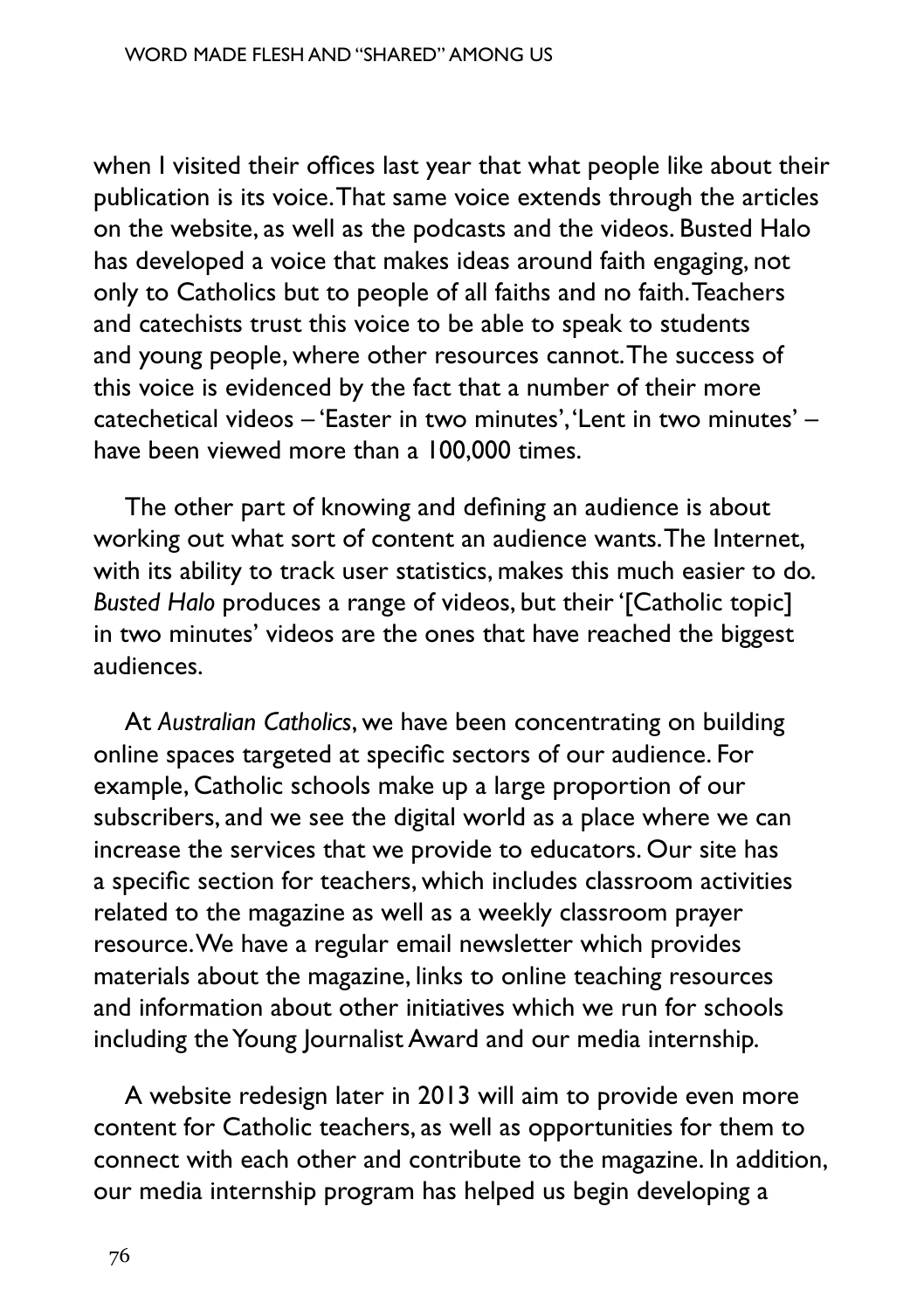network of younger contributors, which may eventually allow us to build online spaces aimed at Catholic students. Importantly, it is the contributors – the teachers and students – who will tell us the sort of content the audience is seeking.

Social media is an essential tool for building communities in today's world. The more popular internet sites like *Buzzfeed* and *Huffington Post* specifically gear their content to be shared on social media. They know from their statistical tracking the sorts of articles that are more likely to be shared, and those that are less likely to be shared. This is not to say we need to copy those sites, as much of the content they produce would not be the sort of content we would wish to share. However we do need to think about what sort of content will be shared through social media to help define and grow our audiences.

The *Catholic Memes* Facebook page currently has more than 70,000 followers. Each day, the page's administrators post five or six humorous photos, or memes, aimed at reinforcing the faith and highlighting its more humorous side. The photos attract hundreds of "likes" and dozens of comments, and get shared on other people's Facebook feeds for their friends and families to see. It is a site with a clearly-defined 'voice', which has managed to grow a large community of like-minded people from across the globe.

While humour has proven to be a very successful way to build communities online, it is not the only possible way. People can also be attracted to personalities; and tend to listen to people who articulate what they feel, and who they feel a connection with.

*Eureka Street,* an online magazine, published by the Australian Jesuits, has managed to build a strong community through the expertise and personalities of its contributors. People are attracted to particular writers such as Fr. Frank Brennan sj and Fr. Andrew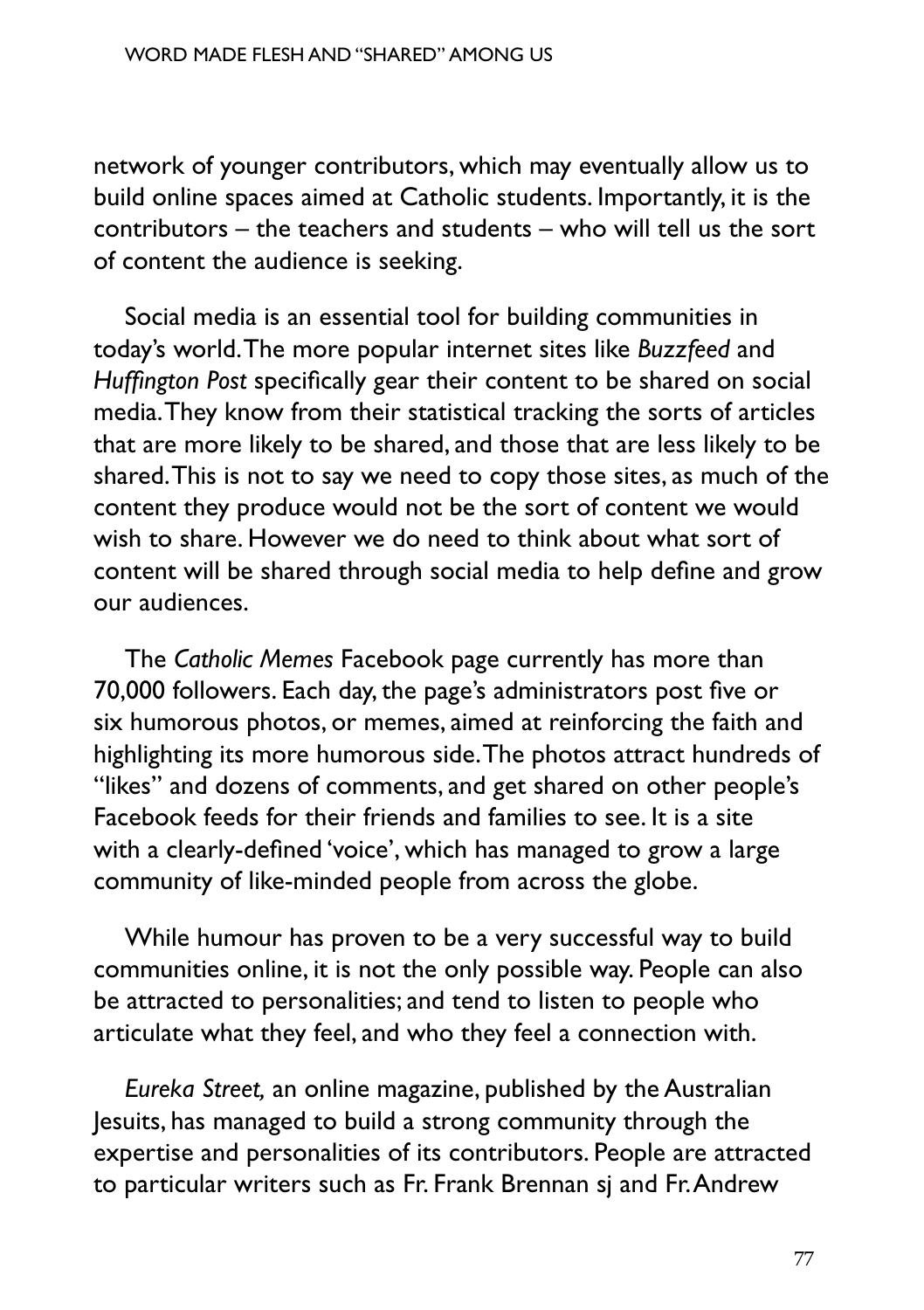Hamilton sj, or to the general editorial direction the site takes on issues they care about such as asylum seekers, the environment or indigenous affairs.

Facebook and Twitter are becoming increasingly important vehicles for bringing new audiences to the *Eureka Street* website. The editors recently began publishing the next day's stories on social media as soon as they are submitted and edited, knowing the important role that these sites play in building a connection with subscribers. When people share *Eureka Street*'s stories on Facebook and Twitter, they are increasing the reach of the site exponentially. Most importantly, many of those who are reached through these posts are generally outside the usual Catholic circles.

If you want to build a community, you have to involve your audience in a conversation. I think this is difficult for Church publications to come to terms with. We no longer live in a society where people will listen passively to what people in authority tell them. They will listen to what others have to say but they also want opportunities to respond. We need to find ways to continue to engage people in the conversation. Readers should be asked for their thoughts and feedback. Tweets and mentions could be incorporated onto the homepages of websites. We should not be afraid to blur the lines between ourselves and our audience.

This raises legitimate questions for Catholic websites on how they deal with content that contradicts or questions Church teachings, while still offering spaces for engagement. However, we have to model the sort of Church we want to live in, and people today want a Church that listens and engages, rather than being afraid to open up conversation on difficult topics. We have to find ways to do that courageously, while still being respectful of the teachings of the Church.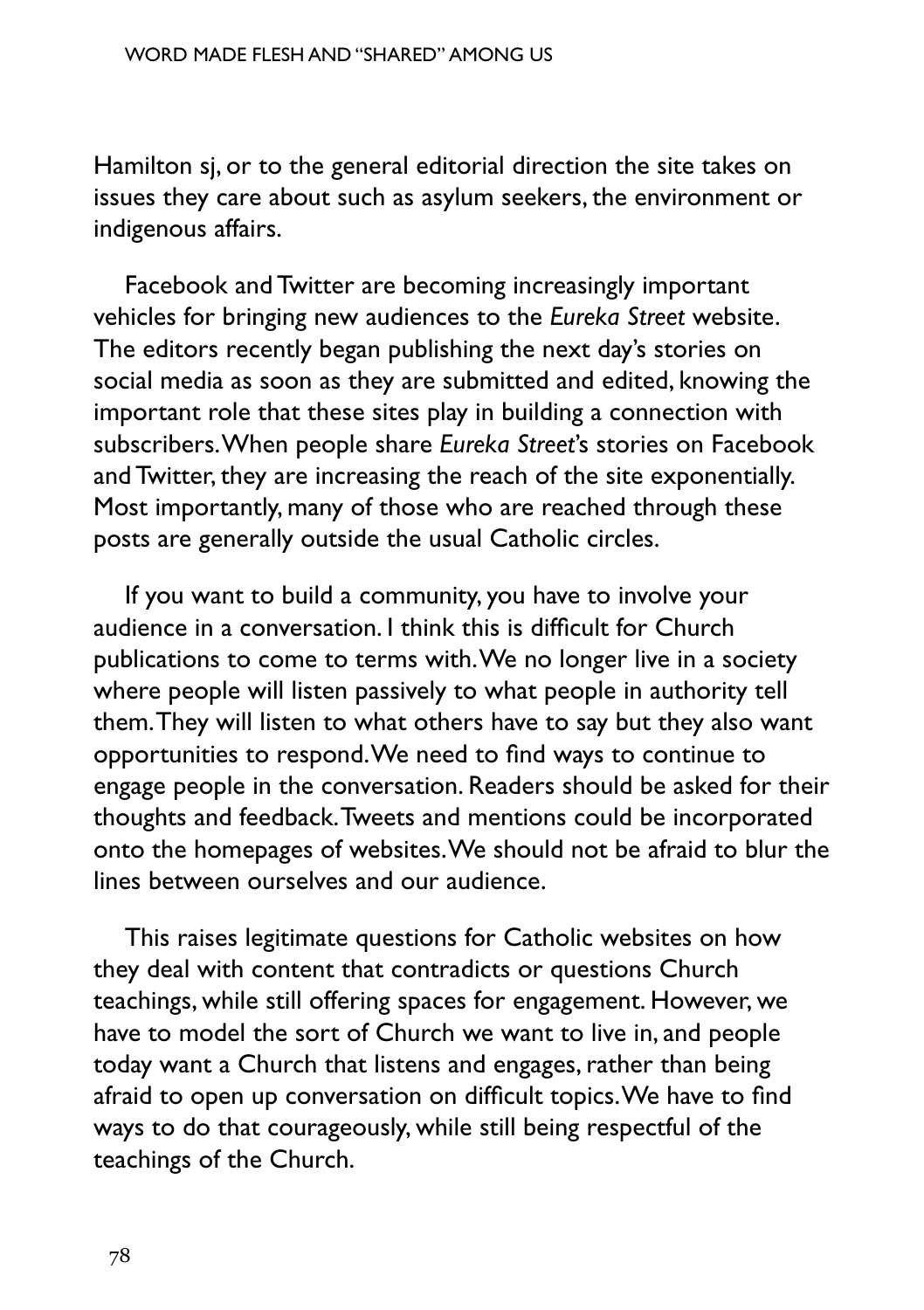Moderated feedback on articles, where people's disagreements can be aired so long as they show a level of respect and decorum, are becoming more common in Catholic publications. A good example can be seen on *Eureka Street*. People know that someone expressing disagreement with Church teaching is not reflecting the editorial direction of the publication. In fact, it is more than likely another reader will respond to these kinds of comments without the editors needing to say anything.

Even, or perhaps especially, in an online world, it is important that we are out there engaging as human beings. One of the most successful Catholic authors and media personalities in the United States is Fr. James Martin sj. In an interview I did with him last year, he told me that there are three secrets to engaging an audience. These are:

- **• Be honest** about your own personal struggles and flaws. Let the audience see that you're human.
- **• Use stories** like Jesus did. *"You cannot approach writing like it is medicine",* he said.
- **• Meet people where they are** as Jesus did. What are people doing in their daily life? How does my message relate to that?

The publishing world may have changed a great deal over the last decade, but human beings have remained the same as they have been for the 2,000 year history of the Catholic Church. We continue to have authentic Good News to share with the world, a world that continues to need the hopes and desires expressed in the Gospels. What we need are new ways to engage with people in a digitalised world.

There is no guarantee that any site will manage to build and reach an audience, and find a way to do so with any financial sustainability.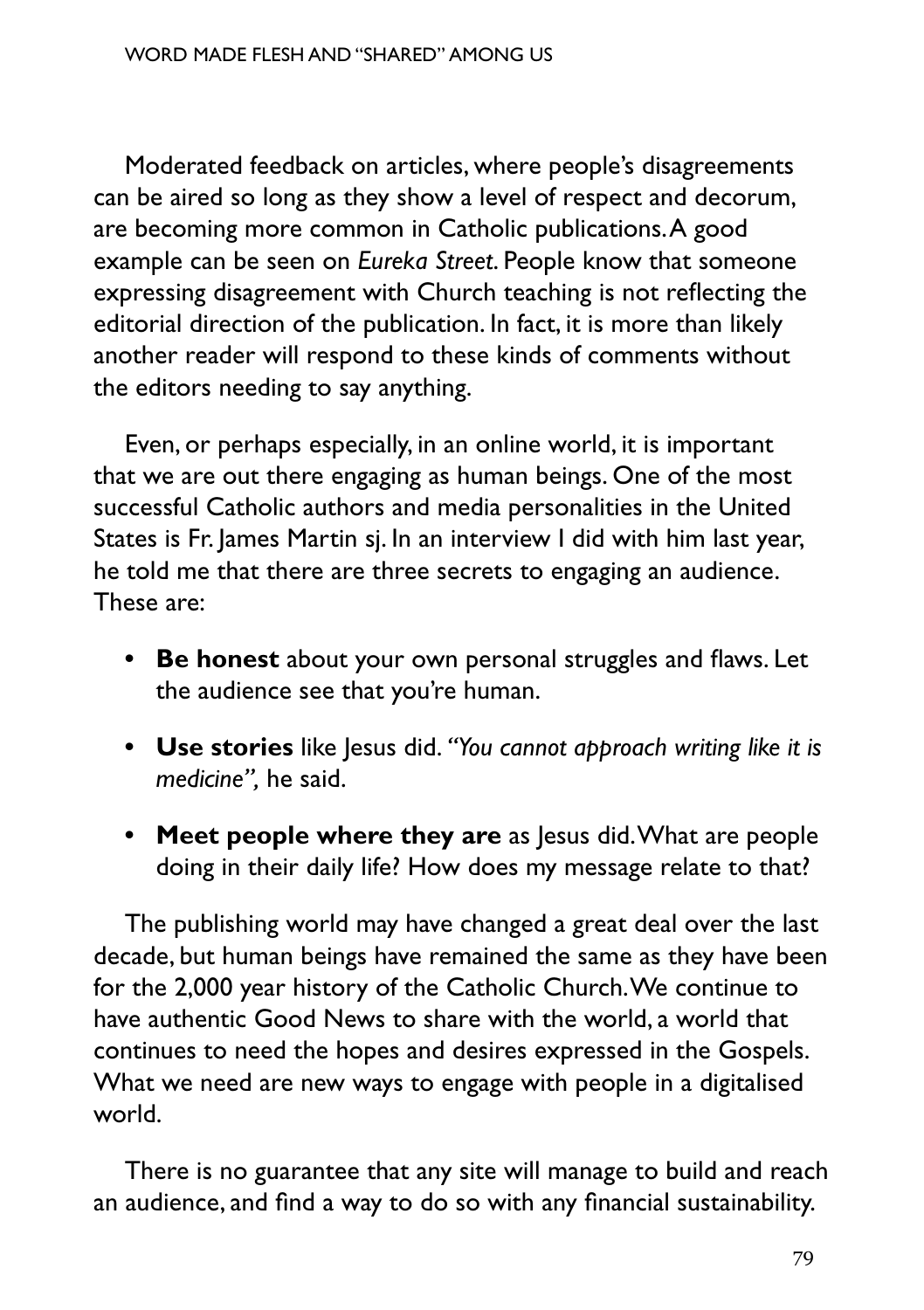Many of the Catholic organisations investing in social media are doing so without a concrete plan as to how this will generate revenue. But they recognise the importance of the online space. The great evangelists in the early Church risked a great deal to take the faith into new lands. Evangelists today need to be willing to do the same.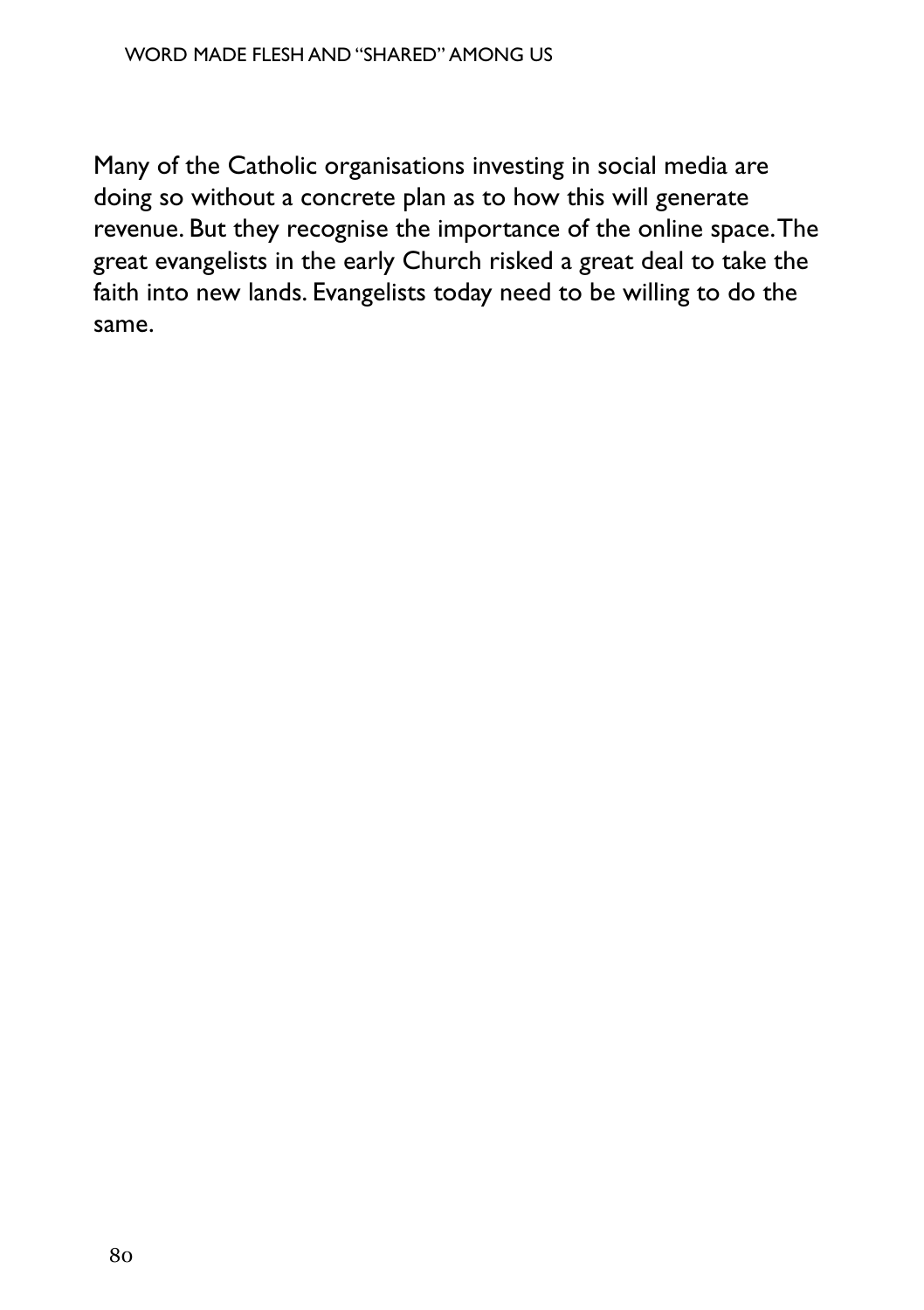# God Does Not Make Rubbish

## *By Fr. Rob Galea*

**Fr. Rob Galea** is an ordained Catholic priest, currently serving in Shepparton, Australia after moving to Australia in 2007 from his home country of Malta. He is a singer and songwriter with an international fan base. Apart from a series of recordings and CD releases, Fr. Rob has also written a number of songs for various campaigns and international conferences.

#### [www.frrobgalea.com](http://www.frrobgalea.com)

I recently came to the shocking realisation that the average young person I minister to was born in 1998. Just to think that many of the people I spend my time with were only three years old when the Twin Towers collapsed makes me feel quite old. These teens were born after the launch of Google; they were six years old when Facebook was invented and were being confirmed by their bishops well after the launch of YouTube and Twitter. The world and the way it communicates is changing fast and we need to learn the new language involved.

I have lived in Australia for almost seven years now, having moved here from Malta. I often hear stories of the first Maltese immigrants leaving their families behind, arriving in this Great South Land of the Holy Spirit full of hope and with plans for a great future. They settled in their new home, but soon realised how hard it would be to maintain their faith. This was not because there was a lack of Catholicism being practised here, but simply because it was not being practised in their own language and culture. It could have gone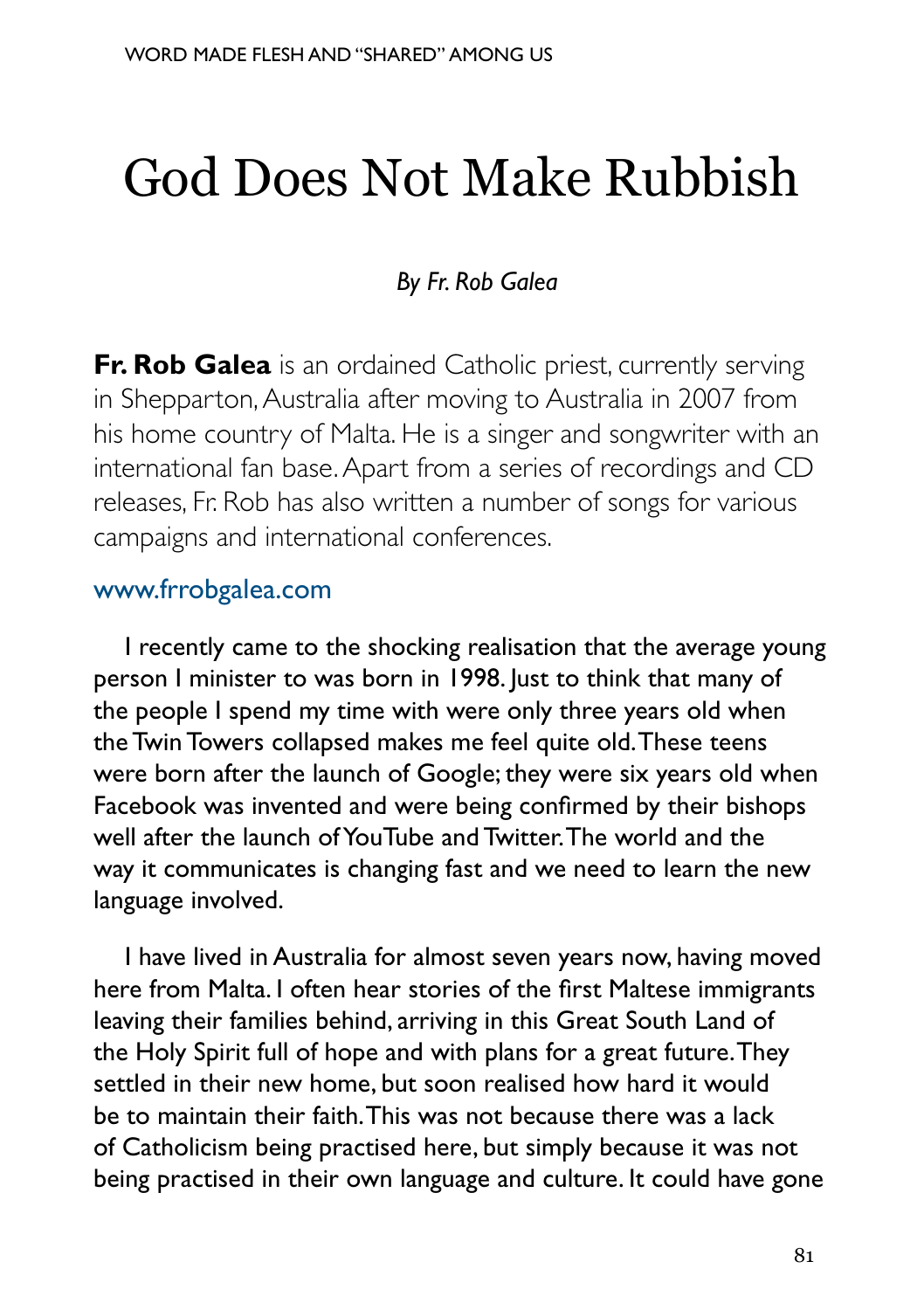either way; they could have lost the faith and culture that defined them as a people or done something to conserve it. They did the latter. Maltese immigrants began to bring with them priests who would administer the sacraments in their own language and religious who could help them celebrate their Catholic culture.

This is no different to the generation born in 1998. They have immigrated from an analogue to a digital world, from a predominantly face-to-face existence to a perceived virtual reality, leaving their families and their church behind. Living so far away from their roots has caused many young people in this next generation to lose contact with the source of their faith and culture. Their faith is practised around them, but it is not in their own language. This has some implications. They could be denied the opportunity to understand and encounter their faith and culture or something could be done to conserve it.

Truth does not change, but the way we communicate it needs to.

The Church has the responsibility of delivering the fundamental Truth, Jesus Christ, to all of creation and that includes the post-Google generation. We need to speak to them in a language they can understand and accept.

I invest a lot of my time in translating the unchanging message of Jesus Christ and His Church into the language of music, videos and social communication, reaching many more weekly, for instance through my podcasts, than I do in my local Parish. Many are desperate for the Word of God, but few are able to receive it, as we often do not speak their language.

Music has always been a passion of mine. It is the way that I pray; and I marvel at the way a lyric, a chord progression or a catchy chorus can touch people's hearts.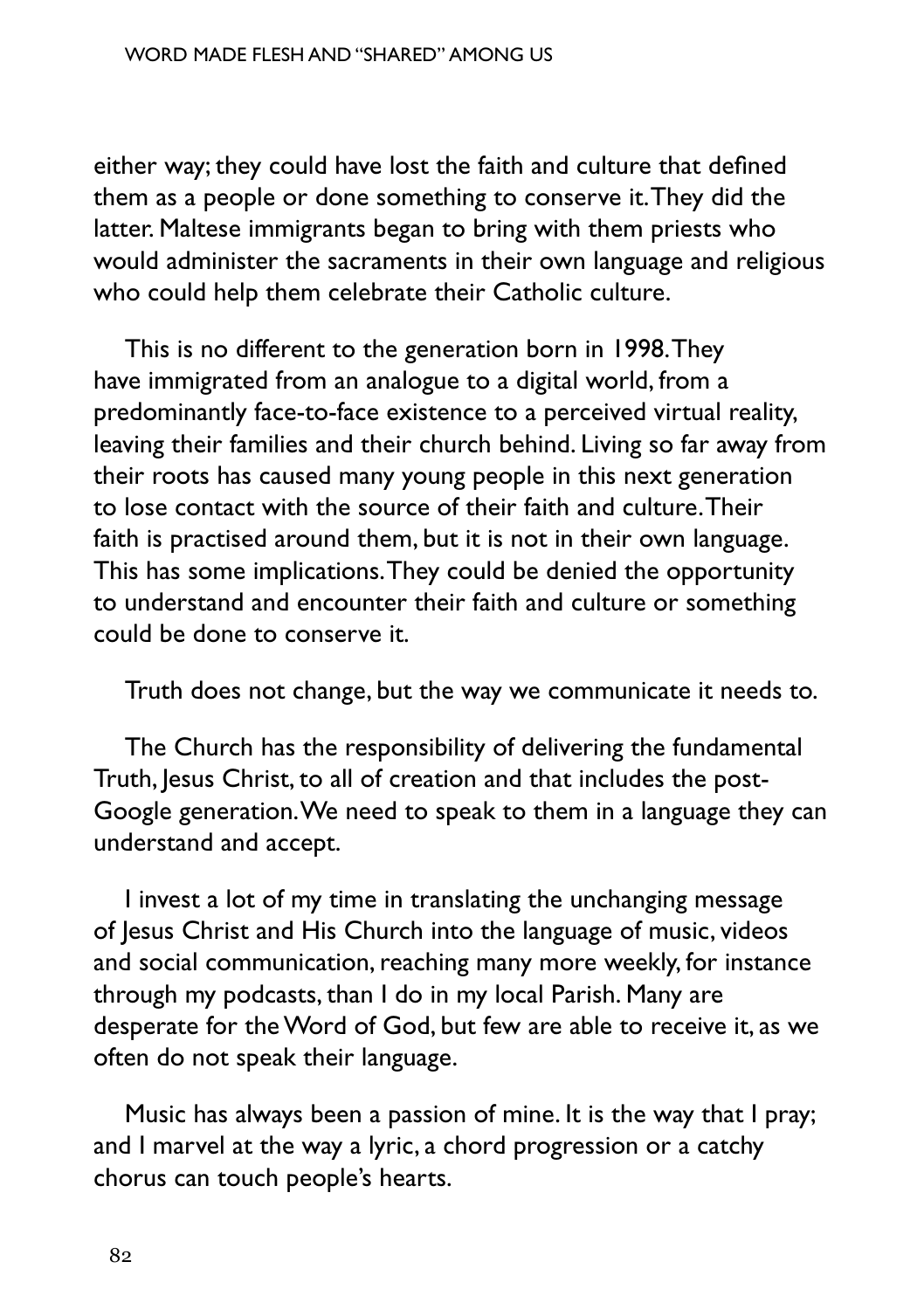I started recording in Malta when I was in my teens, but it was in Australia that I found some 'success', although, as Mother Teresa used to say, *'God does not call us to be successful, God calls us to be faithful'*. Nonetheless, many people came to know my music at World Youth Day in 2008 where I sang the Italian verse to the WYD theme song, *'Receive the Power.'* Through that, I came to be known as "the singing seminarian". While the name was quaint and catchy, and it did raise the profile of my music, I have always been conscious that my message in my music should point to God, to my Creator, the one who gifted me with a voice and the gift of being able to strum a guitar. If I happen to be able to use music and the media to deliver that message, then that is what I will do, for the greater glory of God.

In 2009, when I was in the Diocese of Sandhurst, I worked on a song with my bishop and dear friend, Joe Grech. It was the first time he had been to a recording studio, and we had this idea that we could take some words he frequently used when working with young people and write them into a catchy song.

The song's lyrics were influenced by the words in Psalm 139, *'We are fearfully and wonderfully made'* and aimed to let people know about God's intricate work in creating each of us. To this day, I still believe it is the worst song I have ever written. However, a catchy lyric combined with an easy-to-remember chorus led to the song *'God does not make rubbish,'* which seemed to speak to people.

Although I had suspected social media and music were useful tools to reach people, with the sudden death of Bishop Joe in December 2010, it suddenly became obvious that their power was extraordinary. It took just days for the song *'God does not make rubbish'* to move up to number one on the inspirational music charts, and his message was spread throughout the globe.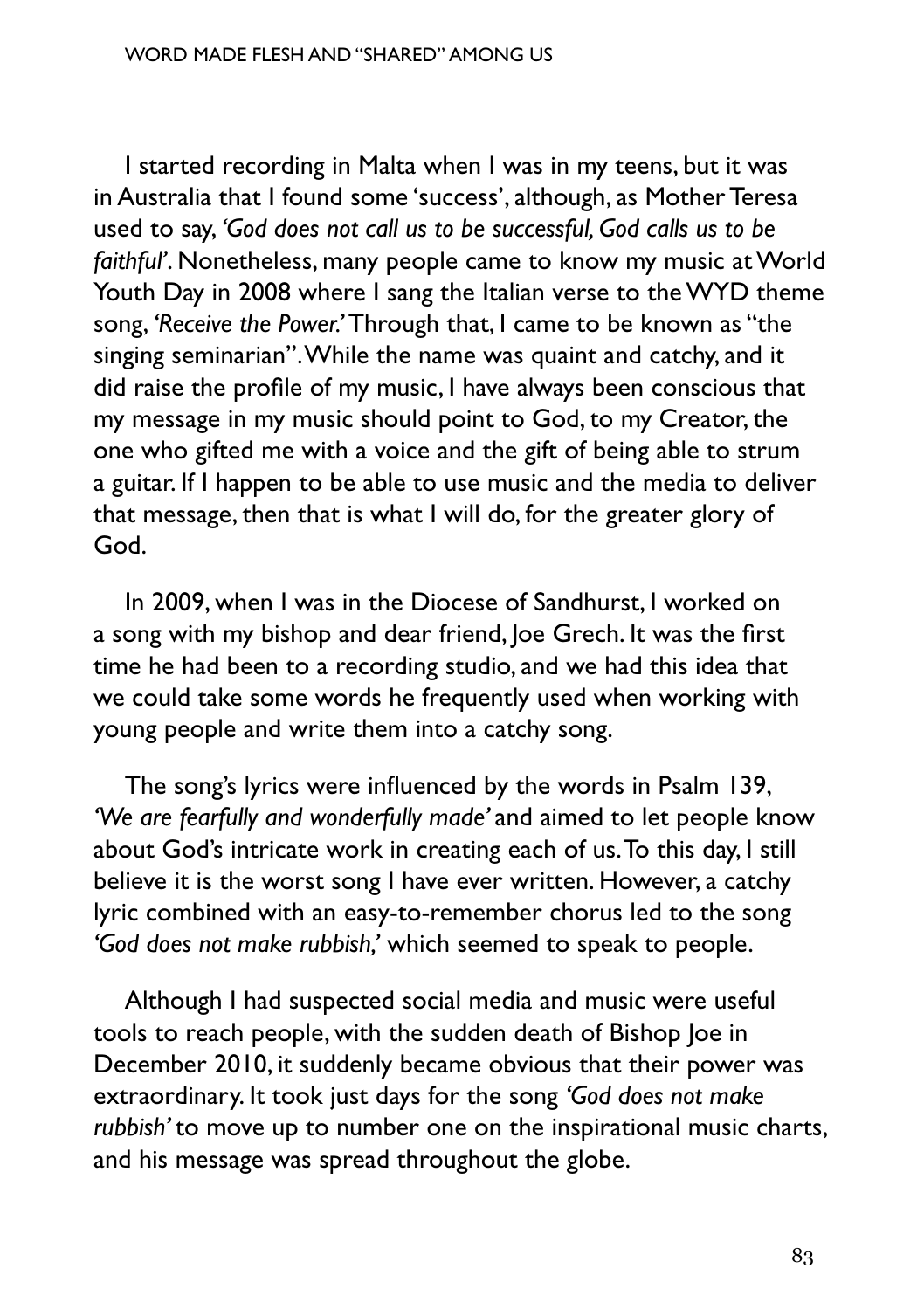The impact of Bishop Joe's death is still very keenly felt for me, but I am amazed at the way in which, even in death, he was able to speak to us in his charismatic way. His words *'God does not make rubbish'* and *'we are all wonderfully made'* give me strength, in my priesthood and my ministry generally. It was through social media that this song became known, and thousands of people downloaded it at the time of Bishop Joe's death.

Indeed, for many, this charismatic man, who had over 1,500 Facebook friends became known to many of them through that medium of music, at least those who had not been privileged to meet him in life.

By writing this song, we were able to honour him in life and after his death, and share something of his influence of faith and his heart for young people.

I have been using blogs, vlogs (video blogs), YouTube, Instagram, SoundCloud, iTunes, Facebook and Twitter for some time, and I am always amazed at their power to share. My hope is that through these mediums, and more, we can bring the Truth of Jesus Christ to the whole world. We, the Church, have the best message, though some might say the worst marketing strategy, and yet in the Pope's message for World Communications Day 2013, he finishes with the following:

*"When we are present to others, in any way at all, we are called to make known the love of God to the furthest ends of the earth"* (Pope Benedict XVI, [Message for the 47th World](http://www.vatican.va/holy_father/benedict_xvi/messages/communications/documents/hf_ben-xvi_mes_20130124_47th-world-communications-day_en.html)  [Communications Day,](http://www.vatican.va/holy_father/benedict_xvi/messages/communications/documents/hf_ben-xvi_mes_20130124_47th-world-communications-day_en.html) *Social Networks: portals of truth and faith; new spaces for evangelization,* 2013).

So here, armed with the words and actions of Christ, we now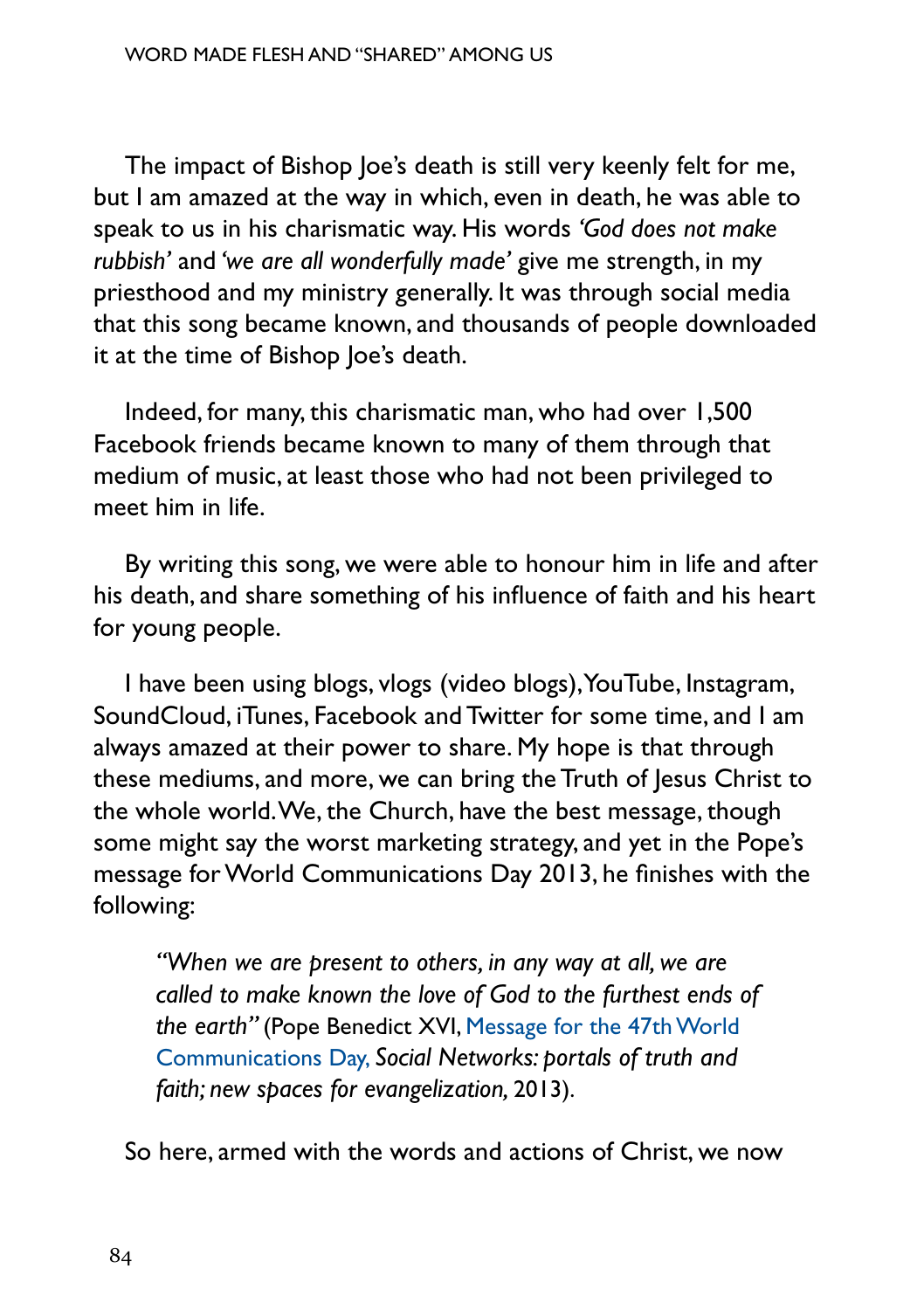more than ever are given the impetus to 'reach out' and go 'to the ends of the earth' with social media.

Will you join me on this journey?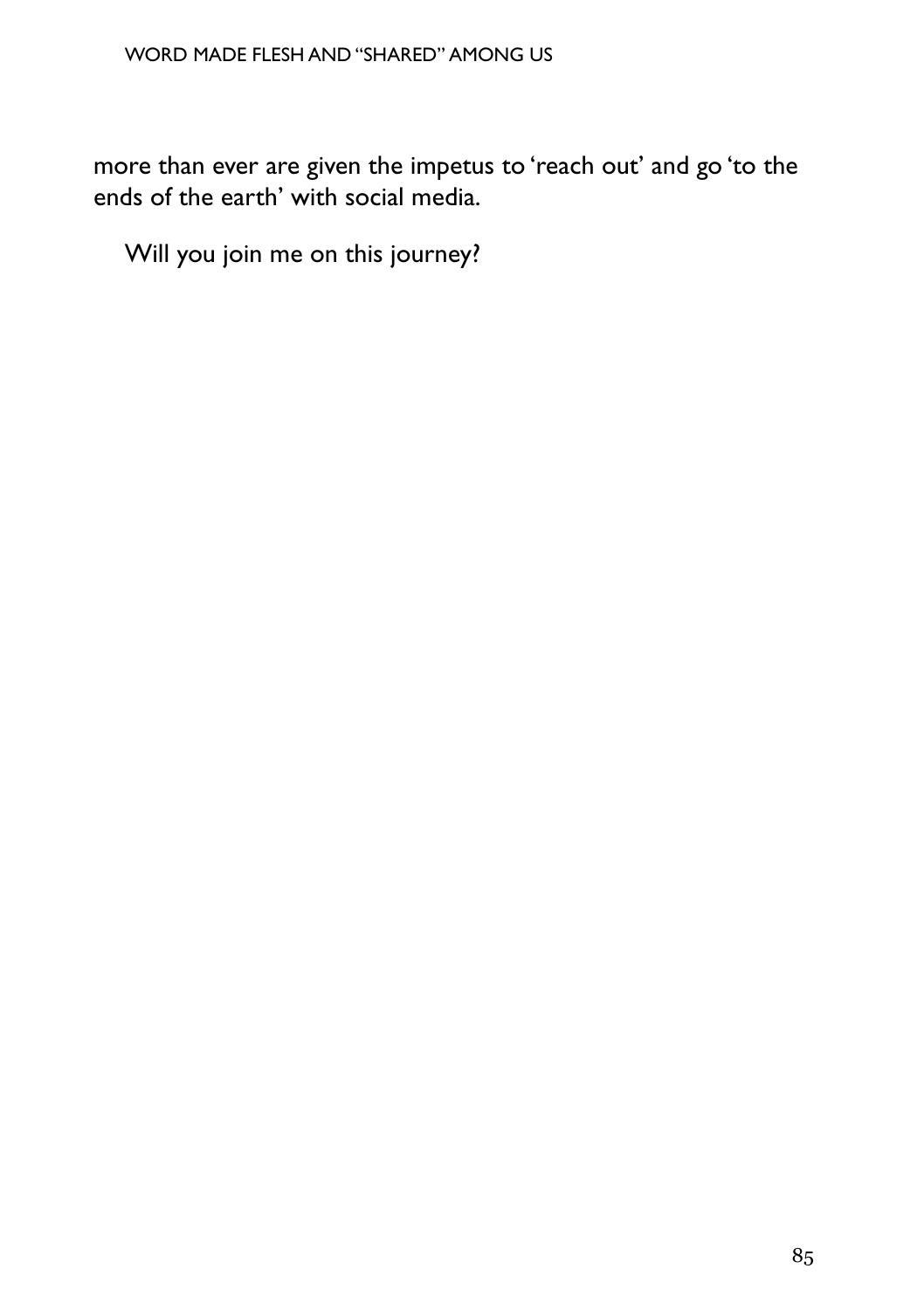# A Fisher of Men

## *By Irene Sutherland*

**Irene Sutherland** is the Communications Officer for the Australian Catholic Bishops Conference. She previously worked as Volunteer Coordinator at St Vincent de Paul Society in the Archdiocese of Canberra and Goulburn. She has a Master of Marketing degree and specialises in relationship management through web technologies. Irene has been building websites through Joomla since 2006.

[www.opw.catholic.org.au](http://www.opw.catholic.org.au) [forms.vinnies.org.au/blog](http://forms.vinnies.org.au/blog)

> *"And he said to them, 'Follow me and I will make you fishers of men'"* (*Matt* 4:19).

There was no more apt piece of scripture to encapsulate my job at the St Vincent de Paul Society than this. As volunteer coordinator, my task was to help people engage with the Society through volunteering and its motto to do 'good works' inspired by the Gospel message makes the parallel more compelling. But whilst the analogy brings to mind fishing nets, my modus operandi was the internet and more specifically, social media.

The role was a diverse one. It involved responding to inquiries about volunteering, working with the managers of the various works (services) to develop volunteering opportunities and liaising with Society members to support them in attracting new recruits to their conferences. The challenge was to get more youth and young adults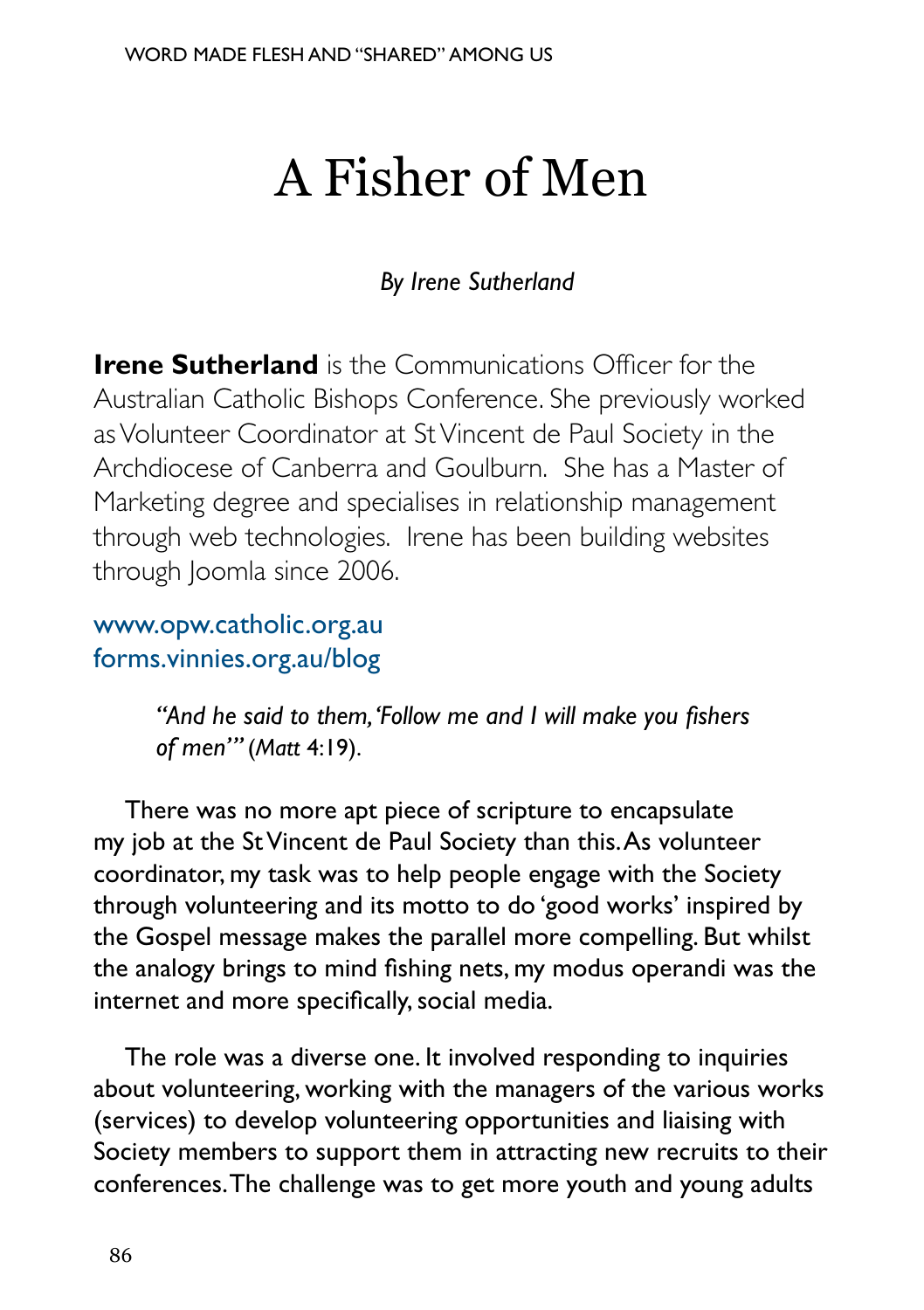on board as volunteers.

What I loved so much about the job was its perfect alignment with the Gospel values of inclusion. I used to say to people that the Society does not discriminate in terms of *'who we serve or who we invite to get involved'*. As the former president of the Victorian State Council, Jim Grealish, said in the video I used to train volunteers, *'participation is open to all'*. The fact that we had people from all walks of life present to volunteer with us meant that we could effectively reach out to everyone. Believers and non-believers, including those from other faith traditions and people from all walks of life (including Society clients) were readily welcomed.

I found out very quickly that there was a seemingly unlimited supply of people wanting to get involved. In January 2011, when I started the job and as the first person to hold the position, I was given the names of approximately 400 people who had inquired about volunteering. Then I found I was getting 20 more volunteering enquiries on average a week. The traditional methods of volunteer engagement that included telephoning everyone to explain what's what, inviting them to apply with two references followed by a oneon-one interview was clearly not a viable option. This high-volume of interest eventually led to the development of a new system, which relied heavily on social media, which ultimately proved to be enormously effective.

The tools of my trade were a database, email and blogging with readily available software. Here is how it worked: enquiries came through the Society website in the form of an email to which the person was sent a reply via email with a call to action to book into a compulsory two-hour Society introduction. Their details were recorded in the volunteer database.

Forty per cent of people who inquired about volunteering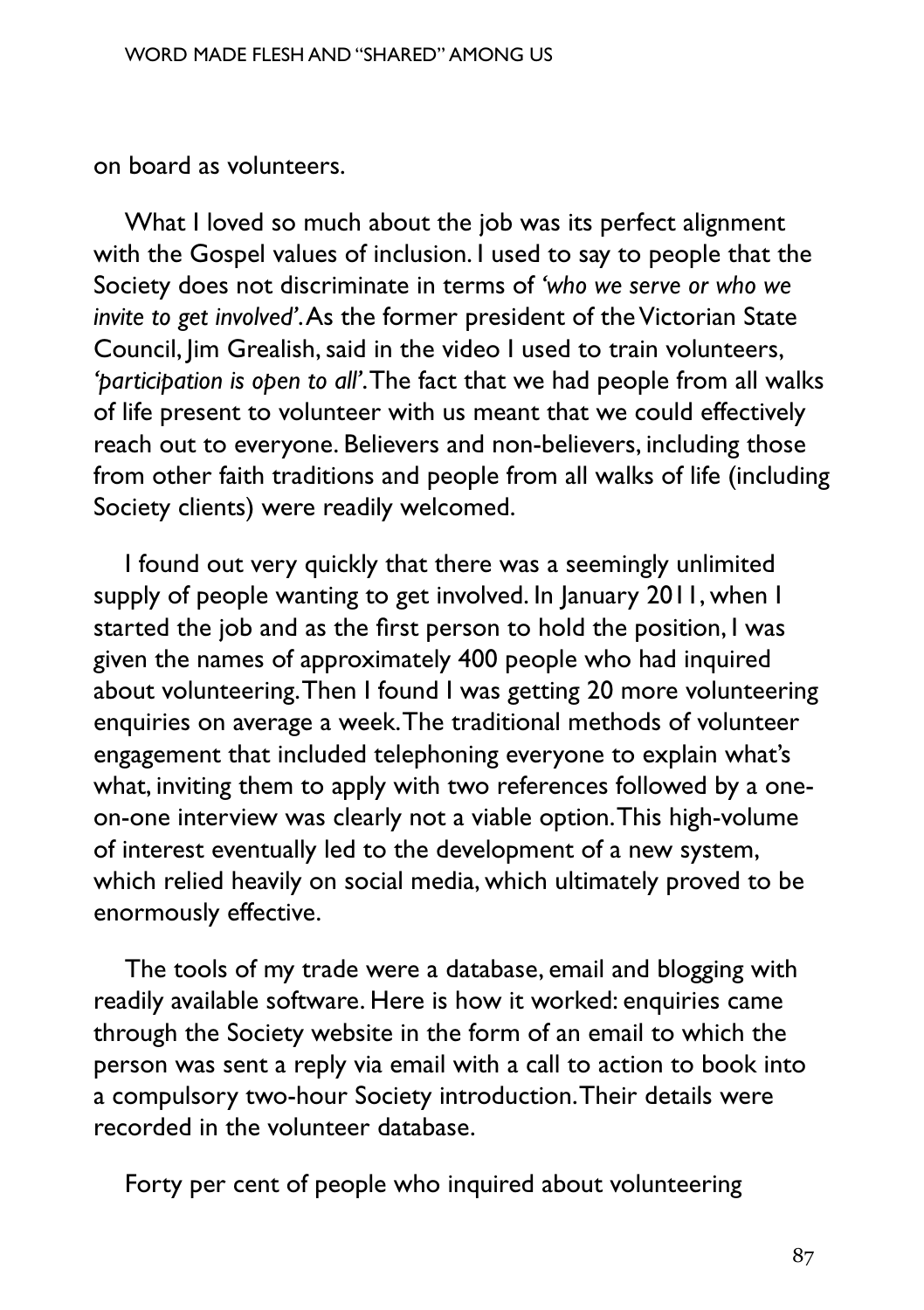completed the training. During the introduction, the story of the Society was told and the various volunteering roles explained. Participants were invited to identify their top four choices. Subsequent to the training, an email was sent out to each participant to let them know what they had to do to pursue their volunteering interests.

Whilst a good proportion of volunteers became involved in Vinnies centres, special works and/or conferences where the people in charge took on the relationship building process, I maintained an ongoing role to facilitate the volunteers' relationship with the Society as a whole. Having captured their details in a database and formed a bond with them in the face-to-face training, the ground was set perfectly to utilise social networking as a means to maintain and strengthen this relationship.

My two main tools for communication at this point were mail merges from the volunteer database and the establishment of a blog called [Volunteer News.](http://forms.vinnies.org.au/blog/) I used the former to promote volunteering opportunities and develop rosters for events. The latter I used to generate articles to keep people informed about events and news as well as to profile volunteers and their 'good work' in the spirit of the Society. In addition, I established a protocol for volunteers to grant us permission to subscribe them to a monthly RSS-email newsletter. For the database and mail merge, I used Microsoft Office. For the blog, I used open-source web software called Wordpress and a free emailing website called MailChimp for the newsletter.

Over my two-year period at the Society, I developed a database of over 1,500 volunteers, with whom I maintained an engagement through social networking. Furthermore, I was able to consistently staff all events with the required number of volunteers.

I have brought these skills and experience to my current role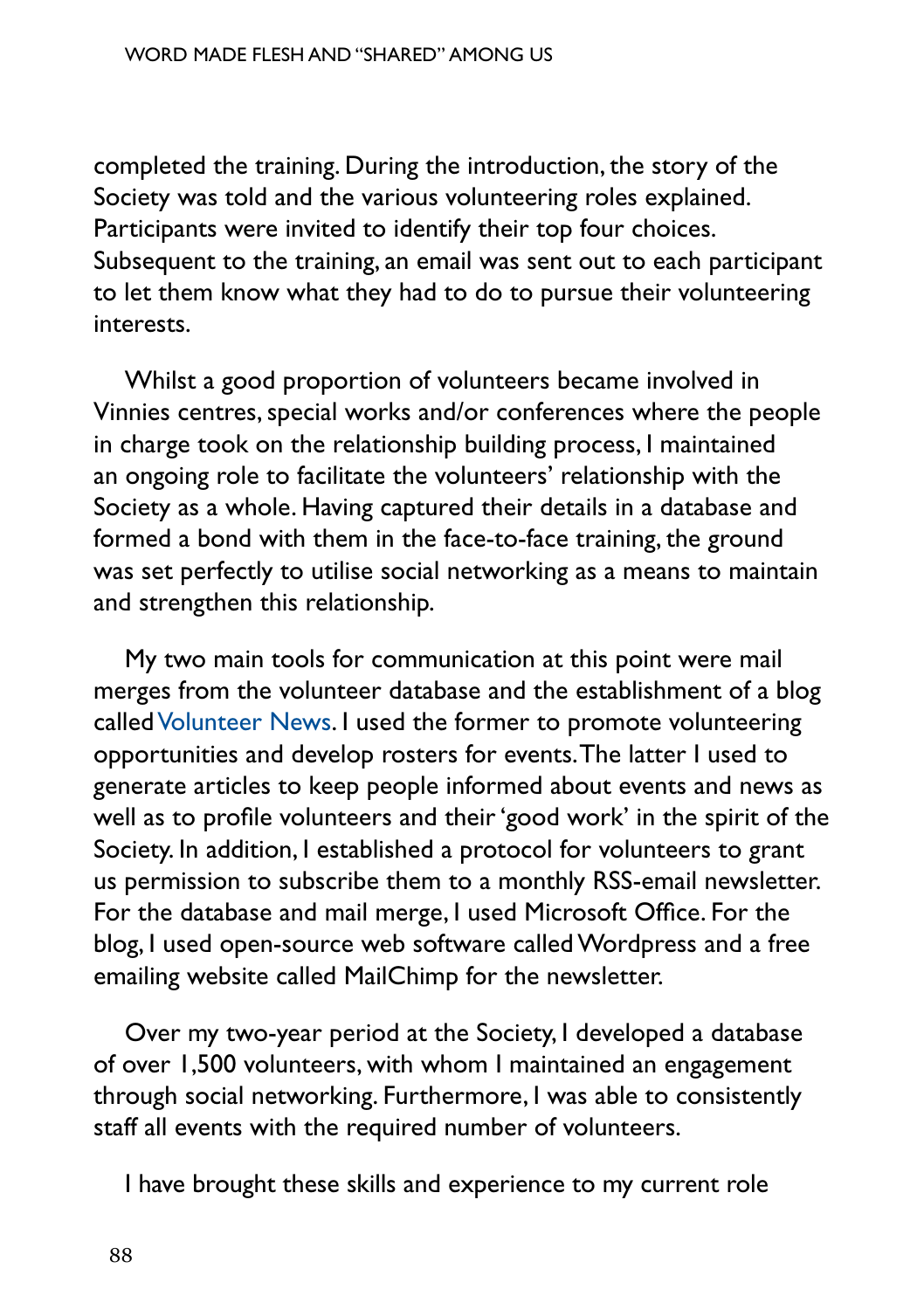as Communications Officer for the Australian Catholic Bishops Conference. One task I have been given is to compile and distribute the *Women Matter* eNewsletter for the National Office for the Participation of Women [\(www.opw.catholic.org.au](http://www.opw.catholic.org.au)) This has blossomed into an exercise of developing and segmenting the database of subscribers to target our message and build a relationship with our *Women Matter* community. I have also set up a Facebook page and Twitter account to reach out into the broader community.

Once again, I relish the opportunity to respond to Our Lord's own call to action to become a *'fisher of men'*. Now, for a new organisation – with a different objective – but for the very same purpose: to proclaim the Gospel by bringing together and supporting people of good will with a common goal.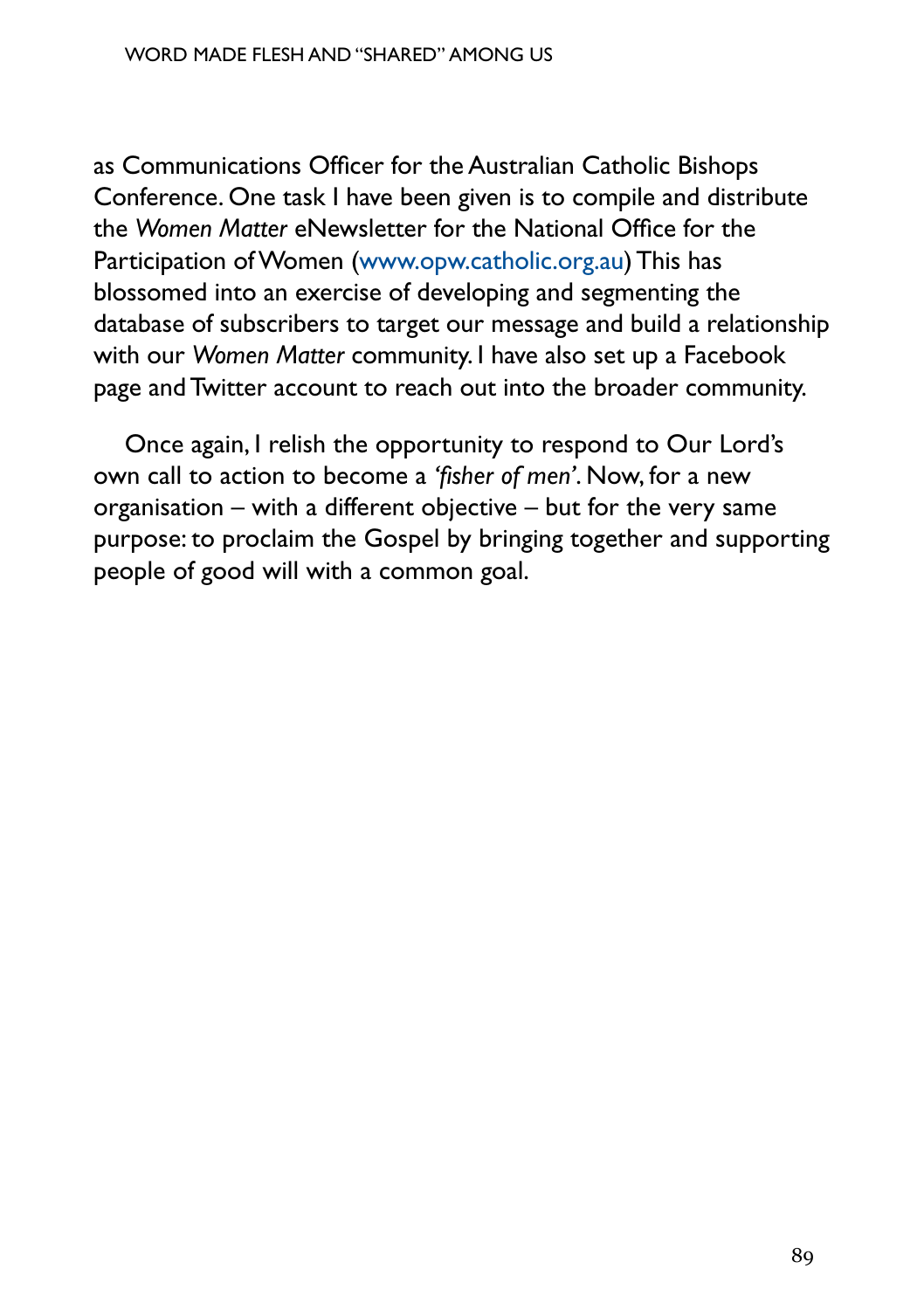# Religious Engagement

## *By Giselle Lapitan*

**Giselle Lapitan** is a freelance editor and writer. She writes for the Australian Jesuits and manages the communications portfolio at Catholic Religious Australia (CRA). She can be found on Facebook, Twitter, Tumblr, Google+, LinkedIn and Instagram.

#### [www.catholicreligiousaustralia.org](http://www.catholicreligiousaustralia.org)

I once broached the idea of taking two-minute video interviews of resource speakers and uploading them onto an organisation's social media page (yet to be created) to drum up interest for a religious conference. It did not take off because there was a reluctance to post content and a perception that it could be used by other people to put the organisation or the speakers in a negative light.

This reluctance to think more proactively about social media in Church organisations is understandable in the current environment where the scandal of clerical sexual abuse has put many religious institutes on the back foot. For professed Religious, who already have a million and one things to do as they manage their ministries or work in mission, social media, which would demand more of their time and resources tends to be seen as a marketing tool instead of as a way to build community.

I remember having a conversation with a religious sister who, recognising the role Twitter plays in expanding the reach of her advocacy and ministry, raised concerns about the apparent lack of reflection in the whole enterprise of publishing tweets. The never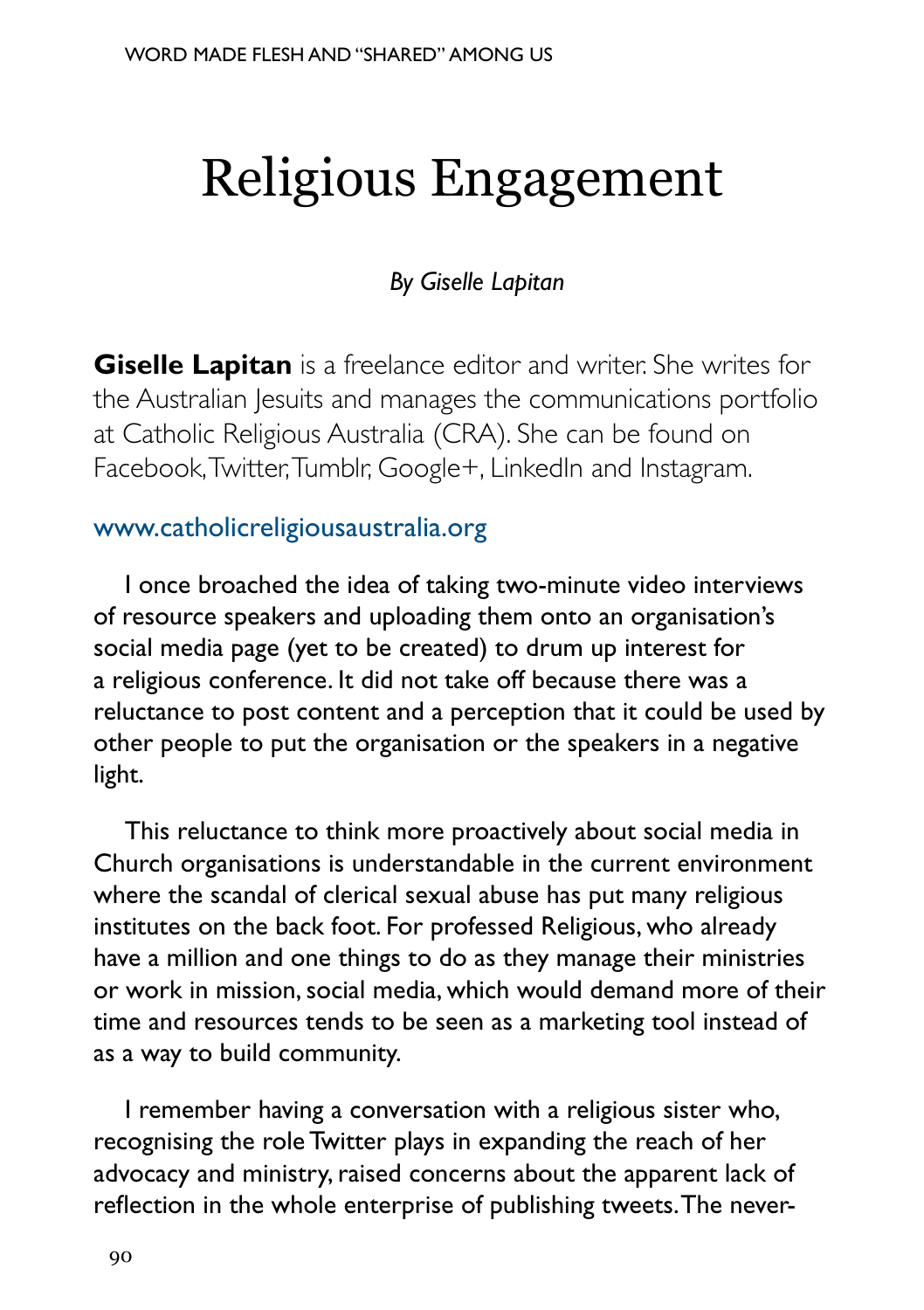ending online chatter, lack of context and self-indulgent posts that often typify social media represented a contradiction to the contemplative in action.

I can understand her hesitation. I started using social media in 2012, a millennium late by digital standards. It was my mother who prevailed upon me to get into the game, having herself pounded on an old laptop running on a snail-paced dial-up connection in my rural hometown in the Philippines and learned to navigate the likes of Facebook and Multiply back in 2008 at the age of 65. By the time I gained my Facebook and Twitter accounts in early 2012, my mother already had an established presence on Twitter, Blogger and Instagram.

As a late convert to social media, I do not consider myself an expert. But I offer my thoughts on why Church organisations and institutes ought to think more proactively about social media.

Social media is clearly here to stay. In his 2013 Message for World Communications Day, Pope Emeritus Benedict XVI recognises its role in the work of the 'new evangelisation'. Industry experts describe social networks as watering holes where more and more people hang out and have conversations. Although something will come along to supersede Facebook or Twitter in the future, social media is not about tools or applications, but defined as media that *'starts conversations, encourages people to pass it on to others, and finds ways to travel on its own'* (The [Nonprofit Social Media](http://idealware.org/sites/idealware.org/files/2011SocialMediaDecisionGuideFinal.pdf)  [Decision Making Guide www.idealware.org/sites/idealware.org/](http://idealware.org/sites/idealware.org/files/2011SocialMediaDecisionGuideFinal.pdf) [files/2011SocialMediaDecisionGuideFinal.pdf](http://idealware.org/sites/idealware.org/files/2011SocialMediaDecisionGuideFinal.pdf) at October 2011).

Indeed social media has evolved so rapidly from only five years ago that now content finds people through their social networks instead of the other way around. If the Church is situated outside these virtual meeting places, we allow others to fill up this vacuum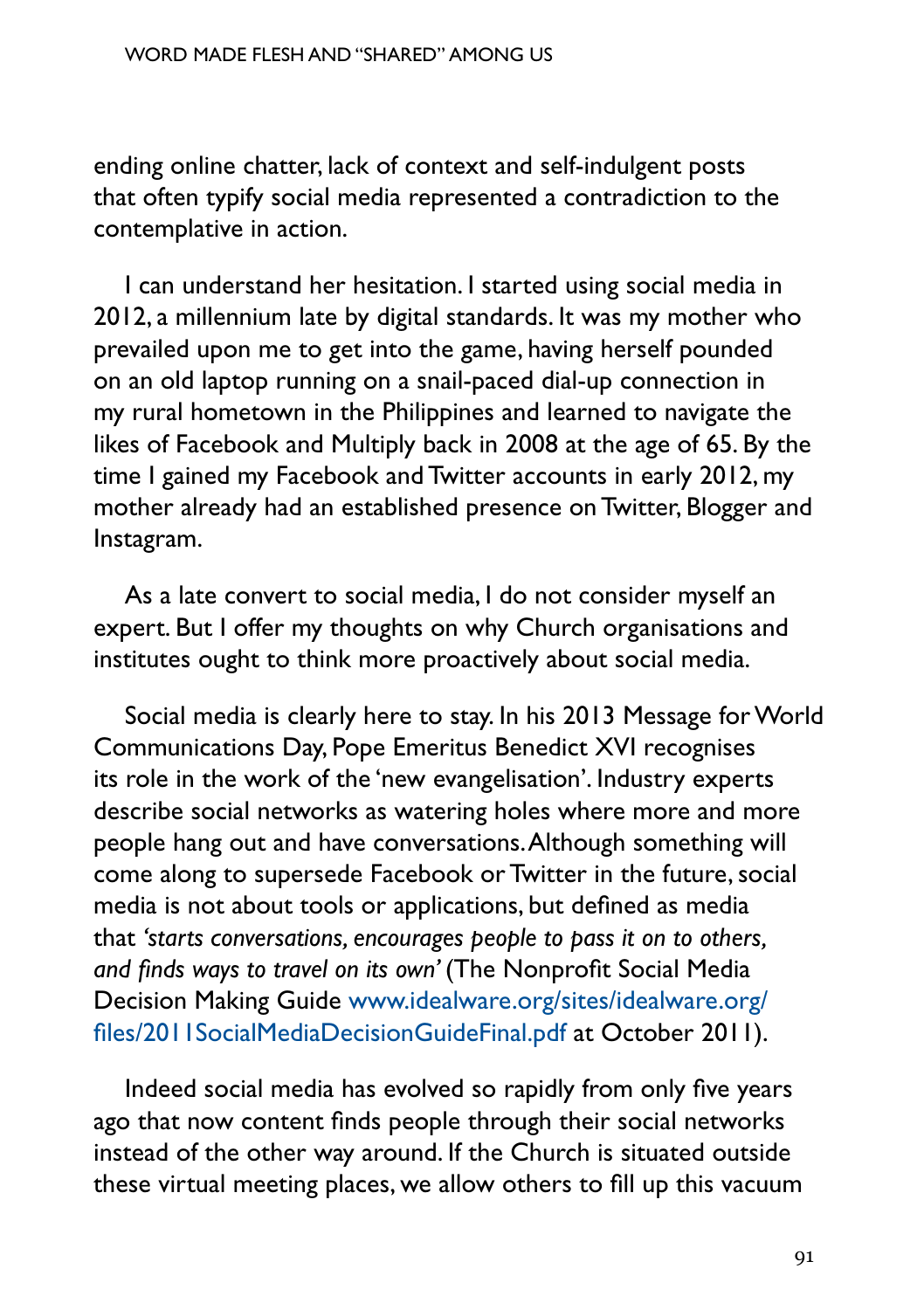of content and dialogue. The Church risks being left out of these conversations, and may be perceived as disconnected and out of touch. Church organisations, lay and Religious men and women alike have so much to contribute to this conversation and even become 'influencers'; leading the conversations and providing credible voices on the Internet.

To do social media well, in the context of Church or Religious institutions, the concern over the use or potential misuse of content is not a problem, at least as far as finding good content. The Gospel message is the content, one that the world needs to hear again and again; this message already gives us the information, context and narrative. Everything we need to say stems from this message, with our usernames as the new bearers.

I think the greater concern for those who are reluctant to use social media has to do with mindfulness, integrity and authenticity in an environment where content is published by the truckload every second and much of it is perceived as mindless, confrontational or as a personal attack. The question we need to ask is: How can Religious organisations maintain authenticity and integrity and strive to ensure that their message stands out amidst the commotion online?

One practical way to address these concerns and ensure our online presence is authentic and integrated is to have a strategic plan. This will require reading up on a lot of basics, thinking about goals, taking stock of organisational resources, drafting measurable targets and organisational media policies, and choosing a model for a social media strategy that is consistent with the organisation's resources, needs and objectives.

On more familiar ground, much like spiritual reflection or the Ignatian Examen, we can also evaluate our digital footprint on a daily basis. This practice cultivates mindfulness in terms of managing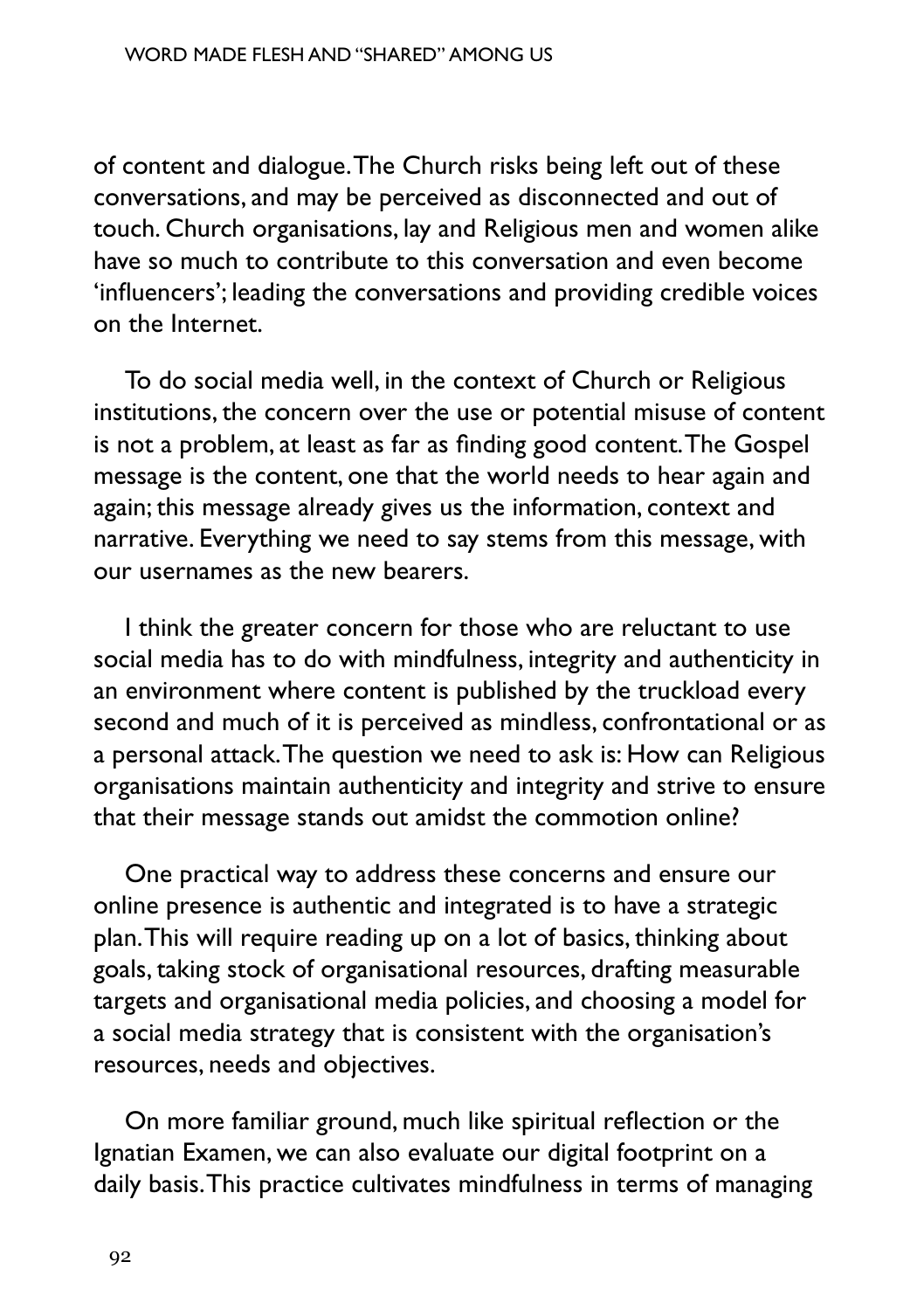one's content and prevents us from the danger of hitting 'send' that second too soon.

As we carry the truth that God's love is in us and express our longing and visions of a just world, we are in the realm of the sacred, even in the digital space. Communicating this sense of the sacred more effectively, with brevity and joy, on the various social networks and platforms takes practice, so it is worth getting into it sooner rather than later, remembering to plan ahead for the challenges that await before jumping in.

*"The preacher is not brave enough to be literally silent for long, and since it is his calling to speak the truth with love, even if he were brave enough, he would not be silent for long because we are none of us very good at silence. It says too much. Let him use words and images that help make the surface of our lives transparent to the truth that lies deep within them, which is the wordless truth of who we are and who God is and the Gospel of our meeting."* - Frederick Buechner, writer and preacher.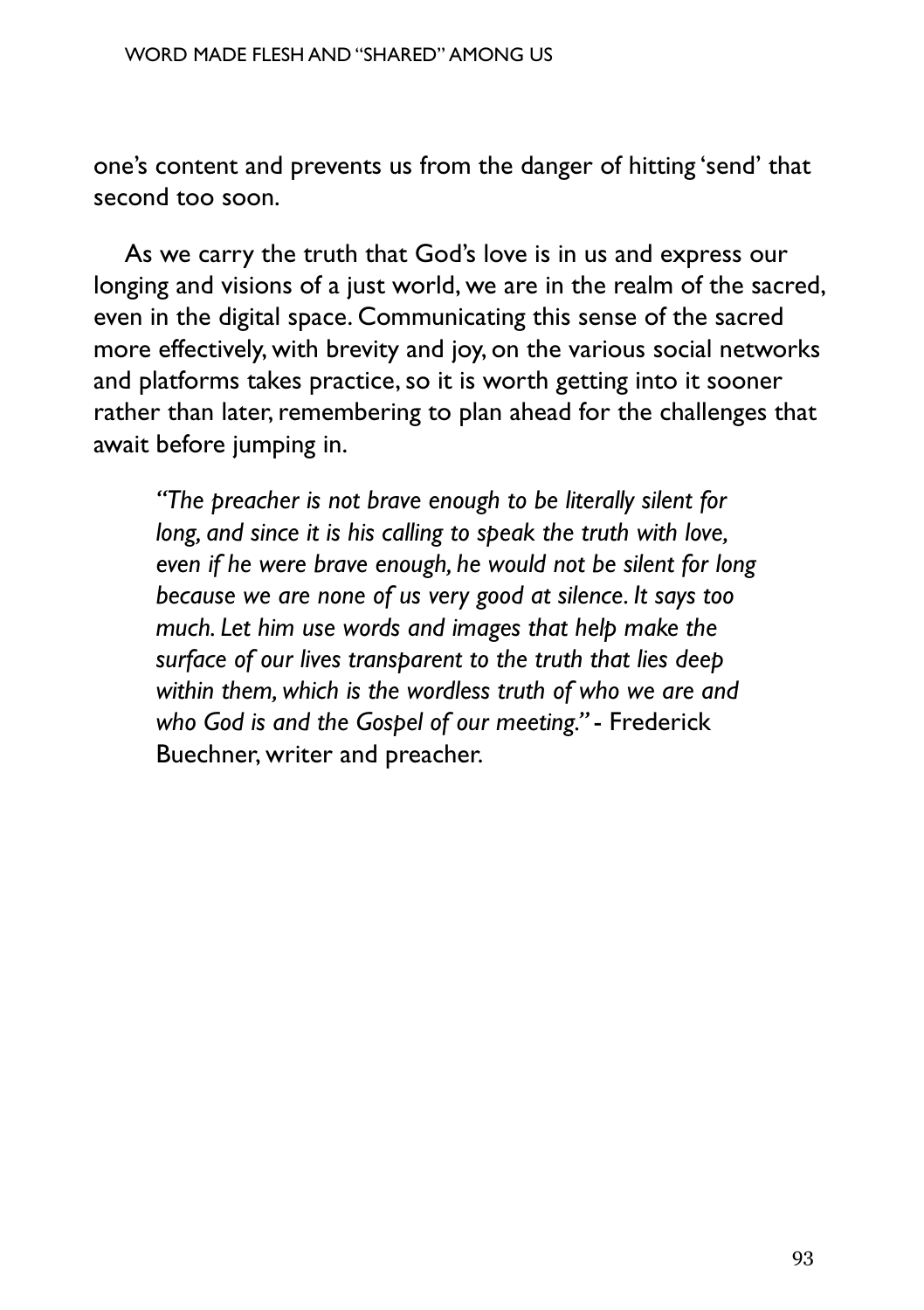## The Web and I

*By Bishop Greg O'Kelly sj*

**Bishop Greg O'Kelly si** is the Bishop of Port Pirie. As a Jesuit, he has worked mostly in education, including as Principal of St Ignatius College, Riverview in New South Wales and of St Ignatius College in Athelstone in South Australia. He is presently chair of the Bishops' Commission for Catholic Education.

#### [www.pp.catholic.org.au](http://www.pp.catholic.org.au)

Digital networks demand a new type of literacy. I have only recently developed a certain level of digital literacy, so I am delighted to be able to contribute a few thoughts to this collection.

This new type of literacy does not simply refer to knowing the host of strange abbreviations and new words like apps, blog, Android device, memes or podcasts associated with the Internet. Literacy is also a facility, an ability to use the means of language to convey a message. While I struggle along, striving to become more adept at using social networks, these features of our age, the rapidity of development is almost overwhelming.

I can remember back to when I was first made a school principal, and publishing took time and a lot of patience. Back then, we were still using carbons in typewriters. This often meant that if there was just one mistake, the whole page had to be retyped. The photocopier was also just arriving; and in the early days the original was typed onto a wax sheet and then printed on the Gestetner. Before that they were done on the Fordigraph, with carbon and methylated spirits. There were no computers, no mobile phones,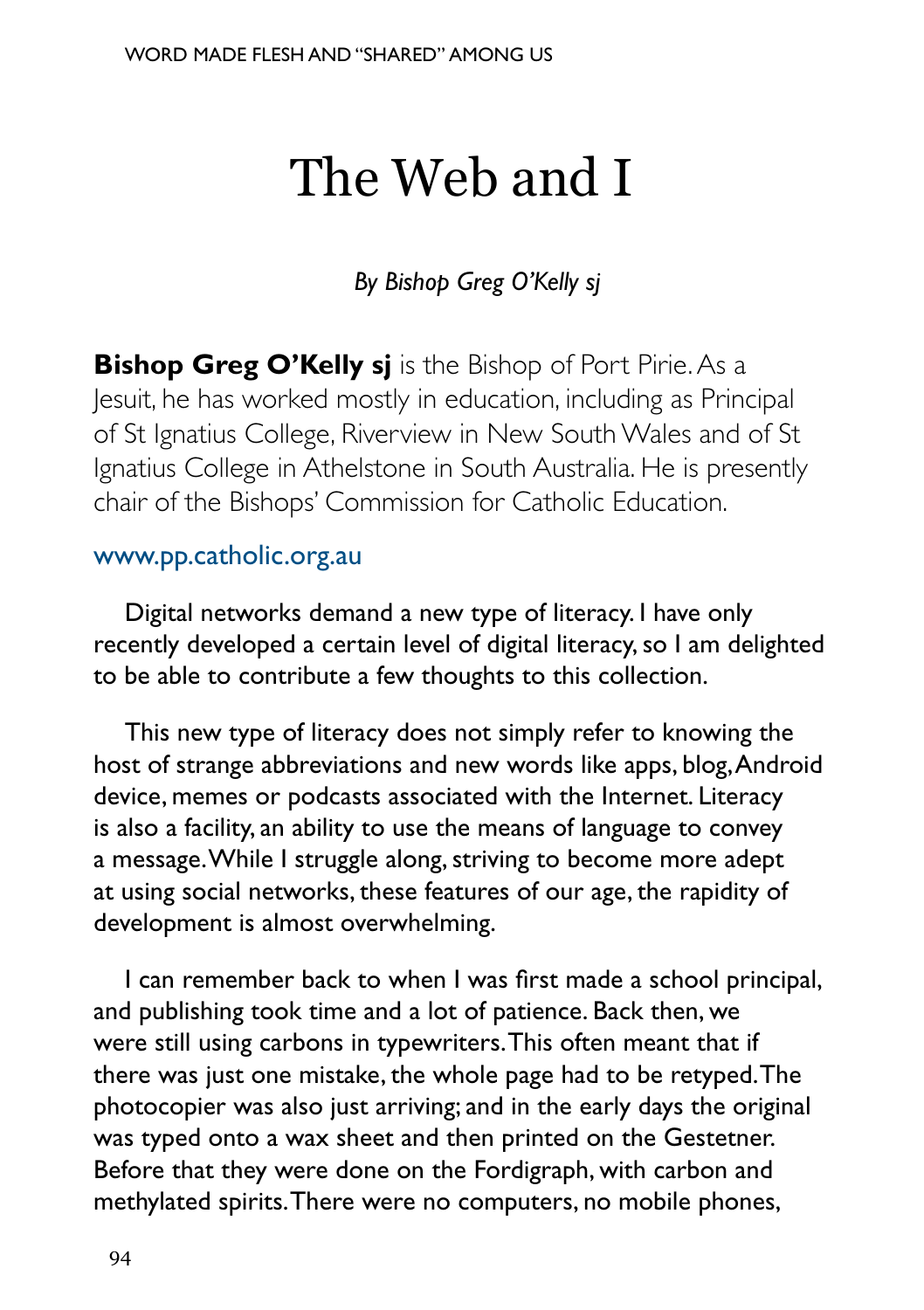no fax machines and if you really wanted to have a communication delivered quickly, it meant hiring a courier to take your letter personally to the addressee.

Compare that to the office of today, where we move easily between emails, mobiles and electronic documents that can be copied and amended so easily, and then forwarded to any part of the earth at the touch of a button.

Still, in many parts of the world, and before radio in the early 20th century, it was the village well or the market place that was the context for mass communication. The exchange of information about events and people took place at the twice-daily visit to the village well where women would gather. The market place drew everybody, and even more information was exchanged about farming methods, political news, product availability, what was happening with the rulers and the Church, and so on.

Pope Benedict XVI has referred to the present digital social networks as the new 'agora,' today's version of the open public square where information was shared, and which played its own very significant role in building community in the village or the town. The Greek word *agora* means market place; the word 'agoraphobia' is also derived from it, which means 'the fear of crowds'. This new *agora* of digital social networks can produce its own grounds for fear too; what Pope Benedict referred to in his Message for the 47th World Day of Communications as *'the din of excessive information'*.

Every priest or deacon or bishop is ordained for the ministry of Word and Sacrament. The Word is integral to who we are as ministers of the Gospel.

Judaism, Islam and Christianity, believers in the One God, are sometimes referred to as People of the Book, because each has their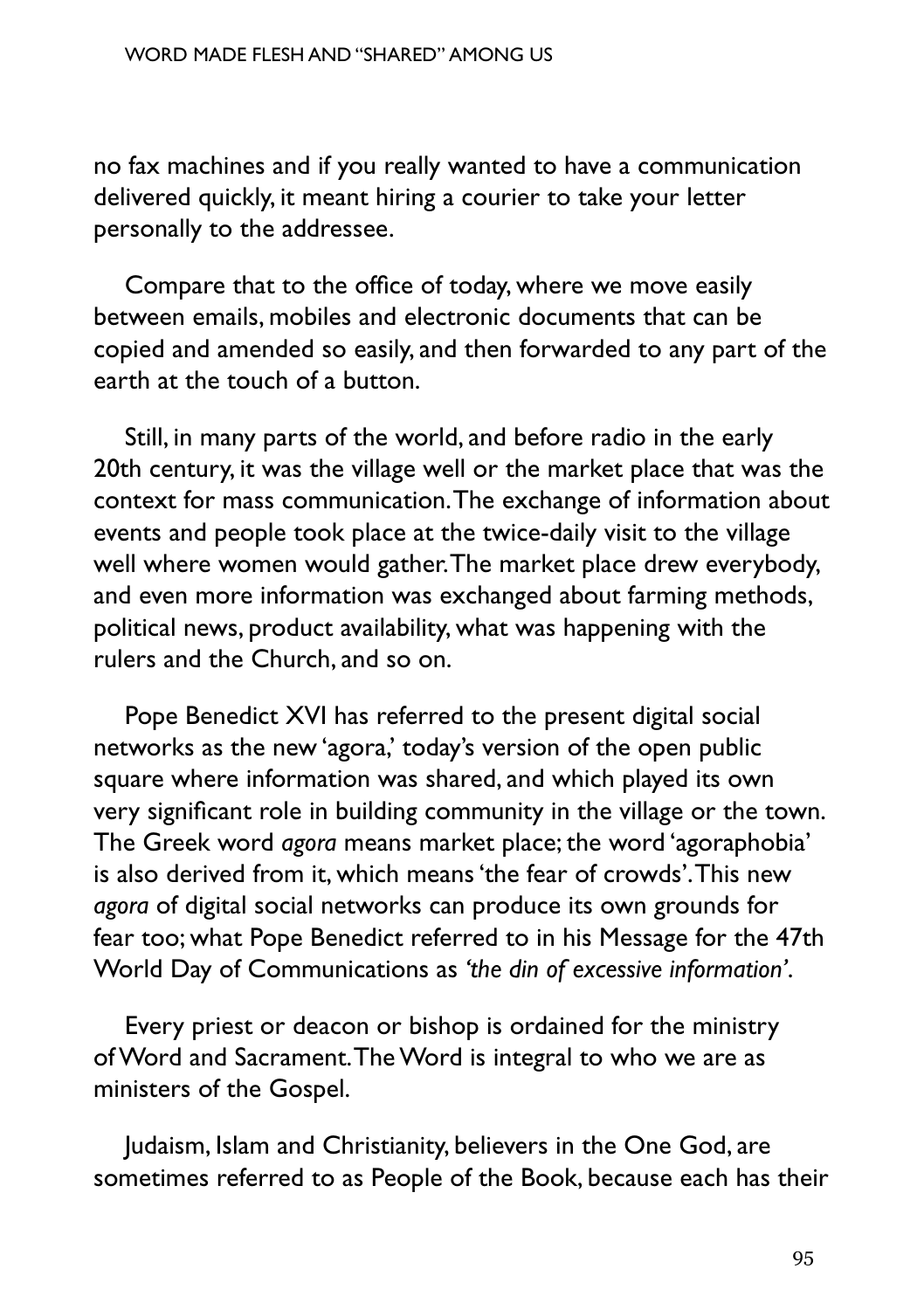Holy Scriptures. These days the Word is no longer confined to the Book, but this new digital age spreads it much further.

In my background as a Jesuit, there is great emphasis on the spreading of the Good News. St Ignatius of Loyola, who founded the Jesuits, quickly installed the new-fangled invention of the printing press in the main Jesuit houses in Rome so that the printed word could be disseminated. He saw conversation as an apostolic tool for evangelisation. The conversion of the young St Francis Xavier after conversing with Ignatius is a classic example of what happens when we share the Gospel with others.

It even became a common practice for young scholars and Jesuit brothers to go out in pairs on a Sunday afternoon, like the disciples, 'to fish,' they called it. They would strike up conversations with anybody about anything, leading the topics around eventually to matters of the soul. For example, over a five-day period in 1559, some 400 people were inspired to receive the sacrament of Confession after engaging in conversation with these young Jesuits in Rome.

With the digital network now at hand, we have the means to evangelise 'to the ends of the earth' and engage in ever more conversations.

With the Liturgy of the Hours now accessible in an iPhone app – via the *iBreviary* – the universal prayer of the Church is immediately available to millions of people, minus the expense and the weight of the heavy volumes in hard copy. It's amazing to think we can now carry a reference library of prayer books on our iPad or Tablet. The *Universalis* app helps us pray the Prayer of the Church when travelling, with features to look up the Readings of the Day for the Mass, including future feast days for any day of the year.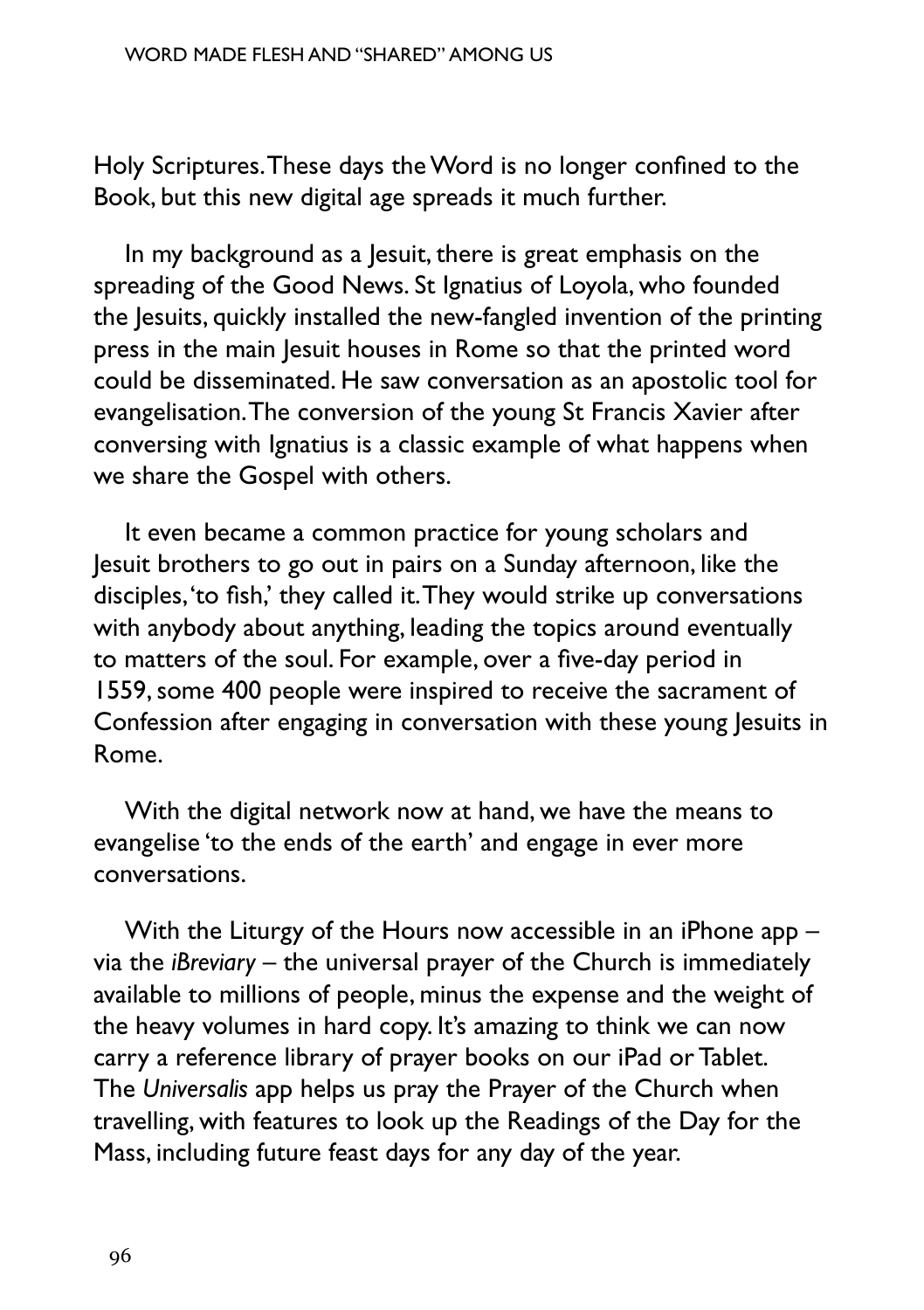After learning about this, I starting taking advantage of a few apps developed by Jesuits in England and Ireland. The first was *Sacred Space*, which has daily reflections on the Gospel. This became the *Pray-As-You-Go* app, which offers reflections and meditative music, which can be played on the mobile or PC whilst at work, along with the *Thinking Faith* app, also developed by the Jesuits in England.

Franciscans in America have produced a whole range of internetbased devotions, and the meditations and homilies of the day are available on the websites of all the Catholic Universities in the United States, with Creighton University and Boston College among the most popular. Across the English speaking world, young Jesuits have their own blog site entitled *Jesuit Post*, so that young Jesuits from whatever country can learn what others are doing.

More recently for me, I discovered that *EWTN* does a service of printing abstracts of the Pope's homilies. There are some of Pope Francis' speeches, of which his one at the Chrism Mass 2013 addressed to the priests is a wonderful piece of reflection and teaching.

Locally we have *CathNews*, which serves a very good purpose in spreading knowledge about activities in the Church.

Facebook is something that I am dipping into, and I do use it to reply to various individuals. Bishop Joe Grech at the time of his death in 2010 had Facebook down to a fine art, but had to be strict with himself, limiting his use of it to 30 minutes a day.

The Diocese of Port Pirie is vast in area, one million square kilometres, the same size as France and Germany put together. It extends to and includes Uluru and the Olgas in the Northern Territory, and borders the states of Western Australia, Queensland, New South Wales and Victoria. It is a Diocese of 58 parishes. With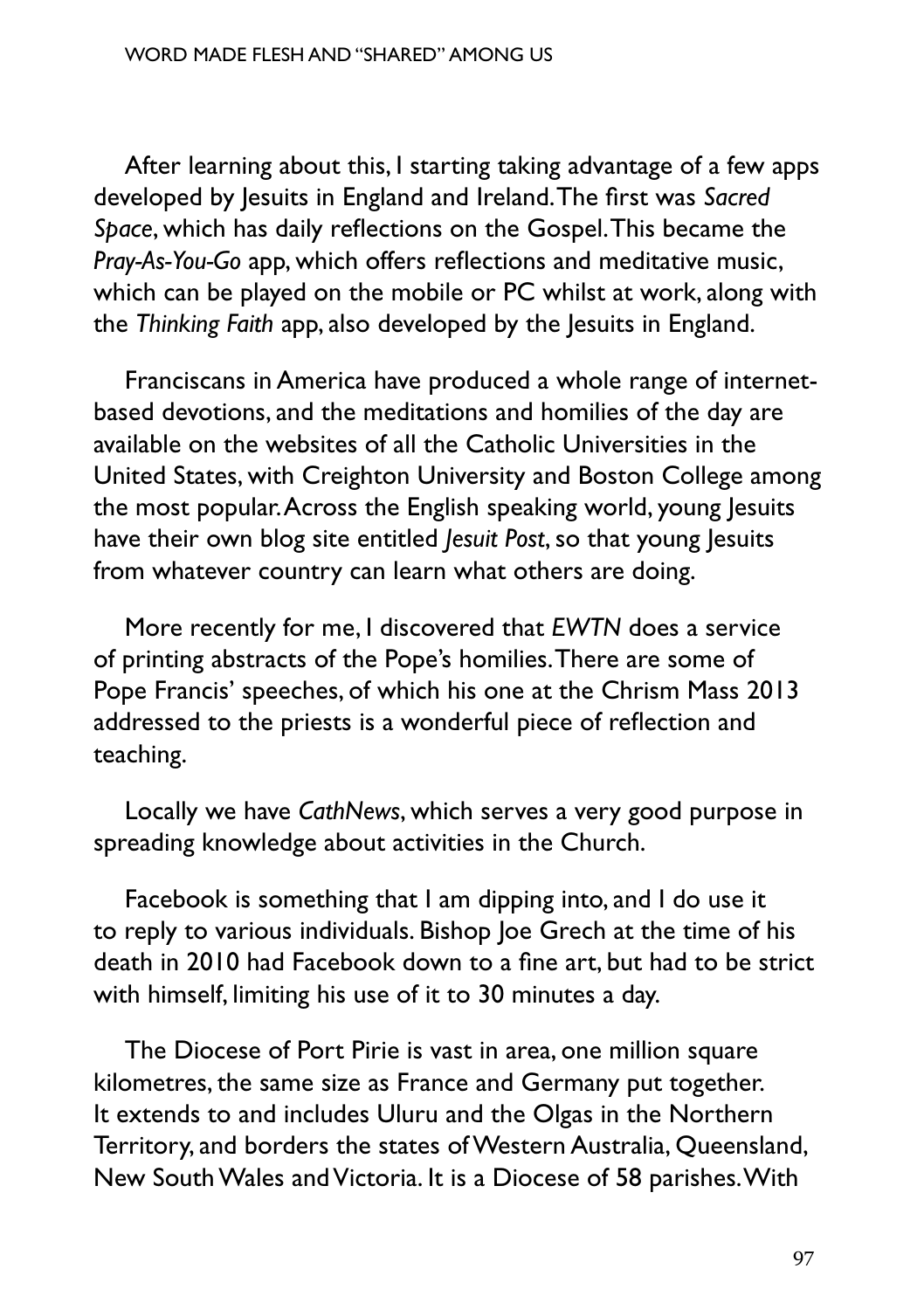these parishes often vast distances apart, email and SMS are a very important tool for pastoral communication in our Diocese, and ably assist in overcoming the tyranny of distance. As I wrote this reflection, I had just emailed the parish priest at Roxby Downs to wish him a happy birthday. I had tried to reach him by phone but since he was away, I had to resort to email. In days gone by, a missed phone call would have meant a missed or delayed message.

The development of a diocesan website has allowed us to share our history online and provide up to date information for those who wish to get in touch. All our parishes are listed with Mass times details along with contact information for all our priests and religious. The Bishop's diary, homilies and addresses are also made publicly available. Interestingly, the section that gets the most hits is the Mass times.

Social networking has enabled the Diocese to communicate on a scale simply not possible before. I have email groupings which collect together the addresses of everyone engaged in leadership positions in the Diocese; the priests and deacons and seminarians; the religious; the school principals; the heads of charitable works like Centacare, St Vincent de Paul and BoysTown and the homes for the aged. A fortnightly circular can go out from me to all these people, giving bits of information, and suggested websites for their consideration. It means I can forward something like the Pope's homily at the Chrism Mass to all the priests of the diocese with one click. They do not have to wait for a magazine to arrive in the post.

The two disciples who encountered Jesus on the road to Emmaus reflected as they rushed back to Jerusalem how Jesus had described many things to them along the way, and that their hearts burned within them. May the new part of the "fabric of society", as Benedict calls it, be a blessed means for the spreading of the Word, and the love of Christ being able to warm the hearts of all who hear it.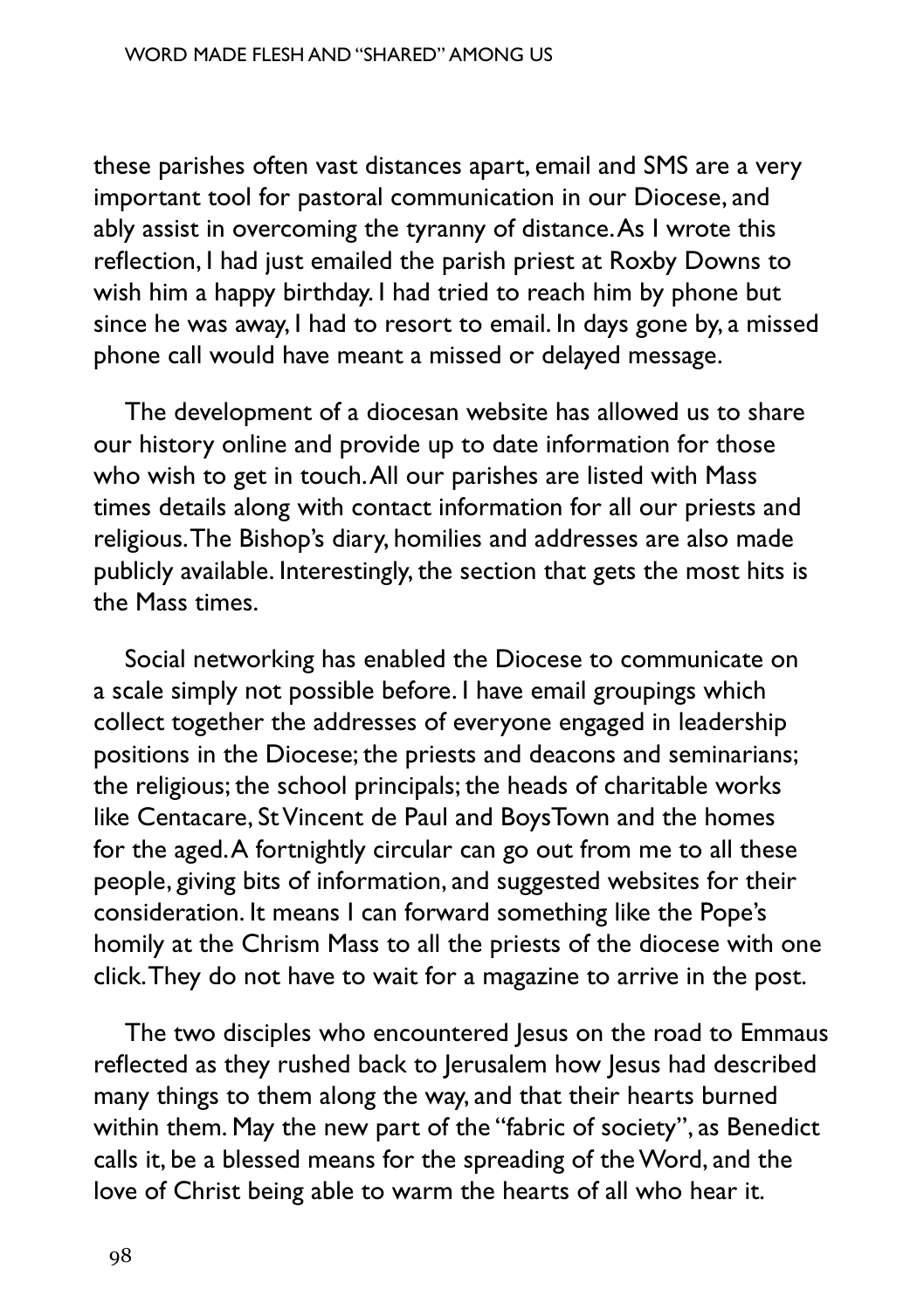# Among the Wonderful Things

## *By Annie Carrett*

**Annie Carrett** is the Communications and Information Manager for the Catholic Diocese of Broken Bay. Annie has a Masters degree in Communications and has worked in the Federal Parliamentary Press Gallery prior to commencing with the Church. She is currently President of the Australasian Catholic Press Association and a member of the Australian Catholic Media Council. Annie is married with two children.

#### [www.dbb.org.au](http://www.dbb.org.au)

Nearly half a century ago, Pope Paul VI exhorted us, *'without delay'*, to make *'effective use of the media of social communications whose effectiveness reaches beyond national boundaries'* and *'has an impact on individual members of the whole human family'* (Pope Paul VI, *Inter Mirifica*, [Decree on the Media of Social Communications,](http://www.vatican.va/archive/hist_councils/ii_vatican_council/documents/vat-ii_decree_19631204_inter-mirifica_en.html) 1963).

This was the age of television, of radio, of press, and of cinema. How could communications be any more marvellous than this golden era?

As we came to grips with the complexities of that age, early forays towards an international computer networking system were taking solid (if not ethereal) shape, and would soon become the basis for technologies that would redefine our traditional communications mediums.

Today, as we plan to celebrate the 47th World Communications Day in the Church, we are again reminded of the importance of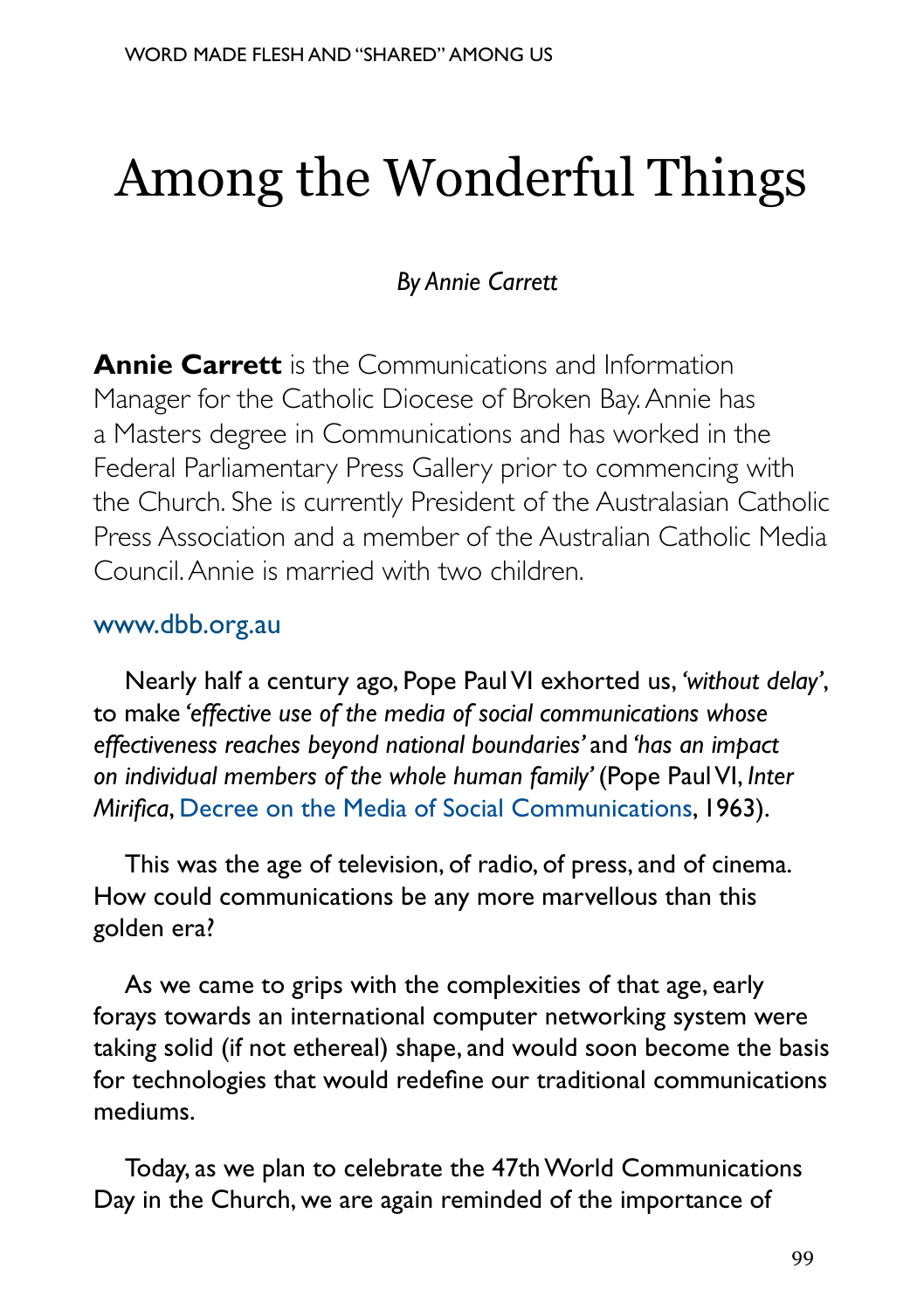reaching beyond our boundaries,

*"Believers are increasingly aware that, unless the Good News is made known also in the digital world, it may be absent in the experience of many people for whom this existential space is important ..."* (Pope Benedict XVI, [Message for the](http://www.vatican.va/holy_father/benedict_xvi/messages/communications/documents/hf_ben-xvi_mes_20130124_47th-world-communications-day_en.html)  [47th World Communications Day,](http://www.vatican.va/holy_father/benedict_xvi/messages/communications/documents/hf_ben-xvi_mes_20130124_47th-world-communications-day_en.html) *Social Networks: portals of truth and faith; new spaces for evangelization,* 2013).

This chapter provides the background and detail for the eConference – an ongoing project emanating from the Catholic Diocese of Broken Bay, and The Broken Bay Institute in partnership with the Australian Catholic Bishops Conference.

With new tools at our disposal, and the simple yet authentic message of the Gospel at hand, this innovative project has reached into homes, parishes, schools, businesses, universities, prisons and aged-care facilities (just to name a few) across Australia and the world. The extraordinary feedback we have received has highlighted a deep hunger for faith formation in our people.

In 2008, on the eve of the Feasts of Sts. Peter and Paul, Pope Benedict XVI declared a commemorative year of celebration to mark the 2000th anniversary of the birth of the Church's great communicator, St Paul. In fact, a Jubilee Year for the Church was called, to be a time of celebration with particular focus on ecumenical inclusion reflecting the Saint's commitment to unity and harmony among all Christians.

As we entered this great year with a mind to evangelisation and celebration, our Bishop, David Walker, asked that we find the best way to bring the energy and passion of the Word of God to the 219,000 Catholics that populate our Diocese.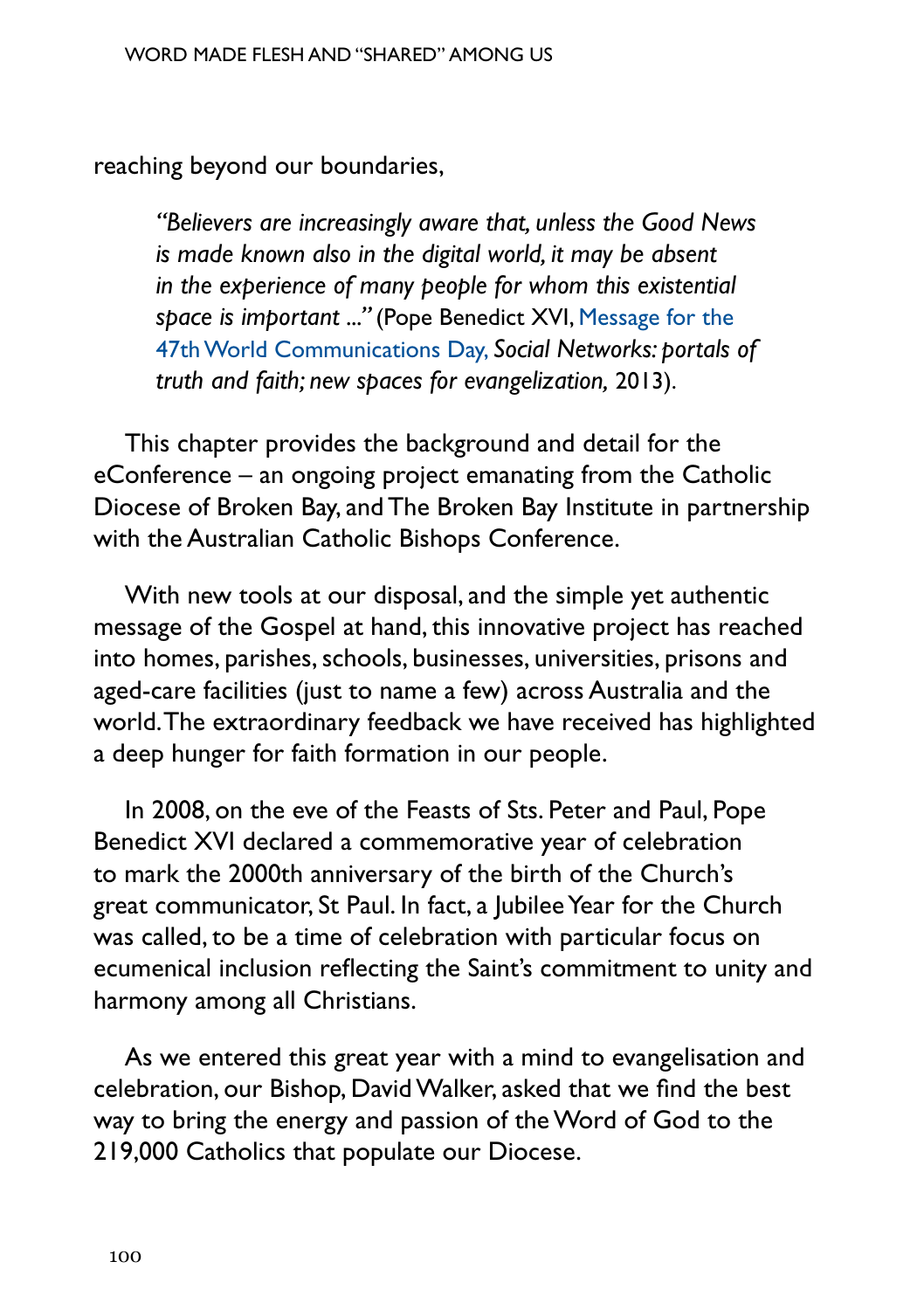Our Diocese of Broken Bay has always had a strong commitment to furthering adult faith formation, regularly hosting conferences as a part of its outreach, often attracting 50 - 100 participants. A conference seemed an obvious solution, but in that Year of Jubilee, it did not really rise to anything more remarkable than what we had hosted before.

As we explored our options, we looked to St. Paul for inspiration. To walk in his footsteps we knew we had to go beyond our usual approach, and like Paul, step outside our comfort zone.

Initially we wanted to reach the people of our Diocese, particularly those not always in our regular audience. Our key planning hurdles included:

- **• Distance** Always a challenge, and not just in terms of geography. What of those distanced by age, illness or work commitments?
- **• Cost** This always limits participation. How could we make this event available to people for little or no cost?
- **• Access** As the use of an online solution was beginning to take shape we looked at the equality of that technology. Despite their marvellous nature, new technologies do limit participation. Not everyone has access to a device or the Internet; not everyone is comfortable to negotiate with the technology and some struggle with the pace at which the technology changes. Experts one day can struggle the next.
- **• The Experience** This last challenge was perhaps our most important. We knew from previous conference experiences that greater learning, understanding, and ultimately ongoing support, is fostered through dialogue and discussion. If we could capture an actual conference live, make it available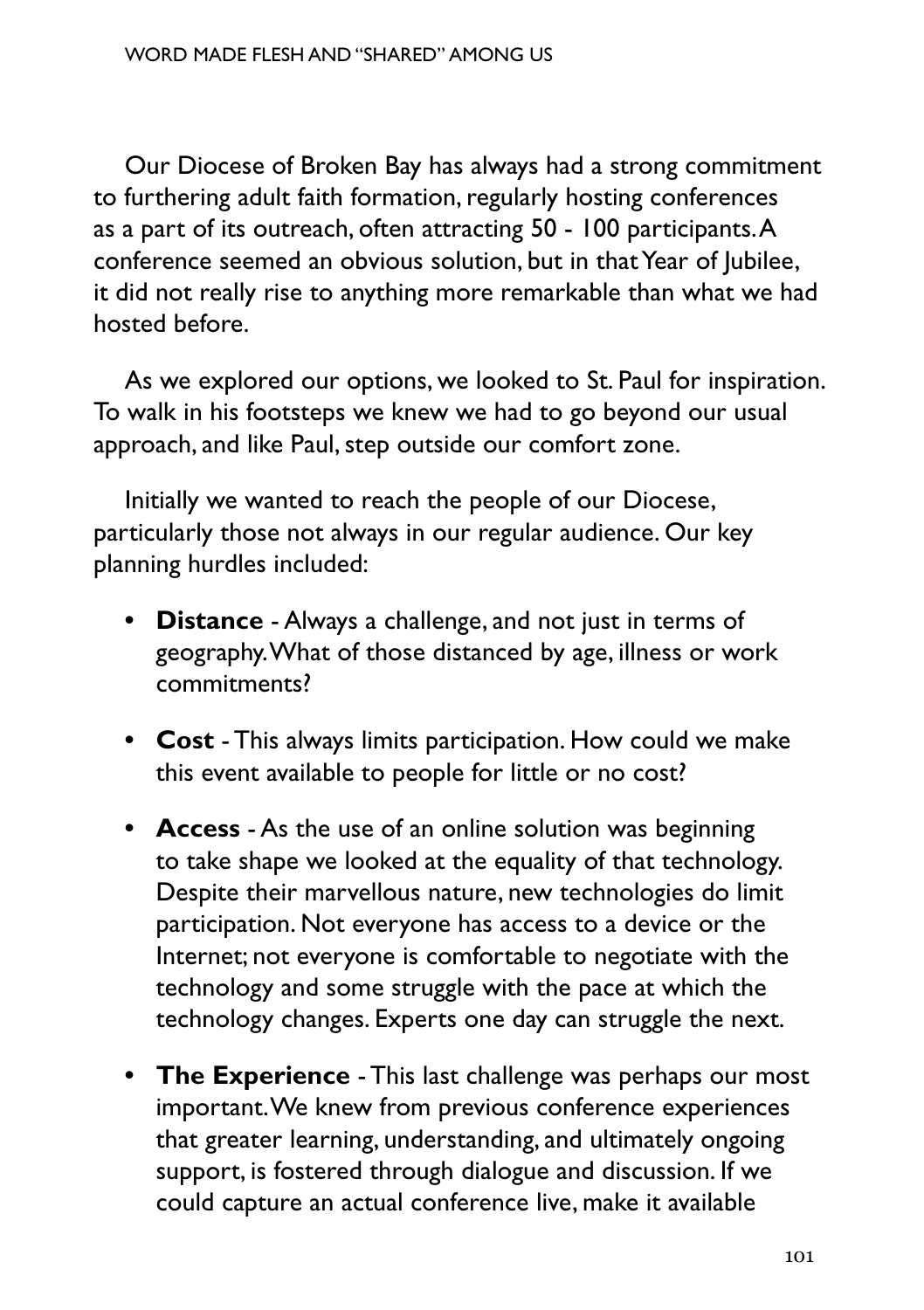to people across the Diocese and somehow give them an opportunity to interact and respond with each other, and with the lecturers, this could be an event with enormous impact. Of course, if we could do this for our people, why not all Catholics spread across the seven million square kilometres of our nation who are never given the opportunity, through remoteness or financial constraints, to explore and grow their faith? The possibilities were enormous, as were the challenges.

As a Diocese, our core strength is building the content, not technology, so we took our wish list to established video and network experts, and asked them to think in imaginative ways as well. We found a technology that could minimise the burden on both bandwidth and user experience, and married this technology to expertise in television production and ensured that both providers where committed to our goals of quality, simplicity and accessibility. We found partners that, even today, are still excited by the new ways we find to use their technology.

As our technological and creative people assembled the tools, we kicked off a program that would later prove fundamental to the project's success. It is all too easy to just throw information up onto the Internet and hope for the best, our research suggested that without giving people the key to unpack and discern the material, it can again become a one-way conversation.

So through every bishop with a Diocese or Archdiocese in Australia, we invited facilitators to come and train with us. After the training, they would understand the rundown of the day's event, be confident in operating the technology, could set up rooms and have the skills to create ongoing discussion and support for their participants. This would then enable self-supporting groups, like satellites, to be established and administered around Australia. under their own control. It would be akin to hosting a myriad of individual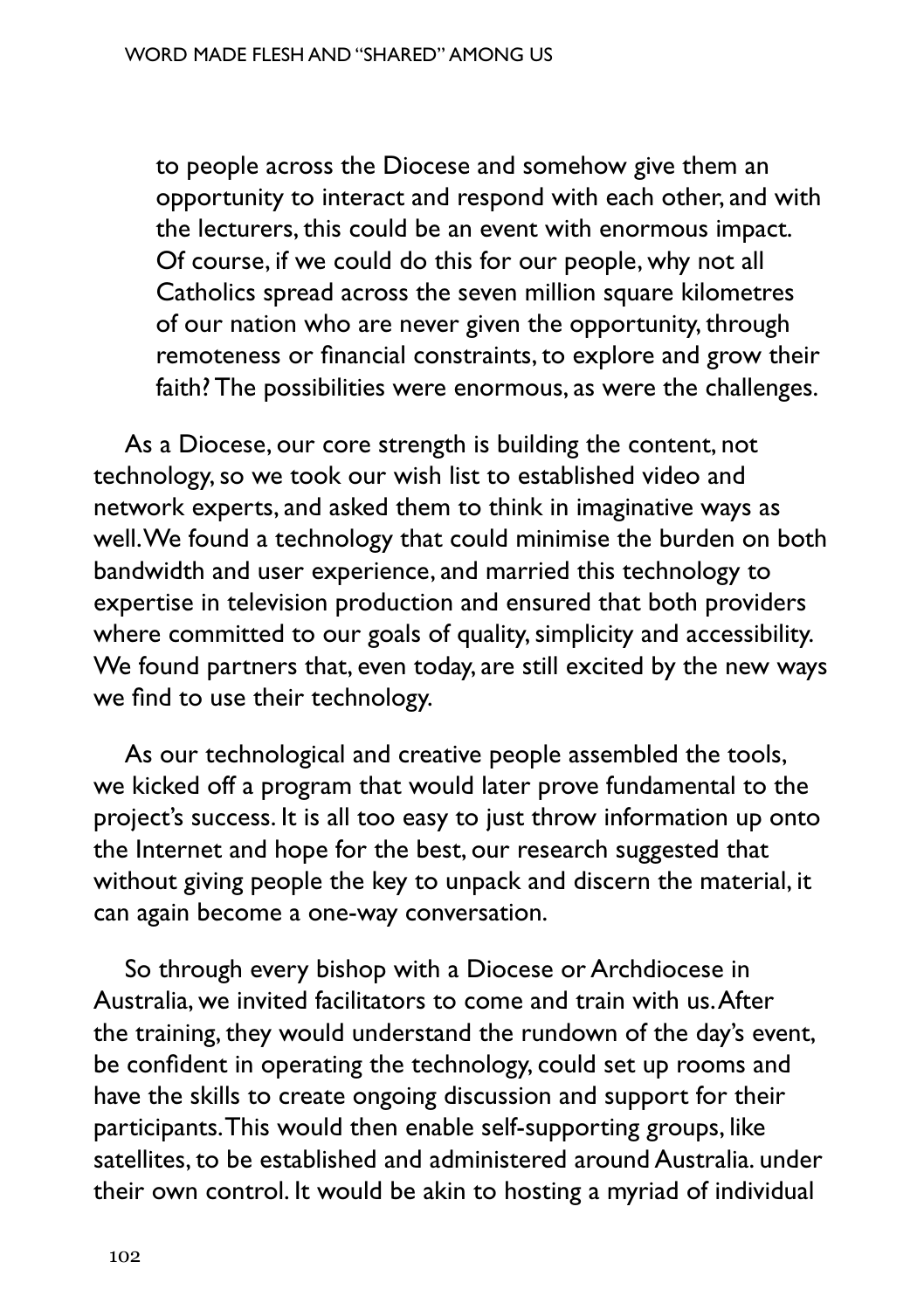Conferences, simultaneously right across the country.

Eighty people trained in our first group. These people went back to their dioceses and trained further people to lead auxiliary groups. By the time the eConference went to air, we had more than 170 official sites registered to participate. Many of these wonderful facilitators are still with us today, four years on.

We hosted our first eConference, *St Paul - the Man and his Mission*, on 30 June 2009. The live program consisted of six lecturebased sessions from renowned Pauline experts Fr. Brendan Byrne sj and Sr. Michele Connolly rsj, interspersed with questions and panel discussions, and, importantly break-out time for facilitated discussion at the local hubs. This was essentially a live event, but an important addition allowed immediate archiving of each session so those in different time zones could adjust their participation accordingly.

As the opening prayer went live, a rush of calls came in from the more than 1,700 participants eager to congratulate us and to ask our expert speakers questions about St Paul. The feedback was overwhelming and emotional.

As more than 4,000 groups logged in for the day (many of those groups represented more than 50 people), we found we were joined by those in other countries including New Zealand, The Philippines, Samoa, Japan and Vietnam; Canada and the United States of America; Guatemala, Peru and Brazil; Malta, Italy, Greece, Belgium and Spain; Ireland and South Africa.

Estimates would be that around 20,000 people participated live. In an online survey that was sent out to around 5,000 known participants: 96 per cent stated that they would overwhelmingly participate in another eConference and 95 per cent stated they would strongly encourage others to join.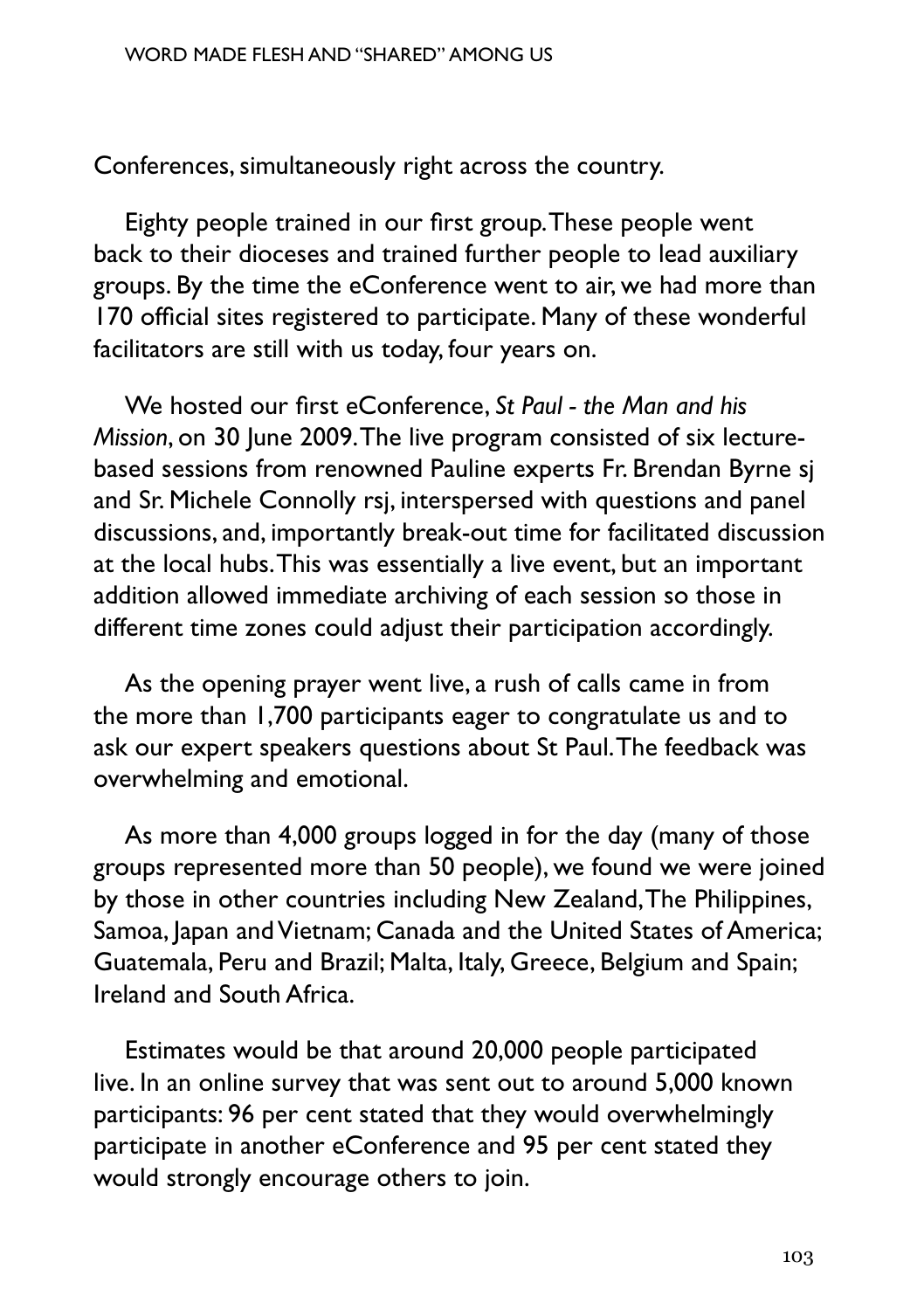The success of the day came down to some very key elements:

- **• A clear message for the audience:** We knew we would be reaching a broad audience, many who had never explored their faith since school. With this in mind, content needed to be relevant to all people with a balance between academic and grassroots.
- **• Short, concise presentations:** We limited the sessions to 20 minute segments to allow for short online attention spans.
- **• Discussion time:** When people want to gather, they also need and want to be able to talk and articulate their ideas. After every short presentation, we scheduled break-out time for facilitators to encourage round-table discussion.
- **• Easy technology:** The only requirements for participation were a computer or laptop and access to the Internet, and perhaps speakers and a data projector if you're hosting a gathering. The website housed diagnostic information that allowed people to work through any online difficulties and we provided a contact phone number to resolve any issues.
- **Ownership:** By training and encouraging facilitators, and thus building up groups across a network, people took ownership of the local event they hosted in their own dioceses, agencies, schools or parishes. This has provided us with a strong foundation to launch further projects.
- **• Active support and encouragement:** We personally contacted everyone who registered officially or who expressed interest. We then encouraged them to test their equipment through the website, explore study questions and generally to feel confident and supported in what they would be embarking on.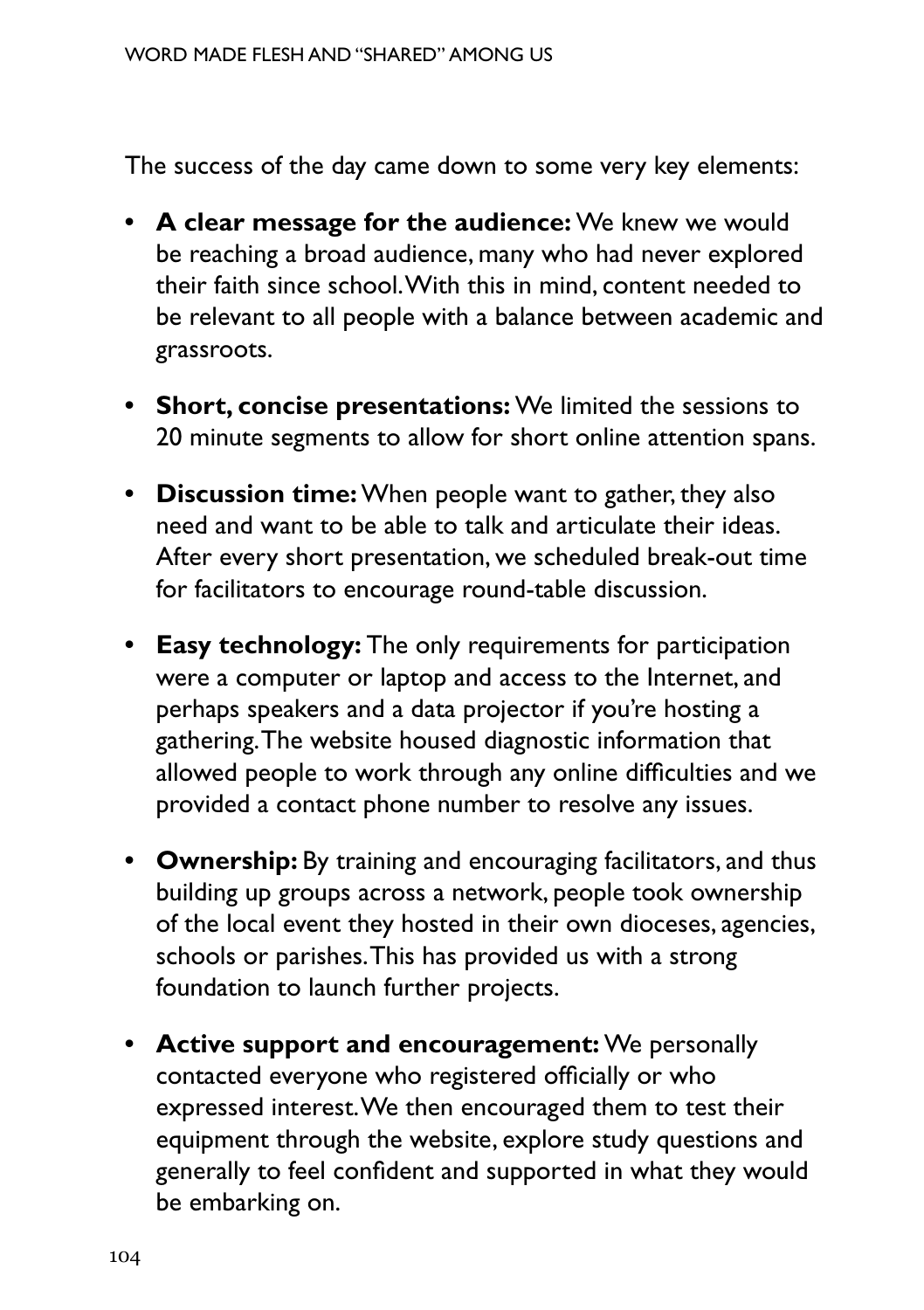With these lessons, and spurred on by the feedback and intense interest for another event, we hosted our second eConference in November 2009. The continued success now sees us about to host the 8th eConference, this time on St. Mark's Gospel, with another planned for later in the year on St. John.

This is a good news story – one of dreaming big and without having any doubt in what can happen when you combine good communication with the clarity and depth of the simple message of the Word that underpins our lives. It is also a story of hard work by a dedicated yet very small, number of people.

As Catholics, we have exceptionally strong networks for communications. Building on these avenues, we persevered, we maintained contact and provided support for those who became part of the eConference network and this was definitely rewarded.

These eConferences started as a gift. We asked people to unwrap and explore it. And, with great joy they took ownership and shared.

For us, this all started with St Paul; he stepped outside his comfort zone and took the Word of God to all peoples.

I encourage you to do the same.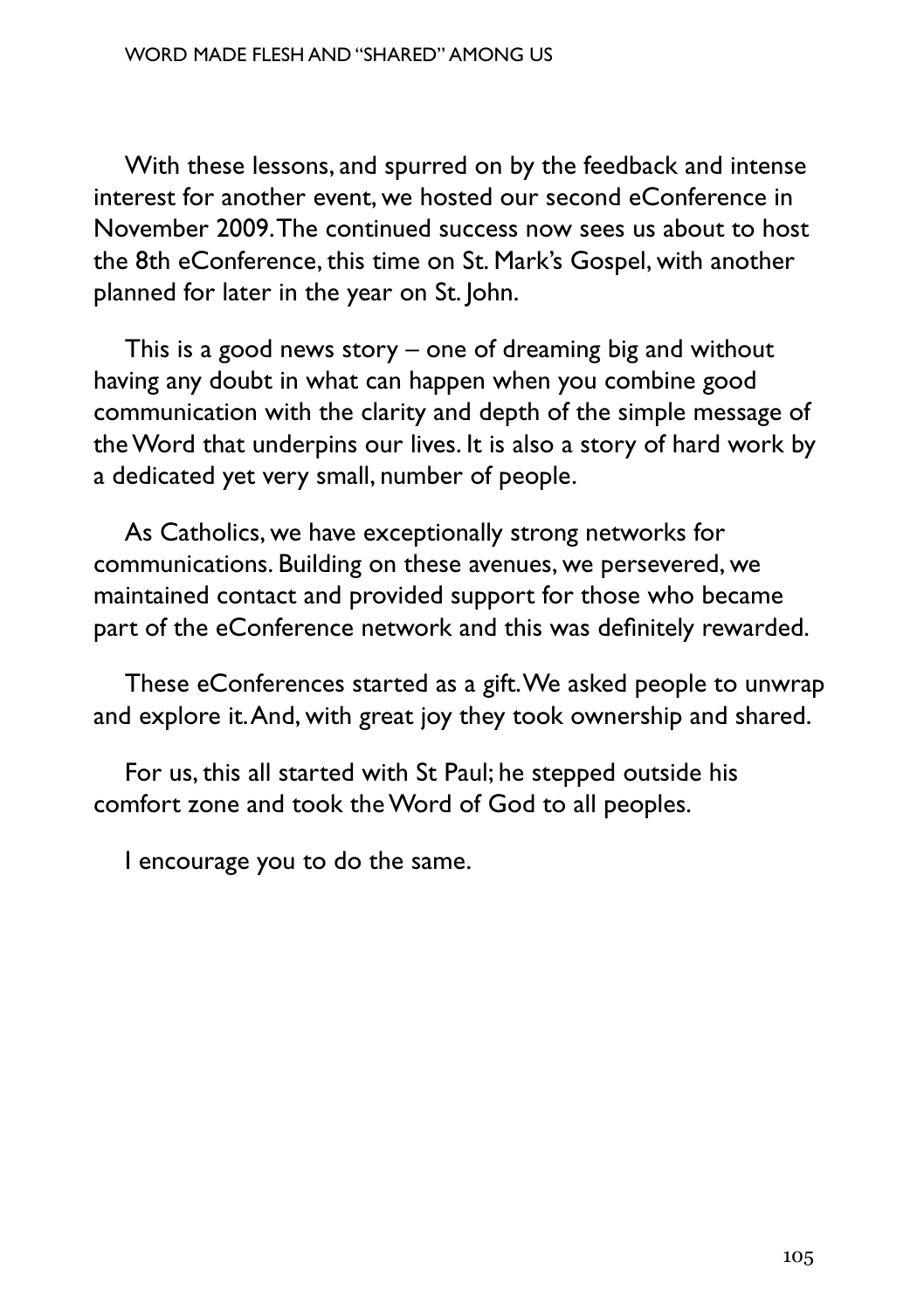## Conclave 2.0

*By Robyn Fahy*

**Robyn Fahy** is the Managing Director of RMF Consultancy, and a member of the PR Advisory Group of the Catholic Women's League of Victoria and Wagga Wagga.

#### [www.cwlvicww.org](http://www.cwlvicww.org)

As the world's secular media voraciously devoured every conceivable detail of the recent Conclave, the Catholic faithful were able to engage in a dynamic worldwide dialogue via Twitter, Facebook, Orkut, Viber and so on. For those of us involved in #SmokeWatch, we no longer had to rely on the coverage provided by the mainstream media, with its sometimes biased slant, but had immediate access to well-informed Catholic commentators via social media. It was inspiring to be part of, and to witness some of the creative, and unifying, uses of social media and online applications such as 'Adopt a Cardinal' and the 'Pope Alarm'.

A 'new dialogue' between the secular media and the Catholic faithful seemingly emerged during this period, with many Catholics offering timely factual corrections as well as invaluable insights into the unfolding events and the teachings of the Church, not only via social media but also traditional media platforms. The witty, yet incisive, commentary provided by @ConclaveChimney—purportedly tweeting 'live' from the roof of the Sistine Chapel—rapidly led to a large following and even a mention in the *Huffington Post*! Locally, Catholic Voices Australia, modelled on its very successful British counterpart, was welcomed by the secular media as it provided them with ready access to well-informed, practising young Catholics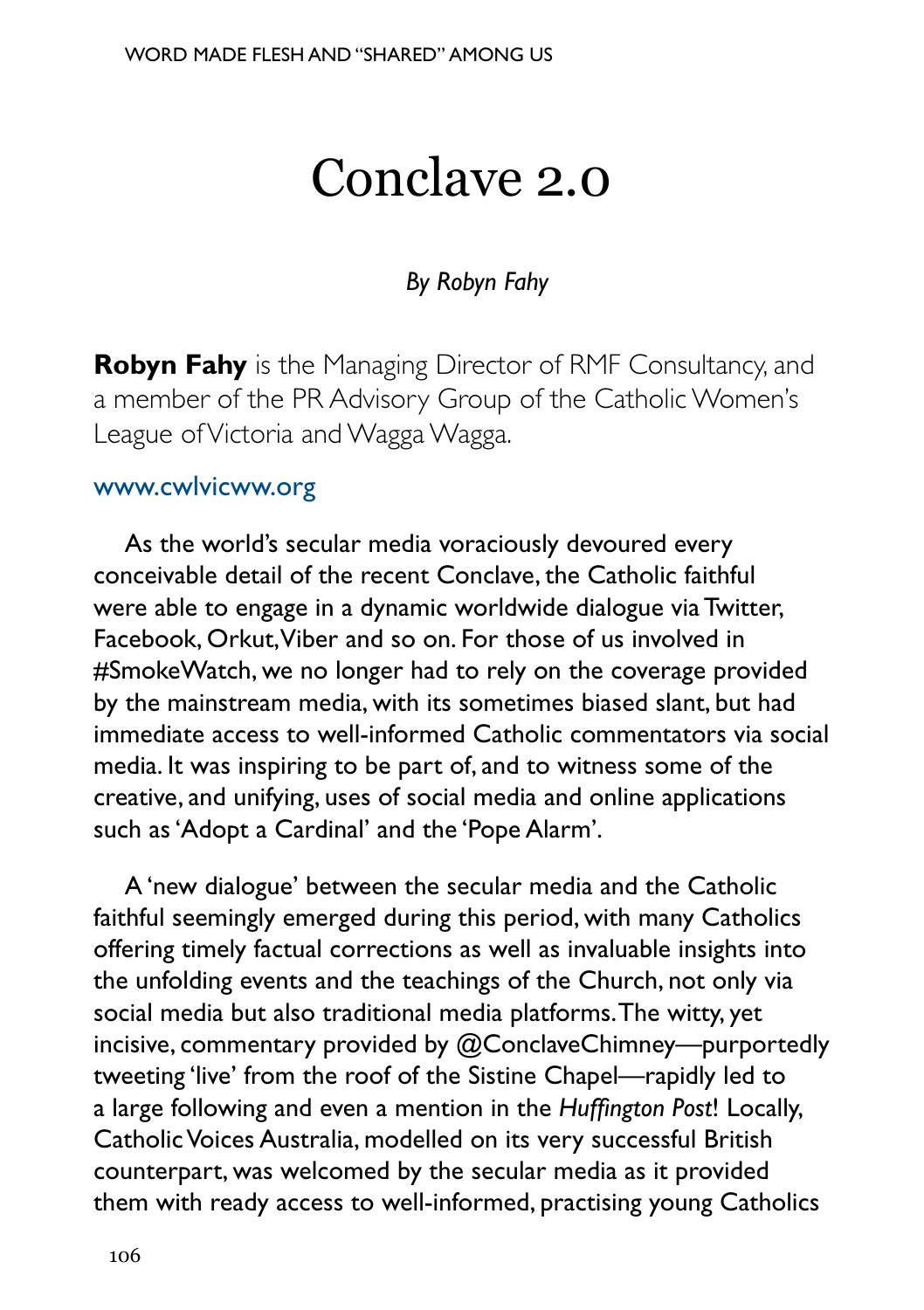who represented the Church truthfully and passionately during this historic event.

The *'Habemus Papam'* announcement broke Twitter's record of tweets per minute about a particular subject. In the hours following the election of Pope Francis, eight of the top ten subjects 'trending' worldwide on Twitter were related in some way to the Catholic Church. So much for the Church being out of date and irrelevant!

The Conclave proved to be a wonderful opportunity for members of the Catholic Women's League of Victoria and Wagga Wagga to use social media to engage in the work of the New Evangelisation—to speak of Jesus Christ and of the joy of living in Him.

Each night during the Conclave, I handed over the League's #SmokeWatch duties to Fiona Basile who was in New York as our Youth Observer to the United Nation's 57th Session of the Commission on the Status of Women. When the first plume of white smoke wafted from the chimney of the Sistine Chapel, Fiona was attending a side session with the Holy See's delegation to the UN. Catholics from all parts of the world huddled together around laptops in various parts of the UN, watching and waiting. In a series of powerful images shared via social media, Fiona captured their anticipation and subsequent joy when Pope Francis emerged onto the balcony over the entrance to St Peter's Basilica more than an hour after the first puff of white smoke. In that brief period, strangers had become friends and their evident joy as Christians had been witnessed by countless thousands.

CWL Victoria and Wagga Wagga's foray into social media began a few years ago. It is a wonderful case study on what can be achieved with minimal resources. The key to our success has been a welldeveloped social media strategy and the involvement of highly skilled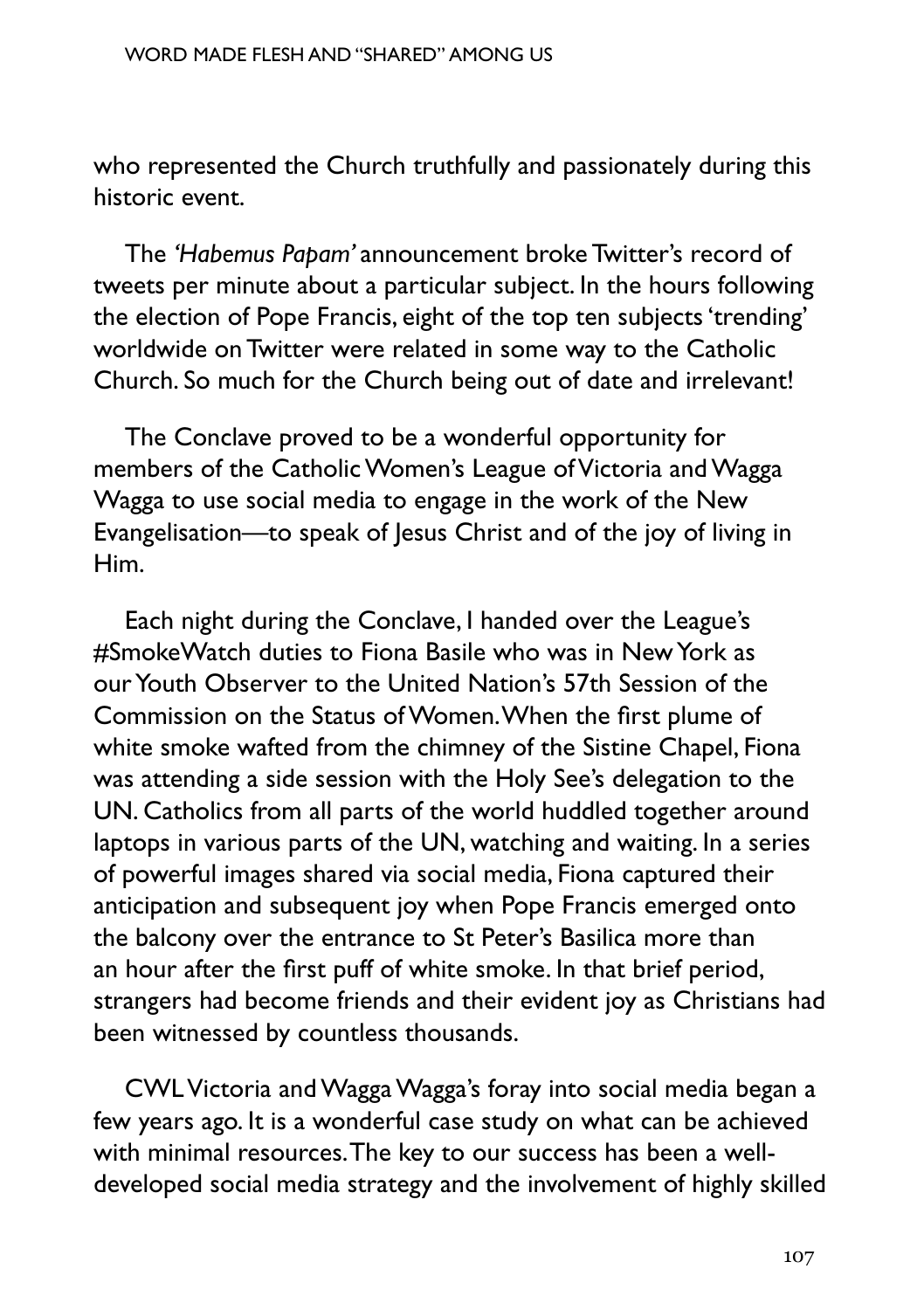experts. In response to Pope Emeritus Benedict XVI's invitation to '…join the network of relationships which the digital era has made possible…', the Catholic Women's League, both nationally and locally in Victoria and Wagga Wagga, established several social media platforms. We now have a social network of more than 23 million, where we actively engage with our followers and their friends to build a culture of life and love. Our social media efforts are firmly anchored in the New Evangelisation, and this has informed both the nature of our content and our visual style.

Believing in the redemptive power of beauty and given the increasing pictorial focus of social media, our visual style has also been strongly influenced by Blessed John Paul II's *Letter to Artists* where he said:

*"In order to communicate the message entrusted to her by Christ, the Church needs art. Art must make perceptible, and as far as possible attractive, the world of the spirit, of the invisible, of God. It must therefore translate into meaningful terms that which is in itself ineffable" (*Pope John Paul II, [Letter to Artists](http://www.vatican.va/holy_father/john_paul_ii/letters/documents/hf_jp-ii_let_23041999_artists_en.html),1999).

So, those who follow the Catholic Women's League of Victoria and Wagga Wagga on social media get a 'daily dose' of faith, hope, love and beauty!

If the Church is to *'run so as to win the race'* (1 *Cor* 9:24), we need to actively embrace social media and new ways of communicating our timeless message. Do not be frightened to engage in the digital continent and 'start a conversation' with people whom you may not otherwise reach. It is well worth the time and effort!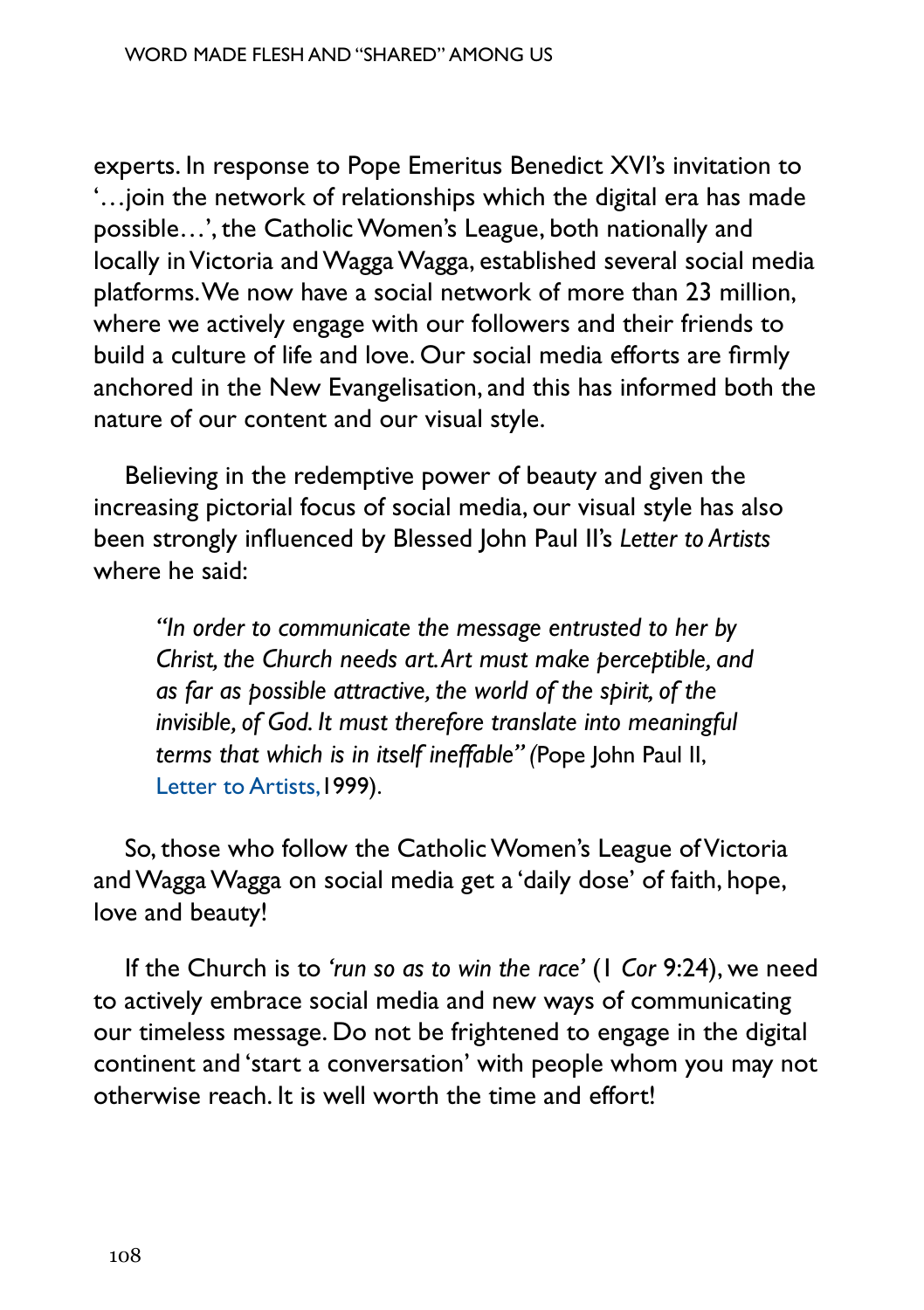### To Faithful Ends

#### *By Anita Parker*

**Anita Parker** is the Director of Youth Ministry in the Archdiocese of Perth. An adopter of social media to expand her ministry with young people, Anita strongly believes in only using new technology to the point where it allows us to meet face to face with God, and others.

The New Evangelisation is a call for the Church to re-propose the Faith and God to those who have drifted away or have never heard the Gospel message using new methods, new enthusiasm and new expressions.

Social media has so many new possibilities every day. I really enjoy hearing about new initiatives, watching new ideas grow into realities to essentially spread the Gospel message in the digital continent. When passionate people jump online and commit to making something work, so many people begin to "like" or "follow" their ministry. We can see that this method works for good causes and for bad causes too. I have seen Atheist and anti-Church groups spring up on social networking platforms and that concerns me. I do wonder at times about how strong our Church presence really is in this forum. For every pro-Church meme I see appear, I see many more anti-Church memes appear.

We cannot leave it to a few people to start getting the Church voice out into this digital continent. Indeed, all of us who work in a Church setting, need to look at ways we can personally help spread the Good News. Simply "sharing", "liking" or "retweeting" inspiring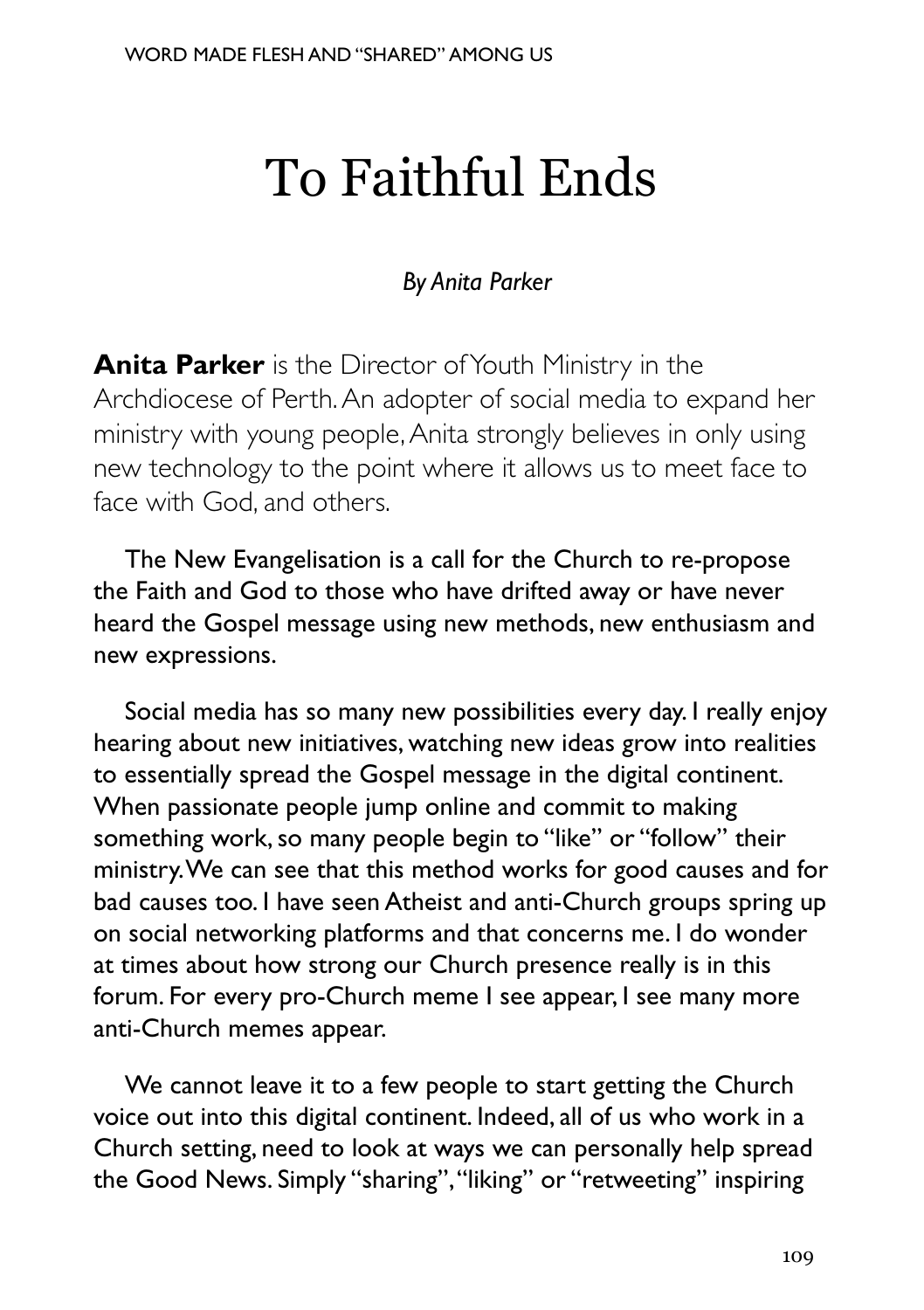Church messages, events, articles, podcasts, videos and so on can be a powerful way to spread our message.

I am constantly surprised by people who are not Catholic or Christian who write to thank me for providing their Facebook newsfeed or Twitter stream with positive messages – generally Church news. We never know who needs to hear or see a Gospel message each day.

Fr. Dave Dwyer csp, Director of *Busted Halo*, presented at a leadership forum for the National Catholic Young Adult Ministry Association in the United States of America, in November 2012 on *'Young Adults and the New Evangelization'.* His opening question which carried as a theme throughout the two-day presentation was *'Why does Coke advertise?'*

The 2010 *Wall Street Journal* statistics Fr. Dwyer referenced in his presentation showed that *Coke* holds a majority of its market share for soft drink sales, yet continues to spend three times more than its closest competitor *Pepsi* on marketing. Why?

Think about past *Coke* advertising campaigns: What do polar bears and songs from the past have to do with telling us that *Coke* tastes great? Absolutely nothing! When there's a group of happy people on the beach, or sitting in a movie theatre, drinking *Coke* these images tell you nothing about how it tastes, it gets you to connect with a company who you relate with and who connects with your everyday life and happy times.

In today's field of social networking our question is not necessarily about the budget we have for advertising, but how much effort we place on re-proposing the Catholic faith in these fields?

The Church does connect with our everyday life, there are daily Scriptures that speak to all of us in our different situations. Our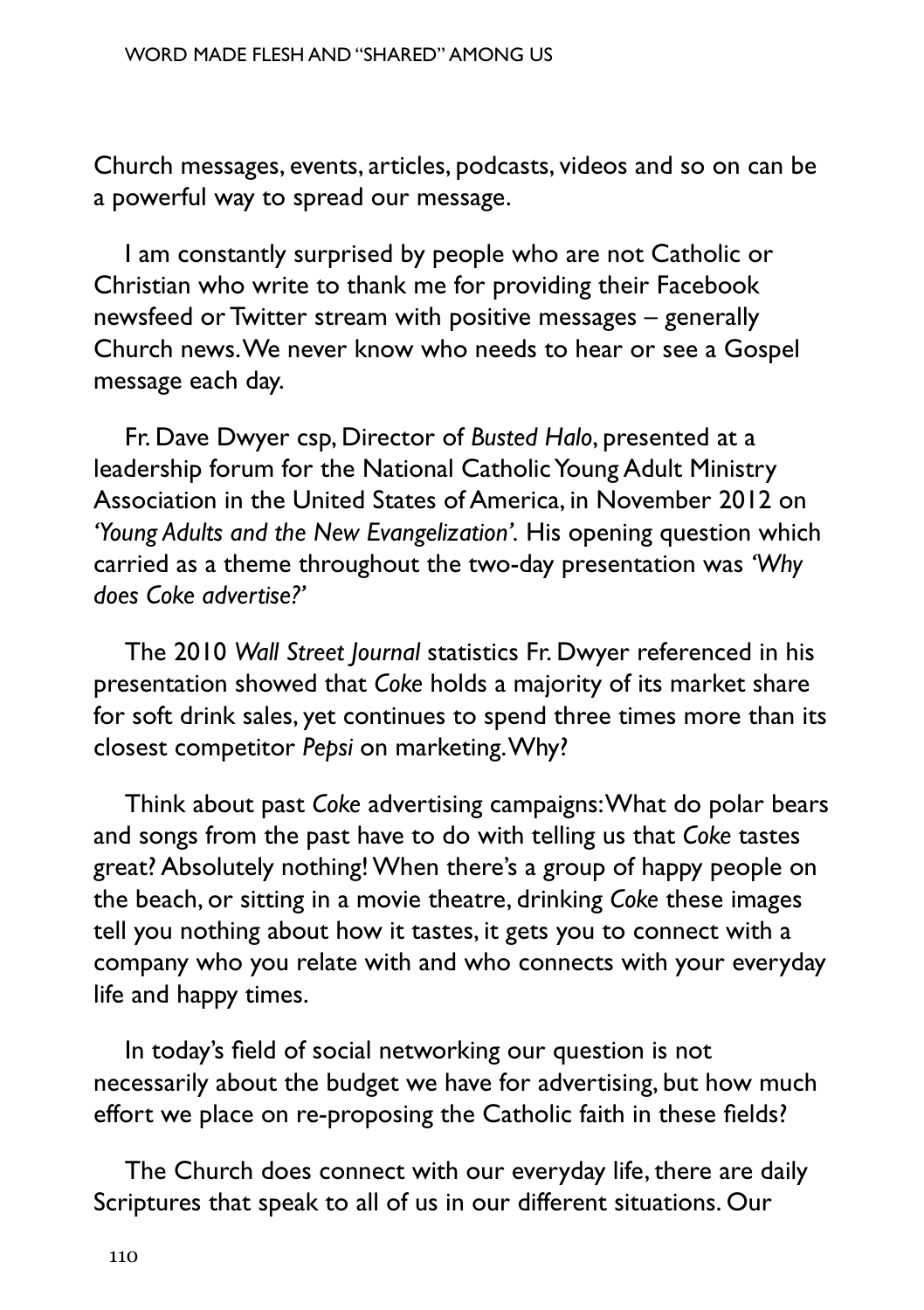faith life is a source of joy for us and something we can share with others. The generations who are not connecting with the Church are the key target groups for the New Evangelisation. They need the faith re-proposed through new methods, new enthusiasm and new expressions.

The Catholic Church can be loosely paralleled to the marketshare of *Coke* in that it is the largest Christian Church. *Coke* continues to pump a large volume of effort into advertising. There are many choices out there today and the company cannot simply assume that the teenagers of today will choose *Coke* over *Pepsi*.

So, Catholics, and particularly as Catholics who work for the Church, we all have a vocation to help spread the Gospel message. If we spend some time assessing how we use social media to share the faith, we can potentially share the faith across generations, and especially with the younger generation who are still learning about their faith.

Having said that, we need to remember a balance in our lives and that we should not completely bombard people with exclusively Catholic news.

We need to remember at the core of social networking is using this as a tool to connect with people, so that their ultimate goal is to actually disconnect from technology to connect with God. This could include inviting people to a local Church for Mass, a prayer night, a youth rally or a retreat. Places where we actually turn off our social media and spend time with God.

Our chaplain in the Youth Office said he had overheard us in the office one day debating "Which is the best smart phone to have?" He said we need to remember that the best phone is not a Samsung, Blackberry or an iPhone, but the best phone available is prayer.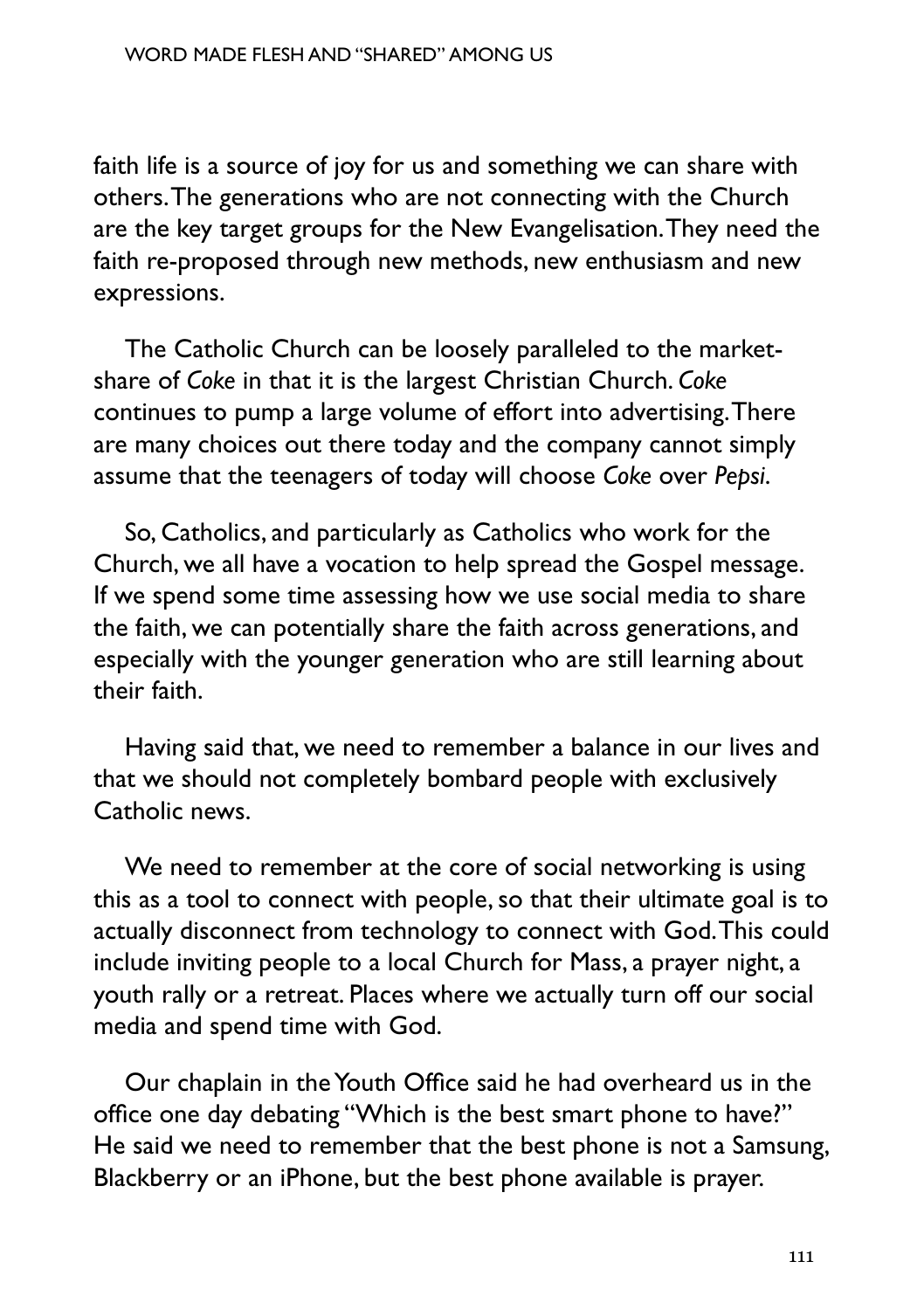Prayer is the ULTIMATE connection we seek in our lives. So we need to remember that social media is only a tool and our end point is to connect people with God.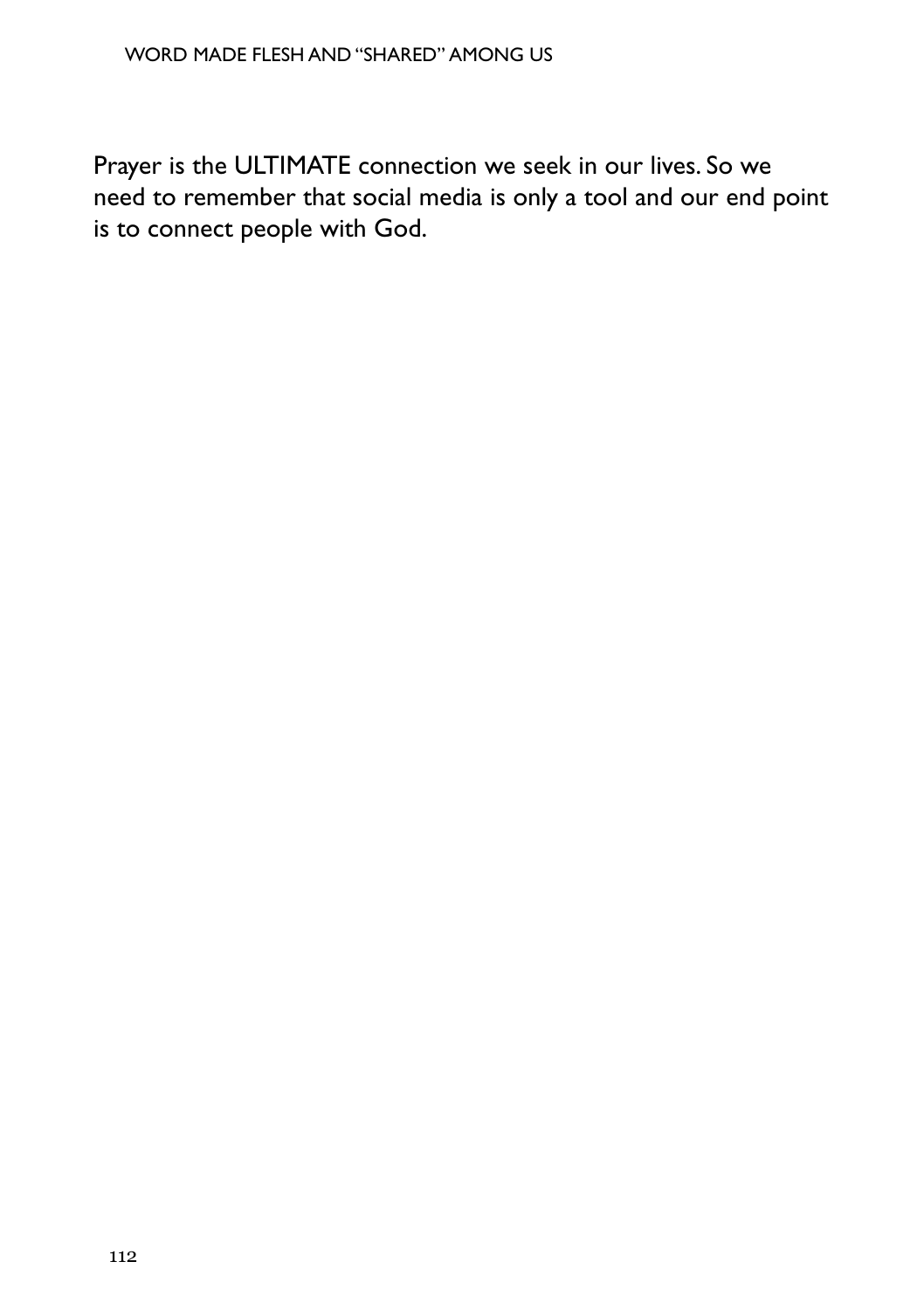### Be an Aussie Catholic Celebrity

#### *By Emilie M. Ng*

**Emilie M. Ng** works in Brisbane as a Journalist for their Archdiocesan newspaper, *The Catholic Leader,* and also as a Cross-Platform Communications Strategist for Integrated Marketing and Communications (IMC) Agency, Virtual Shout. She was the producer and co-host for relationship podcast *Love Talks Back* and blogs on *You Should Gnaw Better* and *Being Frank*.

#### [youshouldgnawbetter.wordpress.com](http://youshouldgnawbetter.wordpress.com/) [www.beingfrank.co.nz](http://www.beingfrank.co.nz)

As an Australian media professional, I have to admit that we Aussies are a little slow on the uptake of social media. As a young, Australian Catholic, it is even more obvious that Australian Catholics are not clearly present online, at least, not like the Americans. Perhaps our genuine laidback nature has kept us from really embracing all that social networking can do to help us evangelise, because for the most part, it is the Americans who are leading the way.

I follow many American Catholics on Twitter and I see them as holy celebrities. There is Fr. Robert Barron, Jennifer Fulwiler, Brandon Vogt, Thomas Peters, Matthew Warner, Jeff Geerling, Fr. Pontifex, Dan and Angela Sealana, Jason Evert, Matt Maher, Audrey Assad, Sr. Helena Burns and so many more.

There is an interesting observation that Australians know the names of more American Presidents than they do Australian Prime Ministers. The same observation applies to my knowledge of social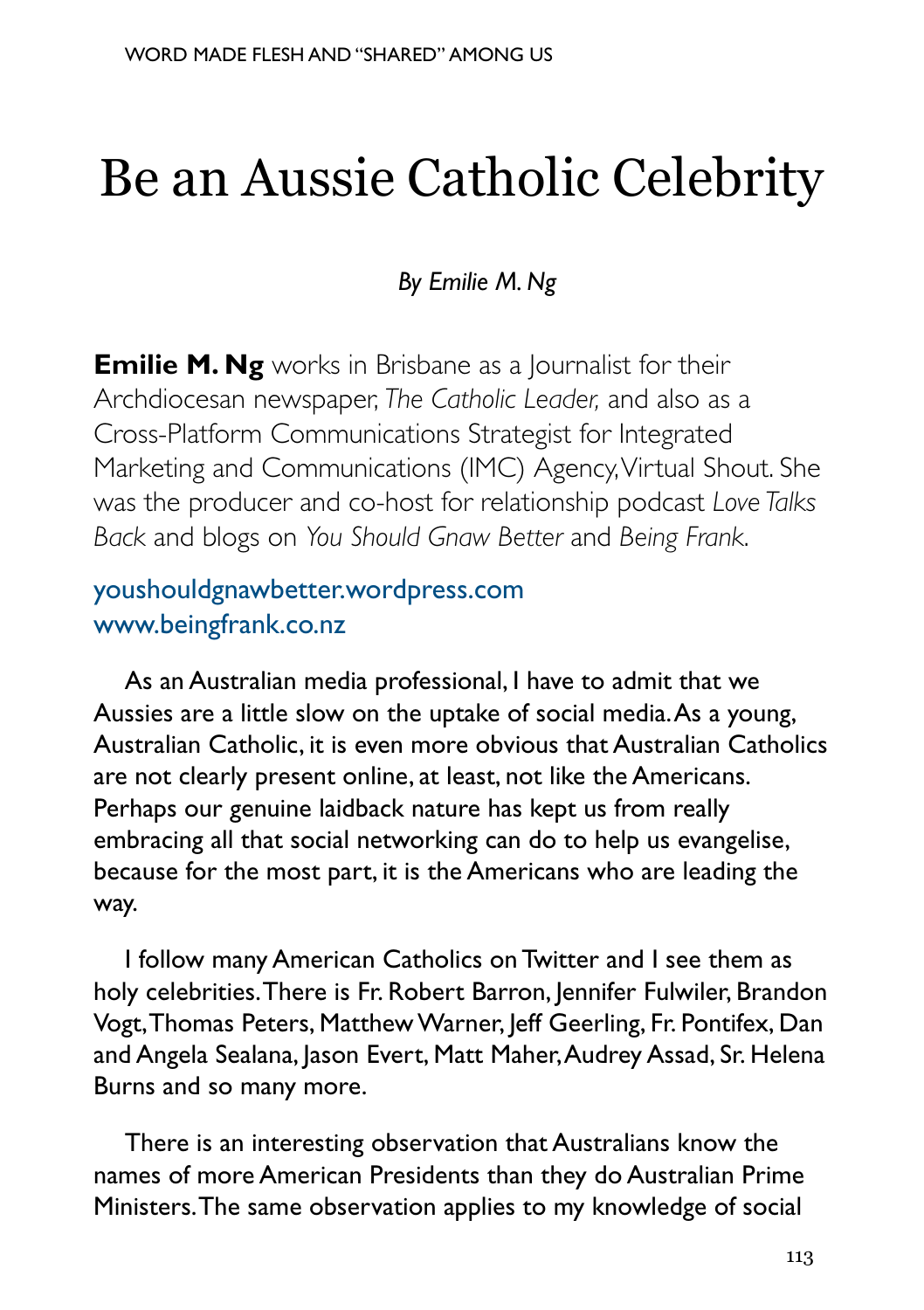media evangelists – I know more American ones than Australian ones. Not only do I know them, but I have conversations with them about the Catholic faith and how to live my faith in an increasingly secular environment online and offline.

While these tweeting lay and religious American Catholic folk have provided me with the formation, encouragement and inspiration I need to speak boldly about the Catholic faith, they cannot help me be a better Catholic in Australia. They just cannot speak into the situations and circumstances I experience in the Catholic Church in Australia because they do not live here.

So, I think that there is a definite gap that needs to be addressed: we need more Australian Catholic celebrities.

There are two media terms that I will use to clarify what I mean by 'Australian Catholic celebrities'. Firstly, there is platform, and secondly, digital footprint.

Let's talk about your platform. A platform is what makes your message louder and clearer than any other voice. It is your connections, contacts and followers; and the way you create dialogue with them, remembering that dialogue is the most essential part of social media especially for . The online world is loud and crowded with many voices, and unfortunately, the dominant voice is not Catholic.

Let me share my own experiences here. I work as a reporter for the Brisbane Archdiocesan newspaper, *The Catholic Leader*, and I am a communications assistant for an integrated marketing and communications company, Virtual Shout. On the side, I write for my own personal blog, *You Should Gnaw Better*, and an NZ-based blog, *Being Frank*.

These works, while good, cannot stand alone. In order for the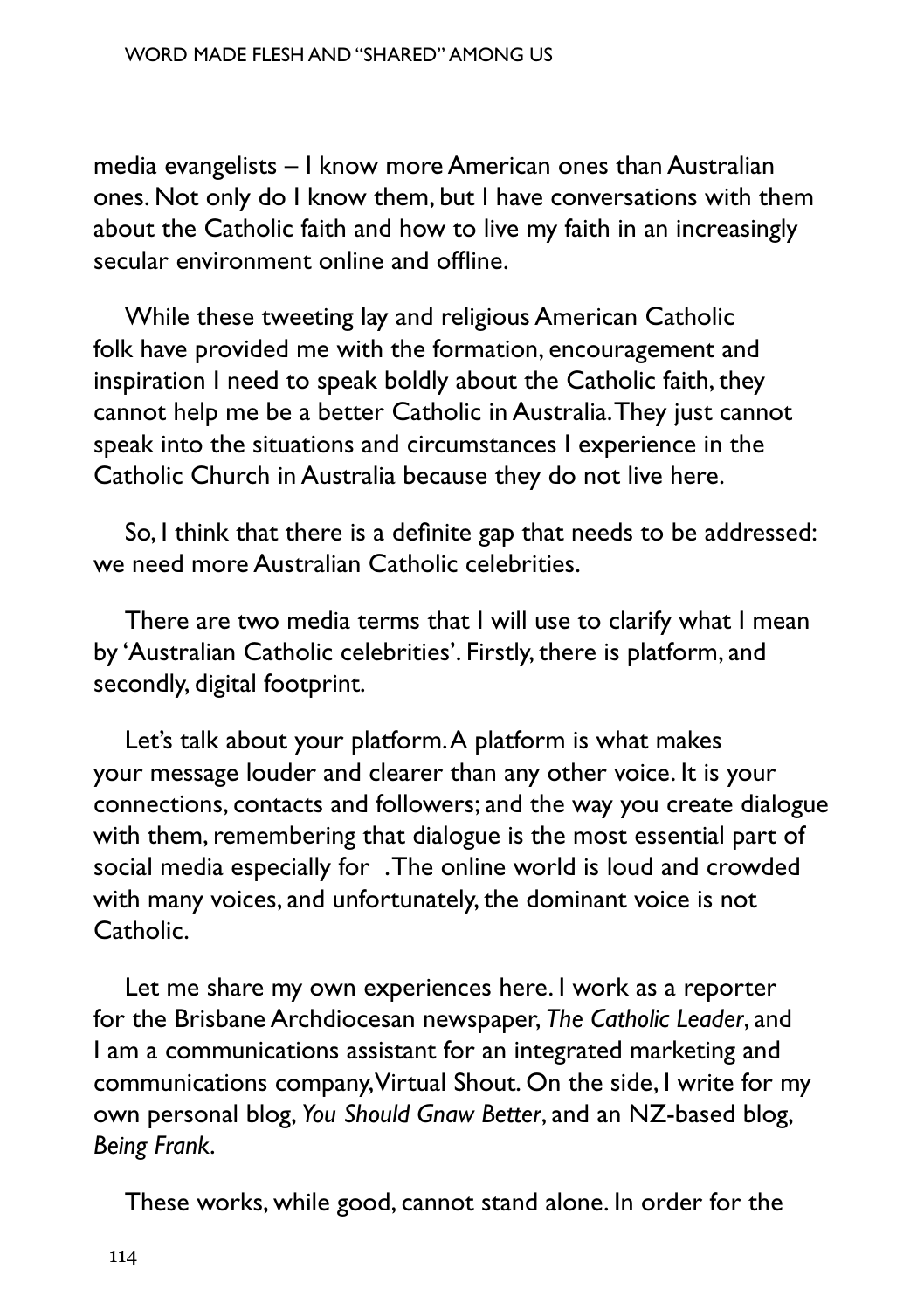messages in my writing to be noticed, I need to work hard at building rapport and a connection with the people who will read my message. I recently registered the domain name emiliemng.com, I am increasing the number of people I follow and dialogue with on Twitter, and I am posting more regularly on my Facebook profile page.

While I build my platform, I am also working on my digital footprint. A digital footprint is the size of a person's online presence, and the culmination of all that a person publishes online. It is your product, which is supported by your platform.

There is no denying that the online and offline spaces are connected these days. The internet is an integrated part of modern men and women's lives. Since the dominant voice online is not a Catholic one, the outcomes of much dialogue feeds into the way society is ordered politically, socially, culturally and economically.

We see it in Australia today where we must fight for the rights of the human person to stop our government introducing laws that allow abortion, euthanasia or embryonic stem cell research.

Taking the threat to life as an example, we must do all we can to be a voice for life and for human dignity, using the talents God has blessed us with. We must use the technological means now available to create online videos that show the beauty of old age, write blogs with powerful testimonies of women who choose not to have an abortion or record podcasts that speak with experts on the consequences of contraception.

Are you ready to be an Australian Catholic celebrity?

In my experience of trying to be an Australian Catholic celebrity, I have noticed that it takes perseverance and that I need a lot of support from other Catholics; this is one of the reasons why I want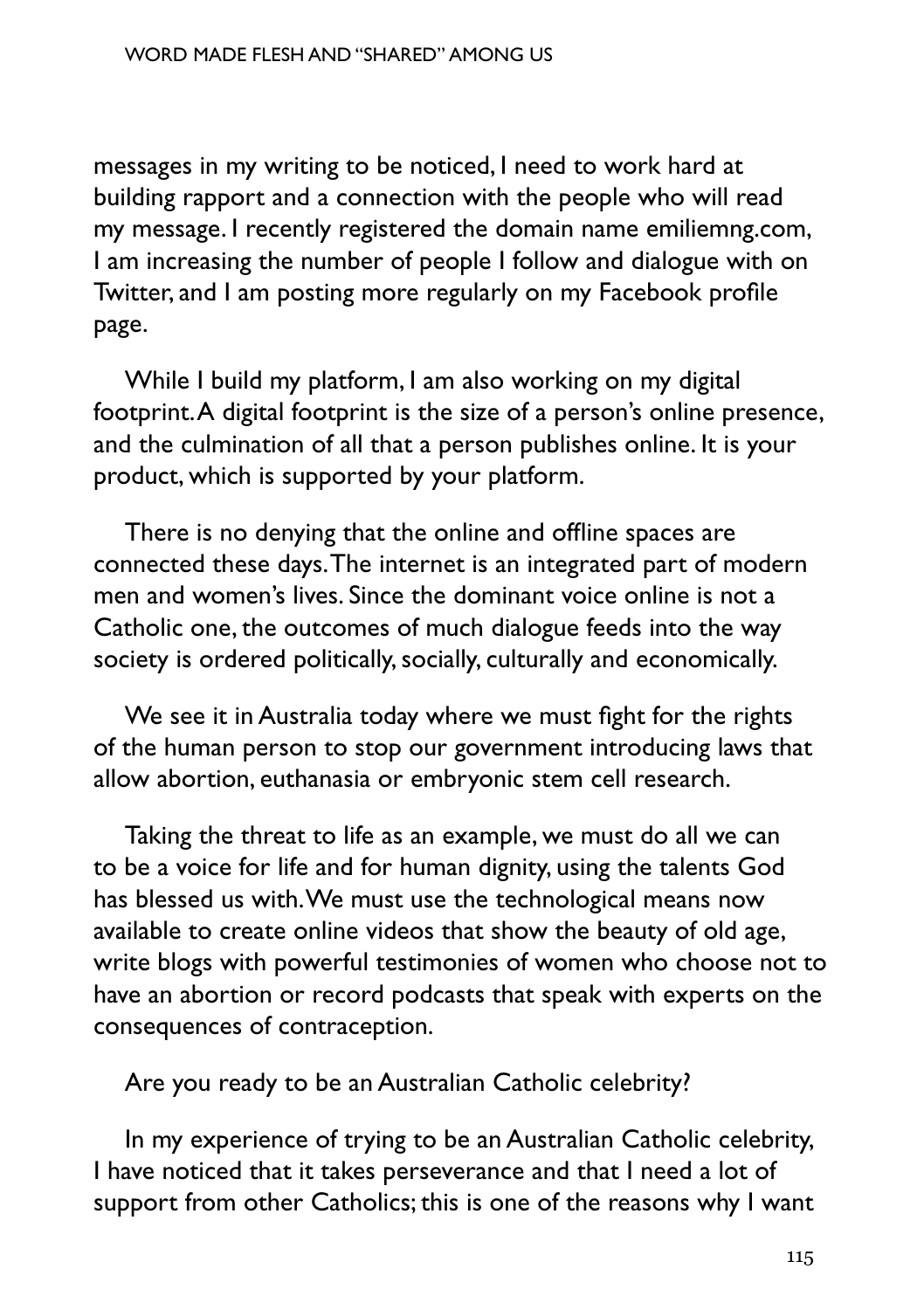to encourage more Aussie Catholics to be present online. This means, you have to persevere with writing your blogs, even if nobody is commenting on them. You need to get to conferences, meet ups or other events where you network - and if you hear of a Catholic event, even better!

Being a celebrity is difficult; while you may not have hounding paparazzi, you will have hounding atheists, relativists and plenty of spiritual battles to fight.

My hope for the future is that more Australian Catholics will be inspired to proclaim Christ's message online so that we can work together to better share the Good News in the digital era.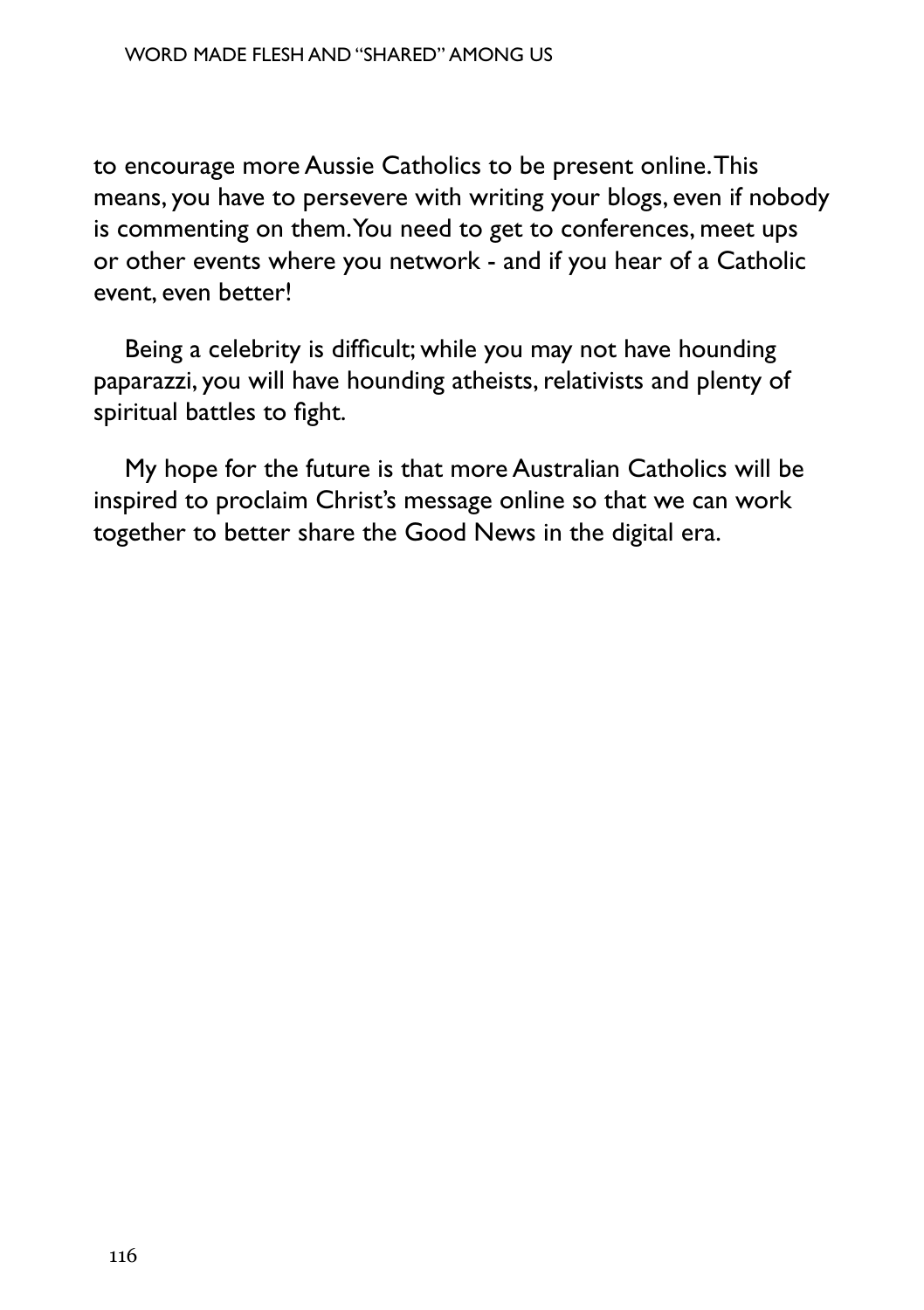### Xt3 – The Message of Christ in the Third Millennium

#### *By Mary Elias*

**Mary Elias** works for Catholic Communications in the Archdiocese of Sydney, and is the Content Manager for the youth website Xt3.com. Mary and her team help train youth leaders, parish staff and clergy in the use of social media. Mary also writes on religious, ethical and social issues on various online publications, and has studied Communications, History and Law at Macquarie University, Sydney.

#### [www.xt3.com](http://www.xt3.com/)

 *"Believers are increasingly aware that, unless the Good News is made known also in the digital world, it may be absent in the experience of many people for whom this existential space is important"* (Pope Benedict XVI, [Message for the 47th](http://www.vatican.va/holy_father/benedict_xvi/messages/communications/documents/hf_ben-xvi_mes_20130124_47th-world-communications-day_en.html)  [World Communications Day,](http://www.vatican.va/holy_father/benedict_xvi/messages/communications/documents/hf_ben-xvi_mes_20130124_47th-world-communications-day_en.html) *Social Networks: portals of truth and faith; new spaces for evangelization,* 2013).

In late 2007, I received a phone call from someone in the Sydney World Youth Day office, asking me if I would like to help manage a social network called Xt3.com for pilgrims planning to attend WYD 2008. At the time I was well up to speed with the benefits of Facebook, YouTube and MySpace for promoting a cause – Twitter had not quite caught on at that stage – and believing that I was signing up to a project that would only require a few hours a week online, I eagerly said yes.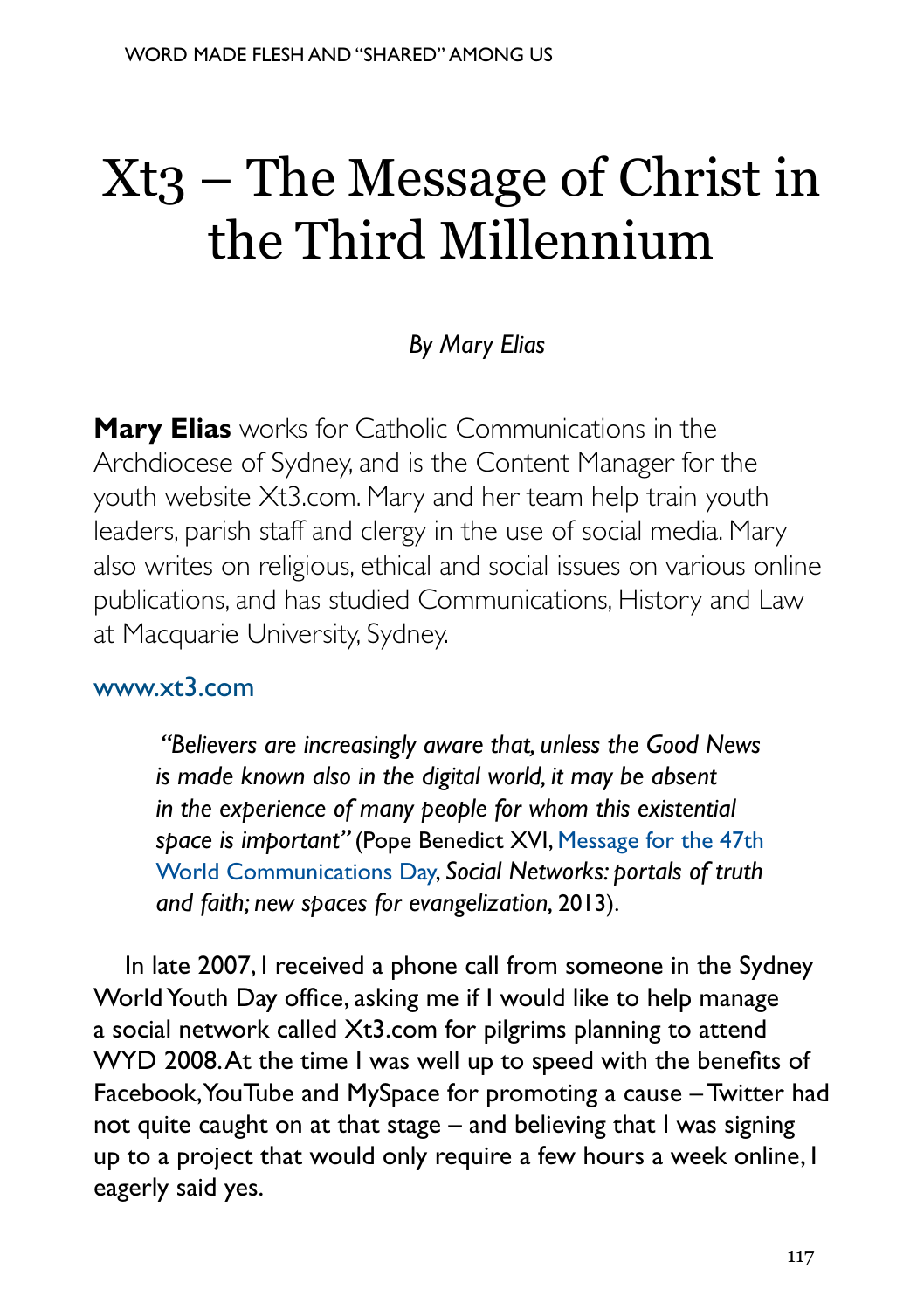It is 2013 and I am still here! Why? Because Xt3.com is breaking ground in this exciting new era of online Catholic communications and I want to be part of it.

Xt3 stands for *'Christ in the Third Millennium'*, inspired by the words of John Paul II during World Youth Day in 1989 in Santiago de Compostela:

*"You young people have in a special way the task of witnessing today to the faith; the commitment to bring the Gospel of Christ - the Way, the Truth and the Life - into the third Christian Millennium, to build a new civilization - a civilization of love, of justice and of peace."*

Sponsored by the Archdiocese of Sydney, Xt3.com was launched as a social network for World Youth Day on 12 June 2008 by Cardinal George Pell. Pilgrims were able to create profiles online, share ideas and resources with Catholics from around the world, and ask questions about the Catholic faith using the popular *'Ask a Priest'* forum, which continues to be one of the most used functions on Xt3.com to date. In this way, Xt3.com played an integral part in connecting pilgrims before, during and after WYD08.

Following the success of WYD in Sydney, we realised that the passion in the hearts of WYD pilgrims burning brightly after the week of Catholic formation, risked becoming simply embers as they returned to their ordinary lives. To keep fuelling this fire of faith, Xt3. com evolved from being a networking tool to a content-driven site providing formative Catholic and secular resources geared towards our target audience of young people. An expansive multimedia library was developed, featuring articles, videos and podcasts to provide pilgrims with a go-to portal for faith formation, no matter where they are in the world. From updates about the Pope and the Vatican, to catechesis talks recorded at local events in Sydney, to the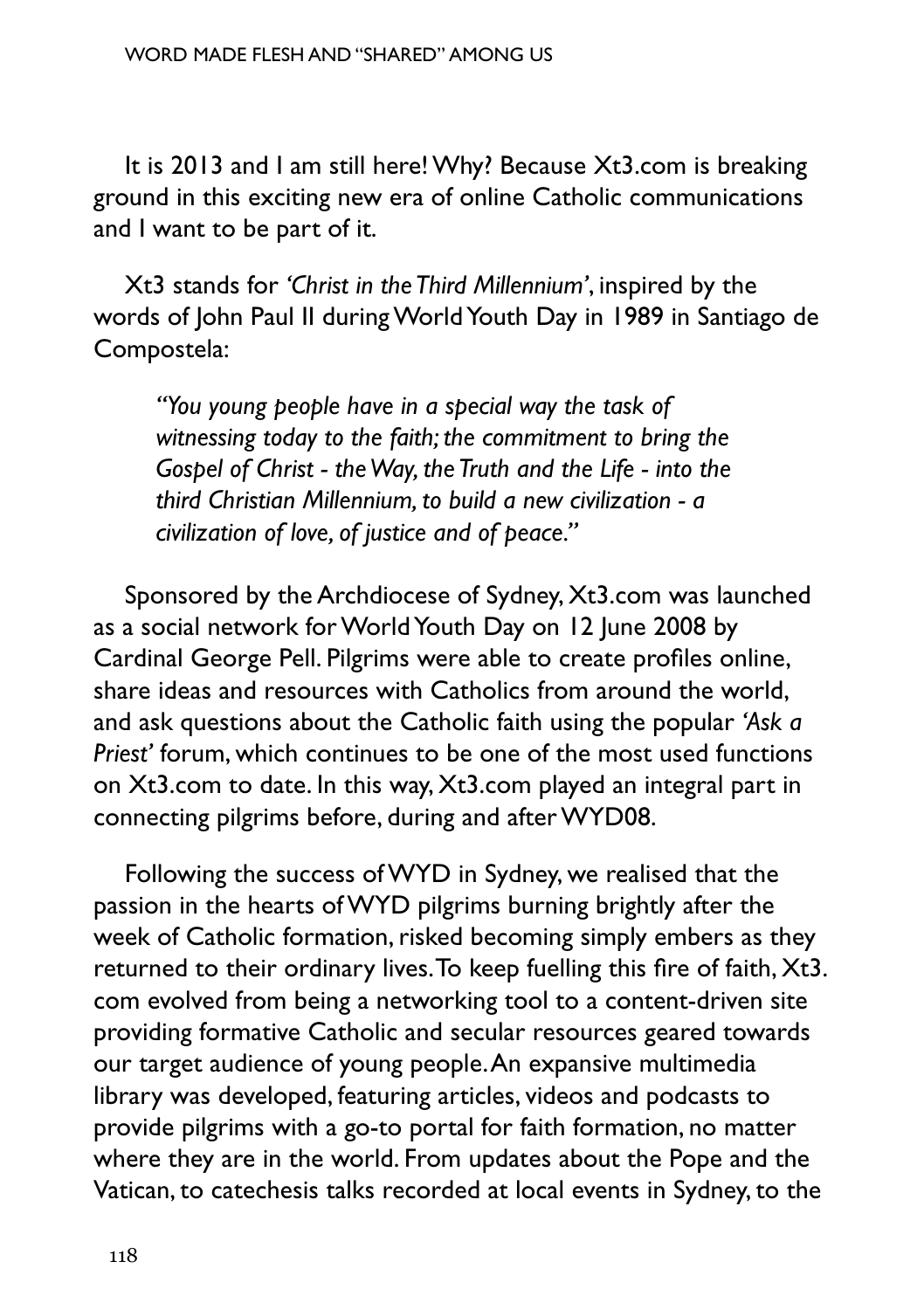latest video craze or meme, the Xt3.com library has a truly global appeal.

Furthermore, by linking the resource library with online interaction on social networks such as Twitter and Facebook, Xt3. com has become a popular resource portal for youth around the world. Users are motivated not only to access the content, but to share it – because the seemingly small act of tweeting an article, or sharing a video on Facebook, is truly the act of a missionary in our digital world. To paraphrase Pope Benedict XVI in his 2013 Message for World Communications Day, *"if your friends are not hearing about the Catholic faith through their social networks, where else are they going to hear it?"*

As the demand for online Catholic content expanded, so too did the demand for live content. Over the past few years the Church in Australia and around the world has been blessed with historic events such as the Canonisation of Mary MacKillop, the Beatification of John Paul II, World Youth Day 2011 in Madrid, and recently the 'Habemus Papam' and Inauguration of Pope Francis. And through impressive advances in technology, audiences around the world were able to witness these events via live webcasts on Xt3.com. The introduction of Xt3.com's webcasting facility has been fundamental to our mission to connect the global Church online – and what an honour it has been to play a role in bringing these incredible moments to the living rooms, laptops, smartphones and tablets of Catholics everywhere!

With the huge growth in smartphone use over the past four years, we also realised that the valuable resources on Xt3.com could no longer be confined to online use. Thus the next phase of development began – and Xt3.com's popular Lent and Advent Calendars for iPhone, iPad and Android devices were launched.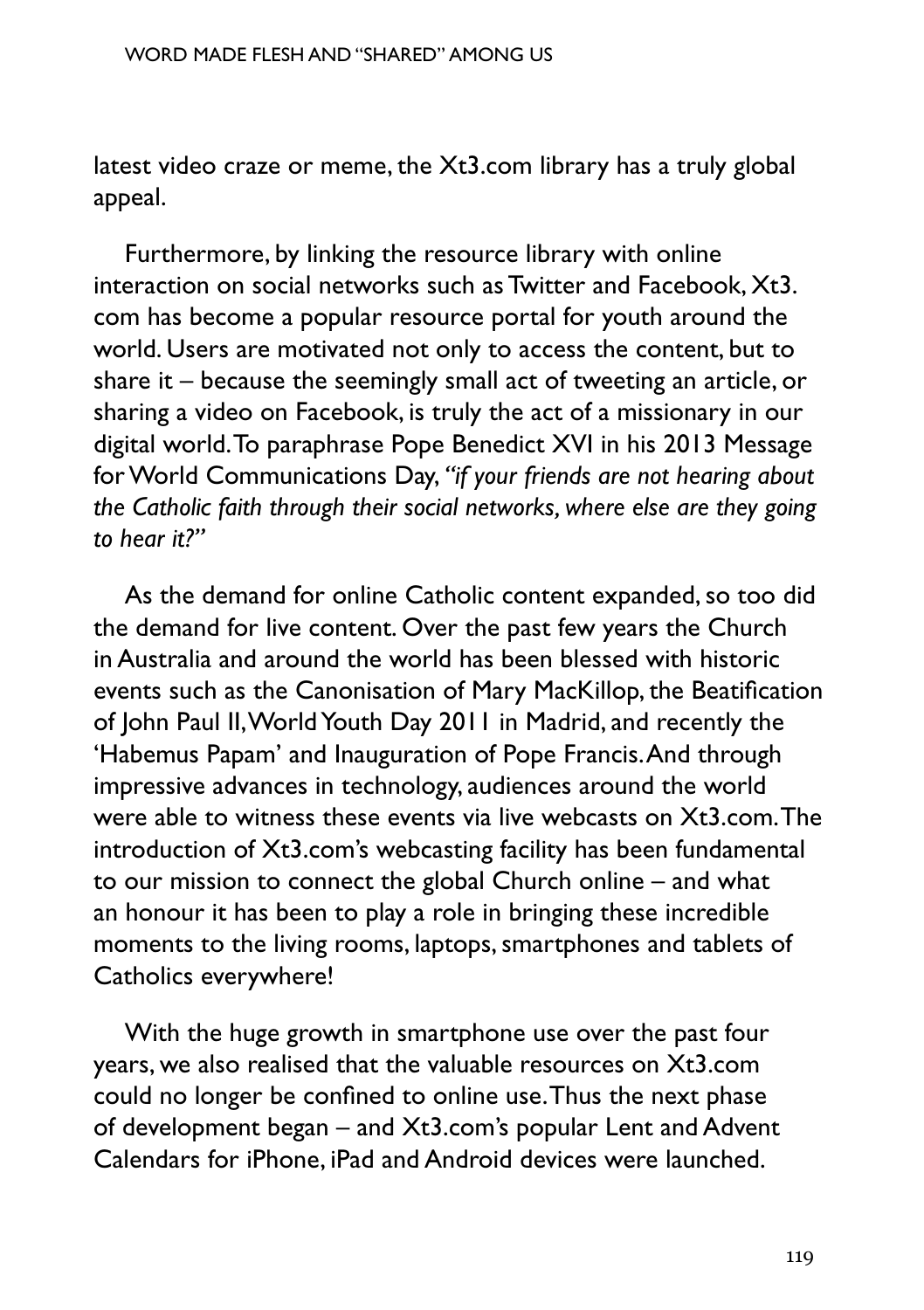At a local level, the Xt3.com team is working with youth ministers from dioceses around Australia, helping these groups make the most of social networks in order to promote their events. Based on the feedback and advice of several youth workers, and led by Xt3.com employee and youth minister Laura Bradley, we developed the Xt3. com Event Calendar. This user-generated tool for youth ministers is being used effectively in several Australian dioceses, as it hands over the responsibility of promoting local events to youth ministers and volunteers, instead of solely relying on the youth coordinator of a diocese. And keeping in mind the fact that nearly every young person is on Facebook, the Xt3.com Event Calendar can be embedded and shared on a Facebook page, as well as any parish or diocesan website.

However, Xt3.com is more than just another website for the anonymous cyber sphere. It is a personal experience. Although the bulk of our content is available to the public, the more active and committed users continue to create profiles on the site, establishing a very real online community for Catholics. They support each other, they pray for each other and they encourage fellow members in their search and discovery of the faith. A few years back we had a member from a remote part of Australia display signs of being at risk of suicide, and the Xt3.com community was quick to come to her aid. We were able to find out the name of her local parish and alert the parish priest, who in turn was able to provide pastoral support. We have also had young Catholics log onto Xt3.com in search of answers when they experience a crisis in their faith. The encouragement of the online community along with the opportunity to discover formative resources has brought many young Catholics back to Church with a stronger understanding of their relationship with God.

My personal experience with Xt3.com has shown me the true potential of social media. You really can make a difference to the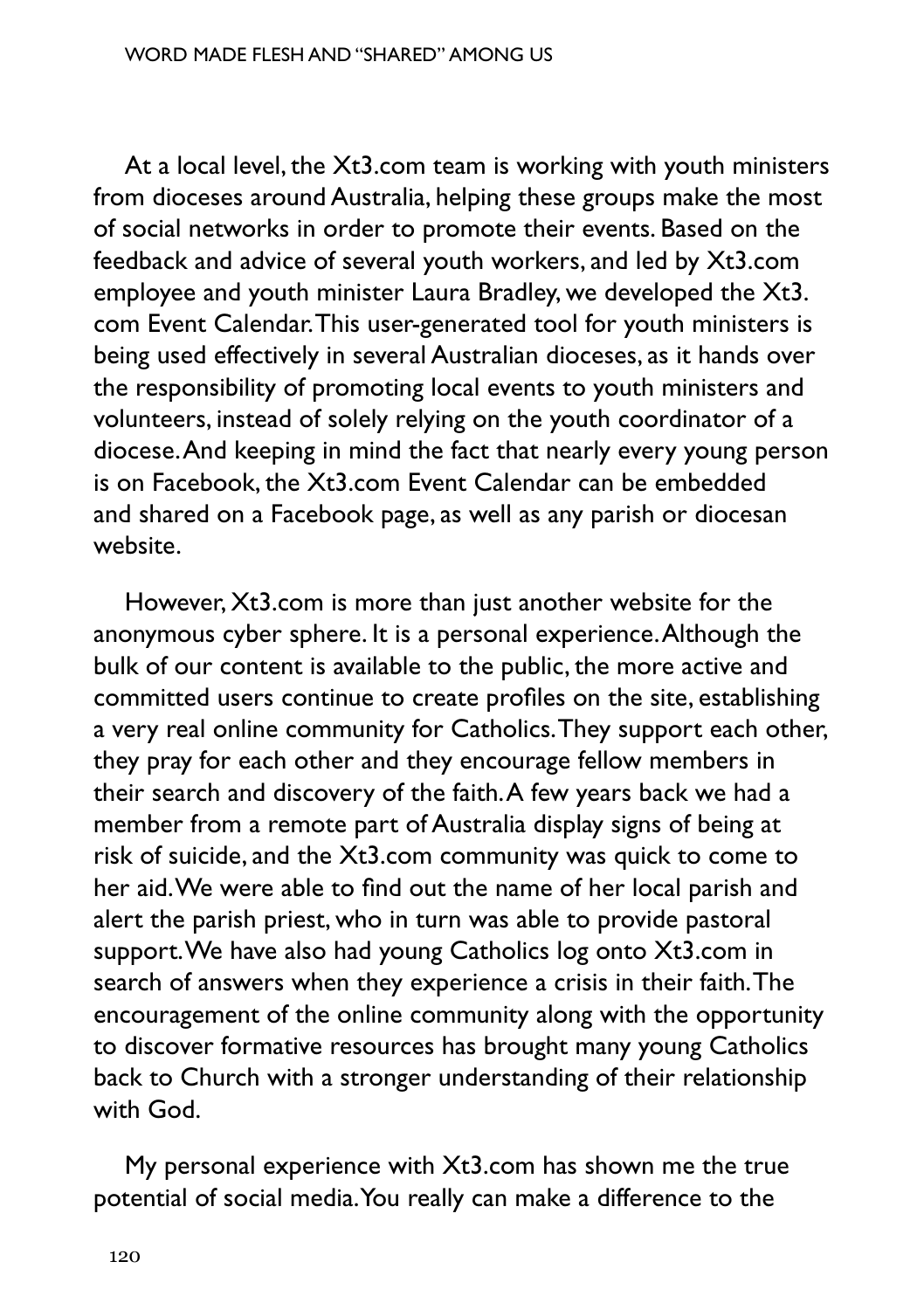lives of people around the world. In recent years, the Church has come under scrutiny and criticism, and all too often we have to put up with slander and untruths in the secular press. There is immense satisfaction to be found in being able to promote the truth about the Church, and having an effective platform to do so is invaluable. The Church is more than the distorted picture we see in the public sphere, and my experience with Xt3.com has given me the confidence, and the faith, to stand up for the Church and share the true message of Catholicism with the world.

Xt3.com has been providing Catholics with an easy-to-use forum to obtain answers to moral and ethical questions regarding everyday issues facing life in the 21st century since its launch in 2008. The website will continue to evolve alongside the latest developments in technology. It is more than a social network – it is a news hub, a resource library, a World Youth Day information centre, a webcasting channel, an App provider ... and it is Catholic. Have we answered John Paul II's challenge to bring Christ to the third millennium? I think so!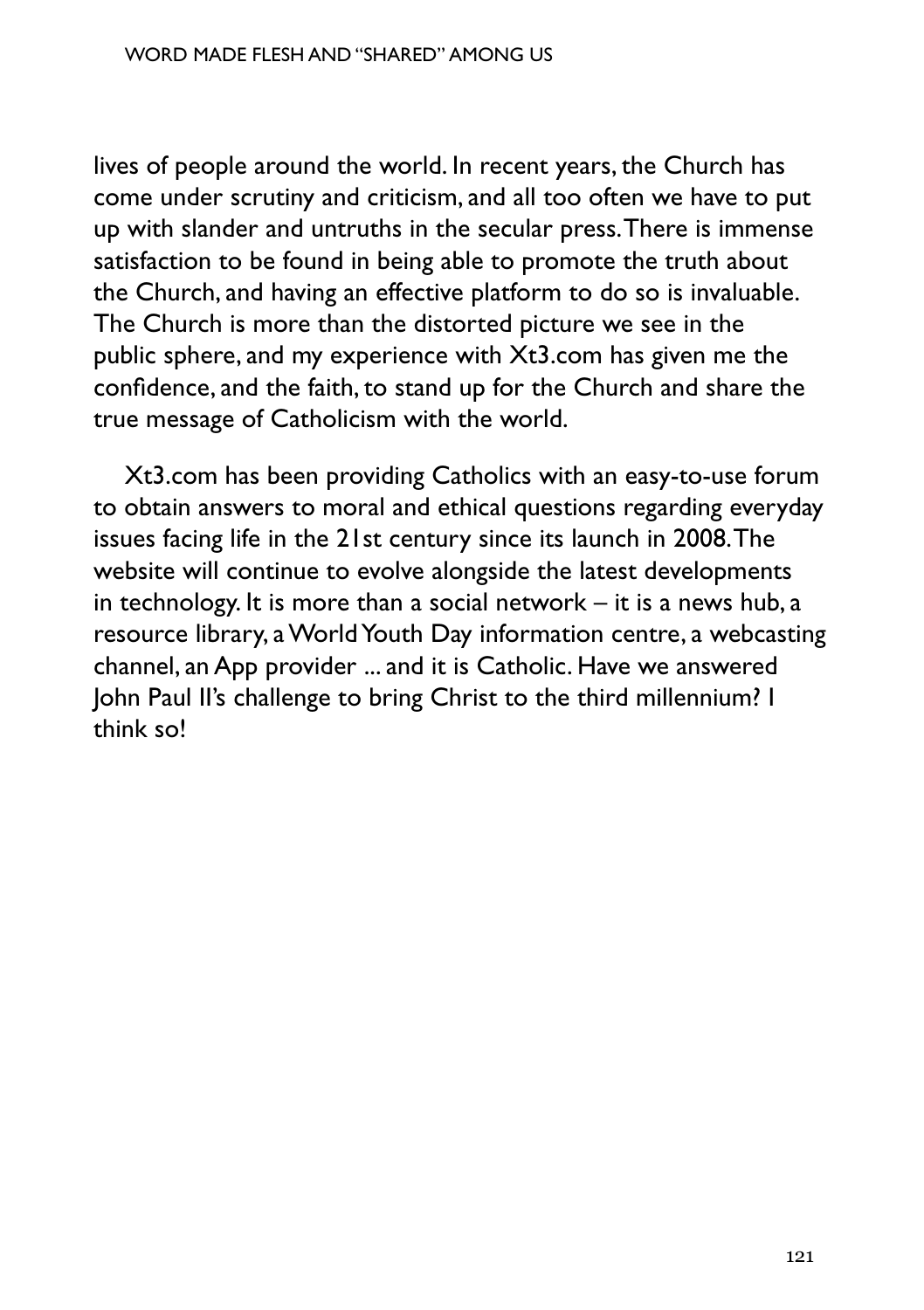## The Changing Marketplace

#### *By Neil Helmore*

**Neil Helmore** is Media and Vocations Officer in the Diocese of Townsville. He formerly held a Community Relations and Marketing position at Ryan Catholic College, Townsville.

#### [www.tsv.catholic.org.au](http://www.tsv.catholic.org.au)

*"Jesus said to them, my food is to do the will of him who sent me and to accomplish his work"* (*Jn* 4:34).

The human race is a strange group, we like things to be easy, normal and we generally don't like things to change too much. We are creatures of habit. A case of this in Queensland is the Daylight Savings debate. Queenslanders have been very vocal about their rejection of change. But without change how do we learn?

I became a Catholic five years ago and over this time I have come to learn that the Church is very similar, we do not like change. I worked in mainstream media for 22 years before taking up a Community Relations and Marketing position at Ryan Catholic College in Townsville.

As a parent, I have often observed how schools do the same old things they have always done to communicate to families. After some time I realised that as a parent, I did not want to be communicated with in the same old ways. I was a busy person and if I was busy so were the majority of the families. I had an opportunity to change things for the better, and thought that social media had lots of potential.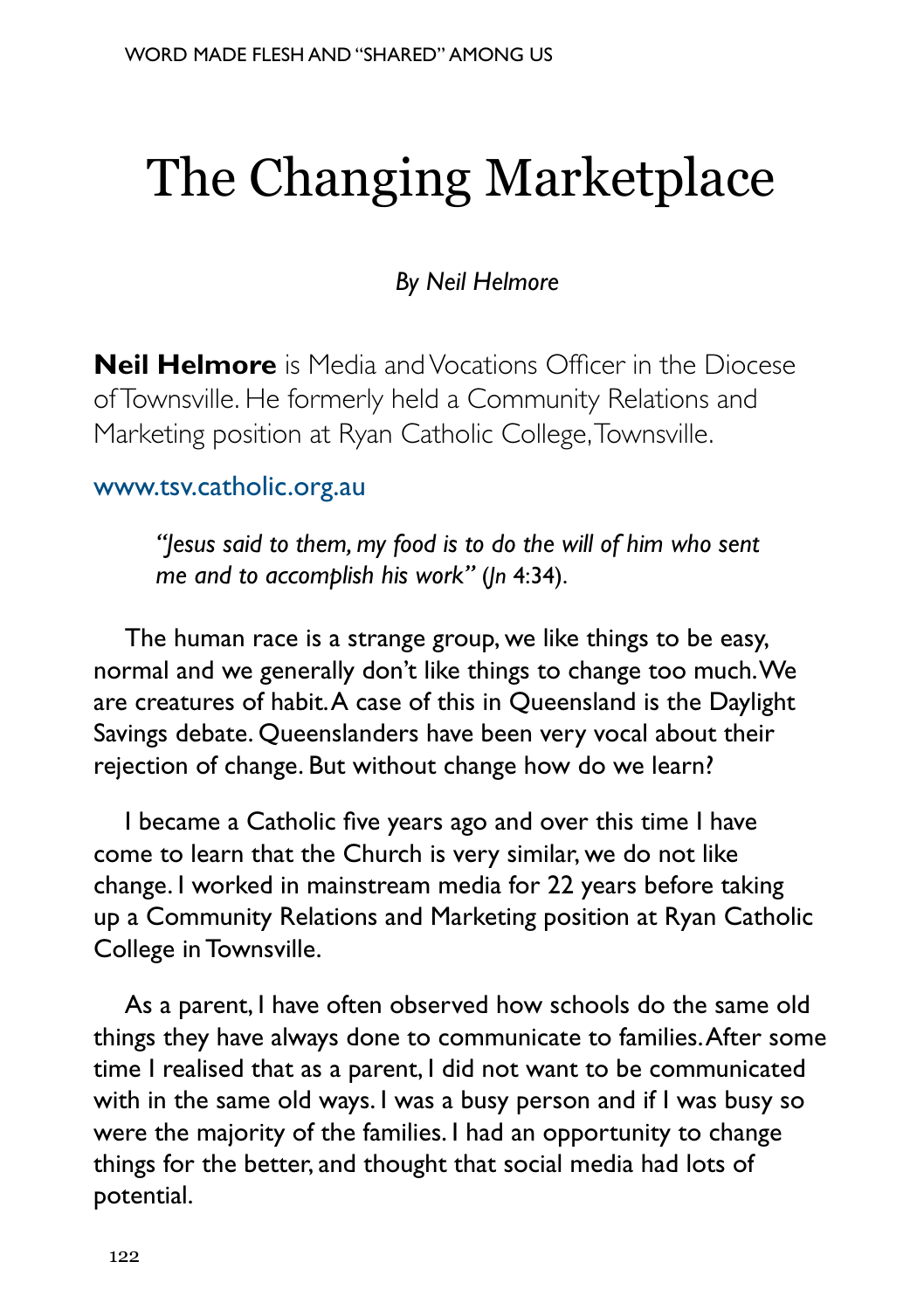I was using social media to communicate with my friends and family, so I thought, why shouldn't the school? After much apprehension, we launched into social media and new technologies. Within 12 months I had built an iPhone app to communicate with our mobile parents and students, launched a Twitter and Facebook page, and WOW, what a response. We were communicating with our parents and community in a whole new way.

Now, let's look at the ways the Church has communicated with its parishioners over our history. I have been walking into our parish church for many years and collecting the weekly parish bulletin, sitting down and having a read of what is happening and who is doing what and when. What about all those people who do not come in through those doors each week, how are they being engaged with the Gospel? How are they being inspired to be God's messengers of hope and love?

I have been inspired by the way the worldwide Catholic Church has embraced new media. We only have to look at the events of the past few months to see how active people in the Church are. Who would have thought that the seagull that sat on top of the chimney leading from the Sistine Chapel would have its own Twitter feed? Or someone would create an automated way that people would be alerted to the fact that we had a new Pope?

One of the interesting aspects about the most recent 2013 conclave was the activity on social media, which had people fully engaged in following the age-old, traditional process of selecting a pope. From the resignation of Pope Benedict XVI to the preconclave meetings and throughout the conclave and afterwards, people were getting their news on mobile devices and computers via text, tweet, and post, as well as through the traditional media of TV, radio and print.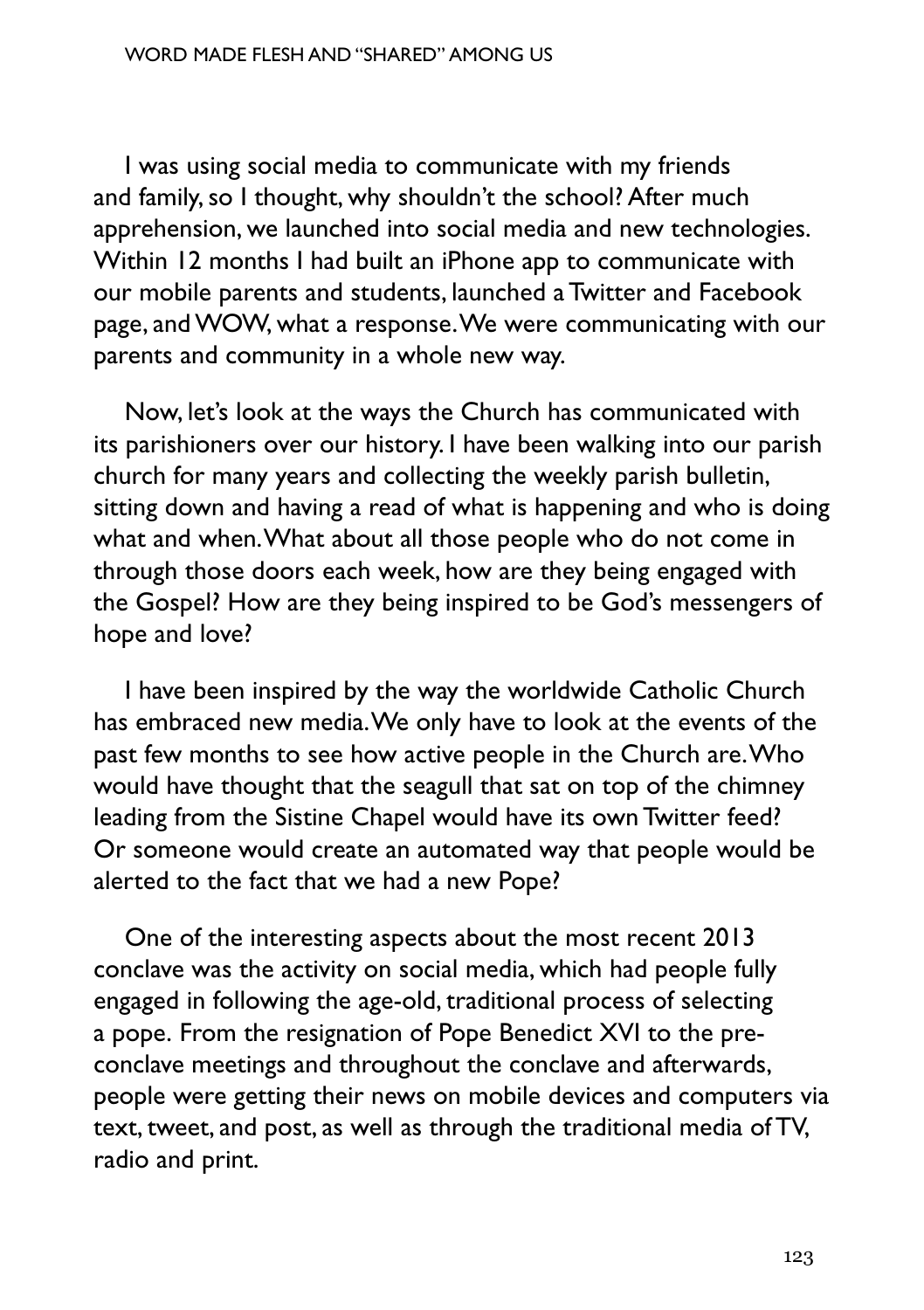In my role as a Media Officer for the Diocese of Townsville, I am excited by this opportunity we have to use these technologies to share the Gospel not only with people who identify as Catholic but also with the wider community. The resources are now available online and at our fingertips wherever and whenever we need them. Whether it is on Twitter with a short passage from the Gospel of the day, or with a click of a link, you can potentially be taken to a place that you never thought you would be and find inspiration from the simplest message.

Websites like XT3.com, *Salt and Light*, and *CRADIO* share in a particular way the power of the Gospel. Priests no longer have to wait until Sunday Mass to preach the Good News; they can share their words of wisdom via a tweet, a Facebook post or a blog.

At the Australian Catholic Bishops Conference's Media Congress last year, Monsignor Paul Tighe, Secretary to the Pontifical Council for Social Communications, made the most powerful statement and I now reflect on it every day in everything I do. He said *"Jesus was a storyteller, he would use the best available resource to spread the Gospel. We are all called as communications people to do the same."* I have taken that challenge and looked at every situation and opportunity and embraced it.

At Easter I asked our Bishop to record an Easter message that could be shared with the people of the Diocese. With serious health problems, Bishop Michael Putney has been unable to travel around the Diocese to visit parishes in the way he would normally have done. We sat down and recorded a simple message for Easter. I put it together and uploaded it to YouTube, shared the link with all of the priests and parishes, Catholic Education staff and Catholic agencies. Such a simple act created an opportunity that would not have been available in the past. Modern technology means it is now possible for bishops to speak to the people of their diocese who are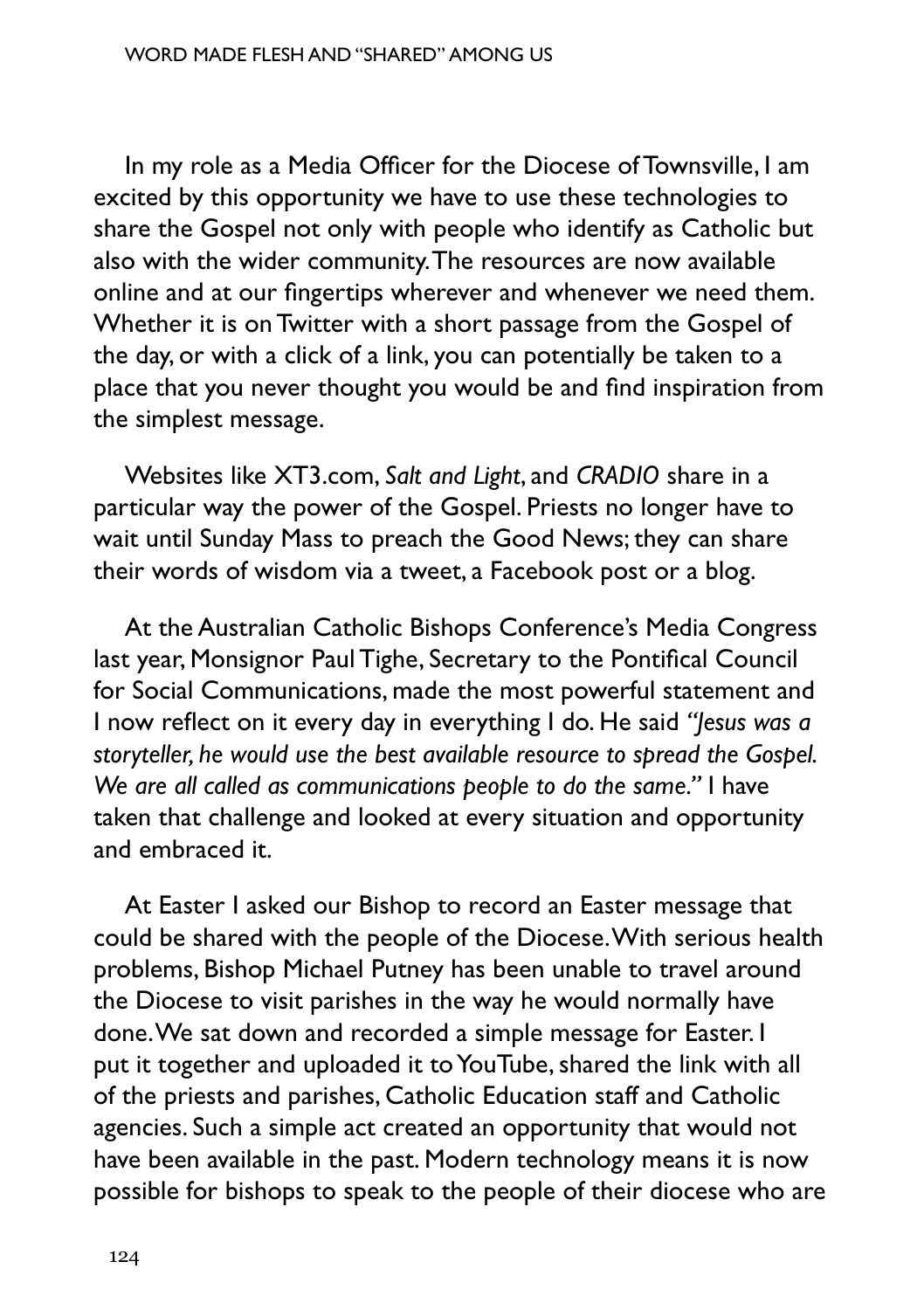geographically miles away; in our case, Bishop Michael Putney could reach people as far as 800km away in Mount Isa, Proserpine in the south and Ingham in the north.

As a Diocese, we have joined the social media landscape with Facebook, Twitter, YouTube and Tumblr. But I want to do more. E-Newsletters and Blogs are exciting opportunities that I want to explore also. I see them as ways of sharing the activities and news of the Diocese to the wider community and evangelising.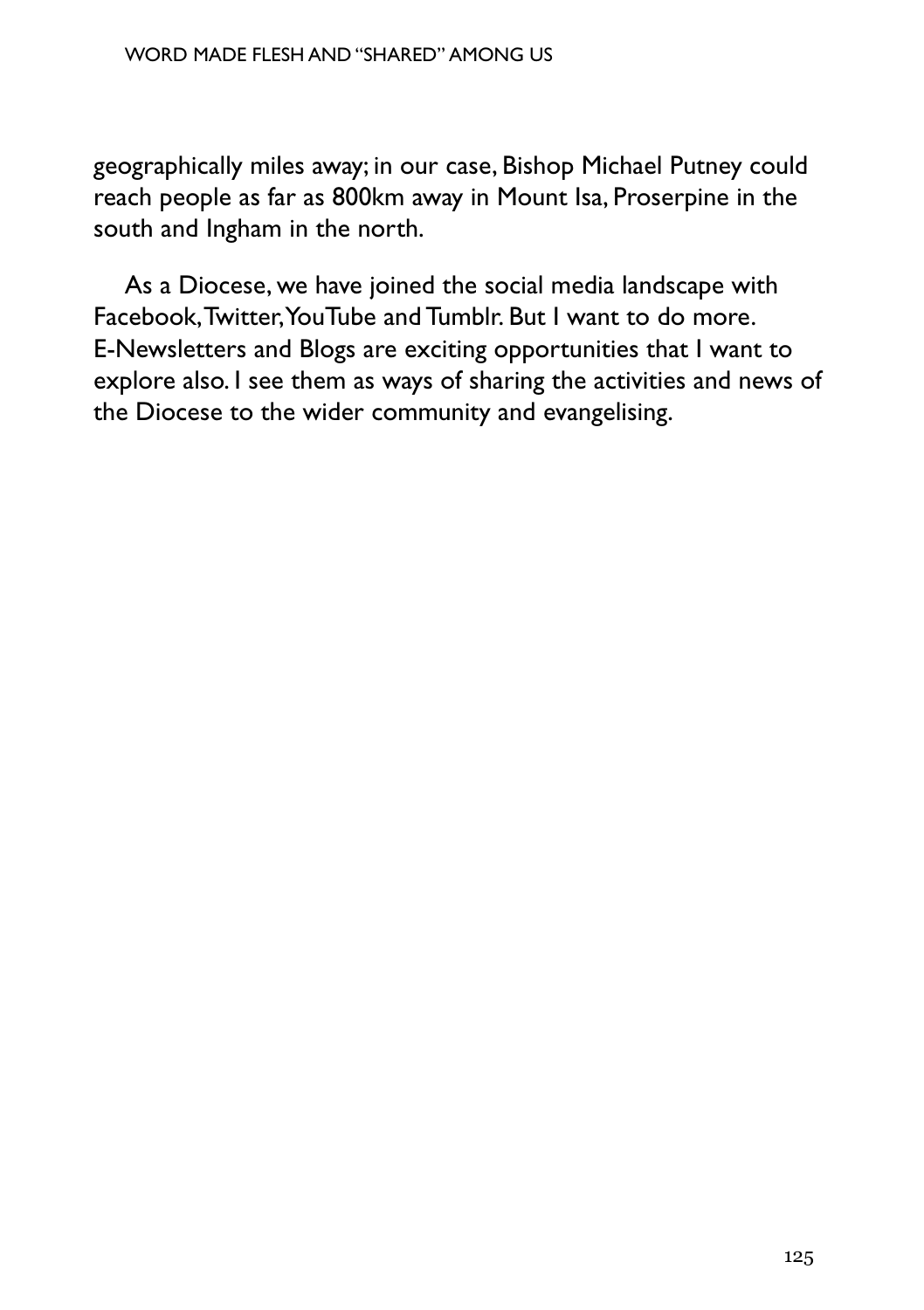### The Power of the Word

#### *By Anne Walsh*

**Anne Walsh** was a pioneer of innovative online communication through Fraynework Multimedia, producing award-winning multimedia resources for many Church organisations. She is currently the Director of Online Communications for the Congregation of the Sisters of St Joseph of the Sacred Heart.

#### [www.sosj.org.au](http://www.sosj.org.au) [www.mercyworld.org](http://www.mercyworld.org)

For me, it has always been about the words: the power of the utterance, the depth of the feeling and the silent spaces in between. *"For speech and silence together form the path that leads to the presence of God"* (David Wolpe).

My entry into the digital world began as a writer and subject matter expert and, not surprisingly, text remains at the core of what I love and, fortunately for me, of what I continue to do.

Words so often are the basis of a concept that is to be given creative expression. Being able to enunciate online, on screen and, yes, on paper still, the vision, the mission and the values of those church organisations, Catholic education bodies and religious orders I have worked with, for and alongside, is a remarkable privilege. While it taxes the head, it stirs the heart. The opportunity to make visible their expression of the Gospel message for me, unfailingly, as Mary Oliver puts it, *"lifts the latch and gives a glimpse into a greater paradise."*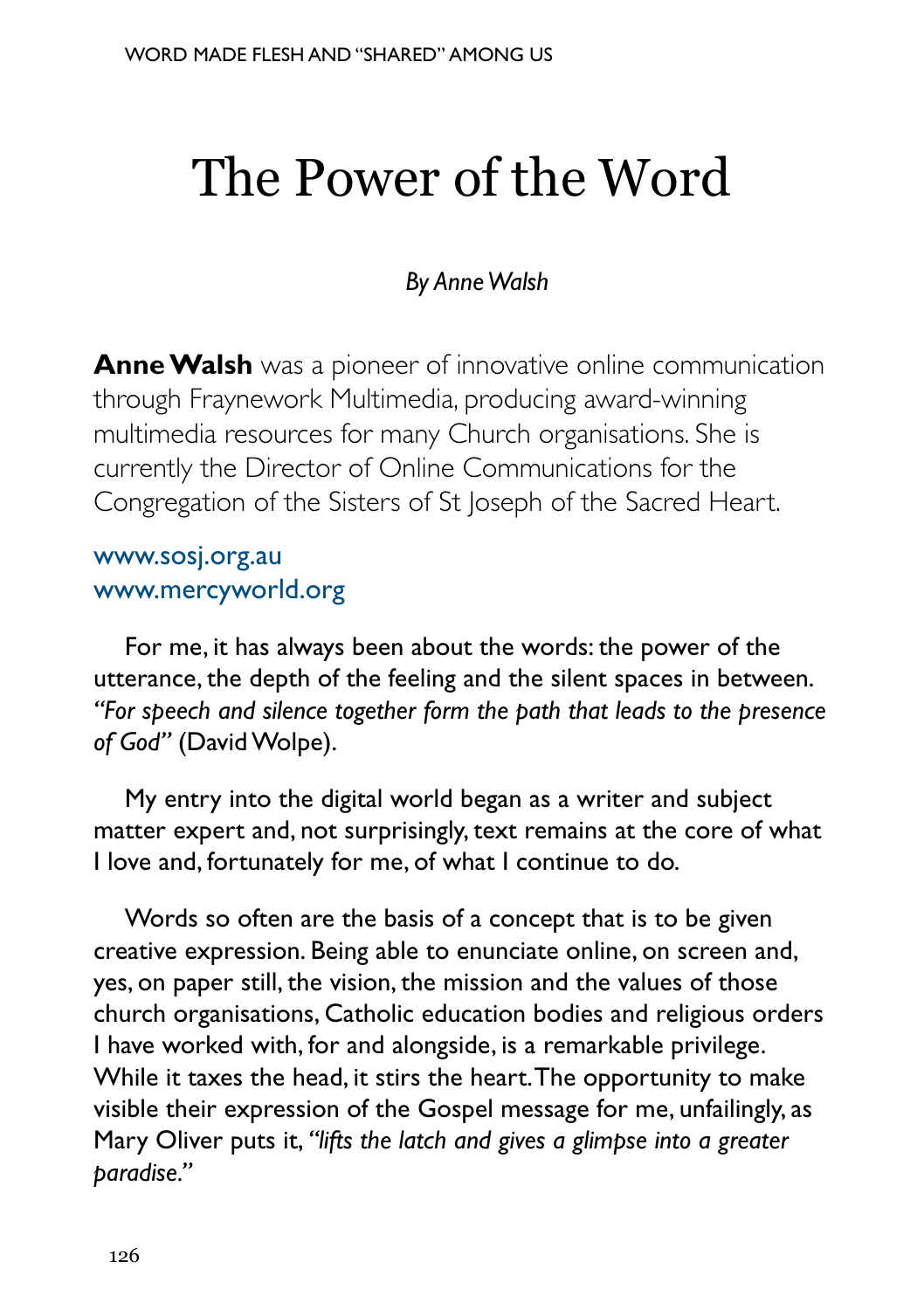This work is an expression of my faith.

Eighteen years ago I was invited to become involved in what was then a new and fledgling ministry of the Church and of the Sisters of Mercy – Fraynework Multimedia, founded by Adele Howard rsm. Today there are many opportunities to become engaged in digital media creation in a faith-based setting. Increasingly, Church organisations and religious orders have grasped the importance of online communications, responding to the call as Ronald Herzog says, to *'think, live and embrace life on the digital continent'*. Recognising, in the words of Pope Benedict XVI, that:

*"Our pastoral presence in that world must … serve to show our contemporaries, especially the many people in our day who experience uncertainty and confusion, 'that God is near; that in Christ we all belong to one another'"* (Pope Benedict XVI, [Message for the 44th World Communications Day,](http://www.vatican.va/holy_father/benedict_xvi/messages/communications/documents/hf_ben-xvi_mes_20100124_44th-world-communications-day_en.html) *The Priest and Pastoral Ministry in a Digital World: New Media at the Service of the Word,* 2010).

Now, through the vision of Pope Francis, this call is being reiterated. In Cardinal Ortega's Notes from Cardinal Bergoglio's Pre-Conclave Speech, *"The Church must come out of herself and go to the peripheries".* And as Pope Francis said in his first General Audience on 27 March 2013, the Church must *"reach out to others… go to the outskirts of existence, to be the first to move towards our brothers and sisters …"*

Back in 1995 the communications world within and beyond the Church was a vastly different place. Internet-based technologies were embryonic or newly emerging and what is commonplace today was still far away. 1995 was the year the Internet first became a mainstream phenomenon. A high-speed internet connection was a 28.8 dial up modem. Less than .04 per cent of the world's population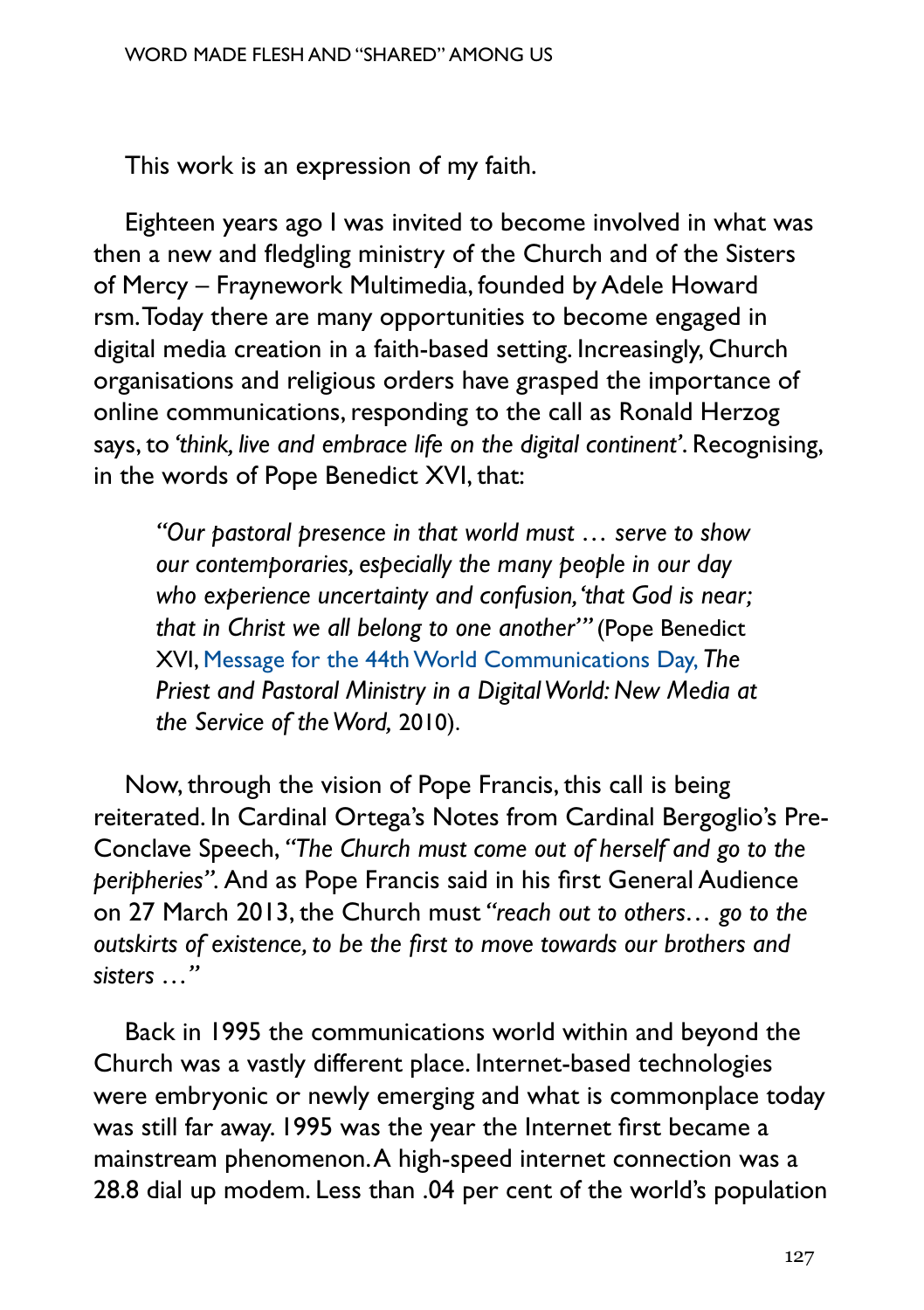had email. No one knew what a DVD was, or an iPod, let alone an iPad. The words 'face' and 'book' meant having your head in a novel, not being among the one in seven global users of the social media phenomenon. And it would be ten years before YouTube was launched.

But people had started to think differently, behave differently and live differently in this new world of digital possibility. We in the Church and at Fraynework, now had exposure to and an opportunity for new ways of expressing this timeless message and new means for carrying out the instruction of Jesus to *'Go into all the world and proclaim the good news to the whole of creation'* (*Mk* 16:15).

So we became missionaries, committed to sharing the Good News on the 'digital continent'. This meant learning new languages, new cultures, and new ways of relating to achieve the same end. It also meant mastering the many technologies as these became available; inventing new ways to carry the message and creating elegant, intuitive and visually beautiful designs that in and of themselves invited exploration. Their ease of use so often belied the complexity of thought, research, content creation, detailed planning and architecture that was all part of the production process.

As a believing community, the Church has always understood the power of the medium to carry the message. High crosses, stained glass windows, music, text, sculpture, statues, painting, fabric, canvas, photography; in every age and in every place the Church has used – to remarkable, profound and enduring effect – the multi-media of the day. Excellence and artistry have always been the hallmarks of the Church as a patron of the arts, so the highest quality production values were our Catholic inheritance, not simply our professional stance and our intellectual positions.

Three issues motivated us to push through the challenges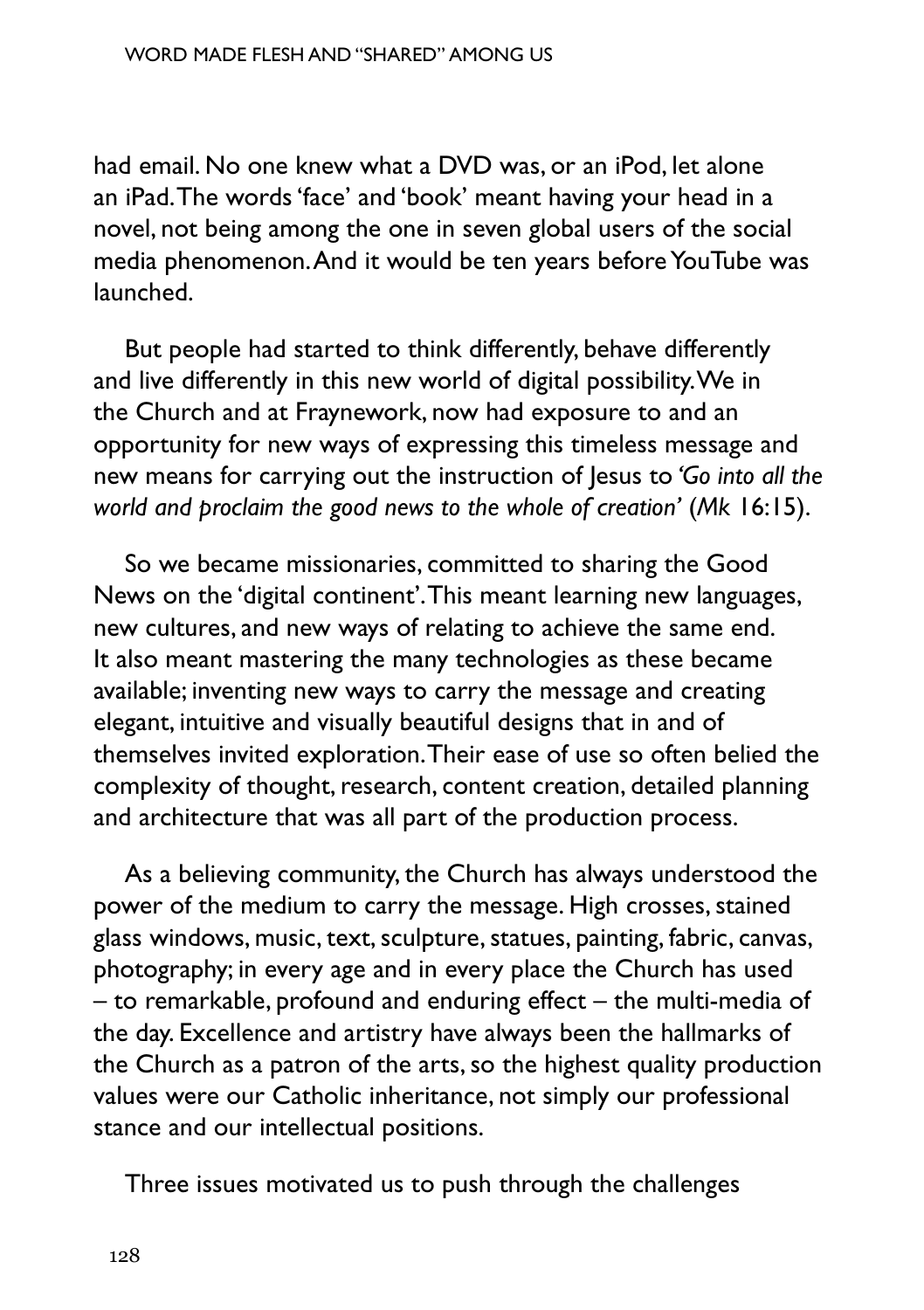and difficulties this new media presented to accomplish creative, imaginative and technical ways to:

- **•** bring the Gospel to life on the web
- **•** give voice to the voiceless
- **•** support communication of the Mercy story

These gave rise to a number of important learnings for me. Let me single out just two.

• Having an online presence is very different from being present online

Over those years I became very clear on the important distinction to be made between 'having an online presence' and 'being present online'. Having an 'online presence' is a technical reality requiring a website, hosting environment, servers, applications and so on, all of which are fundamental and without which there would be no virtual presence. Being 'present online', however, is a human reality. It requires having people with vision, understanding and dedication engaged in the effort of communication. Early adopters of web communications often saw the two as interchangeable; they thought that simply by having a website they were present online. Not so.

'Being present' is about 'being present to the other' or 'being engaged with the other'. Although taking place virtually, it is a human encounter in that the connection is with people and by people. In the Catholic Christian tradition, 'being present' is about 'ministering to' and 'giving witness'. It is about enlightening the world with the message of the Gospel. It engages us in carrying Christ's grace to others in the community.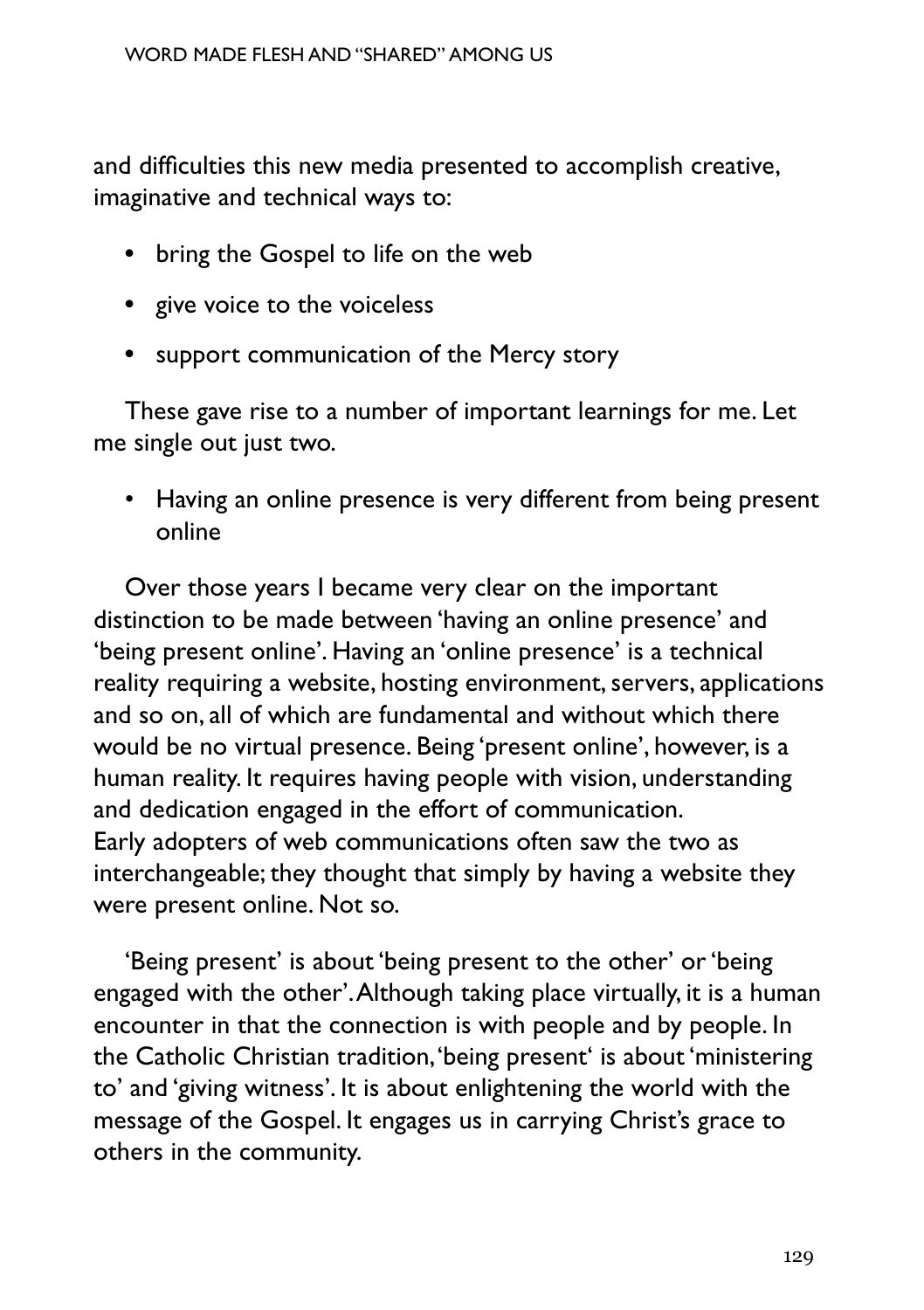This interpretation of 'being present' provides the purpose and the checklist for the methods of presentation, types of content and points of engagement that Catholic websites and social media should offer in order to reach out to, to attract and to retain site visitors. We need to keep looking at our online presence and asking ourselves the questions: To whom are we speaking? Who are we reaching? How well are we saying those things that are ours to say?

The second thing I learnt was this:

• If you make a resource about something important and make it well, it will be watched and used and will help affect change

From the beginning, that vision of giving voice through the new media to those who are not heard in our world, because of poverty, social exclusion, gender, race or geography informed the work as a practical application of both reconciliation and social justice principles.

Multiple formats provide multiple entry points. The more entry points there are, the more possibilities there are for people to enter into, understand and find meaning for their own lives in the story being told. It is the technical, imaginative and creative equivalent of making a place for everyone at the table. All of us had to develop and use the new 'literacy', understand a new concept, 'multimodal', and master the interface between written, oral, visual, audio, musical, gestural, tactile and spatial patterns of meaning to heighten users' awareness, enrich their understanding and deepen their appreciation.

A few of our major resources we produced included:

- *The Ursula Frayne* video and print resources (1995-96) and the *Sorry Kit* as that work we produced for the first National Sorry Day (1998) became known.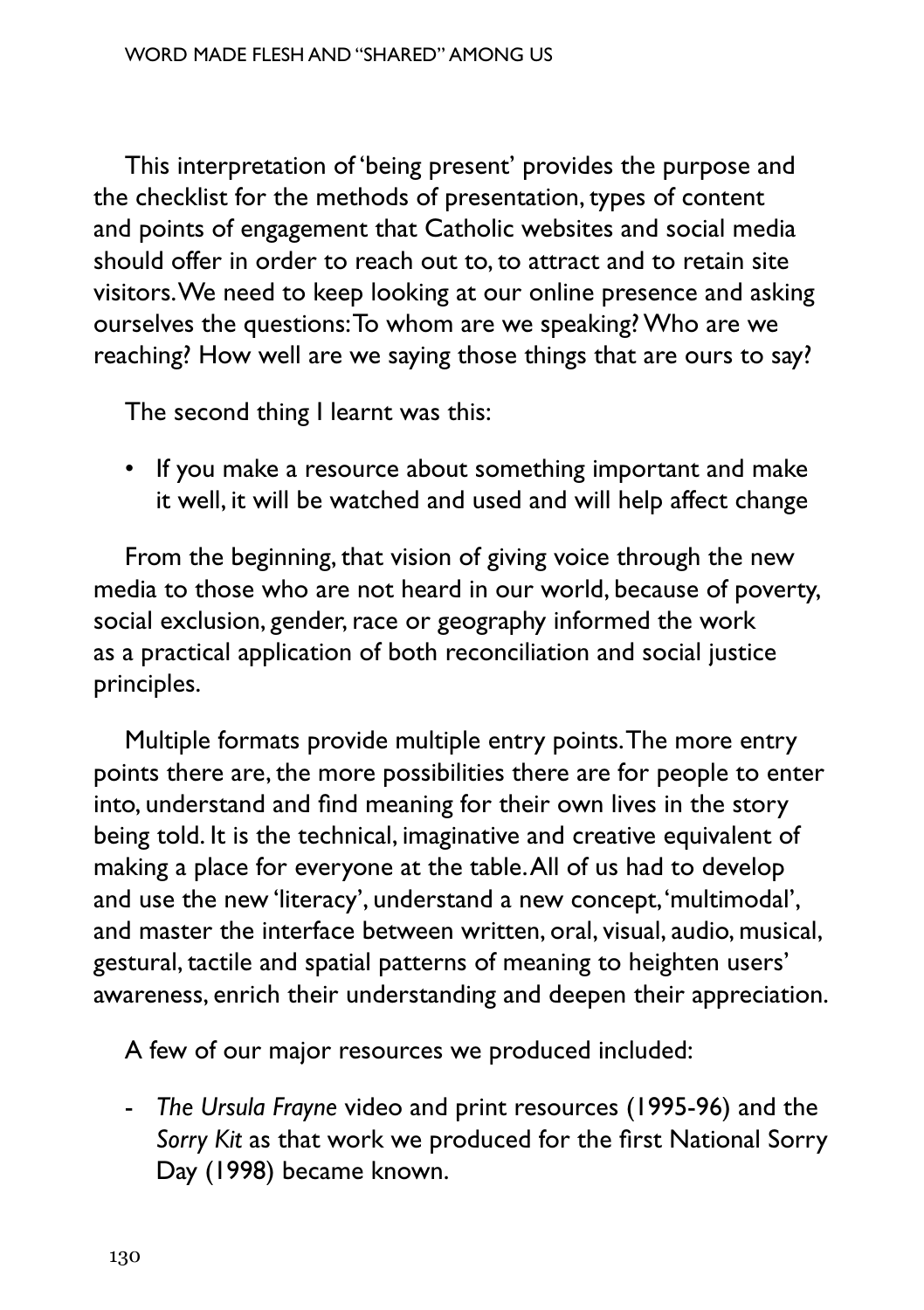- *Lore of the Land* (1999), an interactive CD-Rom and accompanying website, was designed to encourage us as indigenous and non-indigenous Australians to live in harmony with each other and with the land we each call home.
- Using a theological reflection process, *Mercy and Justice Shall Meet* (2004), complimented by the [mercyworld.org](http://mercyworld.org/) website and *Mercy* E-Newsletter, took users into many different Mercy ministries across the globe; a means to engage with the challenge of the Gospel call to act with justice and compassion. It also invited a personal commitment to the implementation of the UN millennium development goals.
- *Become One Body One Spirit in Christ* (2010), an interactive DVD, was an invitation to all members of the English-speaking Catholic Church to encounter the depth, richness and layers of meaning in the Eucharist through an exploration of its history, spirituality and theology.
- The website *Together at One Altar* [\(www.togetheratonealtar.](http://www.togetheratonealtar.catholic.edu.au) [catholic.edu.au\)](http://www.togetheratonealtar.catholic.edu.au) (2010) subsequently created for Australian students in years F-12 to assist them in the *'full, active and conscious participation'* in the liturgy.

Of the many hundreds of simple and complex multi-media creations from those years, these, along with the St Mary MacKillop website [www.marymackillop.org.au,](http://www.marymackillop.org.au) are the best known.

Each one was an award-winning production, which was encountered and used internationally.

Education online through 'clicks and mortar' had replaced the constraints of learning environments confined to 'bricks and mortar'. We educated aspiring and inexperienced users, mainly from religious orders, to understand the language and behaviours of this new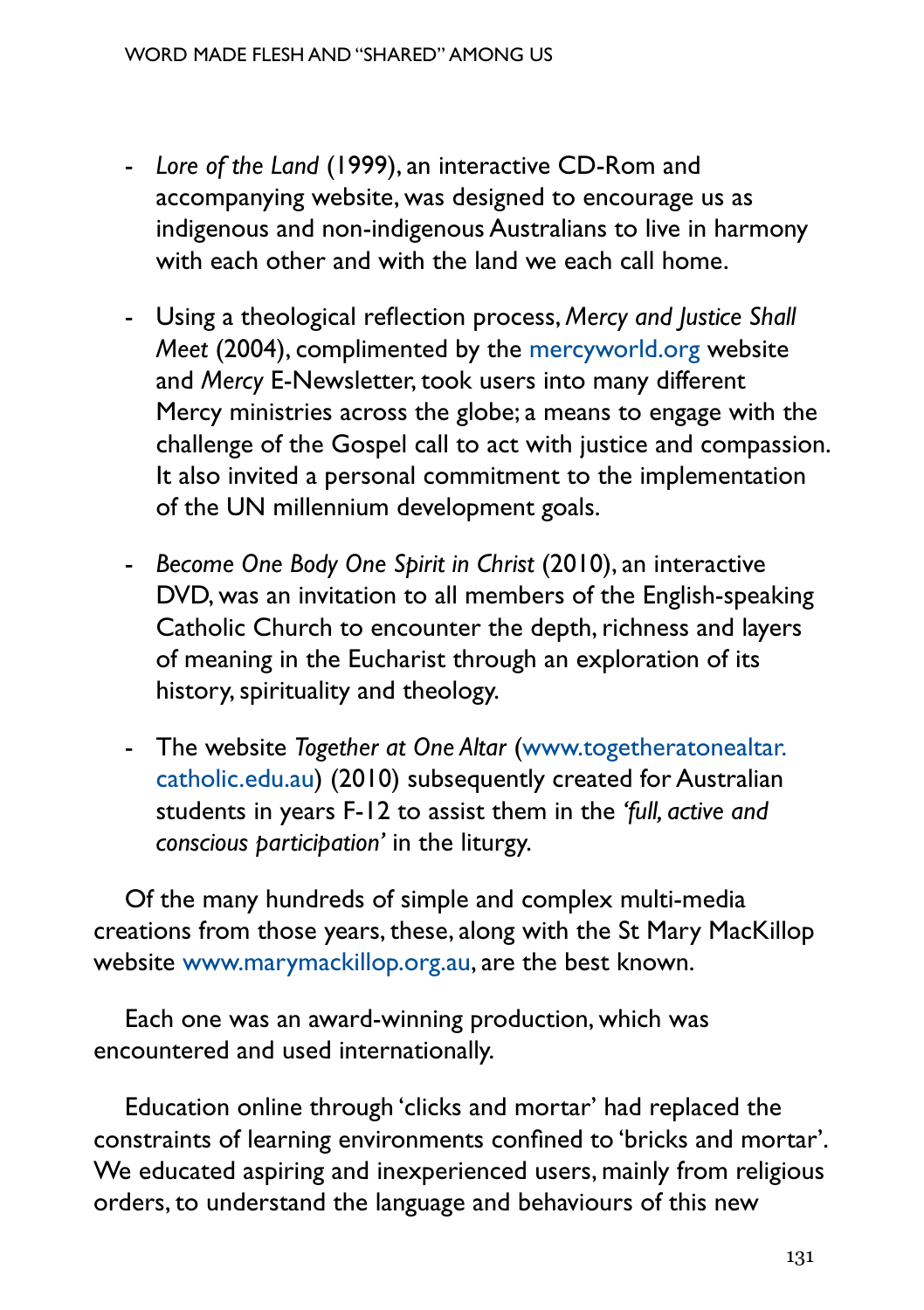world of the Internet in order for them to be able to participate confidently and for their congregations to be present online.

Our major resource creations were all teaching materials because they educated the purchasers (and the audiences in the many hundreds of presentations) about worlds near and far from their experience.

These resources did not harangue or lecture or proselytise. They evangelised in an invitational way that called for thoughtful responses in action. They treated their intended audiences, young people and adults alike, as intelligent, thoughtful, compassionate and concerned individuals and community members; they invited the audience to come on a journey to the place of the other, to experience the conditions of exclusion and to hear others' points of view.

These resources enabled their audiences to be present to the issues of injustice of our time through virtual means. Through the power of video, viewers who were prepared to listen could not fail to be moved by the honesty and sincerity of the authentic voices speaking directly to them. Through the power of the internet, site visitors were invited to engage with the Church online and in the world; they had unfettered access to content-rich inspirational and educational materials. They also had opportunities to respond online – they could post thoughts, comments, reflections and prayers on the websites and social media and be responded to in return.

It's almost 18 months since my time at Fraynework. I have continued to work with Mercy International Association and the Sisters of St Joseph of the Sacred Heart to support them in their 'being present online' in dynamic relationships with the members of their respective communities, both internal and in their worlds at large. They continue to draw their online visitors in for inspiration, connection and interaction, sending them out with gifts of interiority,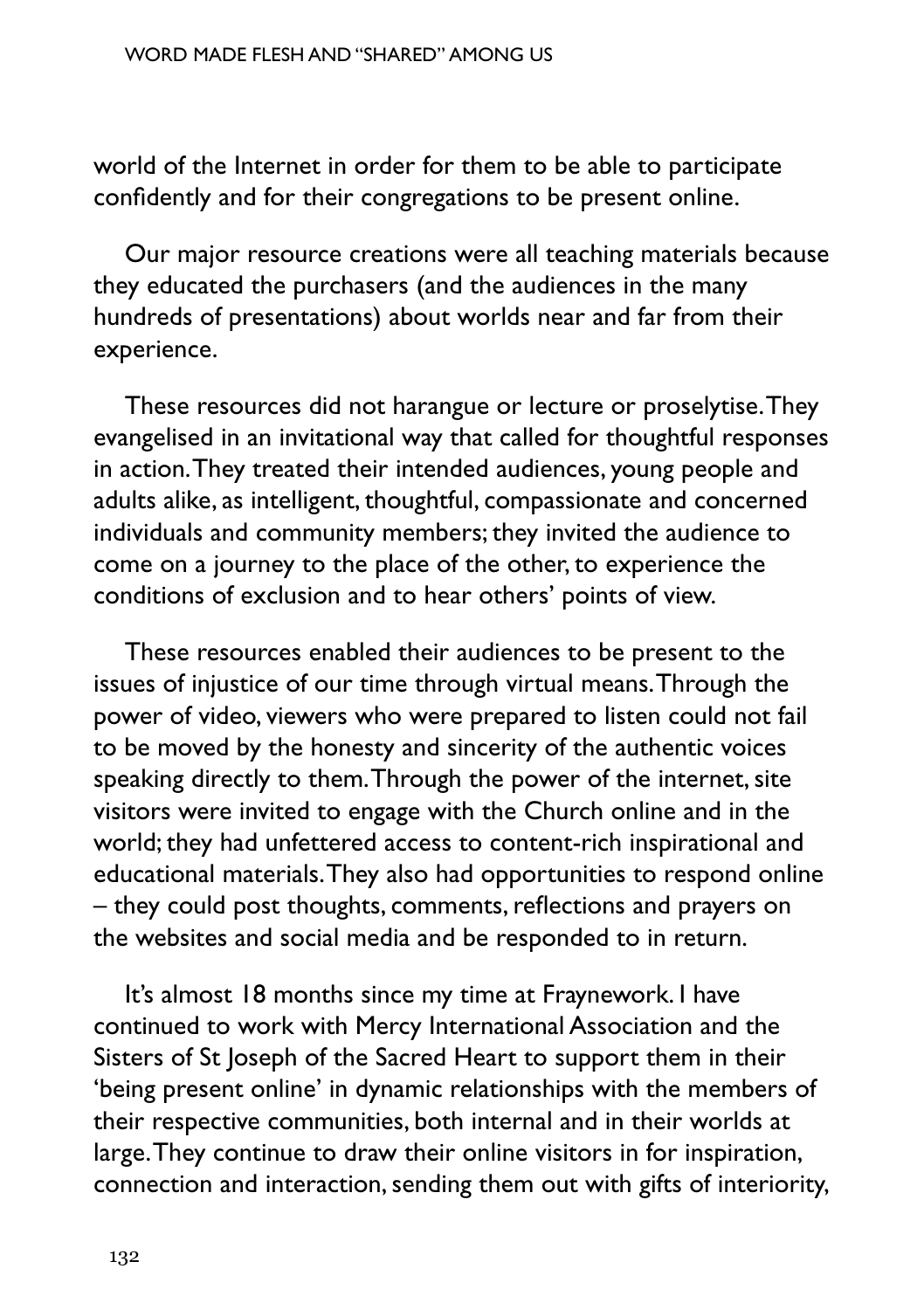insight and participation.

Being present online is an act of reciprocity. One of the great tasks, perhaps the task, is to use these digital platforms to tell the Good News in new, fresh and surprising ways, issuing an invitation to users into right relationship with each other, our environment and our God.

As David Whyte says, *'People are hungry and one good word is bread for a thousand.'*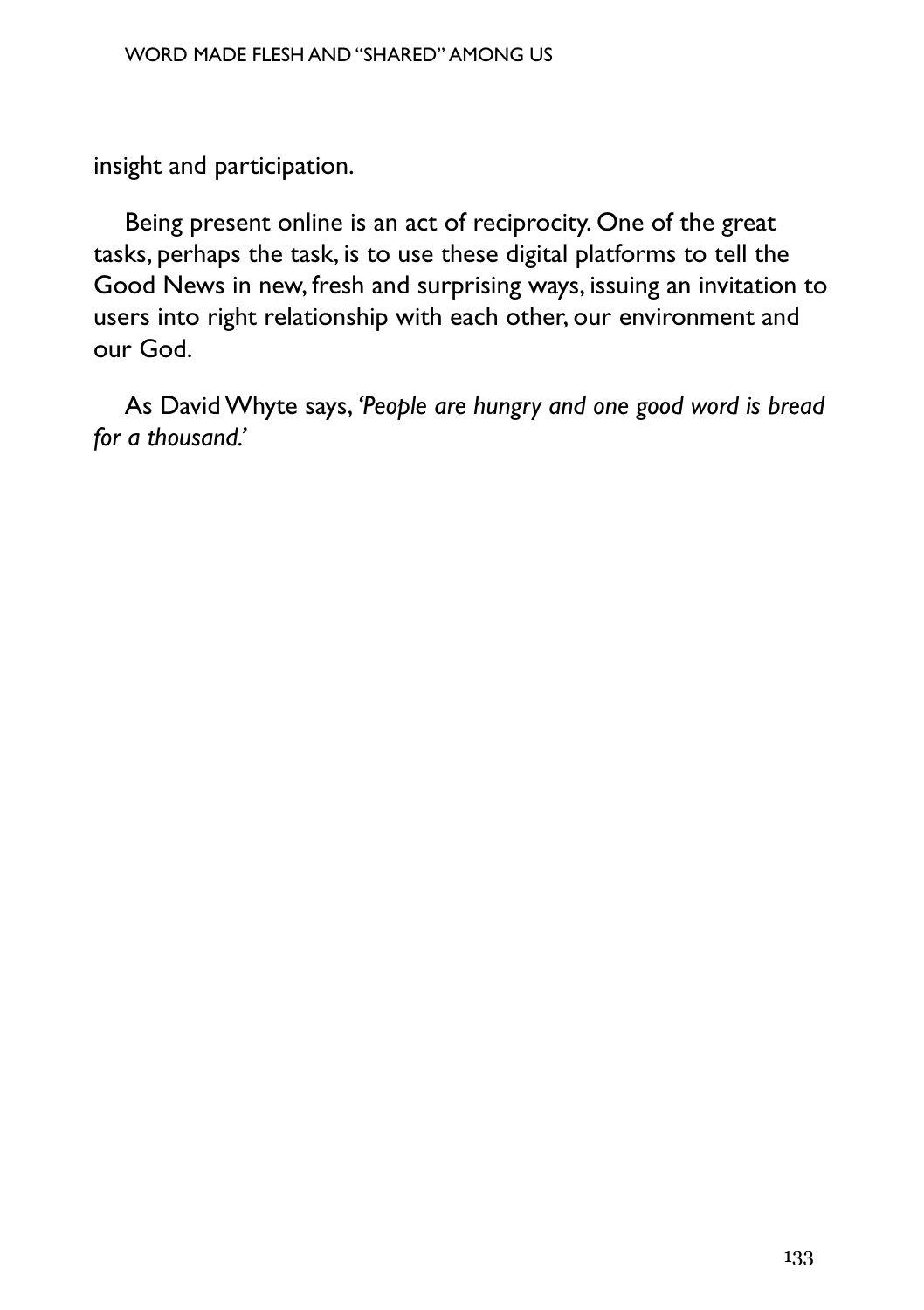### The Church and the New Public Square

#### *By Adrian Middeldorp*

**Adrian Middeldorp** is the Social Media Coordinator for the Diocese of Parramatta. He holds a Bachelor in Media and previously worked in traditional and new media in Adelaide, Sydney and the United States. His Twitter handle is [@socialmediaparr](https://twitter.com/socialmediaparr).

Cathedrals in the Christian world have dominated the skyline of cities for centuries and are a constant reminder that the Church is an integral part of the life of the world. If you ever have wandered around the churches and cathedrals of Europe, or even St Mary's Cathedral in Sydney, I am sure you would have been captivated by their resplendent aesthetic beauty.

Seeing firsthand an ancient Bible or liber, with gold leaves and dynamic colours that leap off the pages, has the same effect when you imagine the countless years of work carried out by monks all those years ago.

And yet, whilst these things have been said to present a beauty which seems earthly, rather than ethereal, people of faith know that these things, be they buildings, manuscripts, music or works of art, assist us in our journey of faith.

Similarly, the Church has relied on those who are able to communicate God's message effectively, to preach the good news to help bring about a conversion of heart and mind.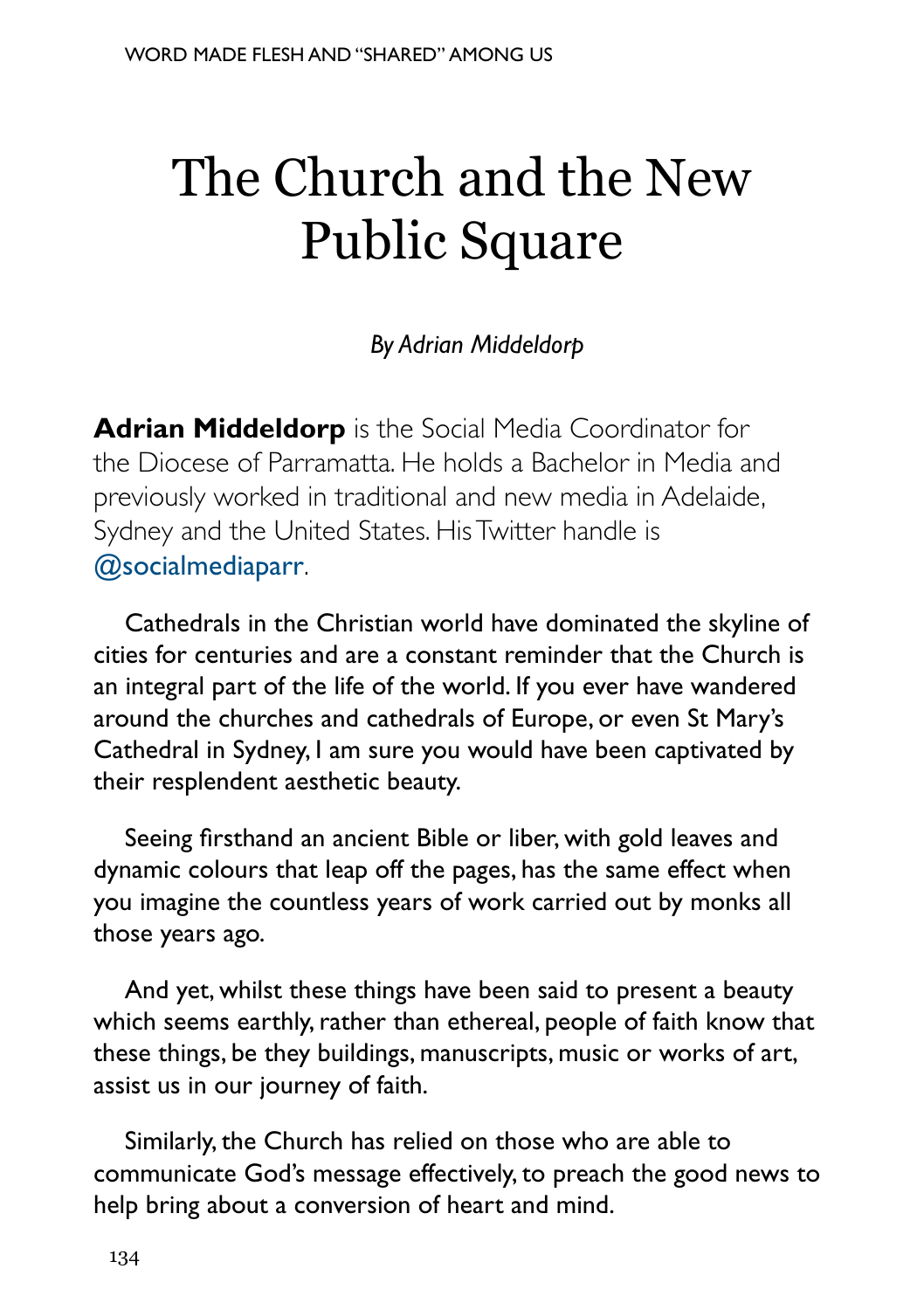Today, our modern public square has become the Internet. The World Wide Web is a web we are now stuck in whether we like it or not. The Internet provides forms of communication that provide a challenge to the Church, a challenge it is still coming to terms with. Like the 'ogive' (the pointed arch) is to Gothic cathedrals, so too is the internet to modern forms of communication.

Whilst some valiant attempts have been made by the Church to enter into this realm, the Church does need to overhaul the way it thinks about its embrace of social media. As a result of following the trends of the early days of the web, the internet is often seen as a place to "stick" a brochure or give the Mass times. The web is seen as function over form. Similarly, the framing messages and production of materials follow this path. Parish websites are full of information, news and homilies but would not likely receive any awards for their design.

The simple fact is, the way the people are using the web now, be it through website, Facebook, YouTube video or Twitter, the web is for many the first point of engagement with the Church. The web may be for someone who does not have faith the first place they look for answers. This is why the Church and dioceses need to invest in social media and web communications like never before.

Anyone who has studied communication will know that the old 'propaganda' or silver bullet method of communication: *'we tell them and they will understand'*. This is the wrong, yet unfortunately dominant way of thinking about public communications. It simply does not work that way. Human beings come with a wide range of experiences and in any communication 'exchange', the 'other' brings their life experiences with them.

Many within the Church already realise that although they may not completely understand social media and technology, they must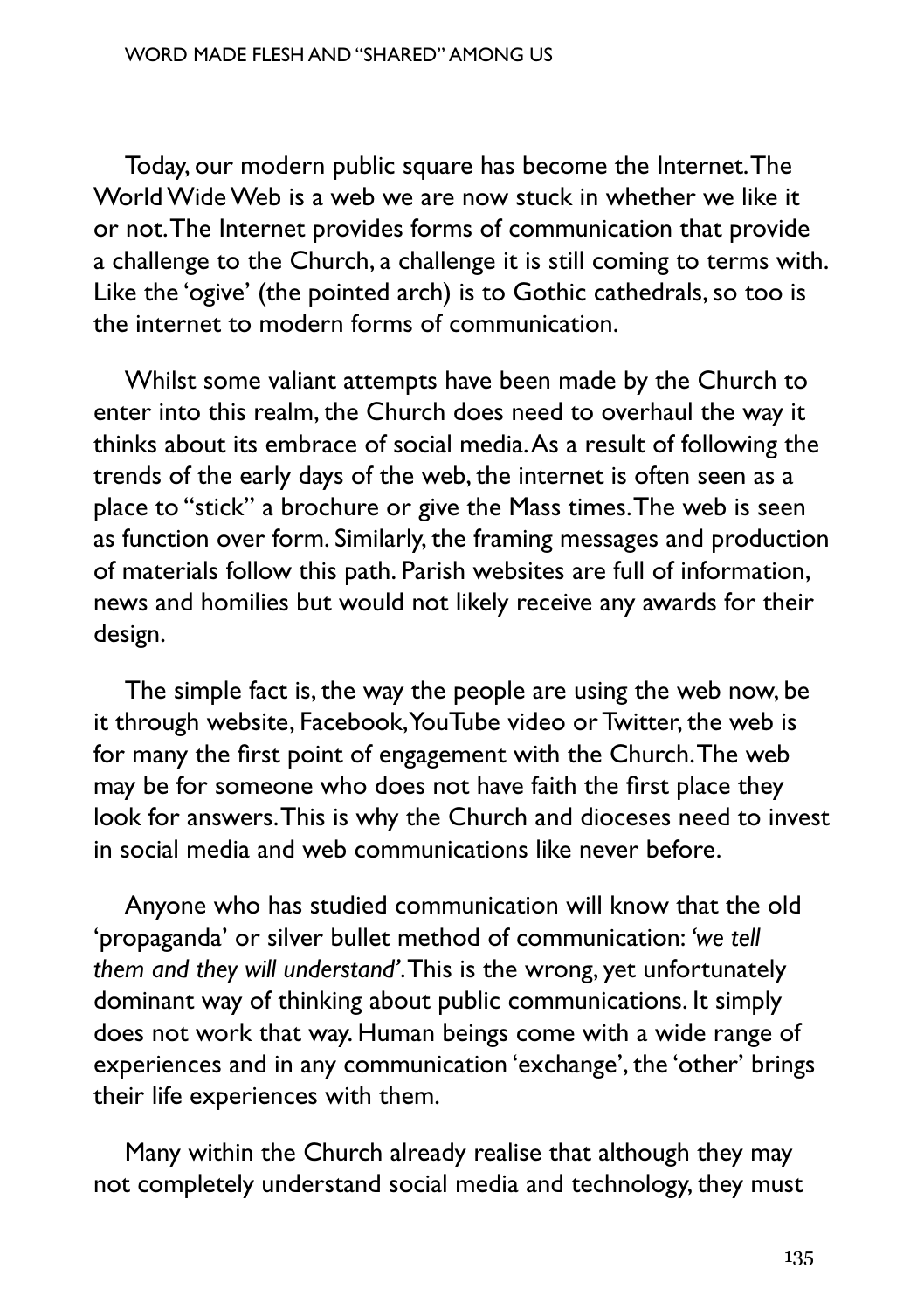engage with those who do. Like the painters of old, the Church needs to seek out the graphic designers, the social media and communication experts.

Our Catholic universities need to place importance on finding educators who can educate students in design and communication who are grounded in faith. In fact the Church was ahead of her time at Vatican II when she considered this in the Decree on Social Communications:

*"Importantly, laymen ought to be afforded technical, doctrinal and moral training. For this purpose, the number of school faculties and institutes should be increased, where newsmen, writers for screen, radio and television and all other interested parties can obtain a sound training that is imbued with the Christian spirit, especially with respect to the social teaching of the Church"* (Pope Paul VI, *Inter Mirifica*, [Decree on the](http://www.vatican.va/archive/hist_councils/ii_vatican_council/documents/vat-ii_decree_19631204_inter-mirifica_en.html)  [Media of Social Communications](http://www.vatican.va/archive/hist_councils/ii_vatican_council/documents/vat-ii_decree_19631204_inter-mirifica_en.html), 1963).

Anyone who has seen online progressive movements will realise that they have some common traits: the combination of visual design, in conjunction with a pithy message which is hard for those not engaged with the topic on a regular basis to ignore.

As Catholics, we need to get better and smarter in this area. If we look at the Gospels, Jesus kept His message simple, he used parables to explain his message and he left himself open to questions and challenges from his audience at that time.

So must we in social media.

In this age of the New Evangelisation, Catholics must learn how to communicate with others the message of Jesus Christ, and live out his message. So that yet again the Church can rise above, and be seen and heard in the new public square.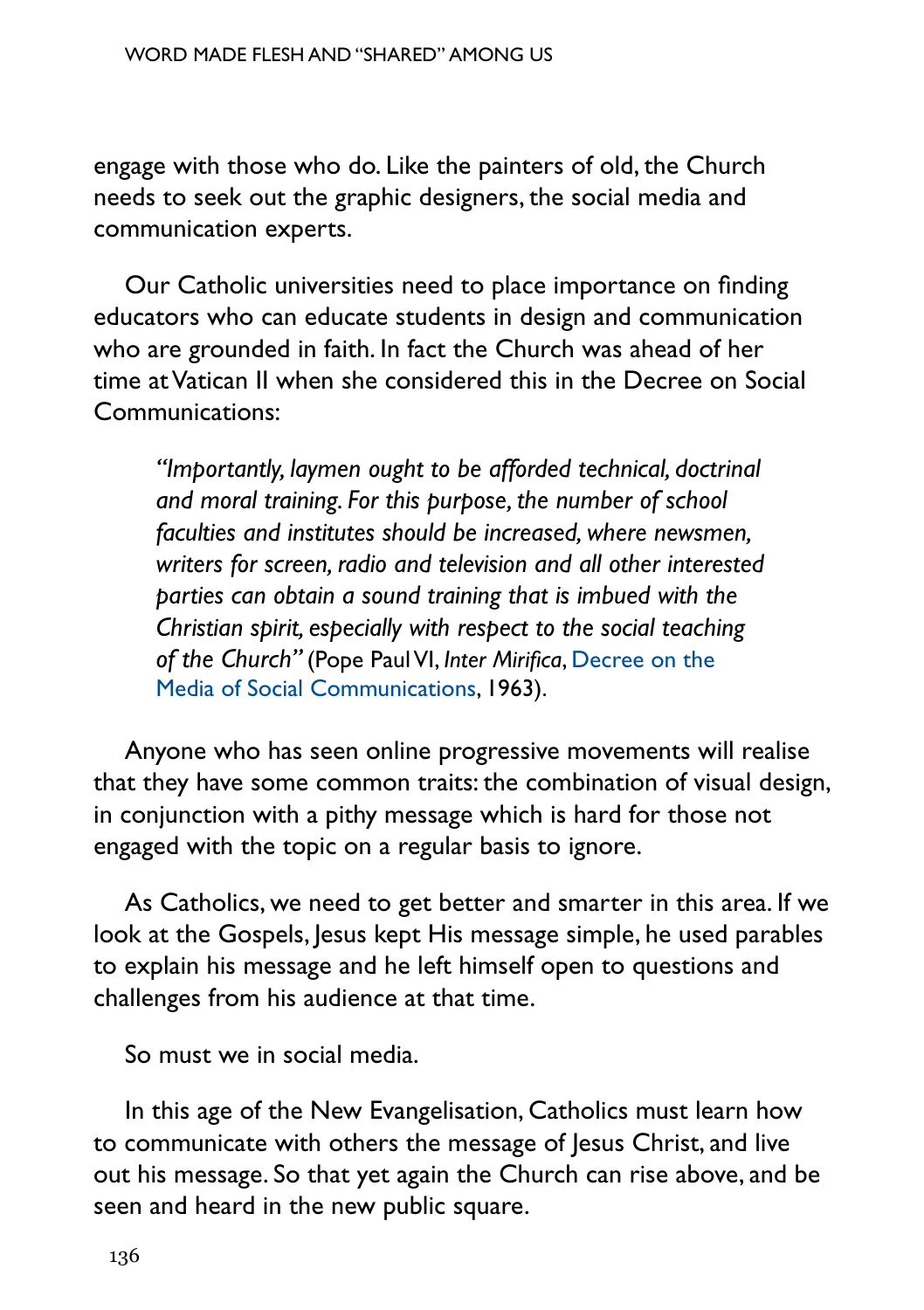### The Technology Train

#### *By Daniel Saban*

**Daniel Saban** is a 'media evangeliser' based in Brisbane, Australia. He is production manager for Transverb Studios and makes digital media products including websites, video and music content for Catholic agencies around Australia.

#### [www.transverb.com](http://www.transverb.com)

I remember the first time I placed our neighbour's rotary phone receiver on a modem cradle and dialled into a Bulletin Board System or BBS to chat online. I was connected to people across the globe in real time, sharing real ideas, in the real world. What a rush!

Technology has, since then, advanced a little.

Today I find myself typing this article while filming it for my YouTube channel and Facebook page. I have a friend on my iPhone via Facetime who I am bouncing ideas off. And I have even let my Twitter followers know when it is all going to go live. It is communication at the near-speed of thought!

Ok ... so I am not really doing all of that at once, but the point is … I could.

First, let me introduce myself. My name is Daniel Saban and I am Production Manager at Transverb Studios, a Catholic production house in Brisbane.

I am passionate about creating film and music resources for the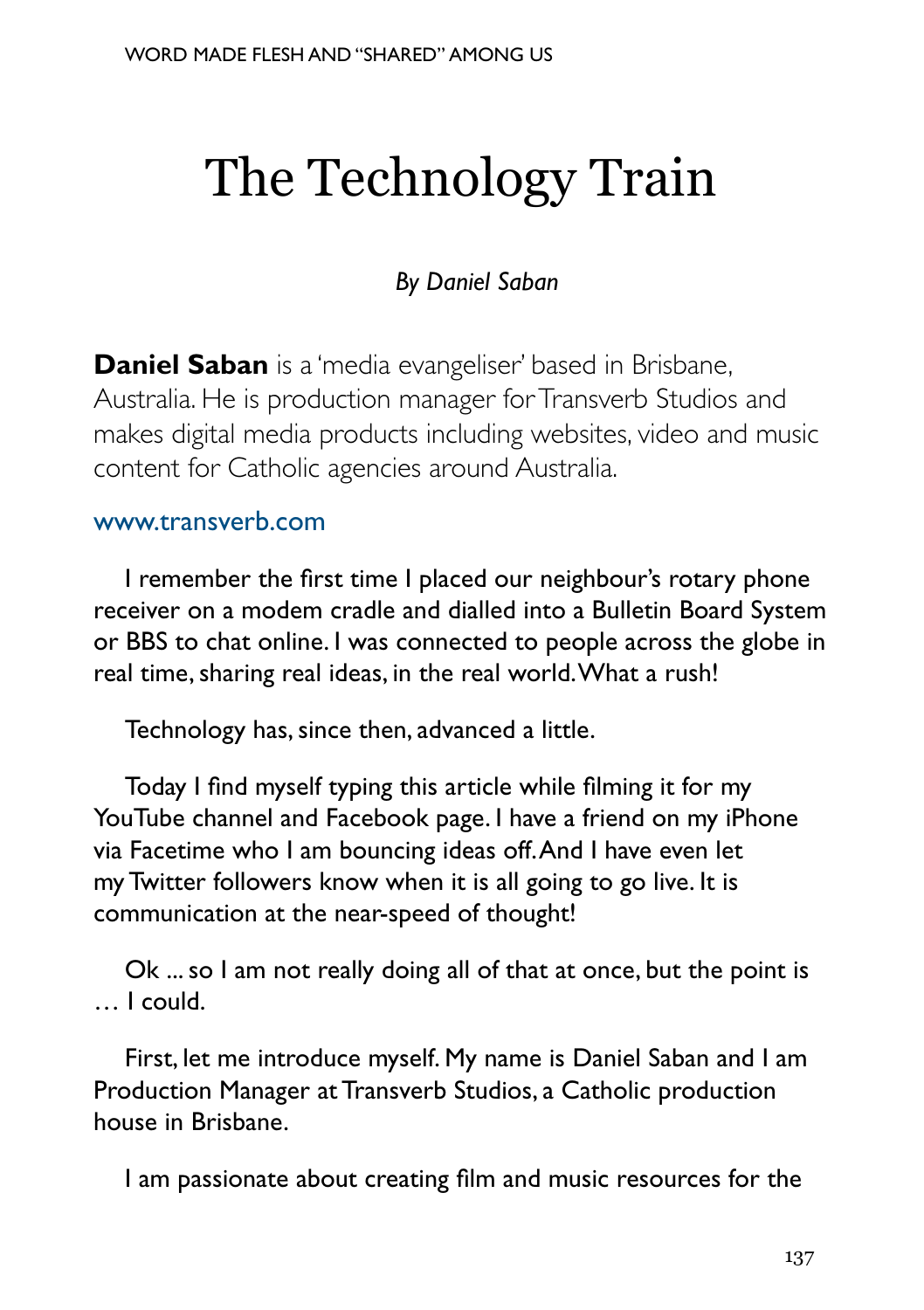New Evangelisation. I have had the privilege of producing videos for everything Catholic under the hot Australian sun; from our Archbishop's keynotes, to videos for the Australian Catholic Bishops Conference, to World Youth Day videoblogs, to promotional DVDs for ministries and music videos for emerging Catholic artists.

I must confess I resisted social media, in particular Facebook, for several years. I thought I would become addicted to creating and maintaining my online persona. I finally risked it and gave in after I realised I was missing out on important events such as marriage announcements and social invitations.

I distinctly remember walking into band practice after using Facebook for the first time and thinking, "I know exactly what all of you did this weekend". It was strange. I instantly knew more about the people around me: their relationship status, who was feeling happy or sad, what bands they were listening to and what they had just eaten for dinner. I felt like I had superpowers.

Since then I have learned to embrace social networking, but not just for the sake of it. I see technology and social networking as tools, which in and of themselves are not good or bad, but which anyone can use for good or evil. I believe discernment and wisdom are very helpful allies when it comes to posting anything that can be seen by the world on social media. In fact, I've developed the habit of pausing before I hit that little send button to ask myself: "Do I really want this out in cyberspace?"

For me, one of the most empowering and potentially daunting commands Jesus gave us is *'Therefore go and make disciples of all nations'* (*Mt* 28:19). I would like to think that I take that command and its implications seriously. As I reflect on the Gospels, I see Jesus reaching out to the marginalised by entering their space. I do not read of him inviting people to his house for dinner or the temple but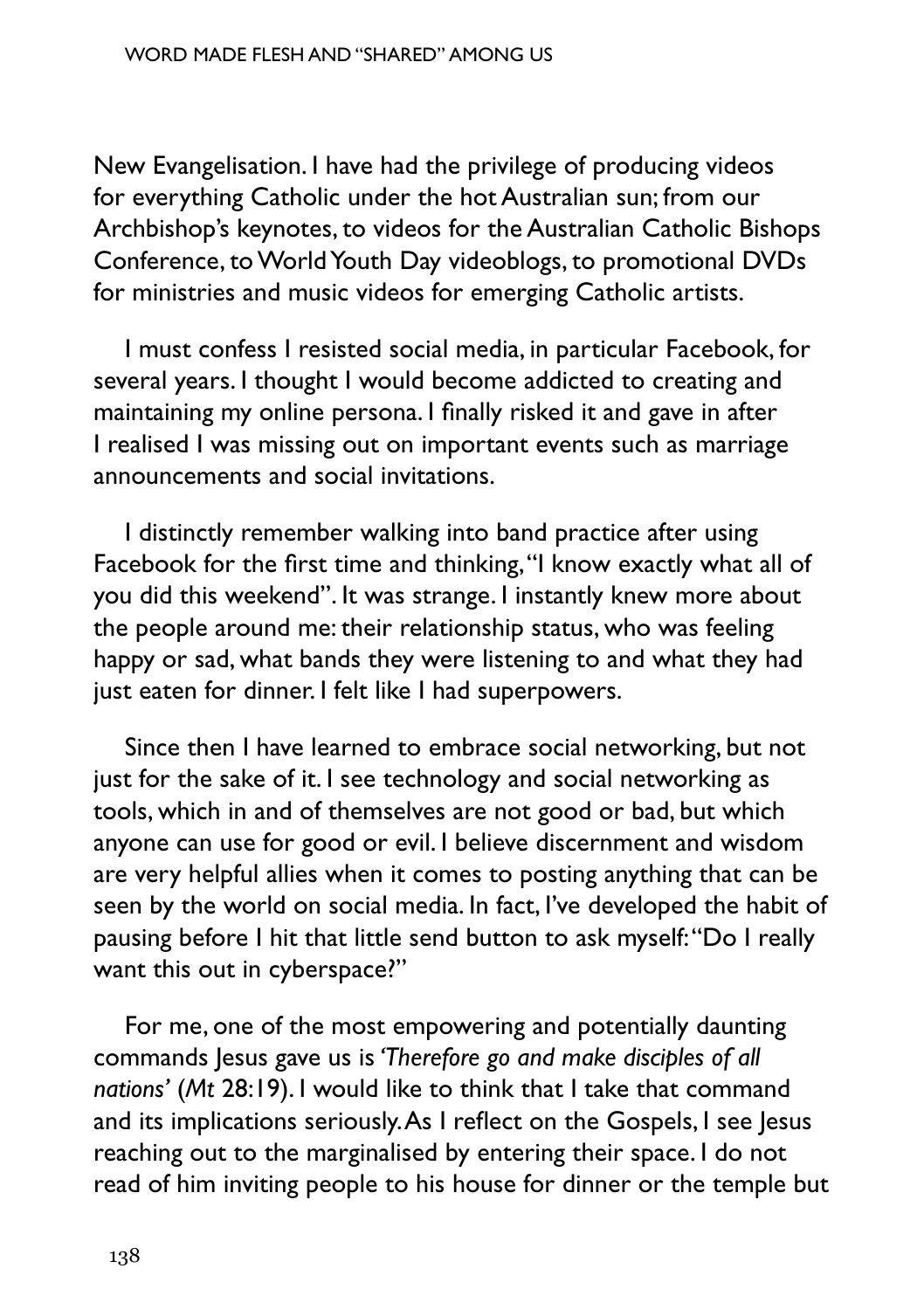rather entering their experience and community.

It is this reflection that gives me the impetus to reach out and share the gospel message with the human beings typing behind their computer screens. Only after reaching out do I feel I can genuinely begin to invite them into my community and church.

I believe there are two main ways I do that.

Professionally, I strive to produce videos and music content for YouTube, Facebook, Church websites and iTunes that carry the gospel message in a way that is engaging, creative and compelling. I have seen some beautiful advances in how we, as a Church, are investing and reaching out into these virtual communities by providing content that is accessible and addresses real issues in a pastoral way.

I used to be embarrassed at times by the quality and triteness of some of our online media content. I now see us as having an awesome opportunity to communicate the gospel message in new and fresh ways. We have such gifted speakers, theologians, lay missionaries, musicians and young people in our Church. I do not have to imagine the impact they will make through their blogging, messaging, posting and uploading, I am already seeing it.

Personally, I strive to lead a cyberlife that reflects my real life. I try to share my gospel values by sharing updates, pictures and videos which are life-giving. For me the biggest challenge has been on Facebook. I wanted to share my faith in a way that was authentic, positive and non-alienating. I started by creating a random thought of the day (RTOTD) Facebook page. Every day I would use a lyric from a popular song, and write a short reflection expressing gospel values in a non-confronting way. I really enjoyed the process and the page was well received until I ran out of time to actually write the daily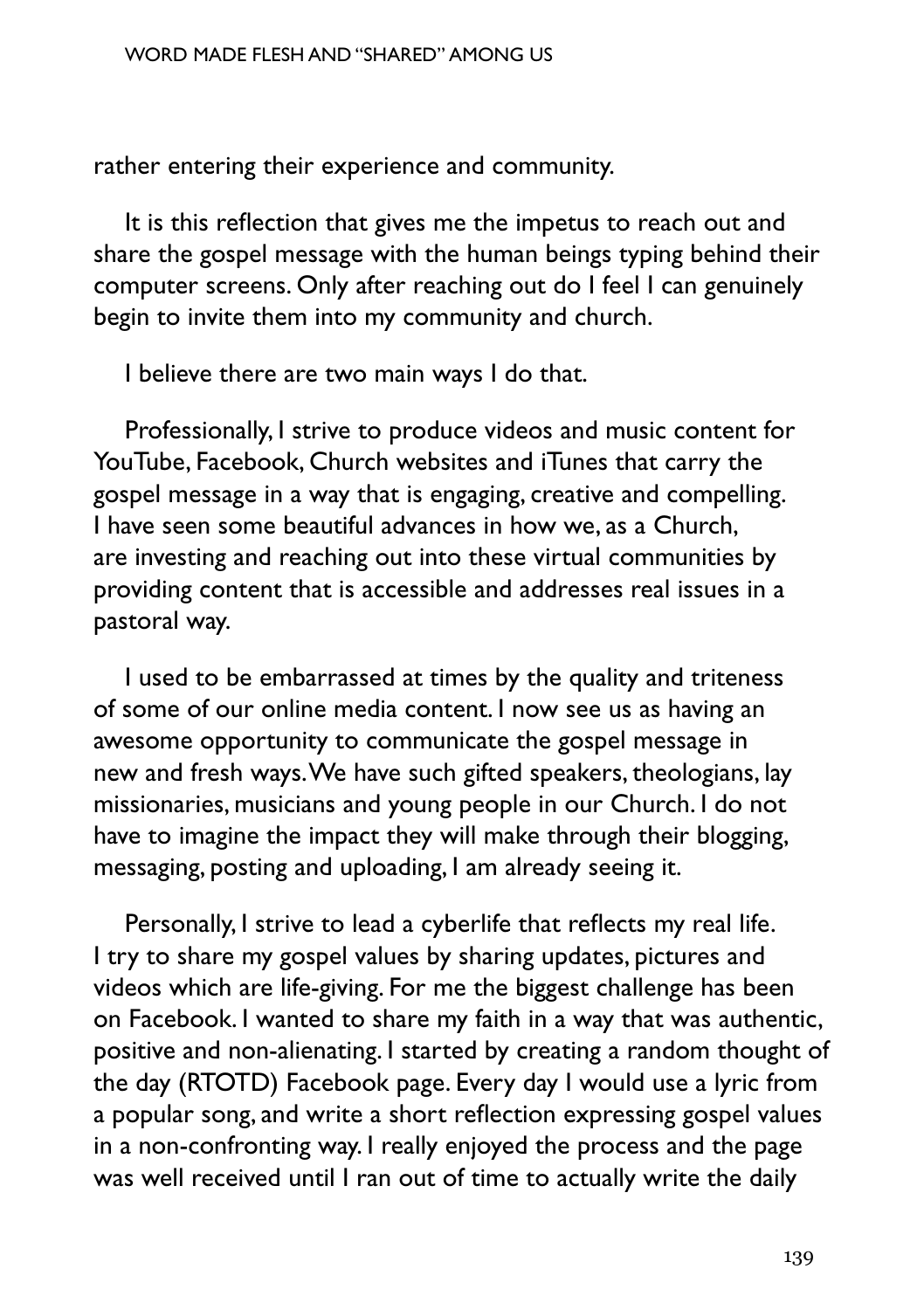reflections! I learned quickly to plan ahead when using social media!

Time has not been the only challenge I have faced in social networking. I also have had to deal with everything from tweaking privacy settings, time wasting, overuse, a false sense of connection and almost being scammed. However, I believe taking these risks is worth the infinite potential of sharing the Gospel provided by social media.

When I run multimedia workshops, I always end by saying: *"You have no idea the impact you can make on someone's life by sharing the gospel online through your creativity via a photo, a video or a thought"*. I say that to empower people and remind them that social media is not about numbers; it is about being bold, creative and cooperating with the Holy Spirit. So be bold, creative and allow the Holy Spirit to move you. Grab that camera, write that poem, post that blog in a way that will give life and allow that person to have an authentic experience of God; even if they are half way around the globe.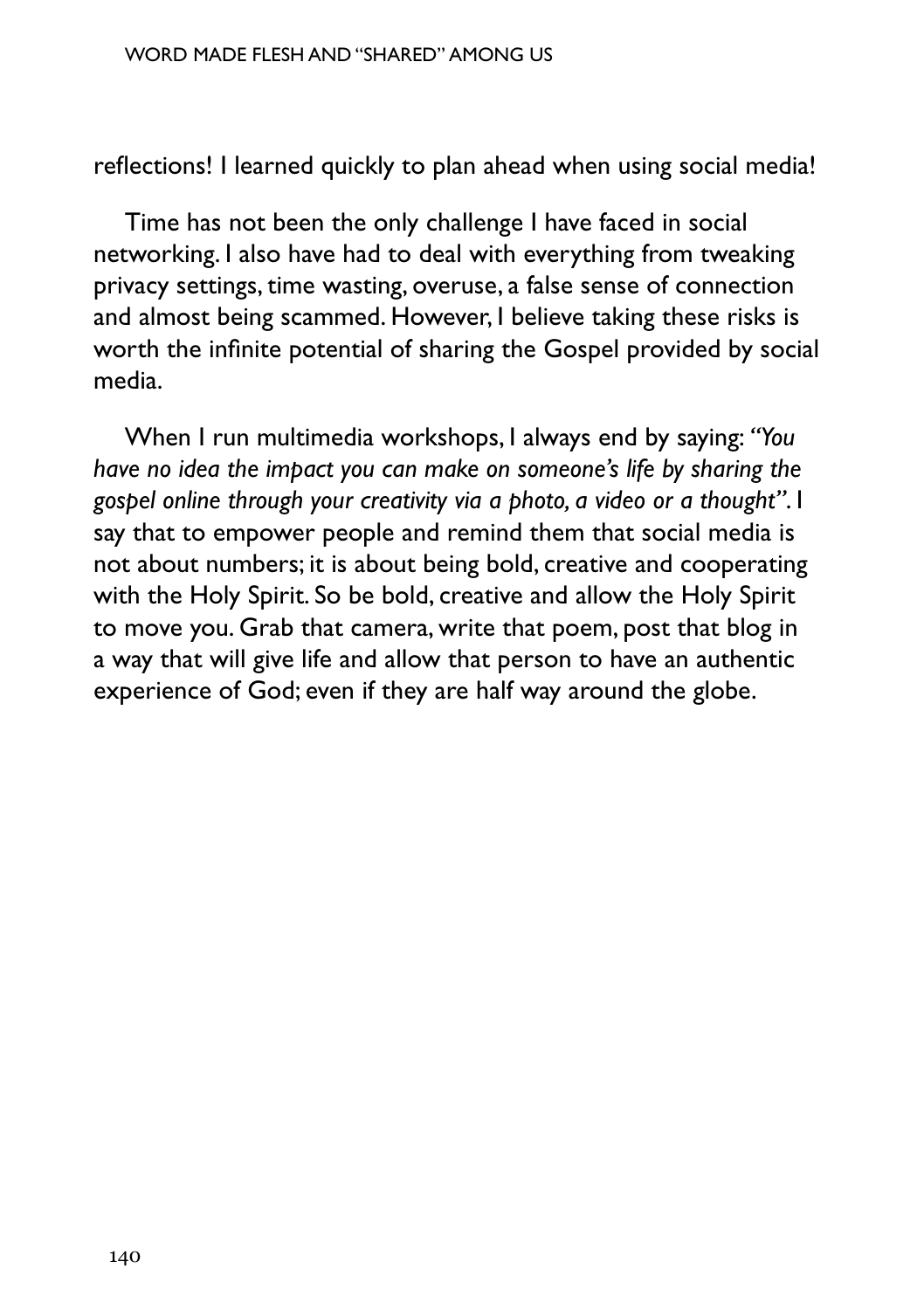### What's on your Mind?

#### *By Michaela Hillam*

**Michaela Hillam** is the marketing and sponsorship officer for the *Ignite Conference* run by Emmanuel Community in Brisbane and marketing officer for Christian Supplies Brisbane. She has a Bachelor of Mass Communication with a major in Advertising and Television and has a particular interest in writing and storytelling.

#### [piecingthewordstogether.blogspot.com](http://piecingthewordstogether.blogspot.com) [www.igniteconference.com.au](http://www.igniteconference.com.au)

As I travel to and from work each day I notice something about the people around me: their eyes are glued to their phones. Personally I am finding it increasingly difficult to make eye contact, exchange a smile or a friendly nod let alone strike up a conversation. We can no longer rely on being a witness to Christ on the streets, on the train, or in the staff lunchroom. I say so not to dishearten you, but to bring hope: for all we must do is apply the number one marketing principal and go where the people are.

Of all the ages Christianity has lived through, this is the diamond age of communication. We actually have a supreme advantage in the Internet. It is organic and unpredictable. No one knows what the next trend, app or innovation will be. What does seem to be occurring, however, is that this organism has formed a beating pulse around Facebook. I long ago assumed that something bigger and better would have surpassed it by now, just like with Hotmail Messenger, just like with MySpace. But no, not Facebook, it has bled its way into everything. In Australia, Facebook is here to stay at least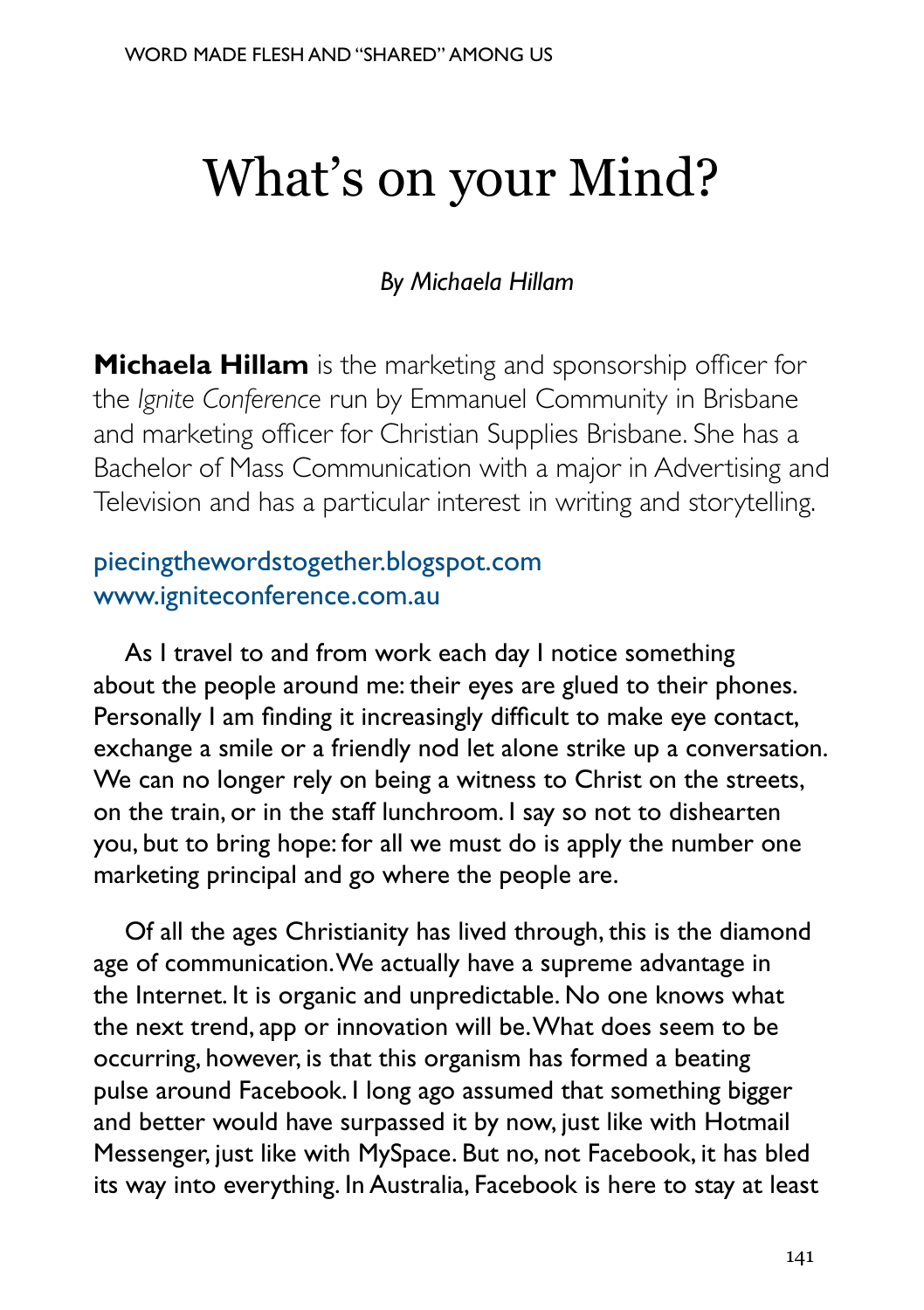for some time yet.

My role as *Ignite Conference* Marketing and Promotions Officer is best summarised by this: get as many people to the *Ignite Conference* as possible. I have to constantly remind myself why I am doing what I am doing: that through God's work at the conference, people will experience the loving power of Jesus Christ. They just have to get to the conference first. If I do not remind myself, I would feel like I spend all my time on Facebook for myself!

I suppose you could say that Facebook, and all other promotional mediums are a means to an end for my particular scenario, however, that is not so. For those fans of the *Ignite Conference* page, how many more are they connected with? Of the seven billion people worldwide, there are one-two billion monthly active users on Facebook (Facebook, 2013). If we can create content that is entertaining, captivating and thought provoking – content that has viral potential – could we not truly impact thousands upon thousands of lives with the Gospel message?

Because what I have learnt about Facebook is that it is not a marketplace; it is more like dinner and a show. People do not go there to be sold to; they go there to meet their friends and to be entertained but also to share what is on their plate.

Alas, Christians working in media and the arts do not have this luxury of creating content that is for the self, nor even content that is entertaining for the sake of entertainment or viral for the sake of being viral. So, from my perspective as someone who is trying to sell something – the *Ignite Conference* – Facebook becomes a place of engagement, entertainment and relationships with the welcome challenge to ensure that the underlying reason behind any content creation be for God and His work.

My job remains to marry this all together: content that has the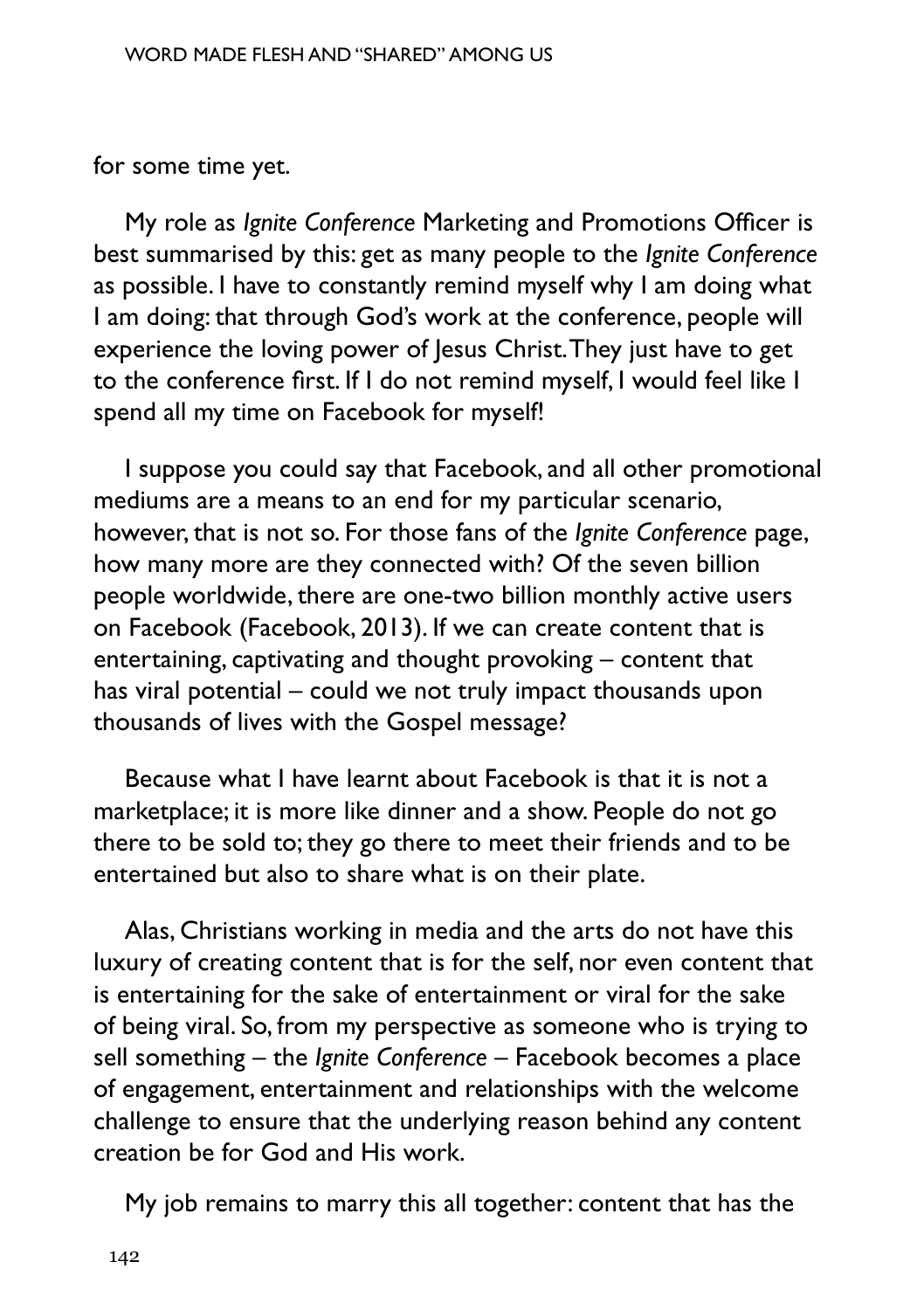ability to speak the Gospel message – even indirectly – but taps into the users' need to feel a part and be seen as being a part. This is all done in the hope that some of these lives will be influenced enough to come to the Ignite Conference and there experience the love of Christ and make a firm commitment to follow Him.

The beauty of such a task is that, in regards to social media, we have an engaged audience. It is not unconscious consumption like billboards or passive consumption like TV ads. I am talking about interactive consumption; people who are ready to receive whatever we have to give them and to respond immediately in some small or large way. Now, granted, we may have them for only half a second as they scroll through their news feed, but that is our golden opportunity, that half a second is vitally important. And who is sending the message is just as important as what the message is. For, if you, your organisation or ministry repeatedly post irrelevant, uninteresting, unattractive content, people will quickly learn to scroll right past anything you have to say. On the other hand, create really good content and watch as the comments, "likes" and "shares" grow! Watch as you create, not a following, but a community of people who care about what you care about and want to share that with you and with everyone else they are connected with.

What a blessing to be living in such an age that gives us the ability to reach so far, wide and deep. Never has the Gospel message been so accessible. I only hope that it is received well. Though, no doubt between the clutter of angry posts about the traffic, pictures of your best friend's breakfast and what the weather is like on any given day, Christ's shining light is bound to break through. Imagine if all Christians made a conscious effort to promote the love of Christ – directly and indirectly – on Facebook alone? There are billions of people ready and waiting to engage with our message – the loving power of Jesus Christ. So why don't you do it? Tell them what's on your mind.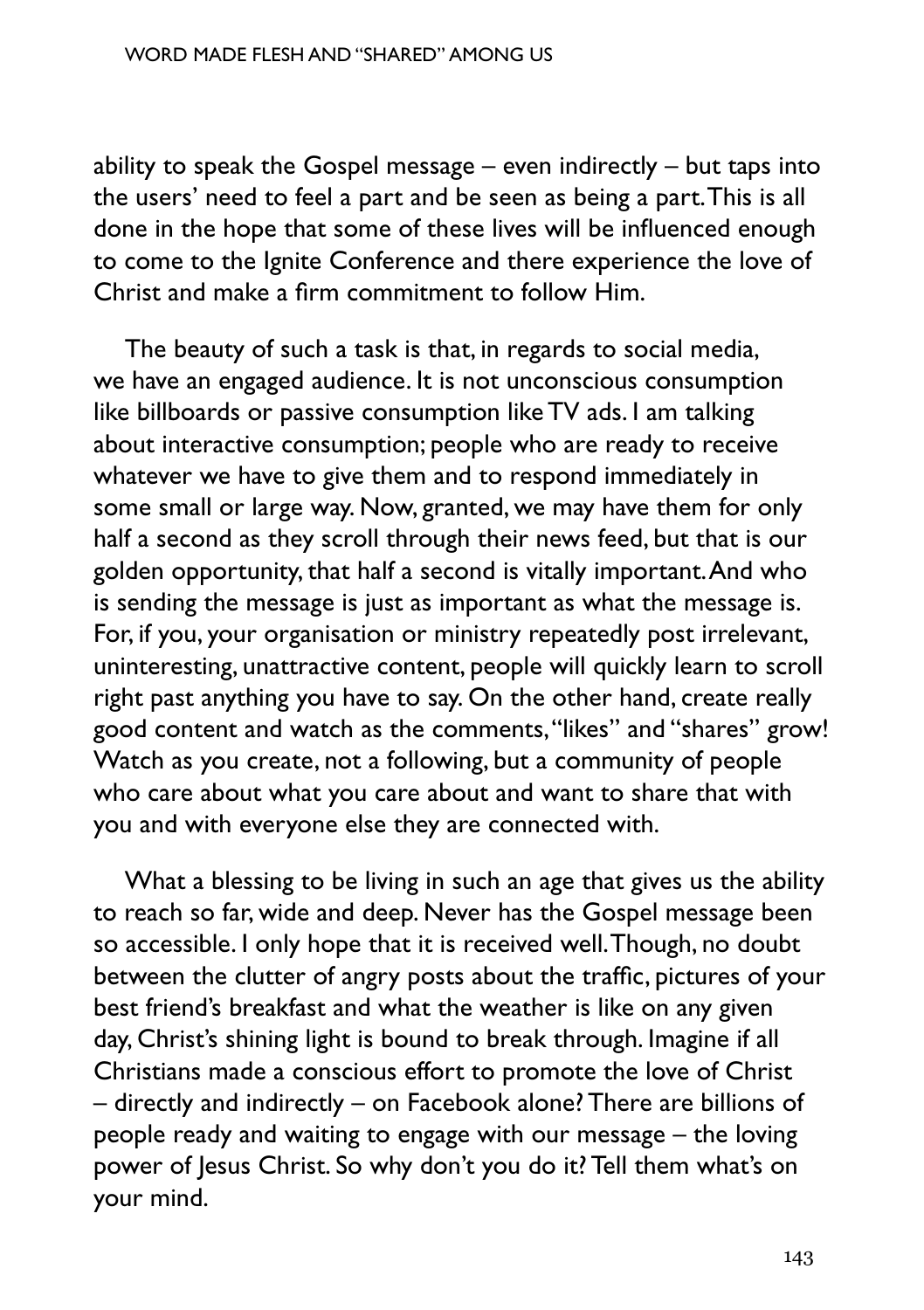# Bibliography

### **Websites**

[www.akamai.com](http://www.akamai.com)

[www.aussiepopealarm.com](http://www.aussiepopealarm.com
)

[www.australiancatholics.com.au](http://www.australiancatholics.com.au
)

[www.becomeonebodyonespiritinchrist.org](http://www.becomeonebodyonespiritinchrist.org)

[www.beingfrank.co.nz](http://www.beingfrank.co.nz)

[www.bustedhalo.com](http://www.www.bustedhalo.com)

[www.catholic.org.au](http://www.catholic.org.au)

[www.catholicleader.com.au](http://www.catholicleader.com.au)

[www.cathnews.com](http://www.cathnews.com)

[www.catholicreligiousaustralia.org](http://www.catholicreligiousaustralia.org)

[www.catholicsoapbox.com](http://www.catholicsoapbox.com)

[www.cha.org.au](http://www.cha.org.au)

[www.cradio.org.au](http://www.cradio.org.au)

[www.cwla.org.au](http://www.cwla.org.au)

[www.cwlvicww.org](http://www.cwlvicww.org)

[www.dbb.org.au](http://www.dbb.org.au)

[www.designfeast.com](http://www.designfeast.com)

[thedivinewedgie.blogspot.com](http://thedivinewedgie.blogspot.com)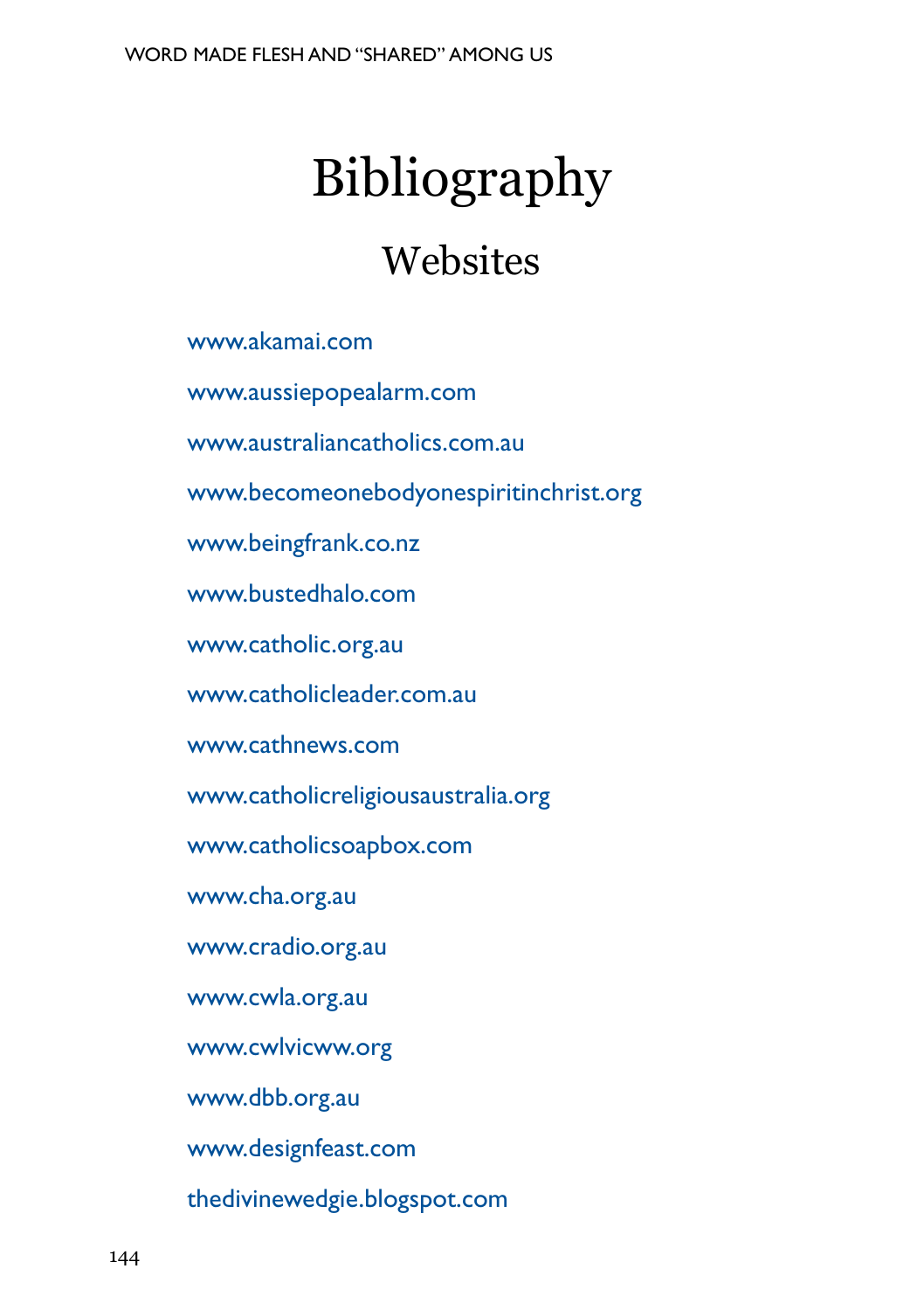[www.eurekastreet.com.au](http://www.eurekastreet.com.au)

[www.ewtn.com](http://www.ewtn.com)

[www.faithvillage.com](http://www.faithvillage.com)

[www.fraynework.com.au](http://www.fraynework.com.au)

[www.frrobgalea.com](http://www.frrobgalea.com)

[www.idealware.org](http://idealware.org/sites/idealware.org/files/2011SocialMediaDecisionGuideFinal.pdf)

[www.igniteconference.com.au](http://www.igniteconference.com.au)

[www.intermifica.net](http://www.intermifica.net)

[www.jesuit.org.au](http://www.jesuit.org.au)

[www.jesuitpost.org](http://www.jesuitpost.org)

[www.josephcardijn.com](http://www.josephcardijn.com)

[www.madonnamagazine.com.au](http://www.madonnamagazine.com.au)

[mediablog.catholic.org.au](http://mediablog.catholic.org.au)

[www.mercyworld.org](http://www.mercyworld.org)

[www.mbprice.com](http://www.mbprice.com)

[www.netministries.com.au](http://www.netministries.com.au)

[www.opw.catholic.org.au](http://www.opw.catholic.org.au)

[www.pccs.va](http://www.pccs.va)

[www.piecingthewordstogether.blogspot.com](http://www.piecingthewordstogether.blogspot.com) 

[www.pp.catholic.org.au](http://www.pp.catholic.org.au)

[www.saltandlighttv.org](http://www.saltandlighttv.org)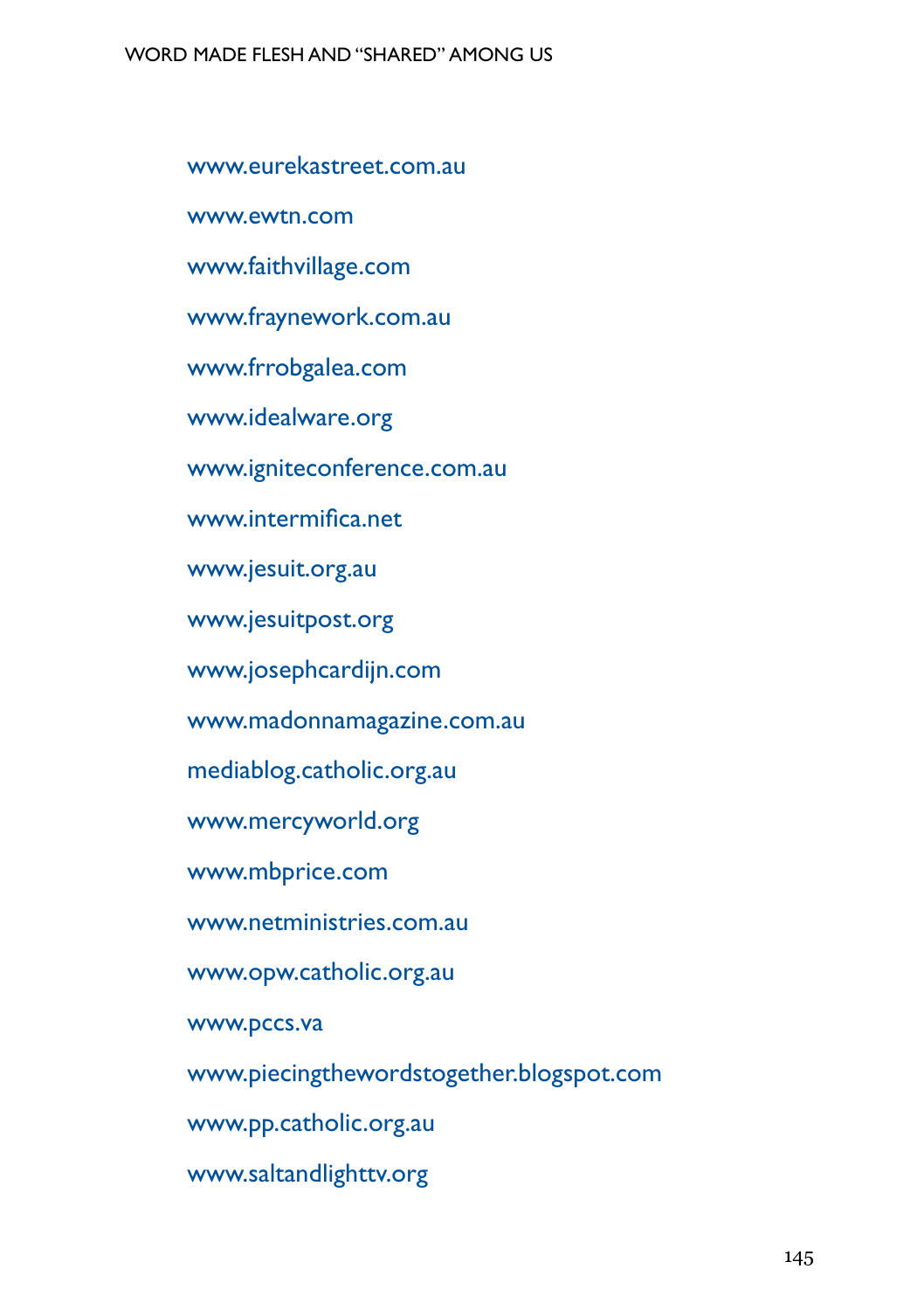[www.sosj.org.au](http://www.sosj.org.au)

[www.station15.co.nz](http://www.station15.co.nz)

[www.thinkingfaith.org](http://www.thinkingfaith.org)

[www.transverb.com](http://www.transverb.com)

[www.tsv.catholic.org.au](http://www.tsv.catholic.org.au)

[www.wordonfire.org](http://www.wordonfire.org)

[www.xt3.com](http://www.xt3.com)

[www.youshouldgnawbetter.wordpress.com](http://www.youshouldgnawbetter.wordpress.com)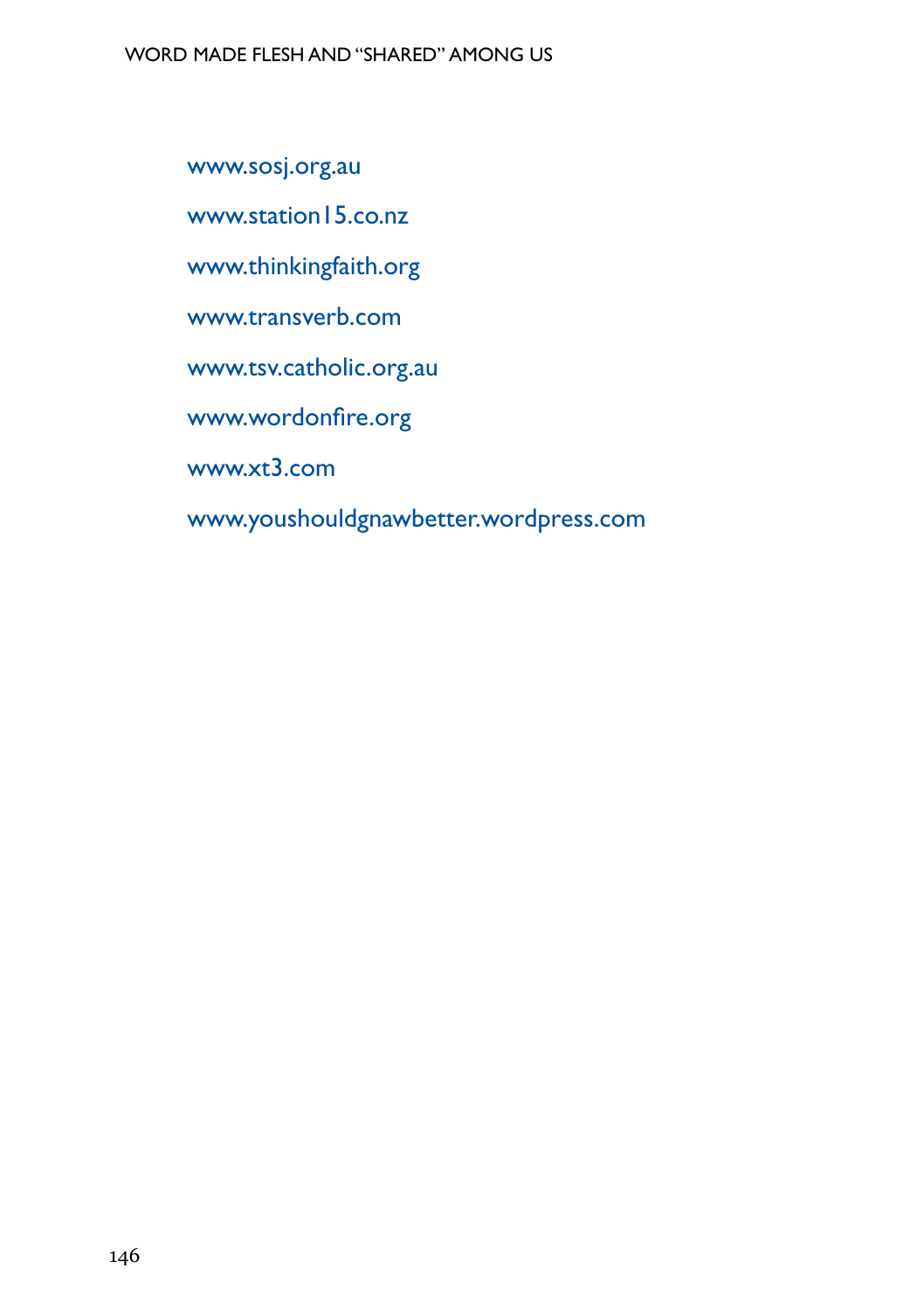# Statements from the Vatican on Communications

Pope John Paul II, Message for the 36th World Communications Day, *Internet: A New Forum for Proclaiming the Gospel*, 2002.

[http://www.vatican.va/holy\\_father/john\\_paul\\_ii/messages/communications/](http://www.vatican.va/holy_father/john_paul_ii/messages/communications/documents/hf_jp-ii_mes_20020122_world-communications-day_en.html) [documents/hf\\_jp-ii\\_mes\\_20020122\\_world-communications-day\\_en.html](http://www.vatican.va/holy_father/john_paul_ii/messages/communications/documents/hf_jp-ii_mes_20020122_world-communications-day_en.html)

## Pope Benedict XVI, Message for the 43rd World Communications Day, *New Technologies, New Relationships. Promoting a Culture of Respect, Dialogue and Friendship,* 2009.

[http://www.vatican.va/holy\\_father/benedict\\_xvi/messages/communications/](http://www.vatican.va/holy_father/benedict_xvi/messages/communications/documents/hf_ben-xvi_mes_20090124_43rd-world-communications-day_en.html) [documents/hf\\_ben-xvi\\_mes\\_20090124\\_43rd-world-communications-day\\_](http://www.vatican.va/holy_father/benedict_xvi/messages/communications/documents/hf_ben-xvi_mes_20090124_43rd-world-communications-day_en.html) [en.html](http://www.vatican.va/holy_father/benedict_xvi/messages/communications/documents/hf_ben-xvi_mes_20090124_43rd-world-communications-day_en.html)

# Pope Benedict XVI, [Message for the 44th World Communications](http://www.vatican.va/holy_father/benedict_xvi/messages/communications/documents/hf_ben-xvi_mes_20100124_44th-world-communications-day_en.html)  [Day](http://www.vatican.va/holy_father/benedict_xvi/messages/communications/documents/hf_ben-xvi_mes_20100124_44th-world-communications-day_en.html), *The Priest and Pastoral Ministry in a Digital World: New Media at the Service of the Word,* 2010

http://www.vatican.va/holy\_father/benedict\_xvi/messages/communications/ documents/hf\_ben-xvi\_mes\_20100124\_44th-world-communications-day\_ en.html

# Pope Benedict XVI, Message for the 45th World Communications Day, *Truth, Proclamation and Authenticity of Life in the Digital Age,* 2011.

[http://www.vatican.va/holy\\_father/benedict\\_xvi/messages/communications/](http://www.vatican.va/holy_father/benedict_xvi/messages/communications/documents/hf_ben-xvi_mes_20110124_45th-world-communications-day_en.html) [documents/hf\\_ben-xvi\\_mes\\_20110124\\_45th-world-communications-day\\_](http://www.vatican.va/holy_father/benedict_xvi/messages/communications/documents/hf_ben-xvi_mes_20110124_45th-world-communications-day_en.html) [en.html](http://www.vatican.va/holy_father/benedict_xvi/messages/communications/documents/hf_ben-xvi_mes_20110124_45th-world-communications-day_en.html)

Pope Benedict XVI, Message for the 47th World Communications Day, *Social Networks: portals of truth and faith; new spaces for evangelization,* 2013.

[http://www.vatican.va/holy\\_father/benedict\\_xvi/messages/communications/](http://www.vatican.va/holy_father/benedict_xvi/messages/communications/documents/hf_ben-xvi_mes_20130124_47th-world-communications-day_en.html)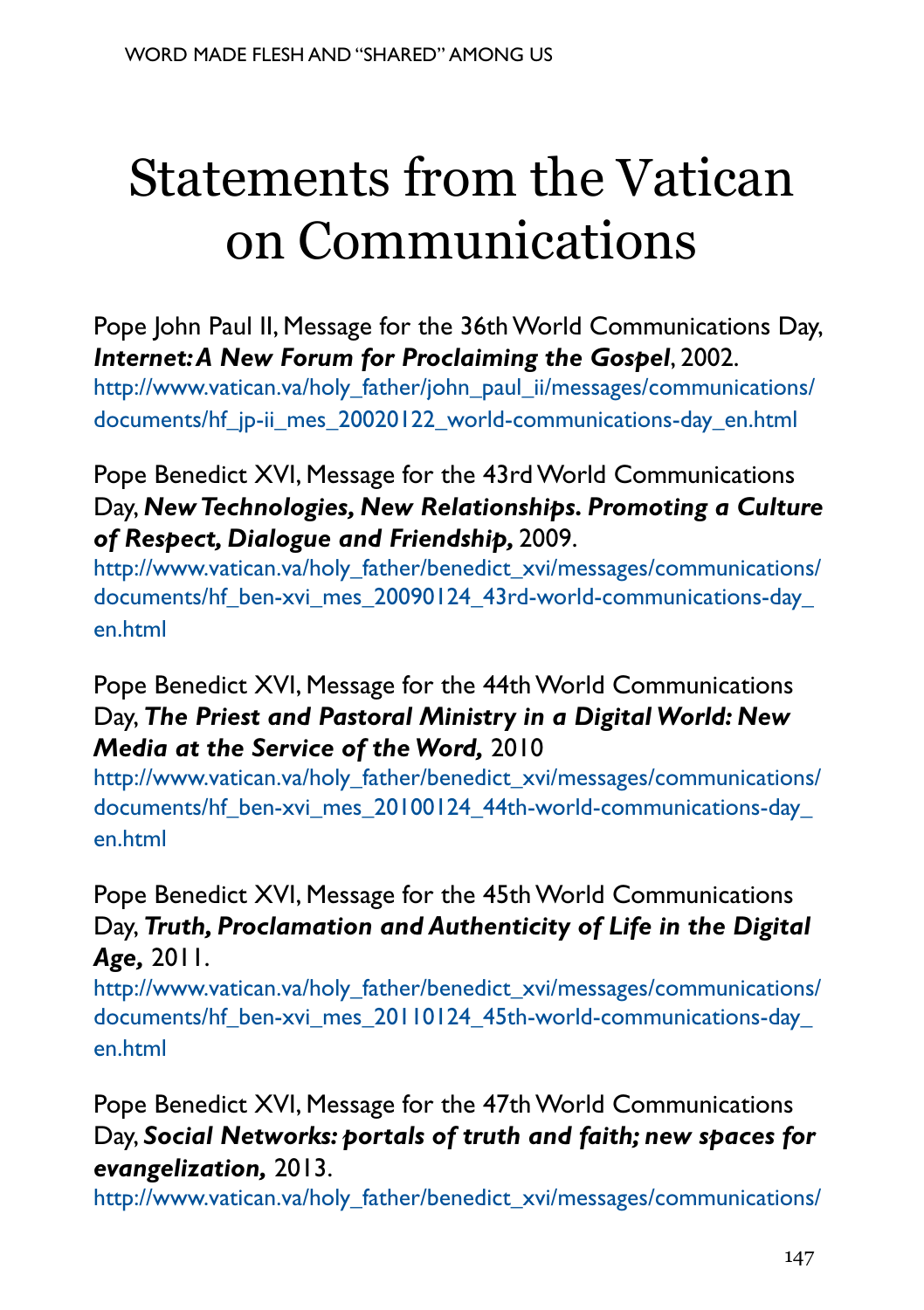[documents/hf\\_ben-xvi\\_mes\\_20130124\\_47th-world-communications-day\\_](http://www.vatican.va/holy_father/benedict_xvi/messages/communications/documents/hf_ben-xvi_mes_20130124_47th-world-communications-day_en.html) [en.html](http://www.vatican.va/holy_father/benedict_xvi/messages/communications/documents/hf_ben-xvi_mes_20130124_47th-world-communications-day_en.html)

### Pope Paul VI, *Inter Mirifica, Decree on the Media of Social Communications*, 1963.

[http://www.vatican.va/archive/hist\\_councils/ii\\_vatican\\_council/documents/](http://www.vatican.va/archive/hist_councils/ii_vatican_council/documents/vat-ii_decree_19631204_inter-mirifica_en.html) vat-ii decree 19631204 inter-mirifica en.html

Pope John Paul II, *The Rapid Development*, 2005. [http://www.vatican.va/holy\\_father/john\\_paul\\_ii/apost\\_letters/documents/](http://www.vatican.va/holy_father/john_paul_ii/apost_letters/documents/hf_jp-ii_apl_20050124_il-rapido-sviluppo_en.html) [hf\\_jp-ii\\_apl\\_20050124\\_il-rapido-sviluppo\\_en.html](http://www.vatican.va/holy_father/john_paul_ii/apost_letters/documents/hf_jp-ii_apl_20050124_il-rapido-sviluppo_en.html)

#### *Communio et progressio: On the means of social*

*communication* written by order of the Second Vatican Council, 1971.

[http://www.vatican.va/roman\\_curia/pontifical\\_councils/pccs/documents/](http://www.vatican.va/roman_curia/pontifical_councils/pccs/documents/rc_pc_pccs_doc_23051971_communio_en.html) [rc\\_pc\\_pccs\\_doc\\_23051971\\_communio\\_en.html](http://www.vatican.va/roman_curia/pontifical_councils/pccs/documents/rc_pc_pccs_doc_23051971_communio_en.html)

#### Pope John Paul II, *Letters to Artists,* 1999.

http://www.vatican.va/holy\_father/john\_paul\_ii/letters/documents/hf\_jpii let 23041999 artists en.html

# Books

Sergio Rubin and Francesca Ambrogetti, *Pope Francis: Conversations with Jorge Bergoglio*, 2013.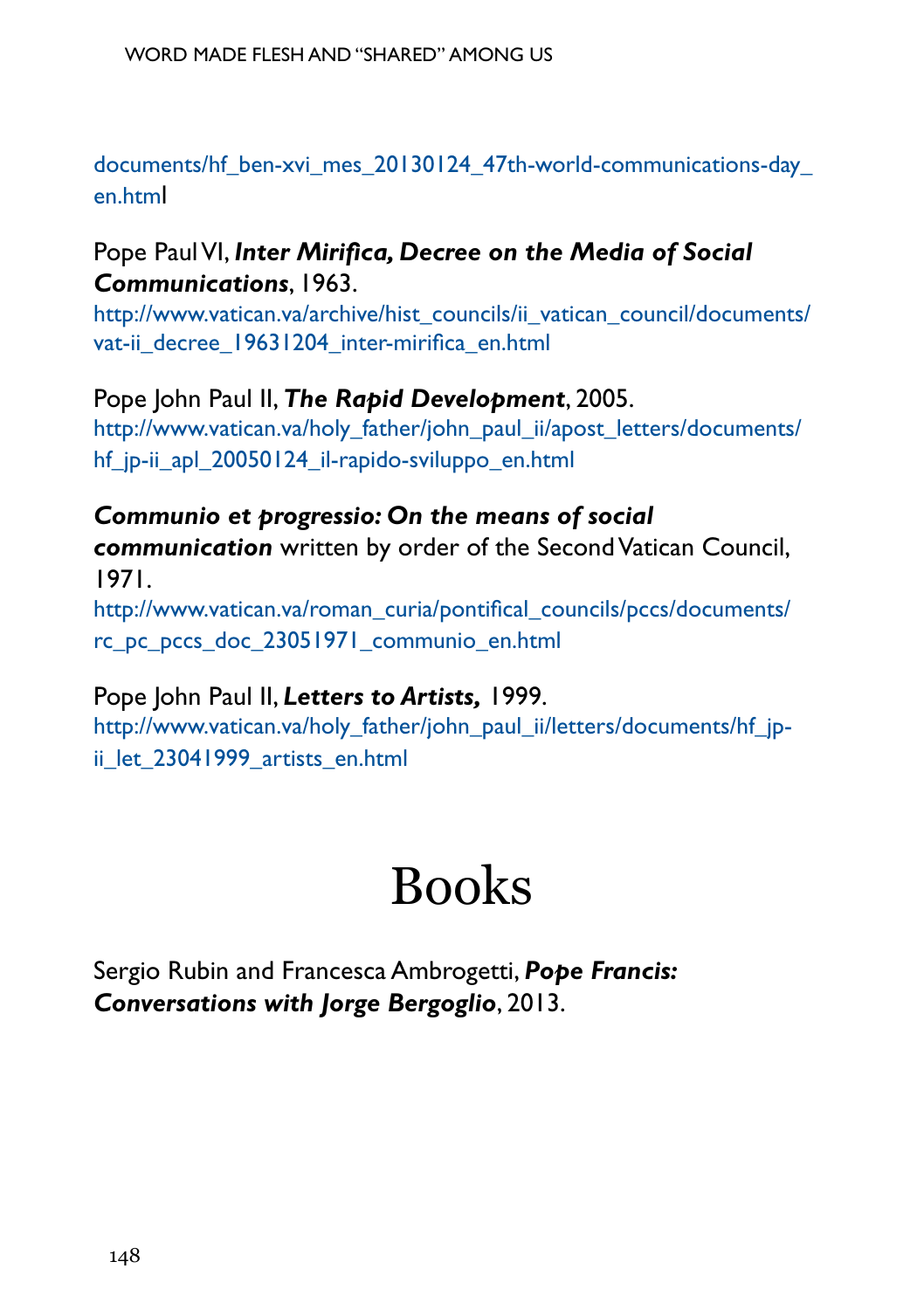#### WORD MADE FLESH AND "SHARED" AMONG US